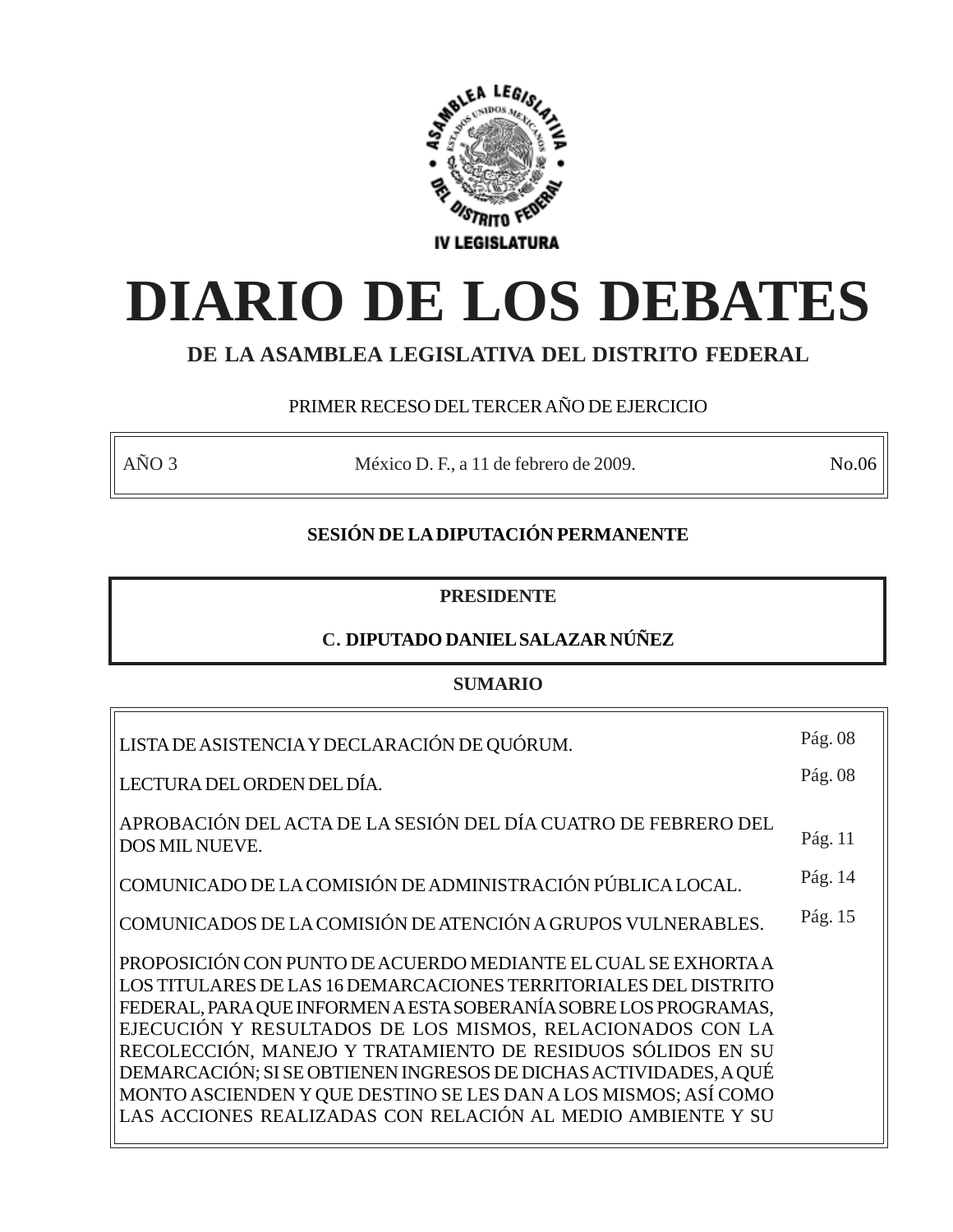IMPACTO, QUE PRESENTA LA DIPUTADA REBECA PARADA ORTEGA A NOMBRE PROPIO Y DE LA DIPUTADA GLORIA ISABEL CAÑIZO CUEVAS DEL PARTIDO NUEVA ALIANZA. Pág. 17

PROPOSICIÓN CON PUNTO DE ACUERDO MEDIANTE EL CUAL SE EXHORTA AL SECRETARIO DE SEGURIDAD PÚBLICA DEL DISTRITO FEDERAL, DOCTOR MANUEL MONDRAGÓN Y KALB, PARA QUE IMPLEMENTE UNA CAMPAÑA INFORMATIVA SOBRE SEGURIDAD PÚBLICA EN MATERIA DE PREVENCIÓN DEL DELITO EN LOS PLANTELES DE EDUCACIÓN PÚBLICA DEL DISTRITO FEDERAL, A EFECTO DE GARANTIZAR LA SEGURIDAD E INTEGRIDAD FÍSICA DE ALUMNOS, PADRES DE FAMILIA, PROFESORES Y PERSONAL ADMINISTRATIVO, QUE PRESENTA LA DIPUTADA REBECA PARADA ORTEGA A NOMBRE PROPIO Y DE LA DIPUTADA GLORIA ISABEL CAÑIZO CUEVAS DEL PARTIDO NUEVA ALIANZA.

PROPOSICIÓN CON PUNTO DE ACUERDO PARA EXHORTAR A LA C. SECRETARIA DEL MEDIO AMBIENTE DEL DISTRITO FEDERAL, LICENCIADA MARTHA DELGADO PERALTA, DE CUENTA A ESTA SOBERANÍA CON EL STATUS QUE GUARDAN LAS ACCIONES DE APROVECHAMIENTO, TRATAMIENTO Y REUSO DE AGUAS RESIDUALES EN LA ''CUENCA DEL VALLE DE MÉXICO'', QUE ES ADMINISTRADA POR EL SISTEMA DE AGUAS DE LA CIUDAD DE MÉXICO. Y SU IMPACTO EN LOS NIÑOS, JÓVENES Y ADULTOS POR UN CAMBIO DE CULTURA DEL USO Y CUIDADO DEL AGUA, QUE PRESENTA LA DIPUTADA REBECA PARADA ORTEGA A NOMBRE PROPIO Y DE LA DIPUTADA GLORIA ISABEL CAÑIZO CUEVAS DEL PARTIDO NUEVA ALIANZA.

PROPOSICIÓN CON PUNTO DE ACUERDO PARA COLOCAR UNA PLACA METÁLICA CONMEMORATIVA, DE LA INAUGURACIÓN DEL EDIFICIO DE JUÁREZ 60, EN LA QUE SE INSCRIBAN LOS NOMBRES DE LOS 66 DIPUTADOS, DE LOS DIFERENTES GRUPOS PARLAMENTARIOS, DE LA ASAMBLEA LEGISLATIVA DEL DISTRITO FEDERAL, IV LEGISLATURA, QUE PRESENTA LA DIPUTADA REBECA PARADA ORTEGA DEL PARTIDO NUEVA ALIANZA.

PROPOSICIÓN CON PUNTO DE ACUERDO POR LA QUE SE EXIGE AL JEFE DELEGACIONAL EN COYOACÁN, ARQ. HEBERTO CASTILLO JUÁREZ, EL RETIRO INMEDIATO DE TODAS LAS ESTRUCTURAS, FIJAS Y SEMIFIJAS, QUE SE ENCUENTREN INVADIENDO LOS JARDINES MIGUEL HIDALGO Y CENTENARIO, Y SE RESPETE EL USO DE SUELO DEL CENTRO HISTÓRICO DE ESTA DEMARCACIÓN, QUE PRESENTA LA DIPUTADA MARÍA DE LA PAZ QUIÑONEZ CORNEJO A NOMBRE PROPIO Y DEL DIPUTADA EZEQUIEL RÉTIZ GUTIÉRREZ DEL PARTIDO ACCIÓN NACIONAL.

PROPOSICIÓN CON PUNTO DE ACUERDO PARA EXHORTAR NUEVAMENTE A LA SECRETARÍA DE DESARROLLO ECONÓMICO, A LA SECRETARÍA DE MEDIO AMBIENTE Y A LA CONSEJERÍA JURÍDICA Y DE SERVICIOS LEGALES DEL DISTRITO FEDERAL, PARA QUE POR SU CONDUCTO Y EN CUMPLIMIENTO A LAS DISPOSICIONES EMITIDAS POR ESTA SOBERANÍA REALICEN LAS VISITAS

Pág. 23

Pág. 21

Pág. 32

Pág. 34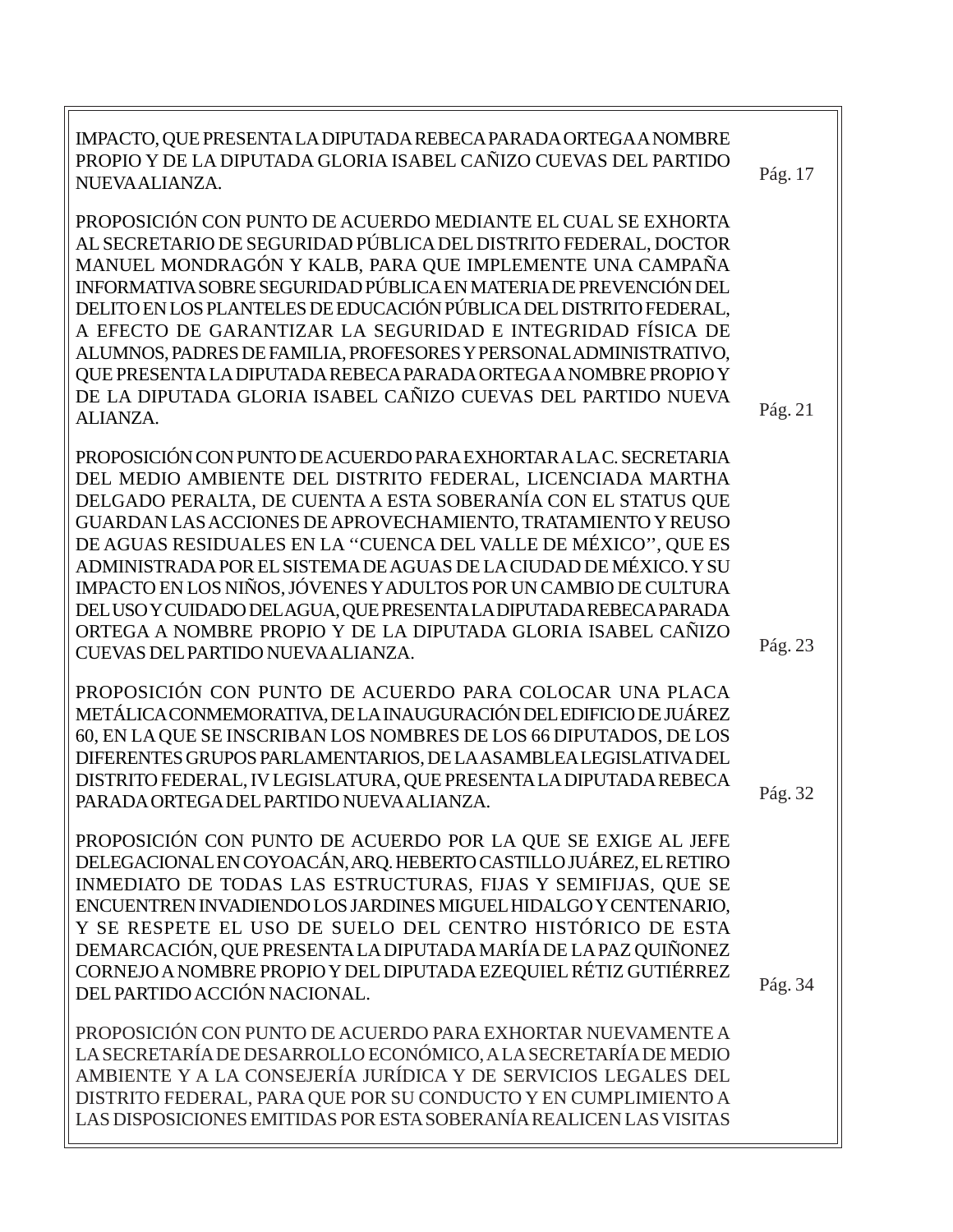DE INSPECCIÓN NECESARIAS EN TODOS LOS LOCALES COMERCIALES UBICADOS EN EL CENTRO HISTÓRICO DE LA CIUDAD DE MÉXICO, PARTICULARMENTE EN EL HORARIO COMPRENDIDO ENTRE LAS 7:00 Y LAS 10:00 HORAS, PARA FRENAR EL DISPENDIO DE AGUA QUE SE REALIZA EN DICHOS ESTABLECIMIENTOS, PARTICULARMENTE, DURANTE EL PROCESO DE LIMPIEZA DE SUS ESPACIOS INTERIORES Y LAS ACERAS; ASÍ COMO VELAR POR EL CUMPLIMIENTO PUNTUAL Y RIGUROSO DE LA NORMATIVIDAD APLICABLE Y, ASÍ MISMO, INVITEN A LA CÁMARA NACIONAL DE LA INDUSTRIA DE TRANSFORMACIÓN (CANACINTRA), A LA CÁMARA NACIONAL DE COMERCIO, SERVICIOS Y TURISMO DE LA CIUDAD DE MÉXICO (CANACO), A LA CONFEDERACIÓN DE CÁMARAS NACIONALES DE COMERCIO, SERVICIOS Y TURISMO (CONCANACO); A LA CONFEDERACIÓN DE CÁMARAS INDUSTRIALES (CONCAMIN); A LA CÁMARA NACIONAL DE RESTAURANTES Y ALIMENTOS CONDIMENTADOS (CANIRAC); Y LA ASOCIACIÓN DE BANCOS DE MÉXICO, A.C. (ABM) A PROMOVER UNA NUEVA CULTURA DEL AGUA Y COADYUVEN AL ESTRICTO CUMPLIMIENTO DE LOS DIFERENTES ORDENAMIENTOS LEGALES EN DICHA DIRECCIÓN, PARTICULARMENTE ANTE LA SITUACIÓN ACTUAL DE CORTES PROGRAMADOS DEL SUMINISTRO DEL VITAL LÍQUIDO, QUE PRESENTA EL DIPUTADO ENRIQUE VARGAS ANAYA A NOMBRE PROPIO Y DEL DIPUTADO AVELINO MÉNDEZ RANGEL DEL PARTIDO DE LA REVOLUCIÓN DEMOCRÁTICA.

PROPOSICIÓN CON PUNTO DE ACUERDO POR EL CUAL SE EXHORTA ATENTAMENTE A LA LICENCIADA MARTHA DELGADO PERALTA, SECRETARIA DE MEDIO AMBIENTE DEL DISTRITO FEDERAL; AL DOCTOR JOSÉ BERNAL STOOPEN, DIRECTOR GENERAL DE ZOOLÓGICOS Y VIDA SILVESTRE MEDICO VETERINARIO ZOOTECNISTA JUAN GONZÁLEZ ROMERO, DIRECTOR DEL ZOOLÓGICO DE SAN JUAN DE ARAGÓN Y A LA MAESTRA DIANA LUCERO PONCE NAVA TREVIÑO, PROCURADORA AMBIENTAL Y DEL ORDENAMIENTO TERRITORIAL DEL DISTRITO FEDERAL, PARA QUE TENGAN A BIEN INFORMAR A ESTA ASAMBLEA LEGISLATIVA, SOBRE LA EXISTENCIA, TRATAMIENTO Y DESTINO FINAL DE TRESCIENTOS CINCUENTA PATOS Y GANSOS, QUE VIVIAN EN LIBERTAD EN EL LAGO DE SAN JUAN DE ARAGÓN, QUE POSTERIORMENTE FUERON TRASLADOS A LAS INSTALACIONES DEL ZOOLÓGICO DE SAN JUAN DE ARAGÓN Y EL DÍA 25 DE ENERO DEL PRESENTE AÑO, FUERON ENVIADOS A UN ESPACIO CINEGÉTICO DEL ESTADO DE MÉXICO, PRECISANDO LOS ARGUMENTOS, LA MOTIVACIÓN Y CONSIDERACIÓN JURÍDICA QUE SUSTENTARON EL TRASLADO DE LAS AVES, SU SITUACIÓN ACTUAL, SU DESTINO FINAL Y EN SU CASO LA EXISTENCIA DE ALGÚN CONVENIO, QUE PRESENTA LA DIPUTADA REBECA PARADA ORTEGA DEL PARTIDO NUEVA ALIANZA.

PROPOSICIÓN CON PUNTO DE ACUERDO MEDIANTE EL CUAL SE EXHORTA AL JEFE DELEGACIONAL DE TLALPAN GUILLERMO SÁNCHEZ TORRES, A QUE INFORME DETALLADAMENTE LOS INMUEBLES EN LAS QUE SE DESARROLLAN ACTIVIDADES DE ARTE Y CULTURA QUE SERÁN BENEFICIADOS PARA SU MANTENIMIENTO ASÍ COMO EL PRESUPUESTO QUE SE LE DESTINO PARA

Pág. 39

Pág. 45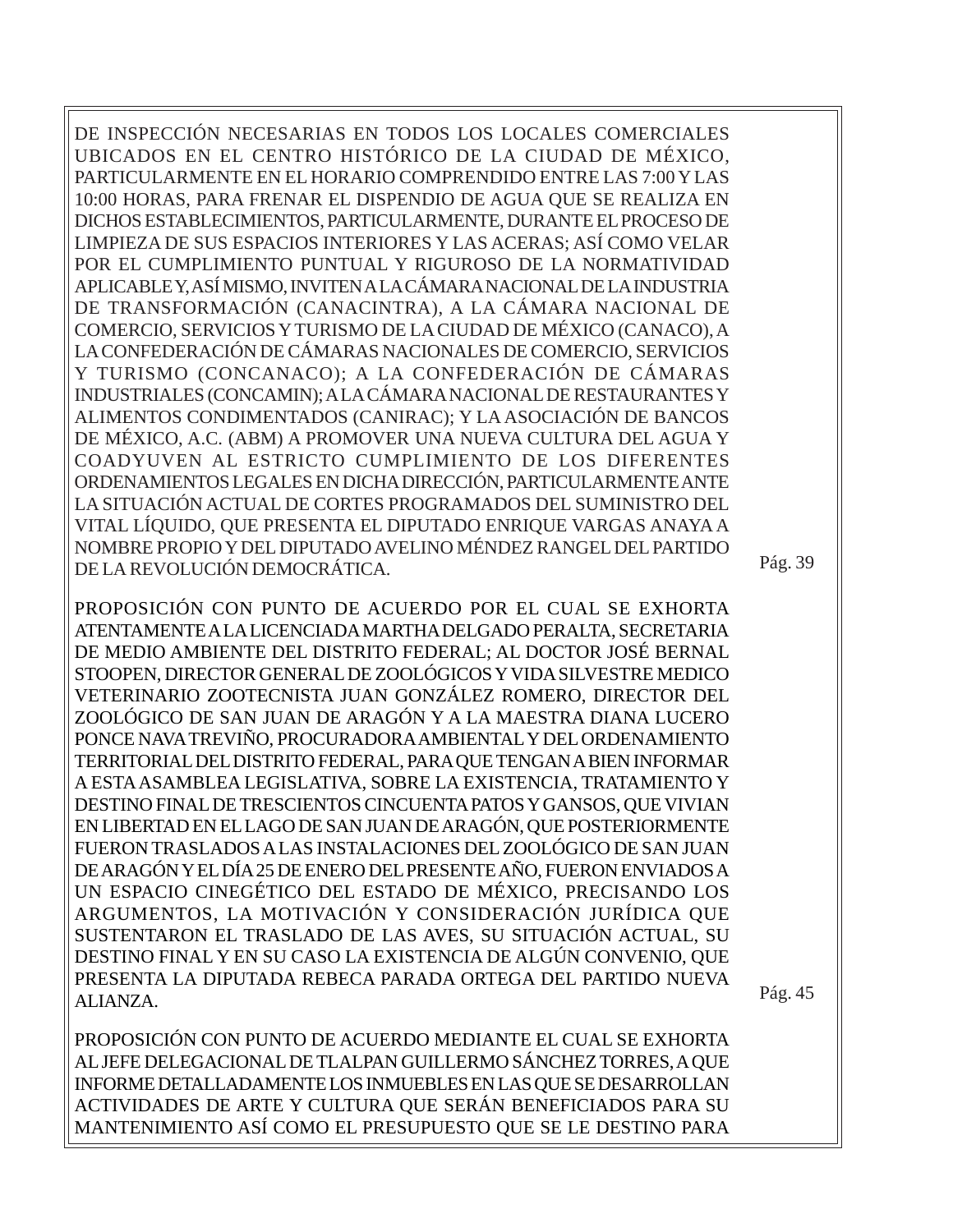| LLEVAR A CABO ESA TAREA, QUE PRESENTA LA DIPUTADA MARÍA DE LA PAZ<br>QUIÑONEZ CORNEJO DEL PARTIDO ACCIÓN NACIONAL.                                                                                                                                                                                                                                                                                                                                                                                                                                                                                                                                                                                                                                | Pág. 48 |
|---------------------------------------------------------------------------------------------------------------------------------------------------------------------------------------------------------------------------------------------------------------------------------------------------------------------------------------------------------------------------------------------------------------------------------------------------------------------------------------------------------------------------------------------------------------------------------------------------------------------------------------------------------------------------------------------------------------------------------------------------|---------|
| PROPOSICIÓN CON PUNTO DE ACUERDO PARA SOLICITAR AL SECRETARIO<br>DE SEGURIDAD PÚBLICA DEL DISTRITO FEDERAL, UN INFORME RELATIVO AL<br>FUNCIONAMIENTO DE PARQUÍMETROS EN LA DELEGACIÓN CUAUHTÉMOC,<br>QUE PRESENTA LA DIPUTADA MARGARITA MARÍA MARTÍNEZ FISHER DEL<br>PARTIDO ACCIÓN NACIONAL.                                                                                                                                                                                                                                                                                                                                                                                                                                                     | Pág. 50 |
| PROPOSICIÓN CON PUNTO DE ACUERDO POR EL QUE SE LE SOLICITA AL<br>DIRECTOR DE SISTEMA DE AGUAS DE LA CIUDAD DE MÉXICO, ING. RAMÓN<br>AGUIRRE DÍAZ, POR CUARTA OCASIÓN UN INFORME PORMENORIZADO<br>SOBRE LA SITUACIÓN QUE GUARDA EL AVANCE DE LAS 23 OBRAS<br>HIDRÁULICAS PARA LA DEMARCACIÓN TERRITORIAL DE TLÁHUAC, ASÍ MISMO<br>SE LE EXHORTA POR TERCERA OCASIÓN A QUE SE TERMINEN LAS OBRAS DE<br>LA "PLANTA DE BOMBEO SAN JOSÉ 1" DE LA MISMA DEMARCACIÓN<br>TERRITORIAL, QUE PRESENTA LA DIPUTADA ELVIRA MURILLO MENDOZA DEL<br>PARTIDO ACCIÓN NACIONAL.                                                                                                                                                                                     | Pág. 54 |
| PROPOSICIÓN CON PUNTO DE ACUERDO POR MEDIO SE SOLICITA AL JEFE DE<br>GOBIERNO, LIC. MARCELO LUIS EBRARD CASAUBÓN; AL SECRETARIO DE<br>OBRAS Y SERVICIOS DEL DISTRITO FEDERAL, ING. JORGE ARGANIS DÍAZ LEAL;<br>AL SECRETARIO DE SEGURIDAD PÚBLICA DEL DISTRITO FEDERAL, EL C.<br>MANUEL MONDRAGÓN Y KALB; SECRETARIO DE TRANSPORTE Y VIALIDAD<br>DEL DISTRITO FEDERAL, EL C. RAÚL ARMANDO QUINTERO MARTÍNEZ PARA<br>QUE EN EL ÁMBITO DE SUS COMPETENCIAS REALICEN LA INSTALACIÓN DE<br>UN SEMAFORO Y UN PUENTE PEATONAL FRENTE A LA UNIDAD HABITACIONAL<br>CUCHILLA DEL MORAL II UBICADA EN LA ORIENTE 253 FRENTE A LA ESTACIÓN<br>DEL METROBÚS LEYES DE REFORMA, QUE PRESENTA LA DIPUTADA ELVIRA<br>MURILLO MENDOZA DEL PARTIDO ACCIÓN NACIONAL. | Pág. 57 |
| PROPOSICIÓN CON PUNTO DE ACUERDO POR LA CUAL SE EXHORTA AL<br>TITULAR DE LA SECRETARIA DE SEGURIDAD PÚBLICA EN EL DISTRITO FEDERAL<br>DR. MANUEL MONDRAGÓN Y KALB, ASÍ COMO A LOS TITULARES DE LAS 16<br>DEMARCACIONES POLÍTICAS, AL RETIRO INMEDIATO DE LOS "FRANELEROS"<br>EN LOS ALREDEDORES DE LOS HOSPITALES, CENTROS DE SALUD Y<br>CUALQUIER INSTITUCIÓN DE SALUD EN EL DISTRITO FEDERAL, QUE PRESENTA<br>LA DIPUTADA MARÍA DE LA PAZ QUIÑONEZ CORNEJO DEL PARTIDO ACCIÓN<br>NACIONAL.                                                                                                                                                                                                                                                      | Pág. 60 |
| PROPOSICIÓN CON PUNTO DE ACUERDO PARA EXHORTAR ATENTA Y<br>RESPETUOSAMENTE A LOS 16 JEFES DELEGACIONALES PARA QUE ATIENDAN<br>Y CONTEMPLEN EL PROGRAMA INTEGRAL DE MANTENIMIENTO DE ESCUELAS<br>(PIME), DE MANERA PRIORITARIA LOS PLANTELES EDUCATIVOS QUE SE<br>ENCUENTRAN EN SITUACIÓN DE RIESGO Y ALTO RIESGO EN SUS RESPECTIVAS<br>DEMARCACIONES TERRITORIALES, QUE PRESENTA EL DIPUTADO SALVADOR<br>PABLO MARTÍNEZ DELLA ROCCA DEL PARTIDO DE LA REVOLUCIÓN<br>DEMOCRÁTICA.                                                                                                                                                                                                                                                                  | Pág. 62 |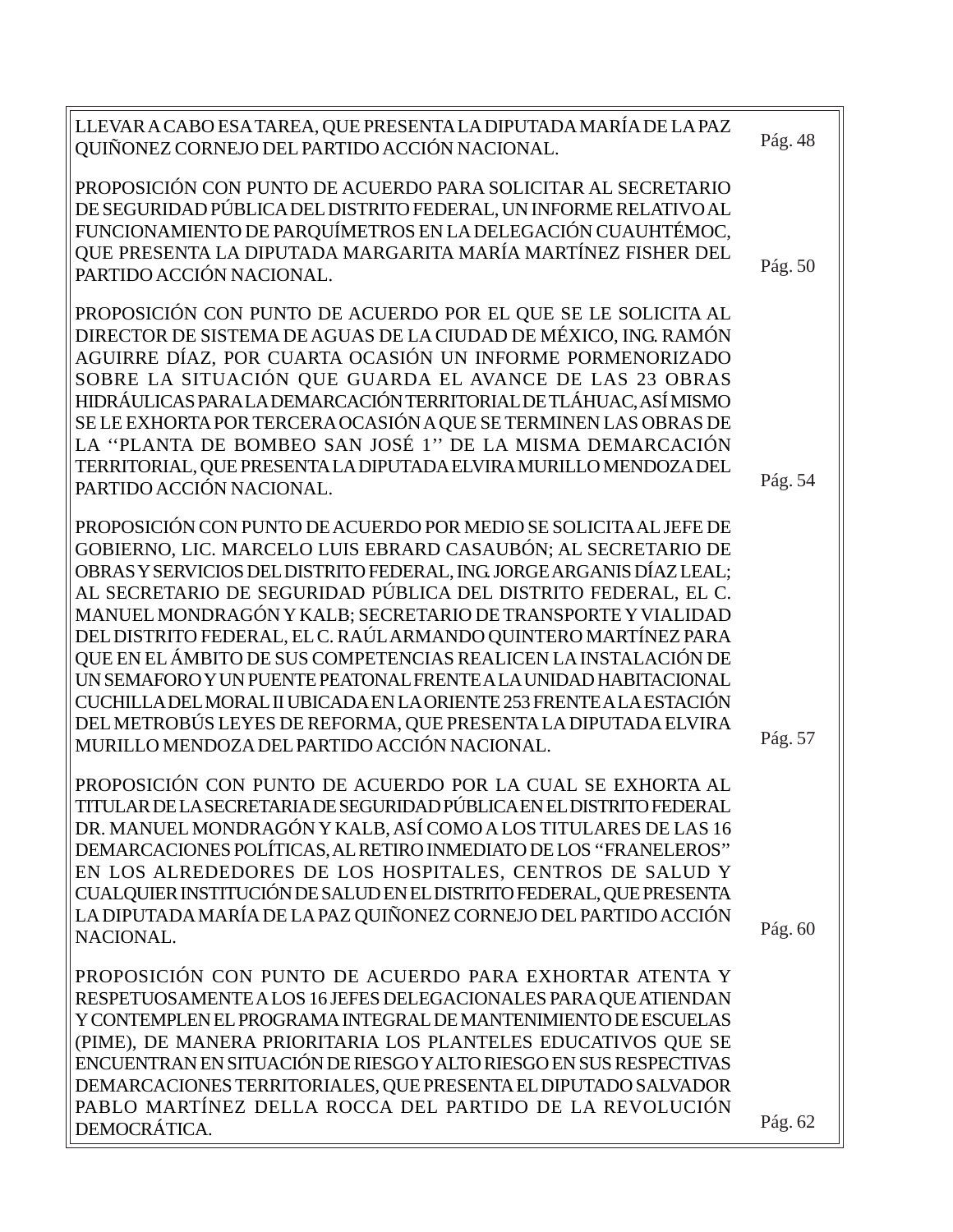| PROPOSICIÓN CON PUNTO DE ACUERDO SOBRE LA EXPEDICIÓN DEL<br>REGLAMENTO DE LA LEY DE ACCESO DE LAS MUJERES A UNA VIDA LIBRE DE<br>VIOLENCIA DEL DISTRITO FEDERAL, QUE PRESENTA LA DIPUTADA CARLA<br>ALEJANDRA SÁNCHEZARMAS GARCÍA DE LA COALICIÓN PARLAMENTARIA<br>DE IZQUIERDAS.                                                                                                                                                                                                                                                                                                                                                                                                                                                                                                                                                                                                                                                                   | Pág. 64 |
|----------------------------------------------------------------------------------------------------------------------------------------------------------------------------------------------------------------------------------------------------------------------------------------------------------------------------------------------------------------------------------------------------------------------------------------------------------------------------------------------------------------------------------------------------------------------------------------------------------------------------------------------------------------------------------------------------------------------------------------------------------------------------------------------------------------------------------------------------------------------------------------------------------------------------------------------------|---------|
| PROPOSICIÓN CON PUNTO DE ACUERDO POR VIRTUD DEL CUAL ESTA<br>ASAMBLEA LEGISLATIVA EXHORTA AL GOBIERNO DEL DISTRITO FEDERAL Y A<br>LAS JEFATURAS DELEGACIONALES A REALIZAR CON LA MAYOR<br>TRANSPARENCIA POSIBLE EL CONCURSO PARA IDENTIFICAR EL TRÁMITE MÁS<br>INÚTIL EN LA CIUDAD, QUE PRESENTA LA DIPUTADA CARLA ALEJANDRA<br>SÁNCHEZARMAS GARCÍA DE LA COALICIÓN PARLAMENTARIA DE<br>IZQUIERDAS.                                                                                                                                                                                                                                                                                                                                                                                                                                                                                                                                                | Pág. 65 |
| PROPOSICIÓN CON PUNTO DE ACUERDO PARA EXHORTAR AL INSTITUTO<br>FEDERAL ELECTORAL, A LA SECRETARÍA DE GOBERNACIÓN, A LA SECRETARÍA<br>DE COMUNICACIONES Y TRANSPORTES Y A LA COMISIÓN FEDERAL DE<br>TELECOMUNICACIONES A QUE, CON BASE EN SUS ATRIBUCIONES, REALICEN<br>LAS INVESTIGACIONES PERTINENTES Y, SI ES EL CASO, SANCIONEN<br>CONFORME A DERECHO A LAS TELEVISORAS QUE DIFUNDIERON EN DÍAS<br>PASADOS PROMOCIONALES ELECTORALES INTERRUMPIENDO LA<br>TRANSMISIÓN DE EVENTOS DEPORTIVOS PARA, INTENCIONALMENTE,<br>PROVOCAR MALESTAR DE LA POBLACIÓN CON EL SISTEMA POLÍTICO<br>MEXICANO, QUE PRESENTA EL DIPUTADO ENRIQUE VARGAS ANAYA DEL<br>PARTIDO DE LA REVOLUCIÓN DEMOCRÁTICA.                                                                                                                                                                                                                                                        | Pág. 67 |
| PROPOSICIÓN CON PUNTO DE ACUERDO SOBRE LAS VIOLACIONES GRAVES<br>A LAS GARANTÍAS INDIVIDUALES DE LOS POBLADORES DE ATENCO DURANTE<br>LOS SUCESOS DEL 3 Y 4 DE MAYO DEL 2006, QUE PRESENTA EL DIPUTADO<br>ENRIQUE VARGAS ANAYA DEL PARTIDO DE LA REVOLUCIÓN DEMOCRÁTICA.                                                                                                                                                                                                                                                                                                                                                                                                                                                                                                                                                                                                                                                                            | Pág. 69 |
| PROPOSICIÓN CON PUNTO DE ACUERDO POR EL QUE SE EXHORTA AL DR.<br>JOSÉ ÁNGEL CÓRDOBA VILLALOBOS SECRETARIO DE SALUD DEL GOBIERNO<br>FEDERAL A RESPETAR LOS DERECHOS HUMANOS DE LAS MUJERES<br>EMBARAZADAS COMO RESULTADO DE UNA VIOLACIÓN, MODIFICANDO LA<br>NORMA OFICIAL MEXICANA 046-SSA 2-2005 "VIOLENCIA FAMILIAR, SEXUAL<br>Y CONTRA LAS MUJERES, CRITERIOS PARA LA PREVENCIÓN Y ATENCIÓN",<br>HACIA SU TEXTO ORIGINAL APROBADO EL 21 DE JULIO DE 2008, Y AL<br>HONORABLE CONGRESO DE LA UNIÓN A QUE REALICE UNA REFORMA<br>LEGISLATIVA QUE INCORPORE EN LAS LEYES: GENERAL DE SALUD; GENERAL<br>DE ACCESO DE LAS MUJERES A UNA VIDA LIBRE DE VIOLENCIA; DEL IMSS;<br>DEL ISSSTE Y DEMÁS RELATIVAS Y APLICABLES, EL DERECHO DE LAS MUJERES<br>A QUE LAS INSTITUCIONES DEL SISTEMA NACIONAL DE SALUD DEBAN<br>PRACTICAR LA INTERRUPCIÓN LEGAL DE UN EMBARAZO RESULTANTE DE<br>UNA VIOLACIÓN, QUE PRESENTA EL DIPUTADO ANTONIO LIMA BARRIOS DEL | Pág. 75 |
| PARTIDO DE LA REVOLUCIÓN DEMOCRÁTICA.                                                                                                                                                                                                                                                                                                                                                                                                                                                                                                                                                                                                                                                                                                                                                                                                                                                                                                              |         |

 $\sqrt{2}$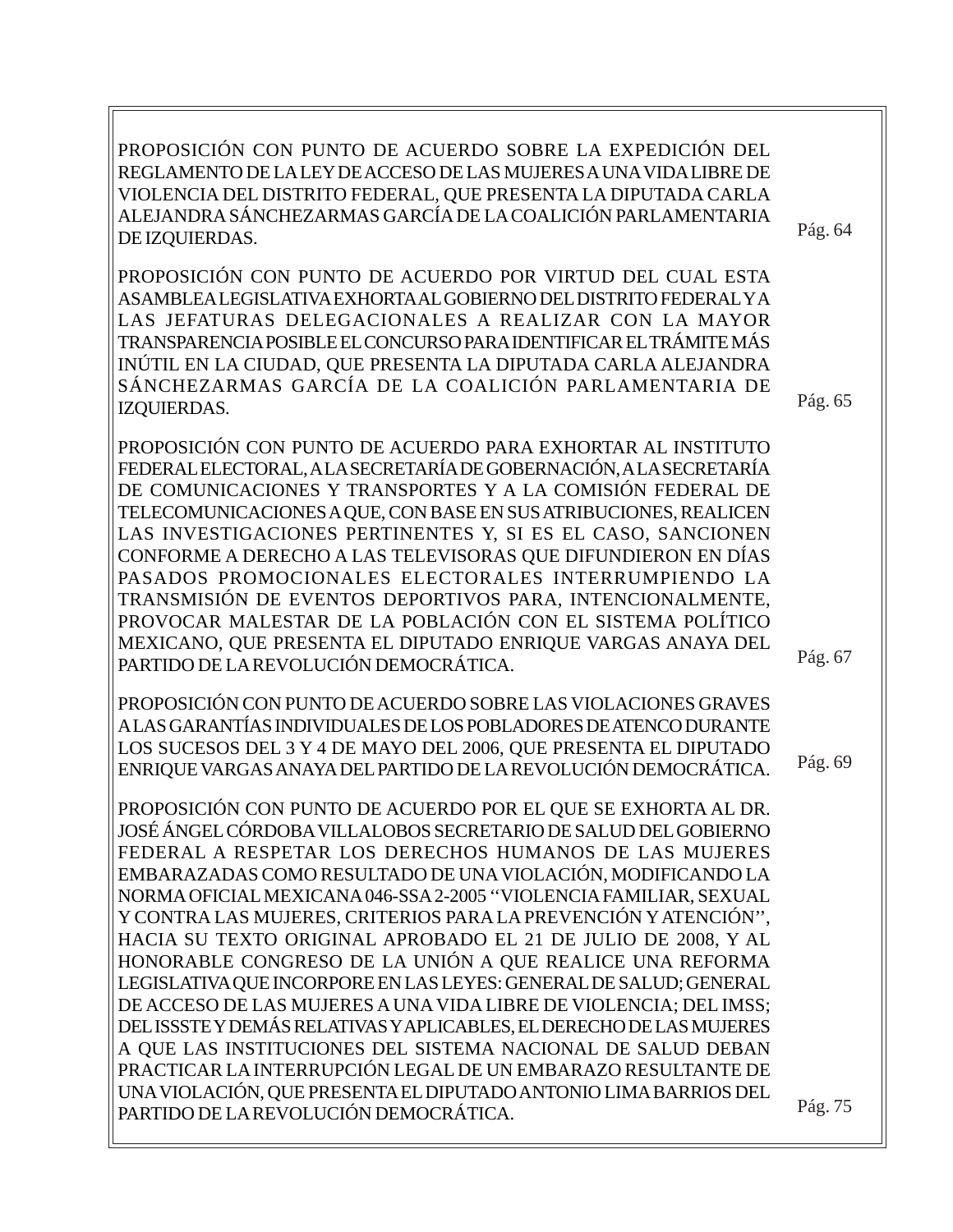PROPOSICIÓN CON PUNTO DE ACUERDO POR EL QUE SE SOLICITA AL JEFE DELEGACIONAL EN GUSTAVO A. MADERO, A LA SECRETARÍA DE MEDIO AMBIENTE DEL DISTRITO FEDERAL, AL SECRETARIO DE PROTECCIÓN CIVIL DEL DISTRITO FEDERAL, Y AL DIRECTOR GENERAL DE GAS LP DE LA SECRETARÍA DE ENERGÍA DEL GOBIERNO FEDERAL, UN INFORME DETALLADO SOBRE EL OTORGAMIENTO DEL PERMISO PARA LA OPERACIÓN DE LA EMPRESA GAS PADILLA EN LA AVENIDA SAN JUAN DE ARAGÓN, DE LA DELEGACIÓN GUSTAVO A. MADERO, QUE PRESENTA EL DIPUTADO ANTONIO LIMA BARRIOS A NOMBRE PROPIO Y DEL DIPUTADA ISAÍAS VILLA GONZÁLEZ DEL PARTIDO DE LA REVOLUCIÓN DEMOCRÁTICA.

PROPOSICIÓN CON PUNTO DE ACUERDO PARA EXHORTAR AL DELEGADO POLÍTICO DE CUAJIMALPA DE MORELOS A ENVIAR ELEMENTOS DE SEGURIDAD SUFICIENTES PARA SALVAGUARDAR EL ORDEN EN LA ZONA DE OBRAS DE CAMINO AL OLIVO, QUE REMITE EL DIPUTADO LEONARDO ÁLVAREZ ROMO DE LA COALICIÓN PARLAMENTARIA SOCIALDEMÓCRATA.

PROPOSICIÓN CON PUNTO DE ACUERDO A EFECTO DE QUE ESTE ÓRGANO LEGISLATIVO SOLICITE RESPETUOSAMENTE AL SECRETARIO DE SALUD, JOSÉ ÁNGEL CÓRDOVA VILLALOBOS, LA IMPLANTACIÓN DE UN PROYECTO DESTINADO A PROPORCIONAR DE MANERA EFICAZ Y OPORTUNA MEDICAMENTOS A CIUDADANOS AFECTADOS POR EL VIRUS DEL VIH Y UN INFORME COMPLETO CON RESPECTO AL PRESUPUESTO DESTINADO A LOS PROGRAMAS DE DETECCIÓN, PREVENCIÓN, Y TRATAMIENTO DE LA PANDEMIA NACIONAL DEL VIH-SIDA Y EN ESPECIAL SOBRE EL COSTO QUE TIENEN PARA LOS USUARIOS LOS MEDICAMENTOS ANTIRRETROVIRALES EN COMPARACIÓN CON OTROS PAÍSES, QUE PRESENTA EL DIPUTADO BALFRE VARGAS CORTEZ DEL PARTIDO DE LA REVOLUCIÓN DEMOCRÁTICA.

PROPOSICIÓN CON PUNTO DE ACUERDO A EFECTO DE QUE ESTE ÓRGANO LEGISLATIVO EXHORTE RESPETUOSAMENTE A LOS PROPIETARIOS DE LAS CADENAS TELEVISORAS PARA QUE, EN EL MARCO DEL ESTADO DE DERECHO, SE CIÑAN AL ORDENAMIENTO LEGAL Y LOS LINEAMIENTOS ESTABLECIDOS POR EL INSTITUTO FEDERAL ELECTORAL PARA LA TRANSMISIÓN DE SPOTS CON MOTIVO DE LAS ELECCIONES INTERMEDIAS DE 2009, Y AL SECRETARIO DE GOBERNACIÓN, FERNANDO GÓMEZ MONT, PARA QUE EN EL EJERCICIO DE SUS ATRIBUCIONES TOME LAS MEDIDAS DERIVADAS DE SU COMPETENCIA CONFORME A LOS ANÁLISIS DE LA SUBSECRETARÍA DE NORMATIVIDAD DE MEDIOS, LA SUBSECRETARÍA DE ASUNTOS JURÍDICOS Y LA COMISIÓN PARA EL DESARROLLO POLÍTICO, CONTRIBUYENDO A LA CONSOLIDACIÓN DE LA DEMOCRACIA EN MÉXICO Y SANCIONANDO, EN SU CASO, A LAS CONCESIONARIAS DE TELEVISIÓN ABIERTA Y RESTRINGIDA, POR LOS HECHOS QUE SOBRE DIFUSIÓN DEL INSTITUTO FEDERAL ELECTORAL REALIZARON LOS DÍAS 31 DE ENERO, 1 Y 2 DE FEBRERO, QUE PRESENTA EL DIPUTADO BALFRE VARGAS CORTEZ DEL PARTIDO DE LA REVOLUCIÓN DEMOCRÁTICA.

Pág. 85

Pág. 78

Pág. 81

Pág. 82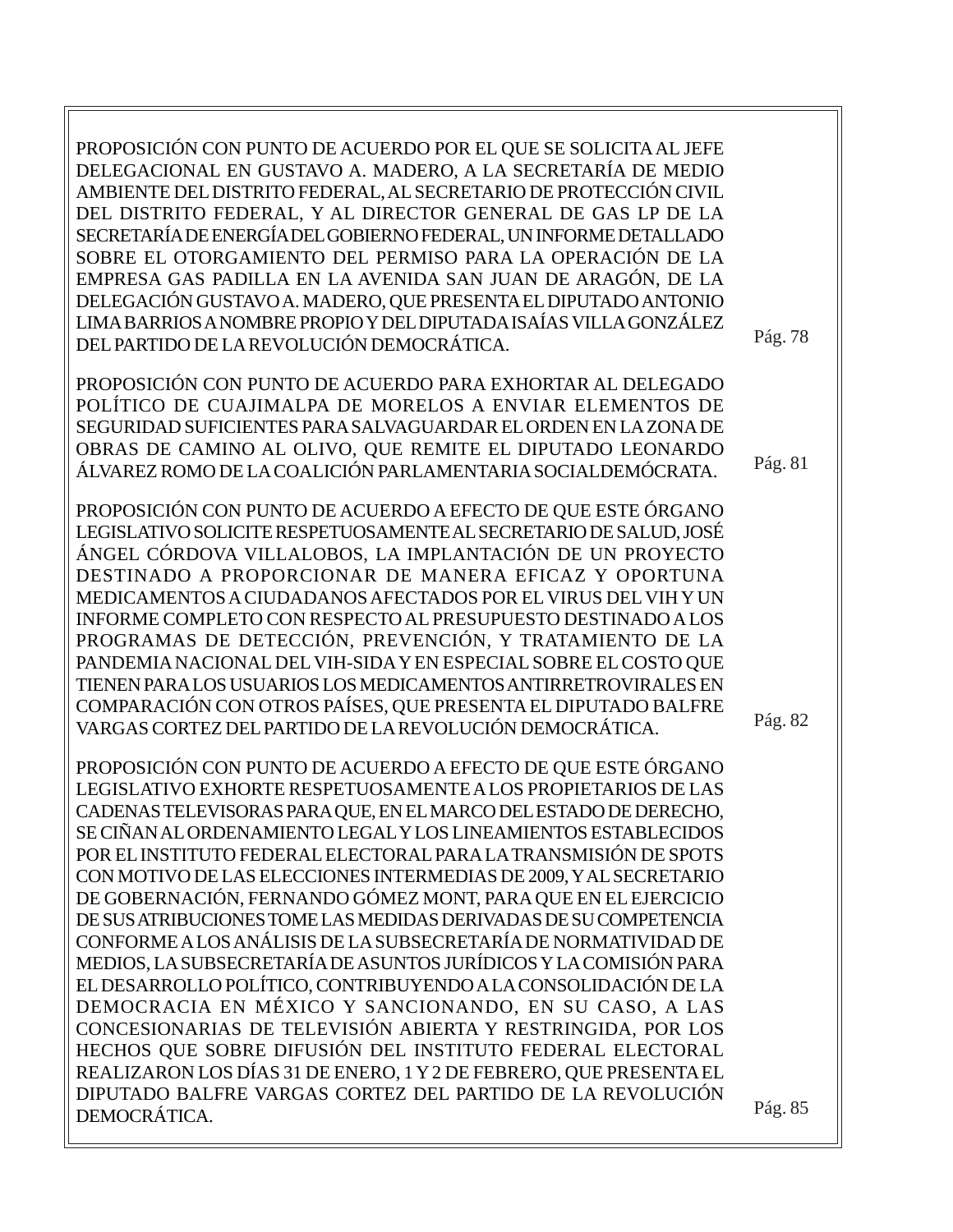PROPOSICIÓN CON PUNTO DE ACUERDO A FIN DE QUE ESTE H. ÓRGANO LEGISLATIVO EXHORTE AL JEFE DE GOBIERNO EL LIC. MARCELO LUIS EBRARD CASAUBÓN A FIN DE QUE LA SECRETARÍA DE MEDIO AMBIENTE IMPLEMENTE UN PROGRAMA Y CAMPAÑA DE CONCIENTIZACIÓN SOBRE LA URGENCIA, NECESIDAD E IMPORTANCIA DEL RECICLAJE DE LOS ENVASES DE POLIETILENO TEREFTALATO (PET) EN LAS 16 DELEGACIONES DEL DISTRITO FEDERAL, QUE PRESENTA EL DIPUTADO BALFRE VARGAS CORTEZ DEL PARTIDO DE LA REVOLUCIÓN DEMOCRÁTICA. Pág. 88

PROPOSICIÓN CON PUNTO DE ACUERDO PARA EXHORTAR RESPETUOSAMENTE AL SECRETARIO DE MEDIO AMBIENTE Y RECURSOS NATURALES, INGENIERO JUAN RAFAEL ELVIRA QUESADA, Y AL DIRECTOR GENERAL DE LA COMISIÓN NACIONAL FORESTAL, BIÓLOGO JOSÉ CIBRIÁN TOVAR, PARA QUE ACLAREN LOS LOGROS SOBRE LA OPERACIÓN, APLICACIÓN Y ADMINISTRACIÓN DEL PROGRAMA PROÁRBOL Y A LA SECRETARÍA DE LA FUNCIÓN PÚBLICA A APRESURAR LAS AUDITORÍAS AL PROGRAMA NACIONAL FORESTAL Y EMITIR UN INFORME DETALLADO RESPECTO DE SUS RESULTADOS A ESTA SOBERANÍA, QUE PRESENTA EL DIPUTADO BALFRE VARGAS CORTEZ DEL PARTIDO DE LA REVOLUCIÓN DEMOCRÁTICA.

PROPOSICIÓN CON PUNTO DE ACUERDO RELATIVO A LA CENTRAL DE ABASTO DEL DISTRITO FEDERAL, QUE PRESENTA LA DIPUTADA MARGARITA MARÍA MARTÍNEZ FISHER DEL PARTIDO ACCIÓN NACIONAL.

Pág. 90

Pág. 92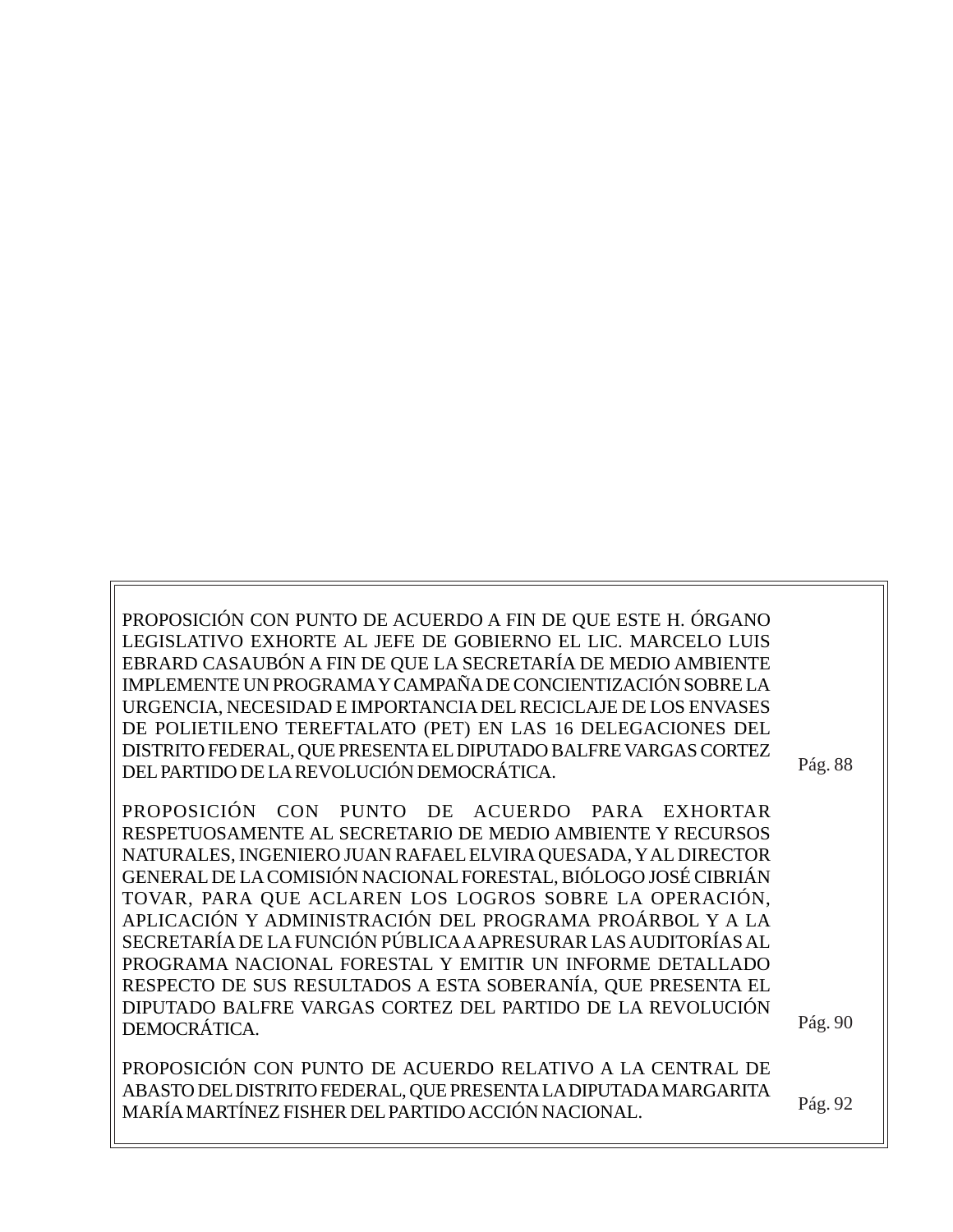## **A las 11:35 horas.**

#### **LA C. PRESIDENTA DIPUTADA MARGARITA MARÍA**

**MARTÍNEZ FISHER.-** De conformidad con artículo 39 de la Ley Orgánica de la Asamblea Legislativa del Distrito Federal, se faculta a la diputada Rebeca Parada Ortega para que desempeñe a las funciones de la Secretaría.

Proceda la Secretaría a pasar lista de asistencia a las diputadas y diputados.

**LA C. SECRETARIA DIPUTADA REBECA PARADA ORTEGA.-** Por instrucciones de la Presidencia, se va a proceder a pasar lista de asistencia.

#### **(Lista de asistencia)**

Diputado Presidente, existe una asistencia de 8 diputados. Hay quórum.

**LA C. PRESIDENTA.-** Se abre la sesión.

Proceda la Secretaría a preguntar a la Diputación Permanente en votación económica, si es de dispensarse la lectura del orden del día.

**LA C. SECRETARIA.-** Por instrucciones de la Presidencia, se pregunta a la Diputación Permanente si es de dispensarse la lectura del orden del día.

Los que estén por la afirmativa, sírvanse manifestarlo poniéndose de pie.

Los que estén por la negativa, sírvanse manifestarlo poniéndose de pie.

Dispensada la lectura, diputada Presidenta.

# **ORDEN DEL DÍA**

Sesión Permanente. 11 de febrero de 2009.

1.- Lista de asistencia.

2.- Lectura del orden del día.

3.- Lectura y en su caso aprobación del acta de la sesión anterior.

#### Comunicados

4.- Uno de la Comisión de Administración Pública Local, mediante el cual solicita prórroga para analizar y dictaminar diversos asuntos.

5.- Seis de la Comisión de atención a Grupos Vulnerables, mediante los cuales solicita prórroga para analizar y dictaminar diversos asuntos.

#### Proposiciones

6.- Con punto de acuerdo por el que se exhorta al Jefe de Gobierno del Distrito Federal para que por conducto de la Secretaría de Finanzas remita un informe pormenorizado sobre el impacto que tendrá en los ingresos, según sus propios cálculos, las medidas aplicadas por el Jefe de Gobierno ante la crisis inminente que afectará al Distrito Federal, asimismo, sobre qué acciones se han emprendido para llevar a cabo la ejecución de los recursos asignados a temas de infraestructura en el decreto de Presupuesto de Egresos del Distrito Federal de 2009, que presenta el diputado José Luis Morúa Jasso, del grupo parlamentario del Partido de la Revolución Democrática.

7.- Con punto de acuerdo mediante el cual se exhorta a los titulares de las 16 demarcaciones territoriales del Distrito Federal, para que informen a esta Soberanía sobre los programas, ejecución y resultados de los mismos, relacionados con la recolección, manejo y tratamiento de residuos sólidos en su demarcación, si se obtienen ingresos de dichas actividades, a qué monto ascienden y qué destino se les dan a los mismos, así como las acciones realizadas con relación al medio ambiente y su impacto, que presenta la diputada Rebeca Parada Ortega, a nombre de la diputada Gloria Isabel Cañizo Cuevas, del grupo parlamentario del Partido Nueva Alianza.

8.- Con punto de acuerdo mediante el cual se exhorta al Secretario de Seguridad Pública del Distrito Federal, Doctor Manuel Mondragón y Kalb, para que implemente una campaña informativa sobre seguridad pública en materia de prevención del delito en los planteles de educación pública del Distrito Federal, a efecto de garantizar la seguridad e integridad física de alumnos, padres de familia, profesores y personal administrativo, que presenta la diputada Rebeca Parada Ortega, a nombre de la diputada Gloria Isabel Cañizo Cuevas, del grupo parlamentario del Partido Nueva Alianza.

9.- Con punto de acuerdo, para exhortar a la ciudadana Secretaria del Medio Ambiente del Distrito Federal, Licenciada Martha Delgado Peralta, dé cuenta a esta Soberanía con el estatus que guardan las acciones de aprovechamiento, tratamiento y reuso de aguas residuales en la ''Cuenca del Valle de México'', que es administrada por el Sistema de Aguas de la Ciudad de México y su impacto en los niños, jóvenes y adultos por un cambio de cultura del uso y cuidado del agua, que presenta la diputada Rebeca Parada Ortega, a nombre de la diputada Gloria Isabel Cañizo Cuevas, del grupo parlamentario del Partido Nueva Alianza.

10.- Con punto de acuerdo para colocar una placa metálica conmemorativa de la inauguración del edificio de Juárez 60, en la que se inscriban los nombres de los 66 diputados integrantes de la IV Legislatura, que presenta la diputada Rebeca Parada Ortega, del grupo parlamentario del Partido Nueva Alianza.

11.- Con punto de acuerdo por el que se exige al Jefe Delegacional en Coyoacán, ciudadano Heberto Castillo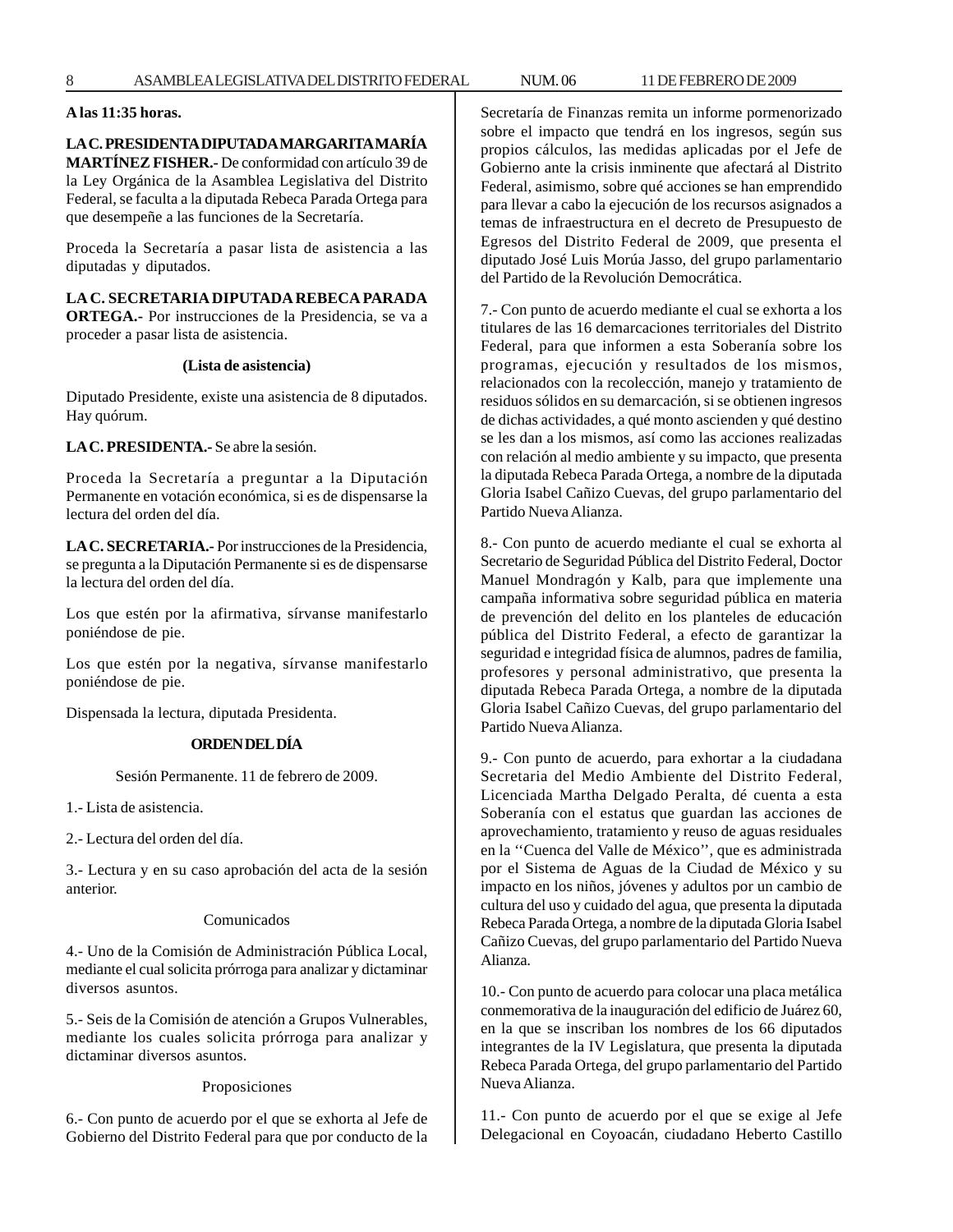Juárez, el retiro inmediato de todas las estructuras fijas y semifijas, que se encuentren invadiendo los jardines Miguel Hidalgo y Centenario, y se respete el uso de suelo del centro histórico de esta demarcación, que presenta la diputada María de la Paz Quiñones Cornejo, a nombre del diputado Ezequiel Rétiz Gutiérrez, del grupo parlamentario del Partido Acción Nacional.

12.- Con punto de acuerdo para exhortar al Jefe de Gobierno del Distrito Federal, Marcelo Luis Ebrard Casaubón, que se sirva expedir el Reglamento de la Ley de Establecimientos Mercantiles del Distrito Federal, publicada el lunes 26 de enero del año en curso, en un plazo legal establecido en la propia ley en comento, que presenta la diputada Margarita María Martínez Fisher, a nombre propio y de la diputada Celina Saavedra ortega, del grupo parlamentario del Partido Acción Nacional.

13.- Con punto de acuerdo para exhortar nuevamente a la Secretaría de Desarrollo Económico, a la Secretaría del Medio Ambiente y a la Consejería Jurídica y de Servicios Legales del Distrito Federal, para que por su conducto y en cumplimiento a las disposiciones emitidas por esta soberanía realicen las visitas de inspección necesarias en todos los locales comerciales ubicados en el Centro Histórico de la Ciudad de México, particularmente en el horario comprendido entre las 7:00 y las 10:00 horas, para frenar el dispendio de agua que se realiza en dichos establecimientos, particularmente durante el proceso de limpieza de sus espacios interiores y las aceras, así como velar por el cumplimiento puntual y riguroso de la normatividad aplicable y asimismo, inviten a la Cámara Nacional de la Industria de Transformación (CANACINTRA), a la Cámara Nacional de Comercio, Servicios y Turismo de la Ciudad de México (CANACO), a la Confederación de Cámaras Industriales (CONCAMIN), a la Cámara Nacional de Restaurantes y Alimentos Condimentados (CANIRAC) y a la Asociación de Bancos de México A.C. (ABM), a promover una nueva cultura del agua y coadyuven al estricto cumplimiento de los diferentes ordenamientos legales en dicha dirección, particularmente ante la situación actual de cortes programados del suministro del vital líquido, que presenta el diputado Enrique Vargas Anaya, a nombre propio y del diputado Avelino Méndez Rangel, del grupo parlamentario del Partido de la Revolución Democrática.

14.- Con punto de acuerdo mediante el cual se solicita la realización de una mesa de trabajo con la Secretaria de Desarrollo Urbano y Vivienda (SEDUVI), la Dirección General de Regularización Territorial (DGRT), el Instituto de Vivienda del Distrito Federal (INVI) y la Asamblea Legislativa del Distrito Federal, a efecto de que informen sobre los programas parciales de desarrollo urbano en específico del Cerro de la Estrella y de Santa Catarina en la delegación Iztapalapa, que presenta el diputado Daniel

Salazar Núñez, del grupo parlamentario del Partido de la Revolución Democrática.

15.- Con punto de acuerdo para exhortar al Jefe Delegacional en Cuajimalpa de Morelos y al Secretario de Seguridad Pública, a enviar elementos de seguridad suficientes para salvaguardar el orden en la zona de obras de camino al olivo en la delegación Cuajimalpa de Morelos, que presenta el diputado Leonardo Álvarez Romo, de la Coalición Parlamentaria Socialdemócrata.

16.- Con punto de acuerdo por el que se exhorta atentamente a la Licenciada Martha Delgado Peralta, Secretaria del Medio Ambiente del Distrito Federal, al Doctor José Bernal Stoopen, Director General de Zoológicos y Vida Silvestre, Medico Veterinario zootecnista Juan González Romero, Director del Zoológico de San Juan de Aragón y a la Maestra Diana Lucero Ponce Nava Treviño, Procuradora Ambiental y del Ordenamiento Territorial del Distrito Federal, para que tengan a bien informar a esta Asamblea Legislativa, sobre la existencia, tratamiento y destino final de 350 patos y gansos que vivan en libertad en el lago de San Juan de Aragón, que posteriormente fueron trasladados a las instalaciones del zoológico de San Juan de Aragón y el día 25 de enero del presente año, fueron enviados a un espacio cinegético del Estado de México, precisando los argumentos, la motivación y consideración jurídica que sustentaron el traslado de las aves, y su situación actual, destino final y en su caso la existencia de algún convenio, que presenta la diputada Rebeca Parada Ortega, del grupo parlamentario del Partido Nueva Alianza.

17.- Con punto de acuerdo por medio del cual se exhorta al Jefe Delegacional de Tlalpan, Licenciado Guillermo Sánchez Torres, a que se informe detalladamente sobre los inmuebles en los que se desarrollan actividades de arte y cultura que serán beneficiados para su mantenimiento, así como el presupuesto que se destinó para llevar a cabo dicha tarea, que presenta la diputada María de la Paz Quiñones Cornejo, del grupo parlamentario del Partido Acción Nacional.

18.- Con punto de acuerdo para solicitar al Secretario de Seguridad Pública del Distrito Federal, un informe sobre parquímetros en la delegación Cuauhtémoc, que presenta la diputada Margarita María Martínez Fisher, del grupo parlamentario del Partido Acción Nacional.

19.- Con punto de acuerdo por el que se le solicita al Director del Sistemas de Aguas de la Ciudad de México, Ingeniero Ramón Aguirre Díaz, por cuarta ocasión, un informe pormenorizado sobre la situación que guarda el avance de las 23 obras hidráulicas para la demarcación territorial de Tláhuac, asimismo se le exhorta por tercera ocasión a que se terminen las obras de la ''Planta de Bombeo San José I'' de la misma demarcación territorial, que presenta la diputada Elvira Murillo Mendoza, del grupo parlamentario del Partido Acción Nacional.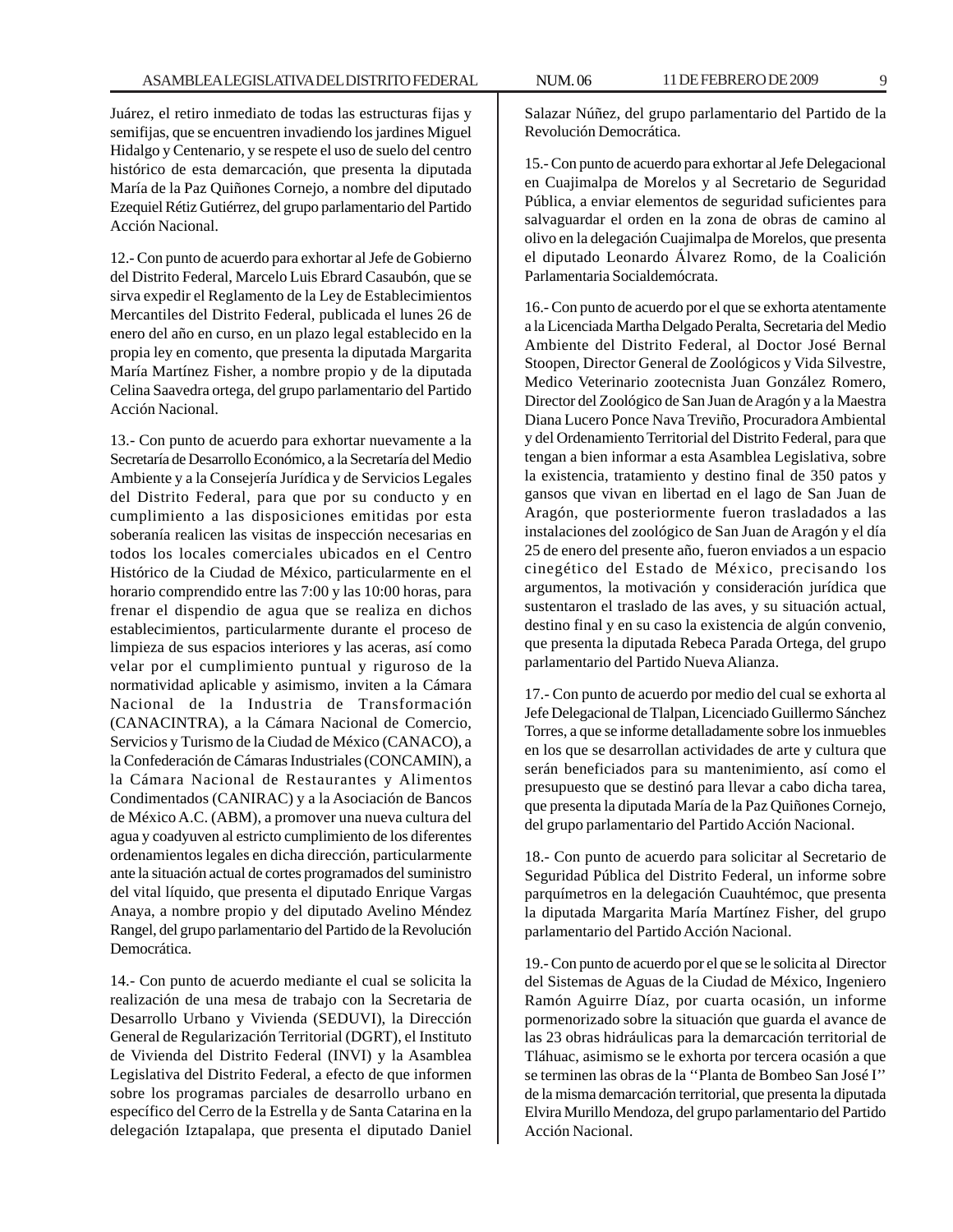20.- Con punto de acuerdo por medio se solicita al Secretario de Transporte y Vialidad del Distrito Federal, el ciudadano Raúl Armando Quintero Martínez, la instalación de un semáforo y un puente peatonal en la unidad habitacional, Cuchilla del Moral ubicada en la calle Río Frío y avenida Tezontle, cercana a la estación del Metrobús Leyes de Reforma, que presenta la diputada Elvira Murillo Mendoza, del grupo parlamentario del Partido Acción Nacional.

21.- Con punto de acuerdo por el cual se exhorta al Titular de la Secretaria de Seguridad Pública del Distrito Federal, Doctor Manuel Mondragón y Kalb, así como a los titulares de las 16 demarcaciones políticas, el retiro inmediato de los ''franeleros'' en los alrededores de los hospitales, centros de salud y cualquier otra institución de salud en el Distrito Federal, que presenta la diputada María de la Paz Quiñones Cornejo a nombre propio y del diputado Daniel Ramírez del Valle, del grupo parlamentario del Partido Acción Nacional.

22.- Con punto de acuerdo para exhortar atenta y respetuosamente a los 16 jefes delegacionales para que atiendan y contemplen en el ''Programa Integral de Mantenimiento de Escuelas'' (PIME), de manera prioritaria a los planteles educativos que se encuentran en situación de riesgo y alto riesgo en sus respectivas demarcaciones territoriales, que presenta el diputado Salvador Pablo Martínez Della Rocca, a nombre propio y de la Comisión de Educación.

23.- Con punto de acuerdo sobre la publicación del Reglamento de la Ley de Acceso a las mujeres a una vida libre de violencia del Distrito Federal, que presenta la diputada Carla Alejandra Sánchez Armas García, de la Coalición Parlamentaria de Izquierdas.

24.- Con punto de acuerdo sobre la realización del concurso para identificar el trámite más inútil de la ciudad, que presenta la diputada Carla Alejandra SánchezArmas García, de la Coalición Parlamentaria de Izquierdas.

25.- Con punto de acuerdo para exhortar al Instituto Federal Electoral, a la Secretaría de Gobernación, a la Secretaría de Comunicaciones y Transportes y a la Comisión Federal de Telecomunicaciones, a que con base en sus atribuciones realicen las investigaciones pertinentes y, si es el caso, sancionen conforme a derecho a las televisoras que difundieron en días pasados promociónales electorales, interrumpiendo la transmisión de eventos deportivos para, intencionalmente provocar malestar de la población con el sistema político mexicano, que presenta el diputado Enrique Vargas Anaya, del grupo parlamentario del Partido de la Revolución Democrática.

26.- Con punto de acuerdo sobre las violaciones graves a las garantías individuales de los pobladores de Atenco, durante los sucesos del 3 y 4 de mayo del 2006, que presenta el diputado Enrique Vargas Anaya, del grupo parlamentario del Partido de la Revolución Democrática.

27.- Con punto de acuerdo por el que se exhorta al Doctor José Ángel Córdova Villalobos, Secretario de Salud del Gobierno Federal a respetar los Derechos Humanos de las mujeres embarazadas como resultado de una violación, modificando la norma oficial mexicana 046 hacia su texto original aprobado el 21 de julio de 2008, y al Honorable Congreso de la Unión a que realice una reforma legislativa que incorpore en las leyes: General de Salud, General de Acceso de las Mujeres a una Vida Libre de Violencia, del IMSS, del ISSSTE y demás relativas y aplicables, el derecho de las mujeres a que las instituciones del Sistema Nacional de Salud deban practicar la interrupción legal de un embarazo resultante de una violación, que presenta el diputado Antonio Lima Barrios, del grupo parlamentario del Partido de la Revolución Democrática.

28.- Con punto de acuerdo por el que se solicita al Jefe Delegacional en Gustavo A. Madero, a la Secretaria del Medio Ambiente del Distrito Federal, al Secretario de Protección Civil del Distrito Federal y al Director General de Gas LP de la Secretaría de Energía del Gobierno federal, un informe detallado sobre el otorgamiento del permiso para la operación de la empresa Gas Padilla en la avenida San Juan de Aragón, de la delegación Gustavo A. Madero, que presenta el diputado Antonio Lima Barrios, del grupo parlamentario del Partido de la Revolución Democrática.

29.- Con punto de acuerdo a efecto de que este órgano legislativo solicite respetuosamente al Secretario de Salud, José Ángel Córdova Villalobos, la implantación de un proyecto destinado a proporcionar de manera eficaz y oportuna medicamentos a ciudadanos afectados por el virus del VIH y un informe completo con respecto al presupuesto destinado a los programas de detección, prevención y tratamiento de la pandemia nacional del VIH SIDA y en especial sobre el costo que tienen para los usuarios los medicamentos antiretrovirales en comparación con otros países, que presenta el diputado Balfre Vargas Cortez, del grupo parlamentario del Partido de la Revolución Democrática.

30.- Con punto de acuerdo a efecto de que este órgano legislativo exhorte respetuosamente a los propietarios de las cadenas televisoras para que, en el marco del Estado de Derecho se ciñan al ordenamiento legal y los lineamientos establecidos por el Instituto Federal Electoral para la transmisión de spot con motivo de la selecciones intermedias de 2009, y el Secretario de Gobernación, Fernando Gómez Mont, para que en el ejercicio de sus atribuciones, tome las medidas derivadas de su competencia conforme a los análisis de las Subsecretaría de Normatividad de Medios, la Subsecretaría de Asuntos Jurídicos y la Comisión para el Desarrollo Político, contribuyendo a la consolidación de la democracia en México y sancionando, en su caso, a las concesionarias de televisión abierta y restringida por los hechos que sobre difusión del Instituto Federal Electoral realizaron los días 31 de enero, 1 y 2 de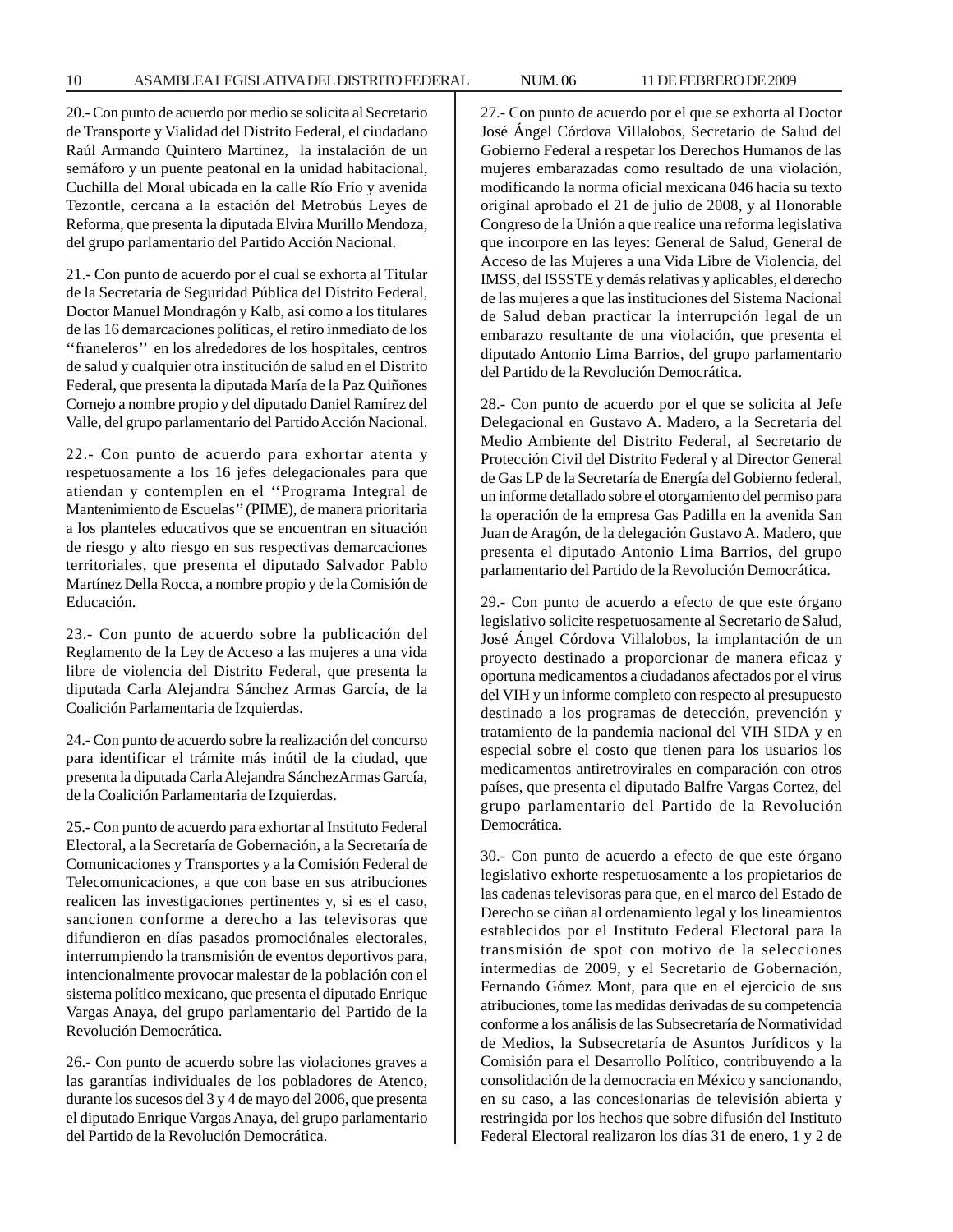febrero, que presenta el diputado Balfre Vargas Cortez, del grupo parlamentario del Partido de la Revolución Democrática.

31.- Con punto de acuerdo a fin de que este Honorable Órgano Legislativo, exhorte al Jefe de Gobierno, Licenciado Marcelo Luis Ebrard Casaubón, a fin de que la Secretaría de Medio Ambiente implemente un programa y campaña de concientización sobre la urgencia, necesidad e importancia del reciclaje de los envases de polietileno tereftalato (PET) en las 16 delegaciones del Distrito Federal, que presenta el diputado Balfre Vargas Cortez, del grupo parlamentario del Partido de la Revolución Democrática.

32.- Con punto de acuerdo para exhortar respetuosamente al Secretario del Medio Ambiente y Recursos Naturales, Ingeniero Juan Rafael Elvira Quesada y al Director General de la Comisión Nacional Forestal, Biólogo José Cibrián Tovar, para que aclaren los logros sobre la operación, aplicación y administración del programa Proárbol y a la Secretaría de la Función Pública a apresurar las auditorías al Programa Nacional Forestal y emitir un informe detallado respecto de sus resultados a esta Soberanía, que presenta el diputado Balfre Vargas Cortez, del grupo parlamentario del Partido de la Revolución Democrática.

33.- Con punto de acuerdo por el que se solicita al Secretario de Obras y Servicios del Gobierno del Distrito Federal, diversa información relativa a la obra de la nueva línea 12 del Metro, que presenta la diputada María de la Paz Quiñones Cornejo, a nombre propio y del diputado Ezequiel Rétiz Gutiérrez, del grupo parlamentario del Partido Acción Nacional.

34.- Con punto de acuerdo relativo a la Central de Abasto del Distrito Federal, que presenta la diputada Margarita María Martínez Fisher, del grupo parlamentario del Partido Acción Nacional.

**LA C. PRESIDENTA.-** Esta Presidencia deja constancia que el orden del día del hoy está integrado por 34 puntos.

Se solicita a la Secretaría dar cuenta a la Diputación Permanente con el acta de la sesión anterior.

**LA C. SECRETARIA.-** Diputada Presidenta, esta Secretaría le informa que ha sido distribuida el acta de la sesión anterior a los integrantes de la Mesa Directiva, por lo que se solicita su autorización para preguntar a la Diputación Permanente si es de aprobarse.

**LA C. PRESIDENTA.-** Adelante, diputada Secretaria.

**LA C. SECRETARIA.-** Está a consideración el acta.

No habiendo quién haga uso de la palabra, en votación económica, se pregunta a la Diputación Permanente si es de aprobarse el acta de referencia.

Los que estén por la negativa, sírvanse manifestarlo poniéndose de pie.

Aprobada el acta, diputada Presidenta.

# *PRIMER RECESO DEL TERCER AÑO DE EJERCICIO*

# *ACTA DE LA SESIÓN DE LA DIPUTACIÓN PERMANENTE DEL CUATRO DE FEBRERO DE DOS MIL NUEVE.*

# *PRESIDENCIA DEL DIPUTADO ENRIQUE VARGAS ANAYA*

*En la Ciudad de México Distrito Federal, siendo las once horas con treinta y cinco minutos del día miércoles cuatro de febrero del año dos mil nueve, con una asistencia de 7 diputadas y diputados, la Presidencia declaró abierta la Sesión; en votación económica se dispensó la lectura del orden del día el cual la Presidencia dejó constancia de que estuvo compuesto por 27 puntos, asimismo se aprobó el acta de la Sesión anterior.*

*La Presidencia hizo del conocimiento de la Diputación Permanente que recibió los siguientes comunicados: uno de la Comisión de Salud de la Honorable Cámara de Diputados del Congreso de la Unión y nueve de la Secretaría de Gobierno del Distrito Federal; toda vez que los comunicados a los que se había hecho referencia contenían respuestas relativas a asuntos aprobados por este Órgano Legislativo, por economía procesal parlamentaria se tomó la determinación de hacerlo del conocimiento de los diputados promoventes.*

*Asimismo, informó que recibió una proposición con punto de acuerdo por el que se exhorta al Secretario de Protección Civil del Distrito Federal para que reubique inmediatamente a las familias que se encuentran en zonas de alto riesgo en el Distrito Federal e informe a esta soberanía las acciones que se tienen contempladas para prevenir riesgos en el Distrito Federal, que presentó la Diputada Paula Adriana Soto Maldonado, a nombre del Diputado Agustín Carlos Castilla Marroquín, del grupo parlamentario de Acción Nacional durante la Sesión de la Diputación Permanente celebrada el 29 de enero del presente año, toda vez que al proceder la votación económica para su aprobación no existió el quórum legal requerido, por lo que se trasladó para su votación a la siguiente sesión y se solicitó a la Secretaría dar lectura a los resolutivos del punto de acuerdo; en votación económica se aprobó y se ordenó remitirlo a las autoridades correspondientes para los efectos legales a que hubiere lugar.*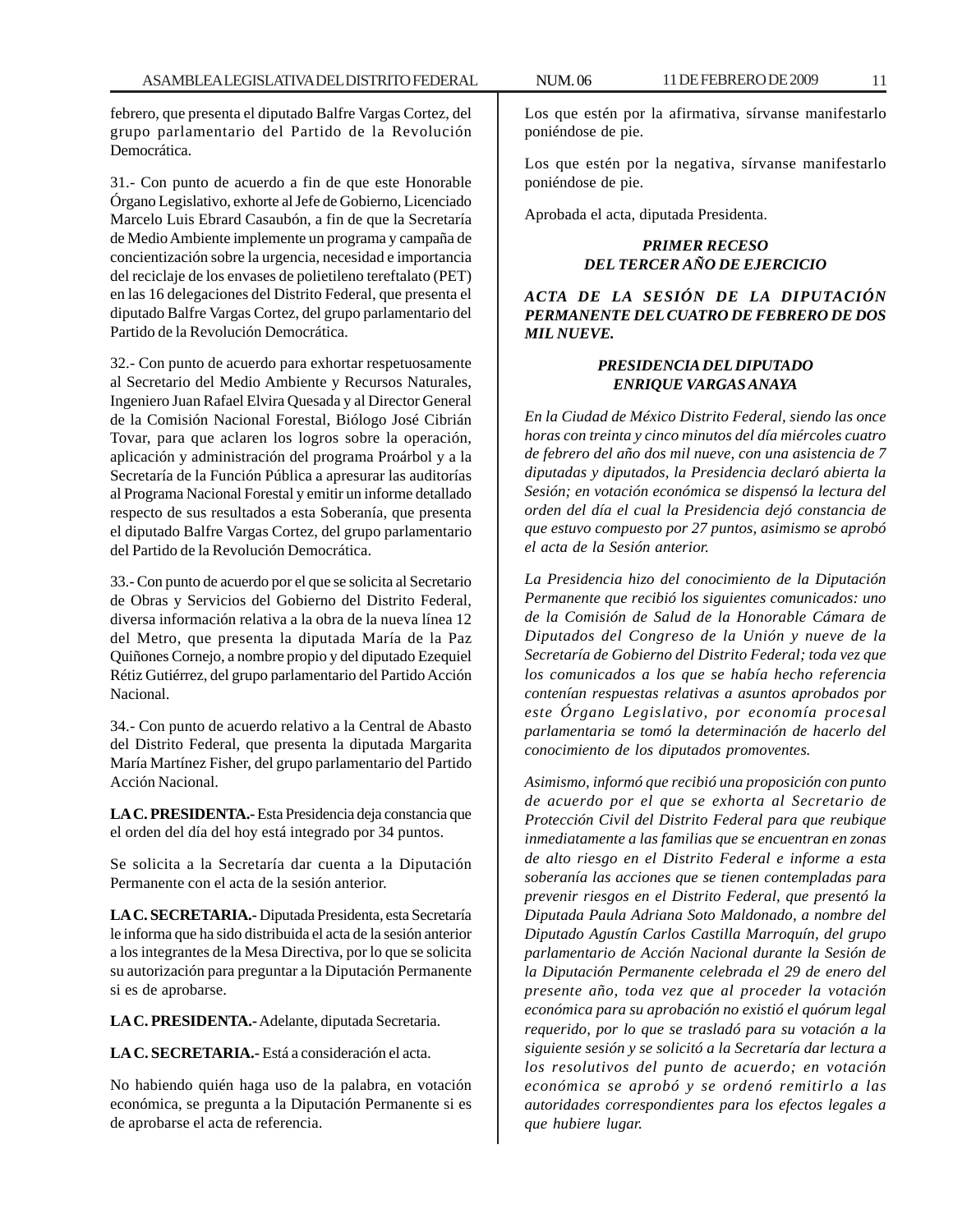*La Presidencia hizo del conocimiento de la Diputación Permanente que los puntos enlistados en los numerales 7 y 8 del orden del día habían sido retirados.*

*Enseguida, para presentar una proposición con punto de acuerdo por medio del cual se solicita al Congreso de la Unión se sirva eliminar el Impuesto Empresarial a Tasa Única (IETU) se concedió el uso de la tribuna al Diputado Balfre Vargas Cortez, del grupo parlamentario del Partido de la Revolución Democrática; en votación económica se consideró de urgente y obvia resolución, asimismo se aprobó y se ordenó remitirla a las autoridades correspondientes para los efectos legales a que hubiere lugar.*

*Siendo las once horas con cuarenta y cinco minutos, la Presidencia, con fundamento en el artículo 36 fracción I, decretó un receso de 5 minutos, a efecto de recibir a una comisión de manifestantes.*

*Siendo las trece horas con cinco minutos, se reanudó la Sesión y el Presidente de la Mesa Directiva informó los resultados de la atención a los manifestantes.*

#### *PRESIDENCIA DEL DIPUTADO MARTÍN CARLOS OLAVARRIETA MALDONADO*

*Retomando el desahogo del orden del día, para presentar una proposición con punto de acuerdo para exhortar al Jefe de Gobierno del Distrito Federal, así como a los 16 Jefes Delegacionales, a los titulares de las dependencias, entidades, órganos desconcentrados, así como de los organismos autónomos en el Distrito Federal a que en el proceso de adquisiciones de sus bienes y servicios durante el ejercicio del año 2009 den prioridad a las sociedades cooperativas asentadas en el Distrito Federal, se concedió el uso de la palabra al Diputado Enrique Vargas Anaya, del grupo parlamentario del Partido de la Revolución Democrática; en votación económica se consideró de urgente y obvia resolución; para hablar en contra, hasta por diez minutos, se concedió el uso de la tribuna al Diputado Martín Carlos Olavarrieta Maldonado, del grupo parlamentario del Partido Revolucionario Institucional; para hablar a favor, se concedió el uso de la palabra al Diputado Antonio Lima Barrios, hasta por el mismo tiempo; en votación económica se aprobó y se ordenó remitirla a las autoridades correspondientes para los efectos legales a que hubiere lugar.*

*Posteriormente, se concedió el uso de la tribuna a la Diputada María de la Paz Quiñones Cornejo del grupo parlamentario del Partido Acción Nacional, a fin de presentar una proposición con punto de acuerdo por el que está Asamblea Legislativa del Distrito Federal exhorta al Jefe Delegacional en Tlalpan a que las naves ubicadas en avenida Hidalgo s/n esquina 16 de Septiembre, colonia Parres, sean reasignadas para la construcción de una casa de cultura y un deportivo en beneficio de la comunidad de Parres; en votación económica se*

*consideró de urgente y obvia resolución; para hablar en contra, hasta por diez minutos, se concedió el uso de la palabra al Diputado Salvador Pablo Martínez Della Rocca, del grupo parlamentario del Partido de la Revolución Democrática; para hablar a favor, hasta por el mismo tiempo, se concedió el uso de la palabra a la diputada proponente; en votación económica se aprobó y se ordenó remitirla a las autoridades correspondientes para los efectos legales a que hubiere lugar.*

*La Presidencia informó que recibió dos puntos de acuerdo del Diputado Leonardo Álvarez Romo, de la Coalición Parlamentaria Socialdemócrata: El primero, con punto de acuerdo para exhortar a los 16 Jefes Delegacionales a comprometer los recursos que les asignaron para el Programa Integral de Mantenimiento de Escuelas. Por ello, con fundamento en lo dispuesto por los artículos 50 fracciones IV y V de la Ley Orgánica de la Asamblea Legislativa del Distrito Federal, así como los artículos 28, 29, 132 del Reglamento para el Gobierno Interior, se turnó para su análisis y dictamen a las Comisiones Unidas de Presupuesto y Cuenta Pública y de Educación. El segundo punto de acuerdo es relativo a la explanada del Zócalo Capitalino. Por ello, con fundamento en lo dispuesto por los artículos 50 fracciones IV y V de la Ley Orgánica de la Asamblea Legislativa del Distrito Federal y el artículo 28 y 132 del Reglamento para el Gobierno Interior de esta Asamblea, se turnó para su análisis y dictamen a la Comisión de Administración Pública Local.*

*Asimismo, hizo del conocimiento que los puntos enlistados en los numerales 13, 18, 19, 20, 21, 26 y 27 del orden del día habían sido retirados.*

*Acto seguido, para presentar una proposición con punto de acuerdo por el que se solicita la comparecencia del Director General del Registro Público de la Propiedad y del Comercio del Distrito Federal para que informe a esta Soberanía sobre el estado que guarda el proceso de modernización del Registro Público, de las medidas implementadas para abatir el rezago acumulado en la entrega de los diversos certificados, constancias y registros comerciales de su competencia y de las acciones del notariado de la capital, se concedió el uso de la tribuna al Diputado Antonio Lima Barrios, a nombre del Diputado Nazario Norberto Sánchez, del grupo parlamentario del Partido de la Revolución Democrática; en votación económica se consideró de urgente y obvia resolución; asimismo se aprobó y se ordenó remitirla a las autoridades correspondientes para los efectos legales a que hubiere lugar.*

## *PRESIDENCIA DEL DIPUTADO ENRIQUE VARGAS ANAYA*

*Ulteriormente, para presentar una proposición con punto de acuerdo para que la Asamblea Legislativa del Distrito*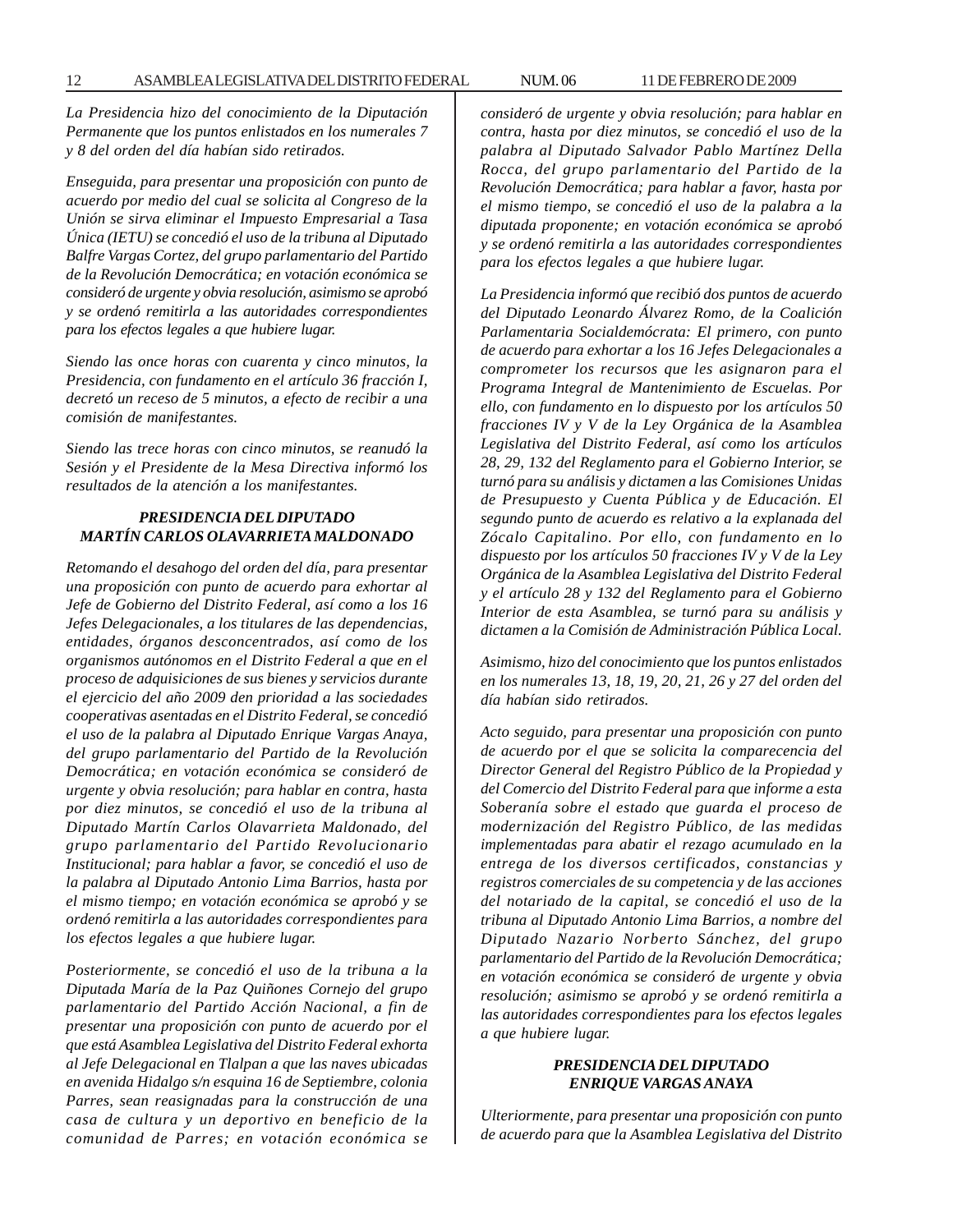*Federal exhorte al Gobierno del Estado de México al respeto irrestricto del Centro Ceremonial Teotihuacán por ser un patrimonio de la humanidad, por ser propiedad de todos los mexicanos, los presentes, los inexistentes, los muertos y los no nacidos y por ser más que un Centro Turístico, un Centro Espiritual, se concedió el uso de la tribuna al Diputado Salvador Pablo Martínez Della Rocca a nombre del Diputado Tomás Pliego Calvo, del grupo parlamentario del Partido de la Revolución Democrática; en votación económica se consideró de urgente y obvia resolución; para hablar en contra, hasta por diez minutos, se concedió el uso de la palabra al Diputado Martín Carlos Olavarrieta Maldonado, del grupo parlamentario del Partido Revolucionario Institucional, durante cuya intervención el diputado proponente solicitó hacer una pregunta al orador, misma que fue aceptada y respondida; en votación económica se aprobó con las modificaciones aceptadas por el proponente y se ordenó remitirla a las autoridades correspondientes para los efectos legales a que hubiere lugar.*

*Acto continuo, a fin de presentar una proposición con punto de acuerdo sobre Chichén Itzá se concedió el uso de la palabra al Diputado Balfre Vargas Cortez, del grupo parlamentario del Partido de la Revolución Democrática; en votación económica se consideró de urgente y obvia resolución; para hablar en contra se concedió el uso de la palabra al Diputado Martín Carlos Olavarrieta Maldonado, del grupo parlamentario del Partido Revolucionario Institucional, hasta por diez minutos; para hablar en pro, hasta por el mismo tiempo, se concedió el uso de la palabra al diputado proponente, durante cuya intervención el Diputado Martín Carlos Olavarrieta Maldonado, solicitó hacer una pregunta al orador, misma que fue aceptada y contestada; en votación económica se aprobó con las modificaciones aceptadas por el proponente y se ordenó remitirla a las autoridades correspondientes para los efectos legales a que hubiere lugar.*

*Ulteriormente, a fin de presentar una proposición con punto de acuerdo por medio del cual se le solicita al Secretario de Desarrollo Social, Licenciado Martí Batres Guadarrama; al Secretario de Obras Públicas y Servicios, Ingeniero Jorge Arganis Díaz Leal; especialmente al Subdirector General de Obras, el Arquitecto Felipe Rodríguez Avilés; y al Secretario de Seguridad Pública, Doctor Manuel Mondragón y Kalb, rindan informe pormenorizado y detallado ante la Asamblea Legislativa del Distrito Federal sobre el Programa de Módulos de Participación Ciudadana y Seguridad Pública en todas las Demarcaciones del Distrito Federal, se concedió el uso de la tribuna a la Diputada María de la Paz Quiñones Cornejo, a nombre de la Diputada Elvira Murillo Mendoza, del grupo parlamentario del Partido Acción Nacional; en votación económica se consideró de urgente*

*y obvia resolución, asimismo se aprobó y se ordenó remitirla a las autoridades correspondientes para los efectos legales a que hubiere lugar.*

*De igual forma, para presentar una proposición con punto de acuerdo por el que se solicita al Jefe de Gobierno del Distrito Federal, Licenciado Marcelo Luis Ebrard Casuabon, a la Secretaría del Medio Ambiente del Gobierno del Distrito Federal, Licenciada Martha Delgado Peralta, así como al ciudadano Titular del Órgano Político Administrativo que comprende la demarcación territorial Cuauhtémoc, Licenciado José Luis Muñoz Soria a efecto de que orden llevar a cabo las respectivas tareas de limpieza y mantenimiento permanente de las fuentes que se ubican al interior de la Alameda Central, así como para que tenga lugar un programa de reforestación en el importante e histórico centro arbóreo, se concedió el uso de la tribuna a la Diputada María de la Paz Quiñones Cornejo, del grupo parlamentario del Partido Acción Nacional; en votación económica se consideró de urgente y obvia resolución, asimismo se aprobó y se ordenó remitirla a las autoridades correspondientes para los efectos legales a que hubiere lugar.*

*A petición del Diputado Salvador Pablo Martínez Della Rocca, del grupo parlamentario del Partido de la Revolución Democrática, se pasó lista para verificar la permanencia de las diputadas y diputados; al comprobarse la presencia de 7 de ellos continuaron los trabajos programados.*

*Después, se concedió el uso de la tribuna a la Diputada María de la Paz Quiñones Cornejo, del grupo parlamentario del Partido Acción Nacional, a fin de presentar una proposición con punto de acuerdo para exhortar al Secretario de Seguridad Pública del Gobierno del Distrito Federal a que rinda un informe pormenorizado sobre las acciones y programas implementados a efecto de quitar los arrancones de las vialidades de la Ciudad; en votación económica se consideró de urgente y obvia resolución; para hablar en contra se concedió el uso de la palabra, hasta por diez minutos, al Diputado Antonio Lima Barrios, del grupo parlamentario del Partido de la Revolución Democrática; para hablar a favor, se concedió el uso de la tribuna a la diputada proponente, hasta por el mismo tiempo; en votación económica se aprobó con las modificaciones aceptadas por la promovente y se ordenó remitirla a las autoridades correspondientes para los efectos legales a que hubiere lugar.*

## *PRESIDENCIA DEL DIPUTADO MARTÍN CARLOS OLAVARRIETA MALDONADO*

*Finalmente, a petición del Diputado Salvador Pablo Martínez Della Rocca, del grupo parlamentario del*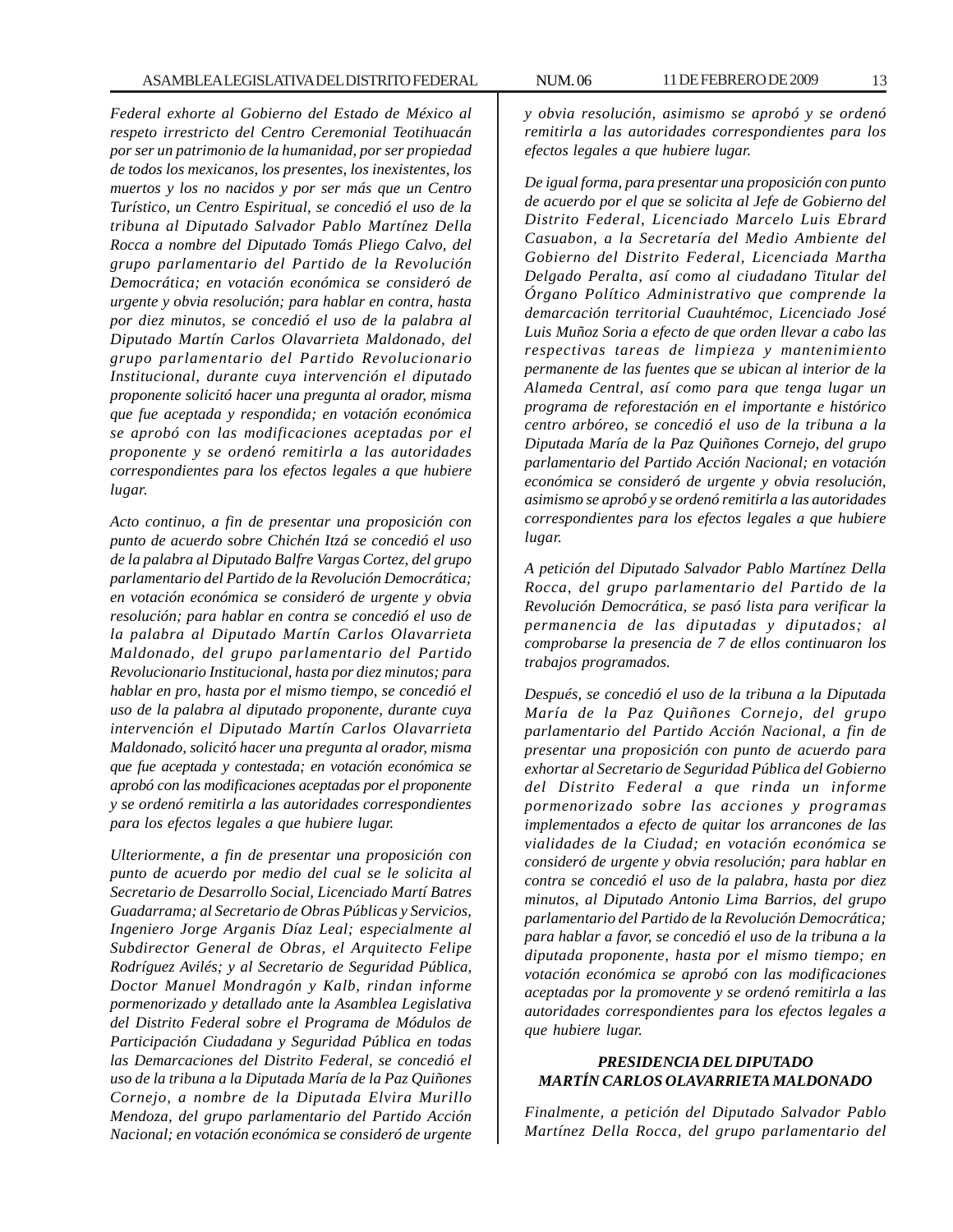#### 14 ASAMBLEA LEGISLATIVA DEL DISTRITO FEDERAL NUM. 06 11 DE FEBRERO DE 2009

*Partido de la Revolución Democrática, se pasó lista para verificar la permanencia de las diputadas y diputados, al comprobarse la presencia de 6 de ellos, no reuniéndose el quórum necesario para continuar con los trabajos programados, se levantó la Sesión y se citó para la que tendría lugar el miércoles 11 de febrero de 2009, a las 11:00 horas, rogando a todos su puntual asistencia.*

**LA C. PRESIDENTA.-** Esta Presidencia hace del conocimiento de la Diputación Permanente que se recibieron dos comunicados, uno de la Comisión de Administración Pública Local y 6 de la Comisión de Atención a Grupos Vulnerables, por medio de los cuales solicitan prórroga para analizar y dictaminar diversos asuntos.

Primer Comunicado.

*COMISIÓN DE ADMINISTRACIÓN PÚBLICA LOCAL*

*México, D. F., a 10 de Febrero del 2009. Oficio No. DKLR/CAPL/012/09.*

## *DIP. DANIEL SALAZAR NÚÑEZ PRESIDENTE DE LA MESA DIRECTIVA DE LA DIPUTACIÓN PERMANENTE EN LA ALDF, IV LEGISLATURA*

#### *PRESENTE*

*Con fundamento en lo dispuesto por el artículo 87 del Reglamento para el Gobierno Interior de la Asamblea Legislativa del Distrito Federal, solicito a usted, que someta a consideración del Pleno de la Diputación Permanente de este Órgano Legislativo, la solicitud de prórroga relativa a al dictaminación de:*

*1. Iniciativa con Proyecto de Decreto por el que se adicionan diversas disposiciones de la Ley Orgánica de la Administración Pública del Distrito Federal, presentada por la Diputada María de la Paz Quiñones Cornejo, integrante del grupo parlamentario del Partido Acción Nacional.*

*2. Iniciativa con Proyecto de Decreto por el que se reforman, derogan y adicionan diversas disposiciones de la Ley del Tribunal de lo Contencioso Administrativo del Distrito Federal, Presentada por la Diputada Kenia López Rabadán, integrante del grupo parlamentario del Partido Acción Nacional.*

*3. Iniciativa con proyecto de Decreto por el que se adiciona una fracción al artículo 9 y se reforma la fracción VI del artículo 43, el artículo 75 y el artículo 81 de la Ley para el Funcionamiento de Establecimientos Mercantiles del Distrito Federal, Presentada por el Diputado Tomás Pliego Calvo, integrante del grupo parlamentario del Partido de la Revolución Democrática.*

*4. Iniciativa de reforma por la que se adiciona la Ley del Tribunal de lo Administrativo del Distrito Federal con un* *artículo 71 bis, a efecto de armonizarla con las disposiciones que en materia de pruebas establece la Ley que Regula el Uso de la Tecnología para la Seguridad Pública del Distrito Federal; Presentada por la Diputada María del Carmen Segura Rangel, integrante del grupo parlamentario del Partido Acción Nacional.*

*5. Iniciativa que reforma, adiciona y deroga, diversos artículos de la Ley para la Celebración de Espectáculos Públicos del Distrito Federal. Presentada por la Diputada Rebeca Parada Ortega, integrante del grupo parlamentario del Partido Nueva Alianza.*

*6. Iniciativa de reforma por la que se adiciona el artículo 1con un cuarto párrafo, recorriéndose el restante para ser quinto párrafo de la Ley para el Funcionamiento de Establecimientos Mercantiles del Distrito Federal, a efecto de armonizarla con las disposiciones que en materia de pruebas prevé la Ley que Regula el Uso de la Tecnología para la Seguridad Pública del Distrito Federal. Presentada por la Diputada María del Carmen Segura Rangel, integrante del grupo parlamentario del Partido Acción Nacional.*

*7. Iniciativa de reforma por la que se adiciona la Ley para la Celebración de Espectáculos Públicos del Distrito Federal, con un artículo 5 bis, a efecto de armonizarla con las disposiciones que en materia de pruebas prevé la Ley que Regula el Uso de la Tecnología para la Seguridad Pública del Distrito Federal. Presentada por la Diputada María del Carmen Segura Rangel, integrante del grupo parlamentario del Partido Acción Nacional.*

*8. Proposición con punto de acuerdo para que el Gobierno del Distrito Federal y los 16 Jefes Delegacionales, apoyen los trámites y eventos de la Escuela de Toreros Silverio Pérez en el Distrito Federal. Presentada por el Diputado Armando Tonatiuh González Case, a nombre propio y de los Diputados Jorge Federico Schiaffino Isunza y Marco Antonio García Ayala., integrantes del grupo parlamentario del Partido Revolucionario Institucional.*

*9. Proposición con punto de acuerdo para exhortar de la manera más atenta al Jefe de Gobierno del Distrito Federal, Licenciado Marcelo Luis Ebrard Casaubón, para que el terreno propiedad del Gobierno del Distrito Federal, ubicado en la calle Poniente 146, número 721, colonia Industrial Vallejo, sea destinado para proyectos de desarrollo social, cultural y deportivos, en beneficio de los habitantes de la colonia Ferreira. Presentada por el Diputado Enrique Vargas Anaya, integrante del grupo parlamentario del Partido de la Revolución Democrática.*

*10. Iniciativa con proyecto de decreto por el que se adiciona un artículo 42 Bis a la Ley para el Funcionamiento de Establecimientos Mercantiles del Distrito Federal. Presentada por la Diputada Margarita*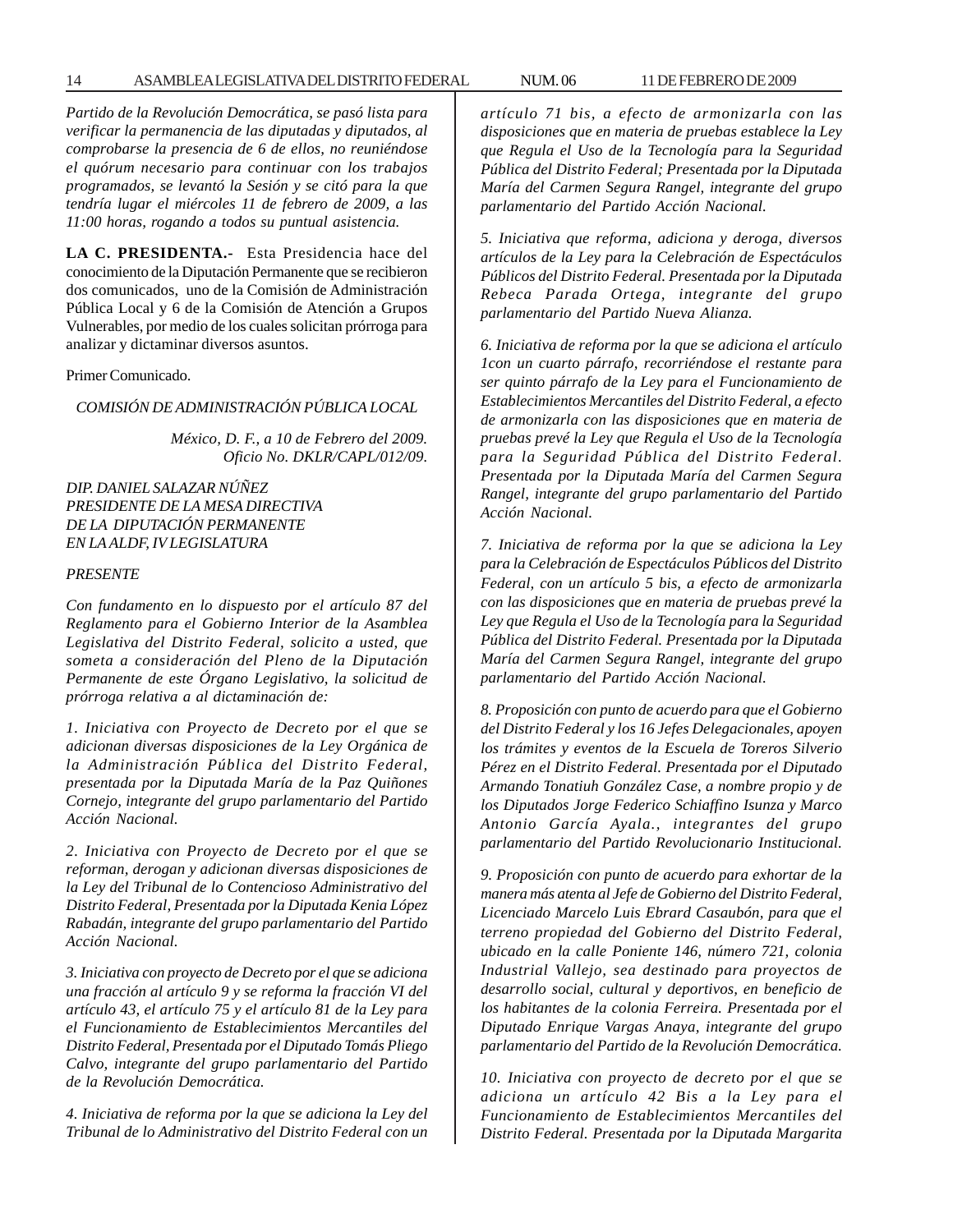*Martínez Fisher, integrante del grupo parlamentario del Partido Acción Nacional.*

*11. Iniciativa con proyecto de decreto por el que se expide la Ley de Mediación Administrativa del Distrito Federal. Presentada por el Diputado Miguel Hernández Labastida, integrante del grupo parlamentario del Partido Acción Nacional.*

*12. Proposición con punto de acuerdo por el que se exhorta a la Consejería Jurídica y de Servicios Legales del Gobierno del Distrito Federal, realice los trámites correspondientes para la adquisición de un predio de la colonia Popotla a favor del Gobierno del Distrito Federal, para que a su vez sea transferido a la Delegación Miguel Hidalgo para la Construcción de una Casa del Abue!o.*

*13. Proposición con Punto de Acuerdo para exhortar al Jefe Delegacional en Cujaimalpa, Ciudadano Remedios Ledesma García, a que informe a esta Soberanía sobre las obras que están realizado en el entronque de Avenida Camino al Olivo y Loma del Parque. Presentada por la Diputad María del Carmen Peralta Vaqueiro, integrante de la Coalición Parlamentaria Social Demócrata.*

*Lo anterior, toda vez que las iniciativas y puntos de acuerdo referidos, se encuentran en el análisis y estudio respectivo. Sin más por el momento y en espera de su oportuna atención al particular, me despido de Usted, enviándole un cordial saludo.*

#### *ATENTAMENTE*

*Dip. Kenia López Rabadán Presidenta*

Segundo Comunicado.

*COMISIÓN DE ATENCIÓN A GRUPOS VULNERABLES*

*México D.F. a 9 de febrero del 2009. ALDF/IV/CAGV/015/09.*

*DIP. DANIEL SALAZAR NÚÑEZ PRESIDENTE EN TURNO DE LA MESA DIRECTIVA DE LA DIPUTACIÓN PERMANENTE EN LA ASAMBLEA LEGISLATIVA DEL DISTRITO FEDERAL IV LEGISLATURA*

*P R E S E N T E.*

*Honorable Presidente de la Mesa Directiva:*

*Con fundamento en el artículo 32 segundo párrafo del Reglamento para el Gobierno Interior, y en mi carácter de Presidente de la Comisión de Atención a Grupos Vulnerables, solicito se someta a consideración del Pleno de la Diputación Permanente, la prorroga del término*

*para la presentación del dictamen correspondiente a la INICIATIVA CON PROYECTO DE DECRETO, por el cual se reforman diversos artículos a la Ley de Asistencia e Integración para el Distrito Federal; que presentó la Diputada Elvira murillo Mendoza, del grupo parlamentario del Partido Acción Nacional; misma que fue turnada para su análisis y dictamen a las Comisiones Unidas de Atención a Grupos Vulnerables y Derechos Humanos, ante el Pleno de la Asamblea Legislativa, el día 04 de noviembre del 2008.*

*Sin otro particular, reitero a usted mi consideración distinguida.*

*ATENTAMENTE*

*DIP. JUAN RICARDO GARCÍA HERNÁNDEZ PRESIDENTE*

Tercer Comunicado.

*COMISIÓN DE ATENCIÓN A GRUPOS VULNERABLES*

*México D.F. a 9 de febrero del 2009. ALDF/IV/CAGV/016/09.*

*DIP. DANIEL SALAZAR NÚÑEZ PRESIDENTE EN TURNO DE LA MESA DIRECTIVA DE LA DIPUTACIÓN PERMANENTE EN LA ASAMBLEA LEGISLATIVA DEL DISTRITO FEDERAL IV LEGISLATURA*

## *P R E S E N T E.*

*Honorable Presidente de la Mesa Directiva:*

*Con fundamento en el artículo 32 segundo párrafo del Reglamento para el Gobierno Interior, y en mi carácter de Presidente de la Comisión de Atención a Grupos Vulnerables, solicito se someta a consideración del Pleno de la Diputación Permanente, la prorroga del término para la presentación del dictamen correspondiente a la INICIATIVA CON PROYECTO DE DECRETO, por el que se adiciona un párrafo al artículo 13 de la Ley para las Personas con Discapacidad del Distrito Federal; que presentó el Diputado Miguel Ángel Errasti Arango, del grupo parlamentario del Partido Acción Nacional; misma que fue turnada para su análisis y dictamen a la Comisión de Atención a Grupos Vulnerables, ante el Pleno de la Asamblea Legislativa, el día 20 de noviembre del 2008.*

*Sin otro particular, reitero a usted mi consideración distinguida.*

*ATENTAMENTE*

*DIP. JUAN RICARDO GARCÍA HERNÁNDEZ PRESIDENTE*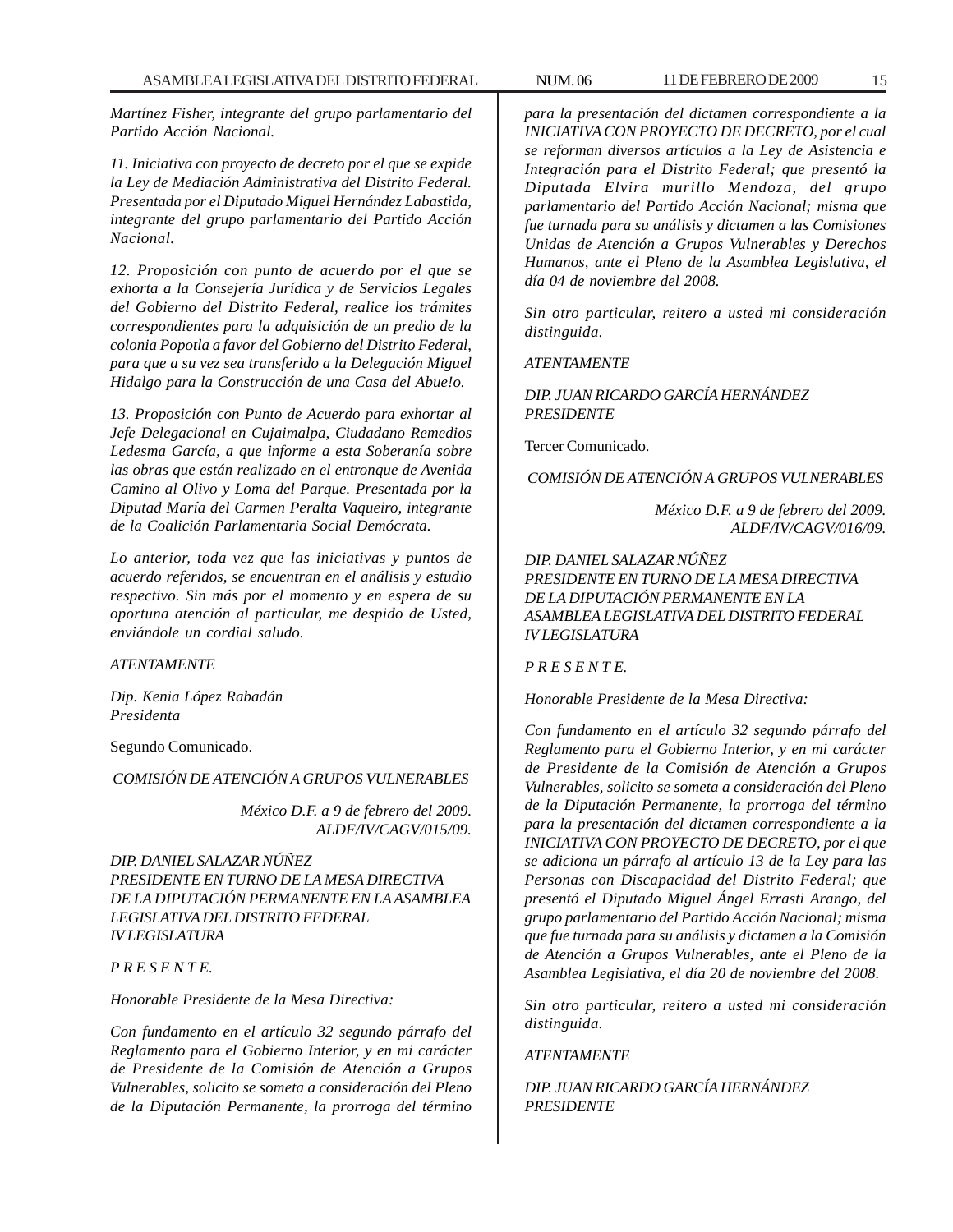Cuarto Comunicado.

#### *COMISIÓN DE ATENCIÓN A GRUPOS VULNERABLES*

*México D.F. a 9 de febrero del 2009. ALDF/IV/CAGV/017/09.*

*DIP. DANIEL SALAZAR NÚÑEZ PRESIDENTE EN TURNO DE LA MESA DIRECTIVA DE LA DIPUTACIÓN PERMANENTE EN LA ASAMBLEA LEGISLATIVA DEL DISTRITO FEDERAL IV LEGISLATURA*

*P R E S E N T E.*

*Honorable Presidente de la Mesa Directiva:*

*Con fundamento en el artículo 32 segundo párrafo del Reglamento para el Gobierno Interior, y en mi carácter de Presidente de la Comisión de Atención a Grupos Vulnerables, solicito se someta a consideración del Pleno de la Diputación Permanente, la prórroga del término para la presentación del dictamen correspondiente a la INICIATIVA CON PROYECTO DE DECRETO, por el que se reforman diversas disposiciones a la Ley de Personas con Discapacidad del Distrito Federal; que presentó el Diputada María de la Paz Quiñónez Cornejo, del grupo parlamentario del Partido Acción Nacional; misma que fue turnada para su análisis y dictamen a la Comisión de Atención a Grupos Vulnerables, ante el Pleno de la Asamblea Legislativa, el día 27 de noviembre del 2008.*

*Sin otro particular, reitero a usted mi consideración distinguida.*

*ATENTAMENTE*

#### *DIP. JUAN RICARDO GARCÍA HERNÁNDEZ PRESIDENTE*

Quinto Comunicado.

*COMISIÓN DE ATENCIÓN A GRUPOS VULNERABLES*

*México D.F. a 9 de febrero del 2009. ALDF/IV/CAGV/018/09.*

*DIP. DANIEL SALAZAR NÚÑEZ PRESIDENTE EN TURNO DE LA MESA DIRECTIVA DE LA DIPUTACIÓN PERMANENTE EN LA ASAMBLEA LEGISLATIVA DEL DISTRITO FEDERAL IV LEGISLATURA*

*P R E S E N T E.*

*Honorable Presidente de la Mesa Directiva:*

*Con fundamento en el artículo 32 segundo párrafo del Reglamento para el Gobierno Interior, y en mi carácter de Presidente de la Comisión de Atención a Grupos Vulnerables, solicito se someta a consideración del Pleno de la Diputación Permanente, la prórroga del término* *para la presentación del dictamen correspondiente a la INICIATIVA CON PROYECTO DE DECRETO, por el que se adicionan los artículos 49 y 50 de la Ley de los Derechos de las Personas Adultas Mayores en el Distrito Federal; que presentó el Diputada Elvira murillo Mendoza, del grupo parlamentario del Partido Acción Nacional; misma que fue turnada para su análisis y dictamen a la Comisión de Atención a Grupos Vulnerables, ante el Pleno de la Asamblea Legislativa, el día 27 de noviembre del 2008.*

*Sin otro particular, reitero a usted mi consideración distinguida.*

*ATENTAMENTE*

*DIP. JUAN RICARDO GARCÍA HERNÁNDEZ PRESIDENTE*

Sexto Comunicado.

*COMISIÓN DE ATENCIÓN A GRUPOS VULNERABLES*

*México D.F. a 9 de febrero del 2009. ALDF/IV/CAGV/019/09.*

*DIP. DANIEL SALAZAR NÚÑEZ PRESIDENTE EN TURNO DE LA MESA DIRECTIVA DE LA DIPUTACIÓN PERMANENTE EN LA ASAMBLEA LEGISLATIVA DEL DISTRITO FEDERAL IV LEGISLATURA*

*P R E S E N T E.*

*Honorable Presidente de la Mesa Directiva:*

*Con fundamento en el artículo 32 segundo párrafo del Reglamento para el Gobierno Interior, y en mi carácter de Presidente de la Comisión de Atención a Grupos Vulnerables, solicito se someta a consideración del Pleno de la Diputación Permanente, la prorroga del término para la presentación del dictamen correspondiente a la PROPOSICIÓN CON PUNTO DE ACUERDO, Para exhortar al Jefe de Gobierno del Distrito Federal para que informe a esta Asamblea Legislativa , sobre los estímulos fiscales a quienes contratan a Personas con Discapacidad, establecidos en los artículos 12 de la Ley para las Personas con Discapacidad del Distrito Federal; que presentó el Diputado Miguel Ángel Errasti Arango, del grupo parlamentario del Partido Acción Nacional; misma que fue turnada para su análisis y dictamen a las Comisiones Unidas de Hacienda y de Atención a Grupos Vulnerables, ante el Pleno de la Asamblea Legislativa, el día 22 de octubre del 2008.*

*Sin otro particular, reitero a usted mi consideración distinguida.*

*ATENTAMENTE*

*DIP. JUAN RICARDO GARCÍA HERNÁNDEZ PRESIDENTE*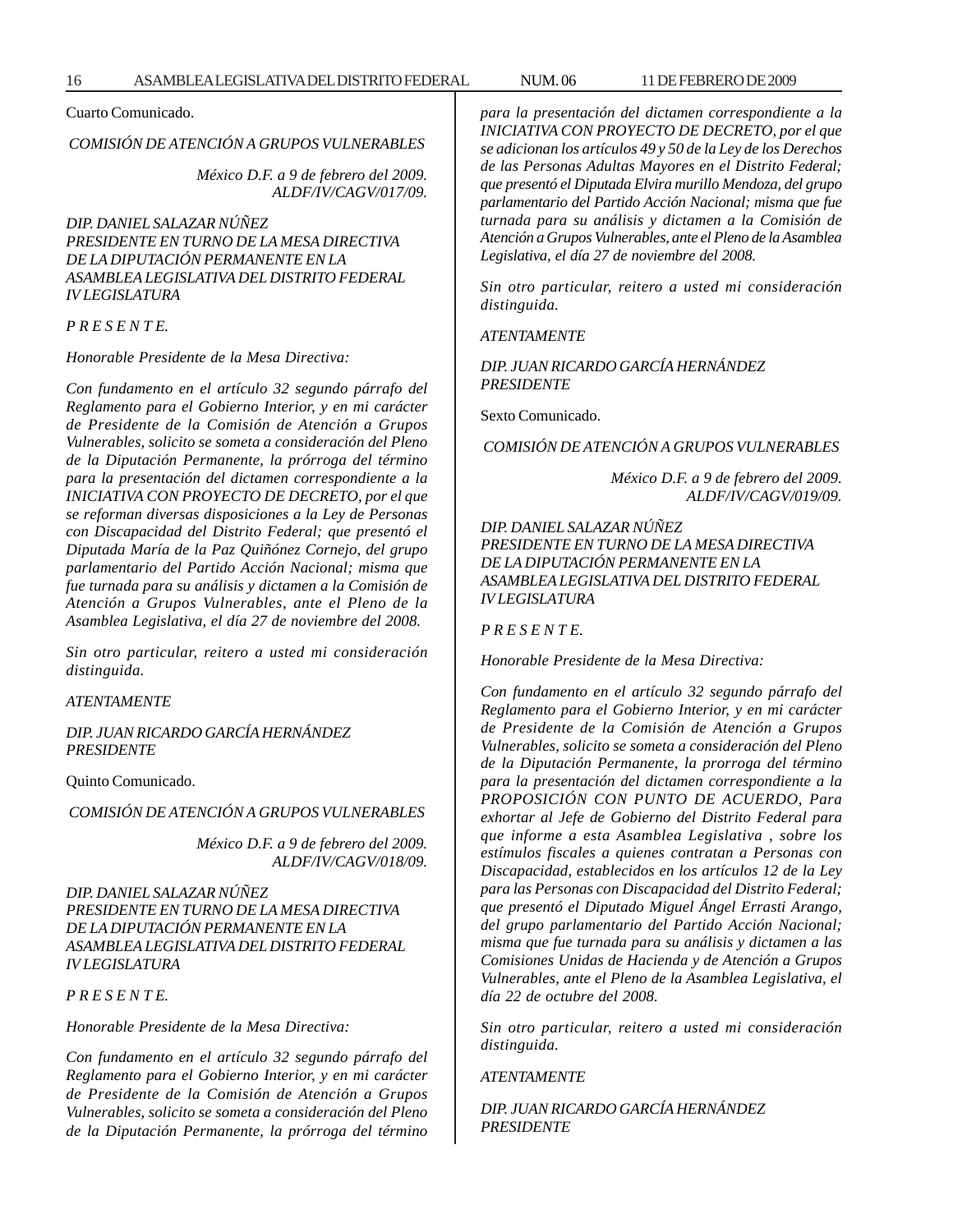Séptimo Comunicado.

*COMISIÓN DE ATENCIÓN A GRUPOS VULNERABLES*

*México D.F. a 9 de febrero del 2009. ALDF/IV/CAGV/020/09.*

*DIP. DANIEL SALAZAR NÚÑEZ PRESIDENTE EN TURNO DE LA MESA DIRECTIVA DE LA DIPUTACIÓN PERMANENTE EN LA ASAMBLEA LEGISLATIVA DEL DISTRITO FEDERAL IV LEGISLATURA*

## *P R E S E N T E.*

*Honorable Presidente de la Mesa Directiva:*

*Con fundamento en el artículo 32 segundo párrafo del Reglamento para el Gobierno Interior, y en mi carácter de Presidente de la Comisión de Atención a Grupos Vulnerables, solicito se someta a consideración del Pleno de la Diputación Permanente, la prorroga del término para la presentación del dictamen correspondiente a la PROPOSICIÓN CON PUNTO DE ACUERDO, Para exhortar al Secretario de Obras y Servicios del Gobierno del Distrito Federal, Ingeniero Jorge Afganis Díaz Leal, a que habilite por lo menos el 10 por ciento de los puentes peatonales del Distrito Federal para que puedan ser utilizados por Personas con Discapacidad; que remitió el Diputado Miguel Ángel Errasti Arango, del grupo parlamentario del Partido Acción Nacional; misma que fue turnada para su análisis y dictamen a la Comisión de Atención a Grupos Vulnerables, ante el Pleno de la Asamblea Legislativa, el día 4 de diciembre del 2008.*

*Sin otro particular, reitero a usted mi consideración distinguida.*

#### *ATENTAMENTE*

#### *DIP. JUAN RICARDO GARCÍA HERNÁNDEZ PRESIDENTE*

Esta Presidencia, después de revisar las solicitudes recibidas, considera que se actualiza la hipótesis establecida por los párrafos segundo y tercero del artículo 32 del Reglamento para el Gobierno Interior de la Asamblea Legislativa del Distrito Federal. En tal virtud, proceda la Secretaría a consultar a la Diputación Permanente en votación económica, si son de autorizarse las solicitudes presentadas por las comisiones señaladas.

**LA C. SECRETARIA.-** Por instrucciones de la Presidencia y en votación económica se pregunta a la Diputación Permanente si son de autorizarse las solicitudes de prórroga de las comisiones de referencia.

Los que estén por la afirmativa, sírvanse manifestarlo poniéndose de pie.

Los que estén por la negativa, sírvanse manifestarlo poniéndose de pie.

Se autorizan, diputada Presidenta.

**LA C. PRESIDENTA.-** Hágase del conocimiento de las presidencias de las comisiones solicitantes.

**EL C. PRESIDENTE DIPUTADO DANIEL SALAZAR NÚÑEZ.-** Esta Presidencia hace del conocimiento de la Asamblea que el punto enlistado en el número 6 del orden del día ha sido retirado.

Para presentar una proposición con punto de acuerdo mediante el cual se exhorta a los titulares de las 16 demarcaciones territoriales del Distrito Federal, para que informen a esta soberanía sobre los programas, ejecución y resultados de los mismos, relacionados con la recolección, manejo y tratamiento de residuos sólidos en su demarcación, si se obtienen ingresos de dichas actividades, a qué monto ascienden y qué destino se les dan a los mismos, así como las acciones realizadas con relación al medio ambiente y su impacto, se concede el uso de la Tribuna a la diputada Rebeca Parada Ortega, a nombre de la diputada Gloria Isabel Cañizo Cuevas, del grupo parlamentario del Partido Nuevo Alianza. Adelante, diputada.

**LA C. DIPUTADA REBECA PARADA ORTEGA**.- Gracias, diputado Presidente.

*PROPOSICIÓN CON PUNTO DE ACUERDO MEDIANTE EL CUAL SE EXHORTA A LOS TITULARES DE LAS 16 DEMARCACIONES TERRITORIALES DEL DISTRITO FEDERAL, PARA QUE INFORMEN A ESTA SOBERANÍA SOBRE LOS PROGRAMAS, EJECUCIÓN Y RESULTADOS DE LOS MISMOS, RELACIONADOS CON LA RECOLECCIÓN, MANEJO Y TRATAMIENTO DE RESIDUOS SÓLIDOS EN SU DEMARCACIÓN; SI SE OBTIENEN INGRESOS DE DICHAS ACTIVIDADES, A QUÉ MONTO ASCIENDEN Y QUE DESTINO SE LES DAN A LOS MISMOS; ASÍ COMO LAS ACCIONES REALIZADAS CON RELACIÓN AL MEDIO AMBIENTE Y SU IMPACTO.*

#### *H. MESA DIRECTIVA*

*DE LA DIPUTACIÓN PERMANENTE DE LA ASAMBLEA LEGISLATIVA DEL DISTRITO FEDERAL, IV LEGISLATURA.*

## *P R E S E N T E.*

*La suscrita Diputada, Gloria I. Cañizo Cuevas, integrante del grupo parlamentario Nueva Alianza en esta Asamblea Legislativa del Distrito Federal, IV Legislatura, con fundamento en los artículos 1, y 17, fracción VI de la Ley Orgánica de la Asamblea Legislativa del Distrito Federal; y 133 del Reglamento para el Gobierno Interior de la*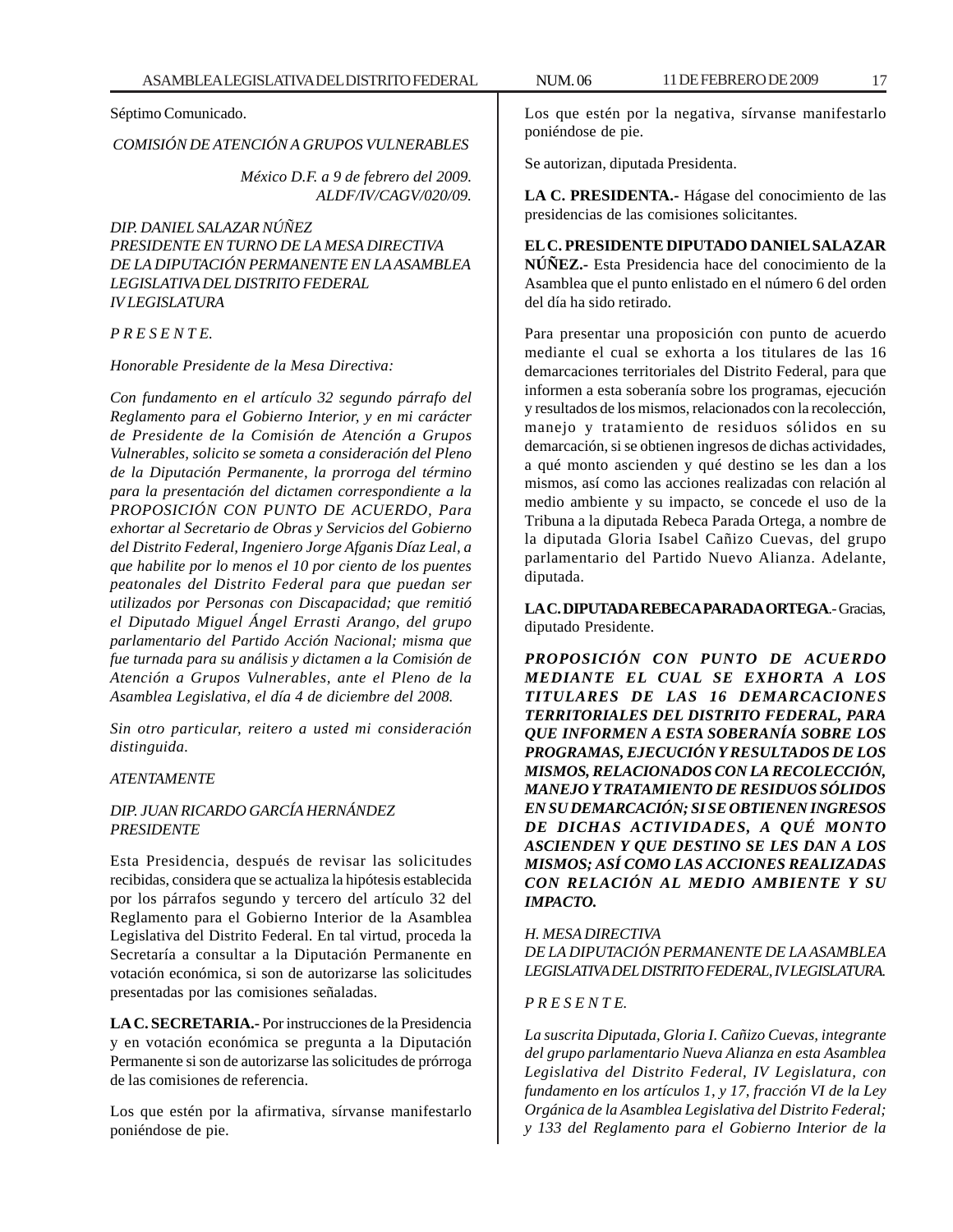*Asamblea Legislativa del Distrito Federal, y demás artículos relativos, presento ante esta H. Soberanía la siguiente:*

*PROPOSICIÓN CON PUNTO DE ACUERDO DE OBVIA Y URGENTE RESOLUCIÓN MEDIANTE EL CUAL SE EXHORTA A LOS TITULARES DE LAS 16 DEMARCACIONES TERRITORIALES DEL DISTRITO FEDERAL, PARA QUE INFORMEN A ESTA SOBERANÍA SOBRE LOS PROGRAMAS, EJECUCIÓN Y RESULTADOS DE LOS MISMOS, RELACIONADOS CON LA RECOLECCIÓN, MANEJO Y TRATAMIENTO DE RESIDUOS SÓLIDOS EN SU DEMARCACIÓN; SI SE OBTIENEN INGRESOS DE DICHAS ACTIVIDADES, A QUÉ MONTO ASCIENDEN Y QUE DESTINO SE LES DAN A LOS MISMOS; ASÍ COMO LAS ACCIONES REALIZADAS CON RELACIÓN AL MEDIO AMBIENTE Y SU IMPACTO.*

*Al tenor de los siguientes:*

#### *ANTECEDENTES*

*1.- El día 27 de julio de 1989, se publicó en el Diario Oficial de la Federación, el Reglamento para el Servicio Público de Limpia en el Distrito Federal.*

*2.- En 1994. La producción mensual de basura en la Ciudad de México fue de más de 3 millones 500 mil metros cúbicos con un incremento estimado en 3 por ciento anual.*

*3.- En 1997. La Ciudad de México y su zona metropolitana generaban más de 18 mil toneladas de residuos diarios. Un 40 % son alimentos, 11 % papel, 5.8 % de jardinería, 5.9 % vidrio, 6.5 cartón, 8.5 % plástico y 3.8 % pañales desechables.*

*4. En 2004. Se hace patente la circunstancia que la basura en la ciudad no sólo significaba dinero, sino poder político, y de ella dependían más de 20 mil personas que trabajaban en la recolección, separación, transferencia y disposición final.*

*5. El día 12 de febrero de 2002. Se presentó el ''Programa para Mejorar la Calidad del Aire 2002-2010''.*

*6.- El día 22 de abril de 2003, se publicó en la Gaceta Oficial de Distrito Federal, la Ley de Residuos Sólidos del Distrito Federal; la cual abrogó el Reglamento para el Servicio Público de Limpia en el Distrito Federal.*

*7.- El día 10 de octubre de 2004, se publicó en la Gaceta Oficial del Distrito Federal, el ''Programa General de Gestión Integral de Residuos Sólidos''.*

*8.- El día 70 de octubre de 2008, se publicó en la Gaceta Oficial del Distrito Federal, el Reglamento de la Ley de Residuos Sólidos del Distrito Federal.*

#### *CONSIDERANDOS*

*Primero. Que, la Constitución Política de los Estados Unidos Mexicanos establece en su parte dogmática los Derechos Humanos que denomina Garantías Individuales y Sociales; entre los que reconoce en su artículo 40 el DERECHO A LA SALUD al señalar que: ''Toda persona tiene derecho a la, protección de la saludos los niños y las niñas tienen derecho a la satisfacción de sus necesidades de alimentación, salud, educación y sano esparcimiento para su desarrollo integral. Los ascendientes, tutores y custodios tienen el deber de preservar estos derechos. El Estado proveerá lo necesario para propiciar el respeto a la dignidad de la niñez y el ejercicio pleno de sus Derechos...''*

*Segundo. Que, la Educación y la Salud son un medio fundamental para alcanzar el Desarrollo pleno de las Capacidades Humanas; al permitirnos adquirir, transmitir y acrecentar la Cultura.*

*Tercero.- Que, la dinámica de crecimiento demográfico de la población en el Distrito Federal, trae consigo como consecuencia la generación excesiva de basura, tanto orgánica como inorgánica, e inclusive desechos tóxicos.*

*Cuarto.- Que, dicha población, percibe con creciente malestar el incremento de los problemas relacionados con la forma en que es tratada la basura, desde los insuficientes camiones recolectores, hasta el tratamiento no metódico de la misma. Hechos que se traducen en problemas relacionados con insalubridad, enfermedades infectocontagiosas, pobreza, marginalidad, etc.*

*Quinto.- Que en la Ciudad de México, se generan 12 mil toneladas de basura diarias, lo que provoca la propagación de enfermedades y daños ambientales. .*

*Sexto.- Que, las .enfermedades más comunes provocadas por la basura son: Infecciones respiratorias e intestinales, Dengue clásico y dengue hemorrágico, Otitis media aguda, Conjuntivitis, clásico hemorrágico, Neumonías y bronconeumonias, Gripe e Intoxicación por plaguicidas.*

*Séptimo.- Que corresponde a los Titulares de los Órganos Políticos-Administrativos de. cada Demarcación Territorial, el Velar por el cumplimiento de las leyes, reglamentos, decretos, acuerdos circulares y demás disposiciones jurídicas y administrativas, entre otras. (Fracción VIII de artículo 39 de la Ley Orgánica de la Administración Pública del Distrito Federal).*

*Octavo.- Que, corresponde a los Titulares de los Órganos Políticos-Administrativos de cada Demarcación Territorial, prestar el servicio de limpia, en sus etapas de barrido de las áreas comunes, vialidades y demás vías*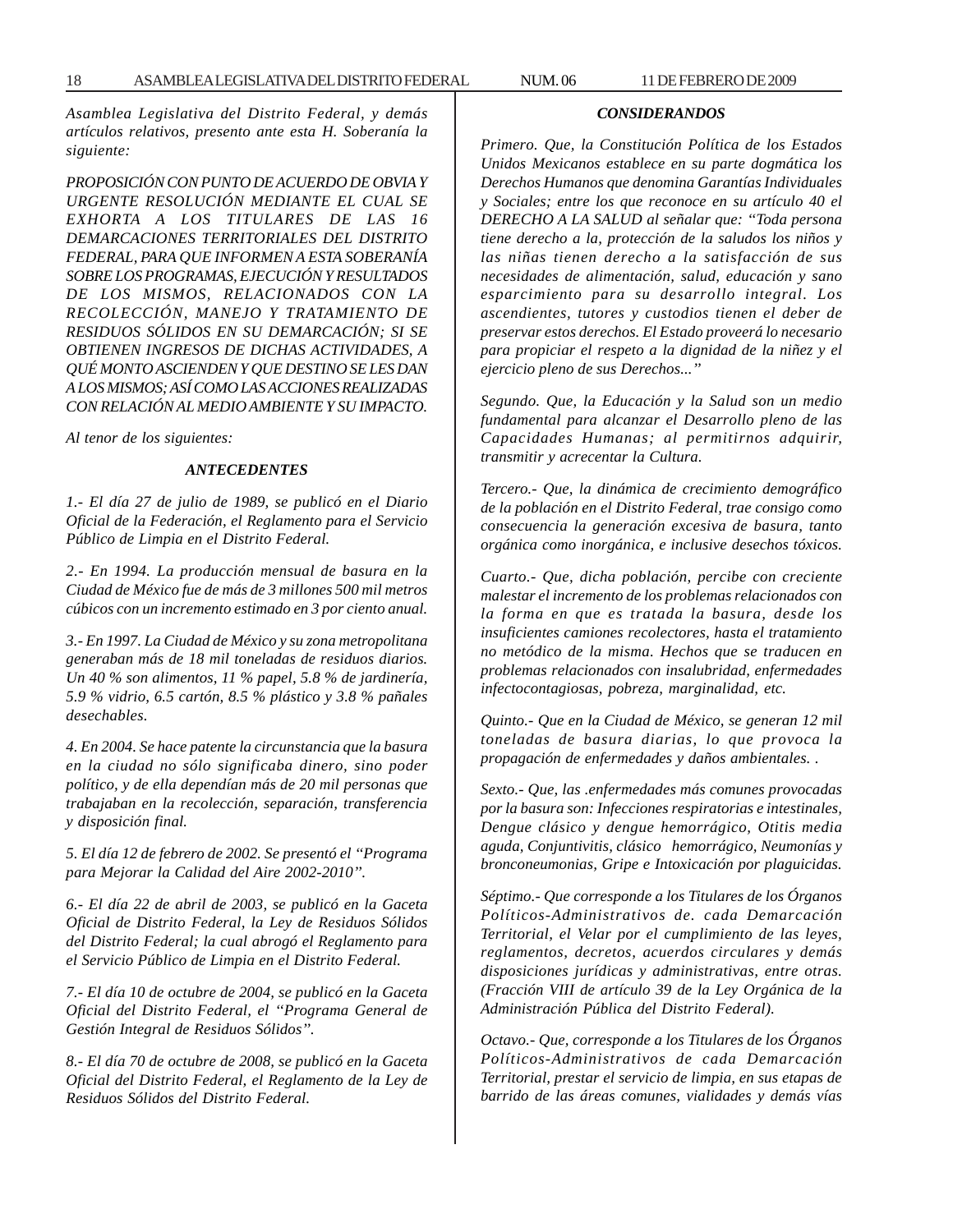*públicas, así como de recolección de residuos sólidos, de conformidad con la normatividad que al efecto expida la Dependencia competente (Secretaría de Medio Ambiente). (Fracción XXVIII de artículo 39 de la Ley Orgánica de la Administración Pública del Distrito Federal).*

*Noveno.- Que, corresponde a los Titulares de los Órganos Políticos-Administrativos de cada Demarcación Territorial, difundir los programas y estrategias relacionadas con la preservación del equilibrio ecológico y la protección al ambiente, en coordinación con la Secretaría del Medio Ambiente. (Fracción LXIV de artículo 39 de la Ley Orgánica de la Administración Pública del Distrito Federal).*

*Décimo.- Que, corresponde a los Titulares de los Órganos Políticos-Administrativos de cada Demarcación Territorial, Promover la Educación y participación comunitaria, social y privada para la preservación y restauración de los recursos naturales y la protección al ambiente. (Fracción LXIV de artículo 39 de la Ley Orgánica de la Administración Pública del Distrito Federal).*

*Décimo .Primero.- Que, corresponde a las Delegaciones, el formular, ejecutar, vigilar y evaluar el programa delegacional de prestación del servicio público de limpia de su competencia, con base en los lineamientos establecidos en el Programa de Gestión Integral de los Residuos Sólidos. (Fracción I de artículo 10 de la Ley de Residuos Sólidos .del Distrito Federal).*

*Décimo Segundo''; Que, corresponde a las Delegaciones, Prestar el servicio público de limpia en sus etapas de barrido de las áreas comunes y vialidades secundarias, la recolección de los residuos sólidos, su transporte a las estaciones de transferencia, plantas de tratamiento y selección o a sitios de disposición final, de conformidad con las normas ambientales en la materia y los lineamientos que al efecto establezca la Secretaría de Obras y Servicios. (Fracción II de artículo 10 de la Ley de Residuos Sólidos del Distrito Federal).*

*Décimo Tercero.- Que, corresponde a las Delegaciones, orientar a la población sobre las prácticas de separación en la fuente y aprovechamiento y valoración de los residuos sólidos. (Fracción IV de artículo 10 de la Ley de Residuos Sólidos del Distrito Federal).*

*Décimo Cuarto.- Que, corresponde a las Delegaciones, instalar el equipamiento para el depósito separado de los residuos sólidos en la vía pública y áreas comunes y supervisar periódicamente su buen estado y funcionamiento. (Fracción VI de artículo 10 de la Ley de Residuos Sólidos del Distrito Federal)...*

*Décimo Quinto.- Que, corresponde las Delegaciones, organizar administrativamente el servicio público de* *limpia de su competencia, el nombramiento del personal necesario y proporcionar los elementos., equipos, útiles y, en general, todo el material indispensable para la prestación de dicho servicio. (Fracción VII de artículo 10, y primer párrafo del artículo 36 de la Ley de Residuos Sólidos del Distrito Federal).*

*Décimo Sexto.- Que corresponde a las Delegaciones, inspeccionar y vigilar, en el ámbito de su competencia, el cumplimiento de las disposiciones de la Ley de Residuos Sólidos del Distrito Federal, su reglamento y demás aplicables. (Fracción XIII de artículo 10 de la Ley de Residuos Sólidos del Distrito Federal).*

*Décimo Séptimo- Que, corresponde a las Delegaciones, integrar a la política delegacional de información y difusión en materia ambiental, los asuntos relacionados con la realización del servicio público de limpia de su competencia, su reglamento y demás aplicables. (Fracción XV de artículo 10 de la Ley de Residuos Sólidos del Distrito Federal).*

*Décimo Octavo.,- Que, corresponde a las Delegaciones coordinarse con las Secretarias del Medio Ambiente, y de Obras y Servicios, para formular y evaluar el Programa de Gestión Integral de los Residuos Sólidos, asimismo integrar los lineamientos, acciones y metas en materia de manejo integral de los residuos sólidos y la prestación del servicio de limpia. (Primer párrafo del artículo 11 de la Ley de Residuos Sólidos del Distrito Federal).*

*Décimo Noveno.- Que, corresponde a las Delegaciones coordinarse con las Secretarias del Medio Ambiente, y de Obras y Servicios, para formular, ejecutar y evaluar los programas correspondientes a la prestación de los servicios de limpia de sus respectivas competencias con base en el Programa de Gestión integral de los Residuos Sólidos, así como en las disposiciones que establecen la Ley de Residuos Sólidos del Distrito Federal. (Primer párrafo del artículo 12 de la Ley de Residuos Sólidos del Distrito Federal).*

*Vigésimo.- Que, corresponde a las Delegaciones, sistematizar y poner a disposición del público la información obtenida en el ejercicio de sus funciones vinculadas a la generación y manejo integral de los residuos sólidos, y la prestación de los servicios de limpia su cargo, mediante los mecanismos establecidos en el capítulo correspondiente de la Ley Ambiental. (Artículo 19 de la Ley de Residuos Sólidos del Distrito Federal).*

*Vigésimo Primero.- Que, corresponde a las Delegaciones, instrumentar los sistemas de depósito y recolección separada de los residuos sólidos, así como de aprovechamiento, tratamiento y disposición final, de conformidad con el Reglamento de la Ley de Residuos Sólidos del Distrito Federal y el Programa de Gestión*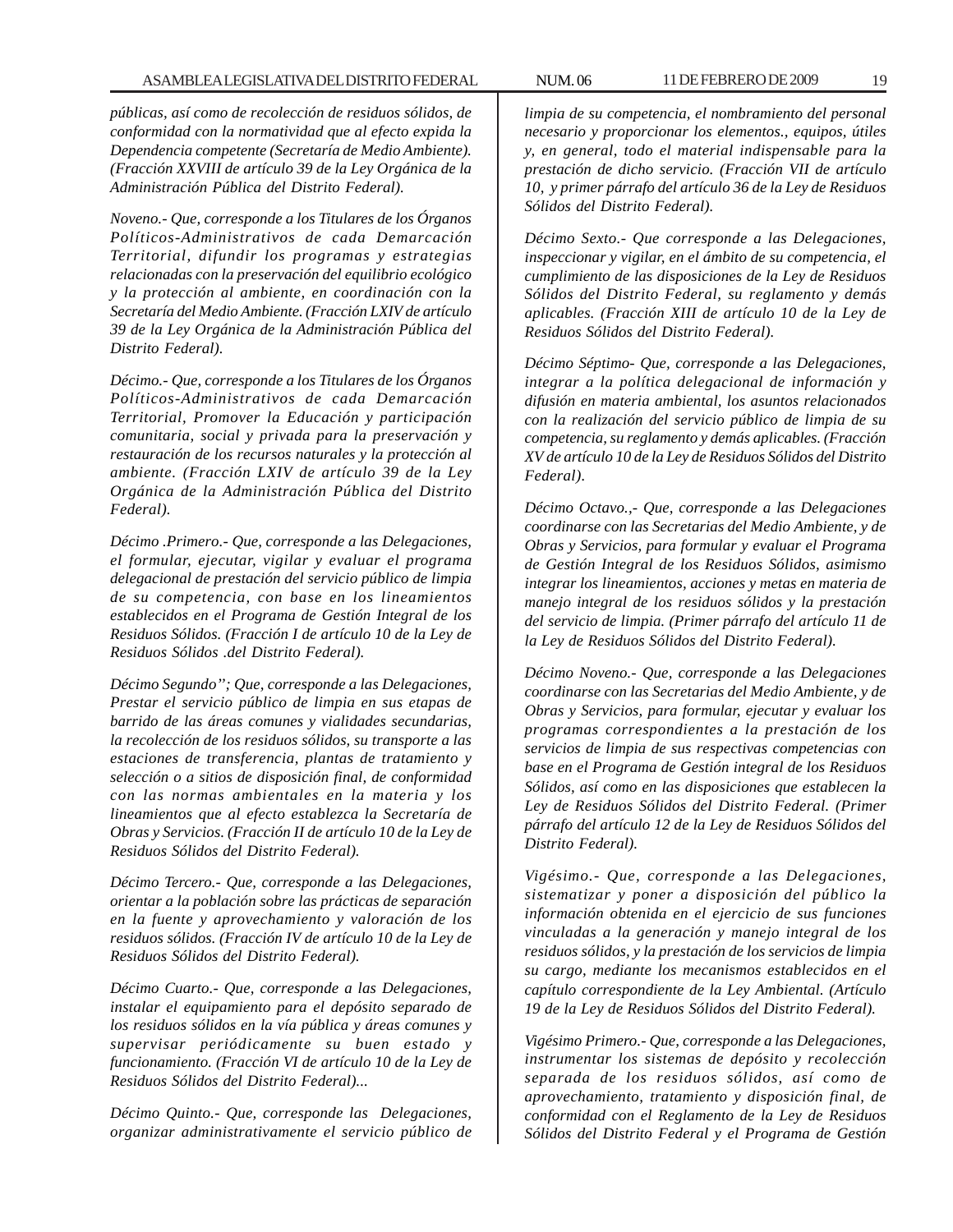*Integral de los Residuos Sólidos. (Primer párrafo del artículo 12 de la Ley de Residuos Sólidos del Distrito Federal).*

*Vigésimo Segundo.- Que, corresponde a las Delegaciones, disponer de contenedores para el depósito de los residuos sólidos de manera separada conforme a lo establecido en la Ley de Residuos Sólidos del Distrito Federal, en aquéllos sitios que por su difícil accesibilidad o por su demanda así lo requiera, procediendo a su recolección. (Artículo 40 de la Ley de Residuos Sólidos del Distrito Federal).*

*Vigésimo Tercero.- Que, corresponde a las Delegaciones, colocar en las vías públicas los contenedores para el depósito separado de residuos sólidos producidos por los transeúntes o usuarios de los sitios citados, en número y capacidad acordes a las necesidades pertinentes. Asimismo, es obligación de las Delegaciones dar mantenimiento a los contenedores y proceder a la recolección de dichos residuos en forma constante y permanente, conforme a lo que establezca el Reglamento y el Programa de Prestación del Servicio de limpia correspondiente. (Artículo 41 de la Ley de Residuos Sólidos del Distrito Federal).*

*Vigésimo Cuarto.- Que, corresponde a las Delegaciones, establecer en sus oficinas, sistemas de manejo ambiental, los cuales tendrán por objeto prevenir, minimizar y evitar la generación de residuos y aprovechar su valor. (Primer párrafo del artículo 57 de la Ley de Residuos Sólidos del Distrito Federal).*

*Vigésimo Quinto.- Que, corresponde a las Delegaciones coordinarse con las Secretarias del Medio Ambiente, y de Obras y Servicios, formular, ejecutar y evaluar los programas correspondientes a la prestación de los servicios de limpia de sus respectivas competencias con base en el Programa de Gestión integral de los Residuos Sólidos, así como en las disposiciones que establecen la Ley de Residuos Sólidos del Distrito Federal. (Primer párrafo del artículo 12 de la Ley de Residuos Sólidos del Distrito Federal).*

*Vigésimo Sexto... Que, corresponde a las Delegaciones, el separar los residuos orgánicos provenientes de poda y del mantenimiento de parques y jardines y entregarlos separados, libres de residuos inorgánicos, en las estaciones de transferencia, en los horarios que establezca la Secretaría de Obras. (Artículo 34 del Reglamento de la Ley de Residuos Sólidos del Distrito Federal).*

*Vigésimo Séptimo.- Que, corresponde a las Delegaciones, emitir un informe público anual sobre el Estado que guarda el ambiente y los recursos naturales de su jurisdicción. (Párrafo tercero del artículo 76 de la Ley Ambiental del Distrito Federal).*

*Vigésimo Octavo.- Que, corresponde a las Delegaciones, el entregar los residuos separados en las cajas o contenedores específicos para cada tipo de residuo en las estaciones de transferencia. (Artículo 35 del Reglamento de la Ley de Residuos Sólidos del Distrito Federal).*

*Vigésimo Noveno.- Que, corresponde a las Delegaciones, el cuidar que en la prestación del servicio público de limpia a su cargo, no se mezclen los distintos tipos de residuos sólidos separados previamente en la fuente de origen durante su recolección, transferencia o tratamiento. (Artículo 37 del Reglamento de la Ley de Residuos Sólidos del Distrito Federal).*

*Trigésimo... Que, si bien es cierto, la normatividad aplicable a la recolección, tratamiento y destino de los residuos sólidos, y su impacto en el medio ambiente como lo son; la Ley de Residuos Sólidos del Distrito Federal, su Reglamento y la Ley del Medio Ambiente del Distrito Federal; establecen los parámetros y procedimientos correspondientes en ese ámbito, no menos cierto es que los capitalinos viven a diario el problema de la basura y sus efectos en la Salud; ya que conviven en un entorno antihigiénico. Por lo que esta Soberanía debe de actuar de manera responsable y directa, requiriendo a los Titulares de las 16 Demarcaciones Territoriales del Distrito Federal, los informes que especifiquen sus acciones en materia de RECOLECCIÓN, MANEJO Y TRATAMIENTO DE RESIDUOS SÓLIDOS; SI SE OBTIENEN INGRESOS DE DICHAS ACTIVIDADES, A QUÉ MONTO ASCIENDEN Y QUE DESTINO SE LES DA A LOS MISMOS; ASÍ COMO LAS ACCIONES REALIZADAS CON RELACIÓN AL MEDIO AMBIENTE Y SU IMPACTO.*

*Por lo anteriormente expuesto, fundado y motivado someto a consideración de esta Asamblea Legislativa del Distrito Federal, el siguiente:*

#### *PUNTO DE ACUERDO*

*ÚNICO.- SE EXHORTA A LOS TITULARES DE LAS 16 DEMARCACIONES TERRITORIALES DEL DISTRITO FEDERAL, PARA QUE INFORMEN A ESTA SOBERANÍA SOBRE LOS PROGRAMAS, EJECUCIÓN Y RESULTADOS DE LOS MISMOS, RELACIONADOS CON LA RECOLECCIÓN, MANEJO Y TRATAMIENTO DE RESIDUOS SÓLIDOS EN SU DEMARCACIÓN; SI SE OBTIENEN INGRESOS DE DICHAS ACTIVIDADES, A QUÉ MONTO ASCIENDEN' Y QUE DESTINO SE LES DAN A LOS MISMOS; Así COMO LAS ACCIONES REALIZADAS CON RELACIÓN AL MEDIO AMBIENTE Y SU IMPACTO.*

*México, Distrito Federal, a 23 de enero de 2009.*

*Atentamente.*

*Dip. Gloria Isabel Cañizo Cuevas.*

Es cuanto, diputado Presidente.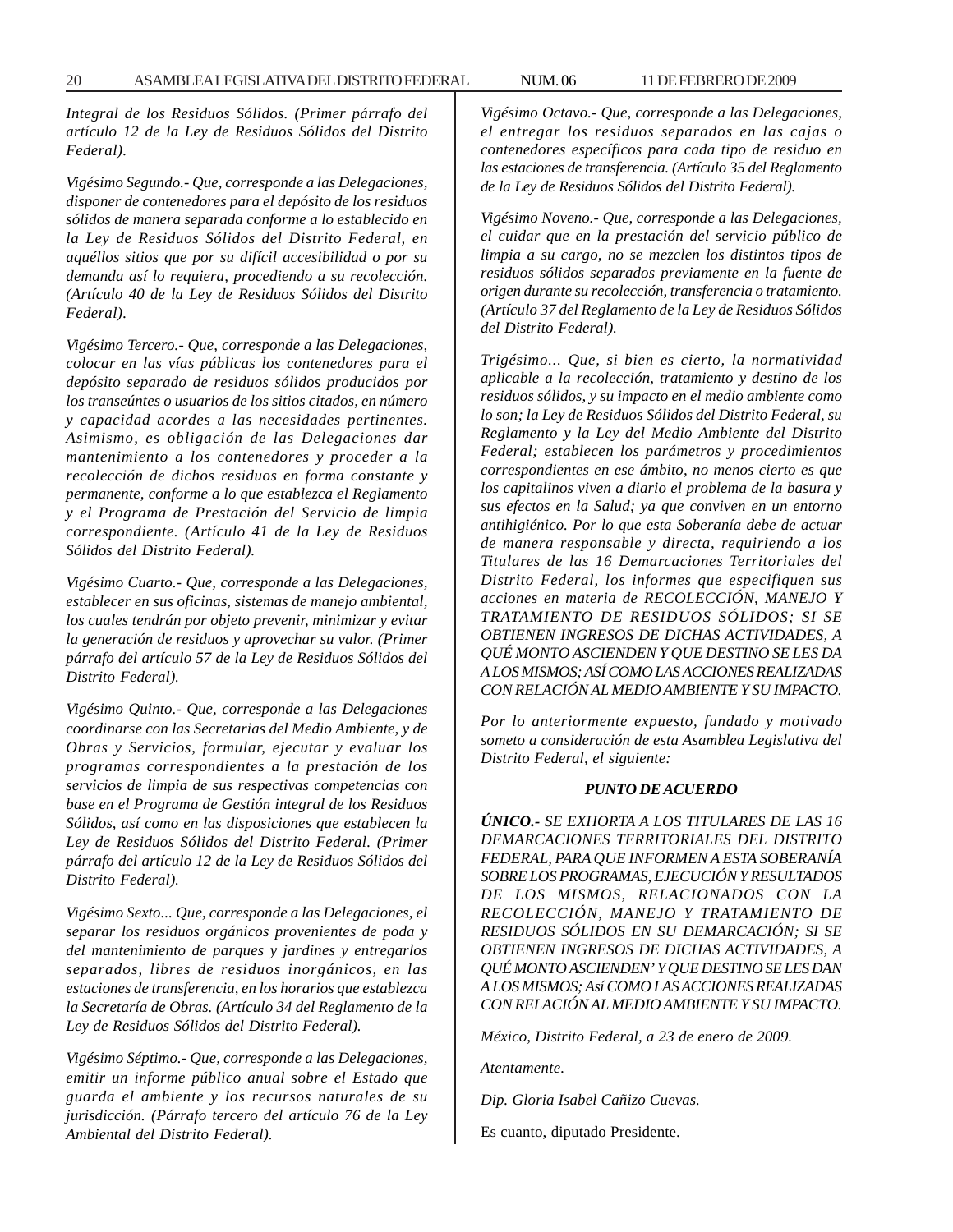**EL C. PRESIDENTE.-** En términos de lo dispuesto por el artículo 133 del Reglamento para el Gobierno Interior de la Asamblea Legislativa del Distrito Federal, consulte la Secretaría a la Diputación Permanente, en votación económica, si la propuesta presentada por la diputada Rebeca Parada Ortega se considera de urgente y obvia resolución.

**EL C. SECRETARIO DIPUTADO MARTÍN CARLOS OLAVARRIETA MALDONADO.-** Por instrucciones de la Presidencia se consulta a la Diputación Permanente si considera el punto y la propuesta en referencia si es de urgente y obvia resolución.

Los que estén por la afirmativa, sírvanse manifestarlo poniéndose de pie.

Los que estén por la negativa, sírvanse manifestarlo poniéndose de pie.

Diputado Presidente, se considera de urgente y obvia resolución la propuesta.

**EL C. PRESIDENTE.-** Está a discusión la propuesta. ¿Existen oradores en contra?

Proceda la Secretaría preguntar a la Diputación Permanente, en votación económica, si es de aprobarse la propuesta a discusión.

**EL C. SECRETARIO.-** Por instrucciones de la Presidencia y en votación económica, se pregunta a la Diputación Permanente si está a favor o en contra de la propuesta sometida a su consideración.

Los que estén por la afirmativa, sírvanse manifestarlo poniéndose de pie.

Los que estén por la negativa, sírvanse manifestarlo poniéndose de pie.

Diputado Presidente, se encuentra aprobada la propuesta.

**EL C. PRESIDENTE.-** Remítase a las autoridades correspondientes para los efectos legales a que haya lugar.

Para presentar una proposición con punto de acuerdo mediante el cual se exhorta al Secretario de Seguridad Pública del Distrito Federal, Doctor Manuel Mondragón y Kalb, para que implemente una campaña informativa sobre seguridad pública en materia de prevención del delito en los planteles de educación pública del Distrito Federal a efecto de garantizar la seguridad e integridad física de alumnos, padres de familia, profesores y personal administrativo, se concede el uso de la Tribuna a la diputada Rebeca Parada Ortega, a nombre de la diputada Gloria Isabel Cañizo Cuevas, del grupo parlamentario del Partido Nueva Alianza. Adelante, diputada.

**LA C. DIPUTADA REBECA PARADA ORTEGA.-** Gracias, diputado Presidente.

*PROPOSICIÓN CON PUNTO DE ACUERDO MEDIANTE EL CUAL SE EXHORTA AL SECRETARIO DE SEGURIDAD PÚBLICA DEL DISTRITO FEDERAL, DOCTOR MANUEL MONDRAGÓN Y KALB, PARA QUE IMPLEMENTE UNA CAMPAÑA INFORMATIVA SOBRE SEGURIDAD PÚBLICA EN MATERIA DE PREVENCIÓN DEL DELITO EN LOS PLANTELES DE EDUCACIÓN PÚBLICA DEL DISTRITO FEDERAL, A EFECTO DE GARANTIZAR LA SEGURIDAD E INTEGRIDAD FÍSICA DE ALUMNOS, PADRES DE FAMILIA, PROFESORES Y PERSONAL ADMINISTRATIVO.*

#### *H. MESA DIRECTIVA*

*DE LA DIPUTACIÓN PERMANENTE DE LA ASAMBLEA LEGISLATIVA DEL DISTRITO FEDERAL, IV LEGISLATURA.*

## *P R E S E N T E.*

*La suscrita Diputada, Gloria I. Cañizo Cuevas, integrante del grupo parlamentario Nueva Alianza en esta Asamblea Legislativa del Distrito Federal, IV Legislatura, con fundamento en los artículos 1, y 17, fracción VI de la Ley Orgánica de la Asamblea Legislativa del Distrito Federal; y 133 del Reglamento para el Gobierno Interior de la Asamblea Legislativa del Distrito Federal, y demás artículos relativos, presento ante esta H. Soberanía la siguiente:*

*PROPOSICIÓN CON PUNTO DE ACUERDO DE OBVIA Y URGENTE RESOLUCIÓN MEDIANTE EL CUAL SE EXHORTA AL SECRETARIO DE SEGURIDAD PÚBLICA DEL DISTRITO FEDERAL, DOCTOR MANUEL MONDRAGÓN Y KALB, PARA QUE IMPLEMENTE UNA CAMPAÑA INFORMATIVA SOBRE SEGURIDAD PÚBLICA EN MATERIA DE PREVENCIÓN DEL DELITO EN LOS PLANTELES DE EDUCACIÓN PÚBLICA DEL DISTRITO FEDERAL, A EFECTO DE GARANTIZAR LA SEGURIDAD E INTEGRIDAD FÍSICA DE ALUMNOS, PADRES DE FAMILIA, PROFESORES Y PERSONAL ADMINISTRATIVO.*

*Al tenor de los siguientes:*

#### *ANTECEDENTES*

*1.- El 18 de junio de 2008, se publicaron en el Diario Oficial de la Federación reformas a la Constitución Política de los Estados Unidos Mexicanos, en materia de Seguridad Pública.*

*2.- El día 3 de julio de 2008, las Comisiones de Seguridad Pública y de Ciencia y Tecnología de esta Soberanía, llevaron a cabo el Panel de Expertos ''Ciencia y Tecnología en Seguridad Pública'' integrado por las áreas*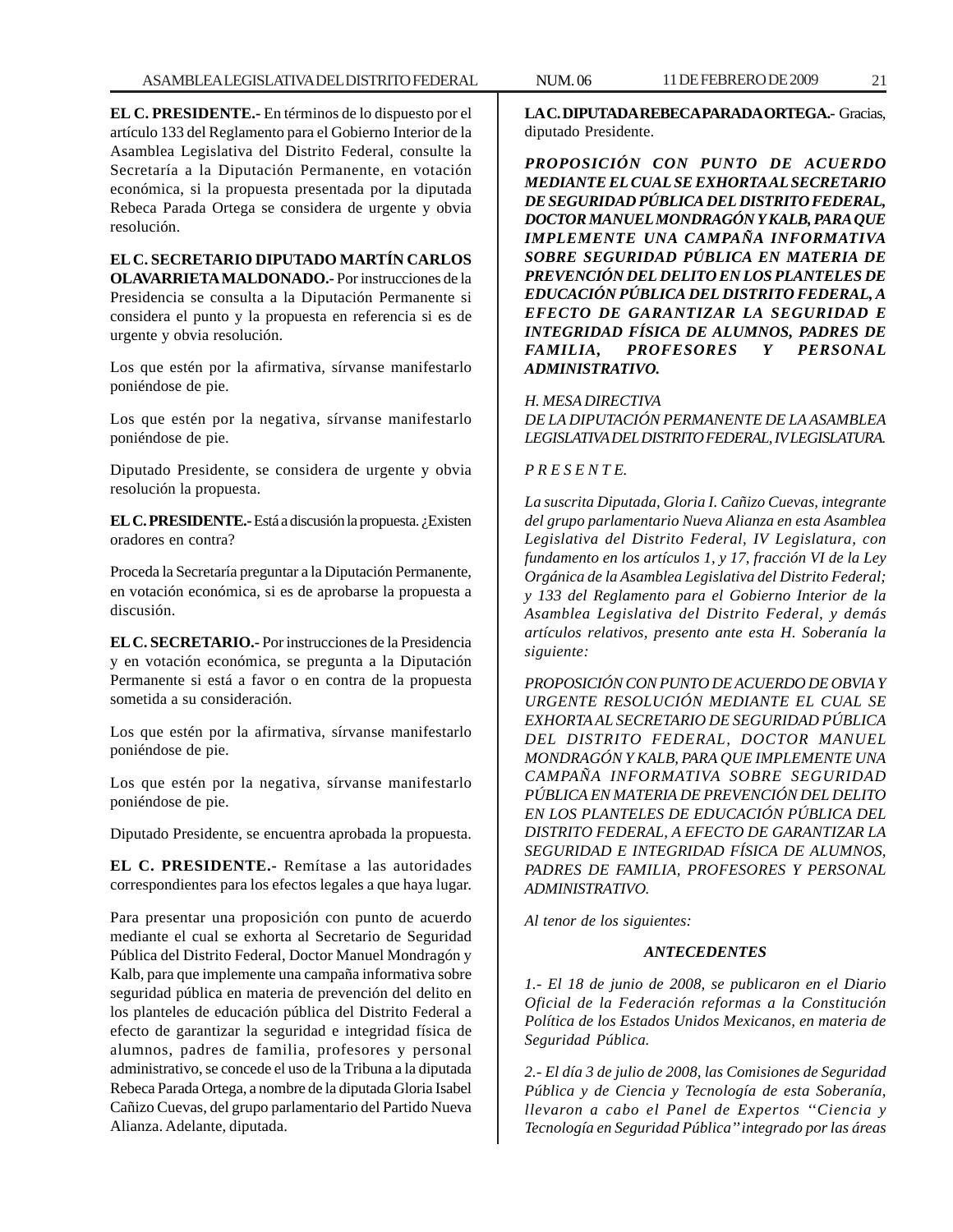*Gubernamentales: Secretaría de Seguridad Pública Federal y del Distrito Federal, Procuraduría General de Justicia del D.F. y Sistema de Transporte Colectivo ''Metro''. Así como la Comunidad Científica, Académica y Asociaciones Civiles como el Instituto de Ciencia y Tecnología del Distrito Federal, la Universidad Nacional Autónoma de México, el Instituto Politécnico Nacional, el Centro de Investigación y Docencia Económica y el Instituto para la Seguridad y la Democracia A.C.*

*3.- En dicho Panel de Expertos se vertieron los siguientes comentarios: La Ciencia y la Tecnología fortalece a la Sociedad, como lo fue el hecho de haber creado el ''Instituto de Ciencia y Tecnología del DF''; ahora se deben tocar temas transversales como: la Salud, la Educación, el Deporte, Medio Ambiente y Desarrollo Sustentable (en el Agua y los Desechos Sólidos), Desarrollo Social y la SEGURIDAD PÚBLICA, entre otros.*

*4.- El día 21 de agosto de 2008, en el marco de la XXIII Sesión Ordinaria del Consejo Nacional de Seguridad Pública los Poderes Ejecutivo Federal y Estatales, Congreso de la Unión, Poder Judicial Federal, entre otros, suscribieron el ''Acuerdo Nacional por la Seguridad, la Justicia y la Legalidad'', cuyos temas principales, entre otros fueron: Desarrollar y, ampliar el Uso de Tecnología para el intercambio de información; establecer un Sistema Único de Información Criminal; adecuar el modelo de Coordinación y el arreglo Institucional de Atención a la Seguridad Pública y establecer un Sistema Nacional de Desarrollo Policial.*

*5.- El día 27 de octubre de 2008, se publicó en la Gaceta Oficial del Distrito Federal, la LEY QUE REGULA EL USO DE TECNOLOGÍA PARA LA SEGURIDAD PÚBLICA DEL D.F.*

#### *CONSIDERANDOS*

*Primero. Que, la Constitución Política de los Estados Unidos Mexicanos, establece en el artículo 10, párrafo primero que: todo individuo gozará de las garantías que otorga, la Constitución, las cuales no podrán restringirse ni suspenderse, sino en los casos y con las. condiciones que ella misma establece; como lo es el que el Estado le brinde seguridad pública.*

*Segundo. Que, en el Distrito Federal, debido a la gran desigualdad, pobreza, ignorancia y marginación; se están cometiendo delitos que generan desestabilidad social; ya que ha invadido la esfera de las escuelas, con el narcomenudeo, convirtiendo en potenciales adictos y criminales a nuestros estudiantes; sin pasar por alto que se está desarrollando, también, la compra-venta de armas.*

*Tercero. Que, actualmente la sociedad se ha concientizado, por lo que exige a sus autoridades, principalmente las relacionadas con la Seguridad* *Pública, para que actúen; inclusive está dispuestas a colaborar con ellas, para que los resultados sean más efectivos y eficaces.*

*Cuarto. Que, un instrumento eficaz y eficiente para la prevención y el combate de la criminalidad, son los avances de la tecnología, en cuanto a logística, inteligencia, armamento y programas de difusión de la prevención del delito.*

*Quinto. Que, en este tenor de ideas la Seguridad Pública, se debe de entender como la acción del Estado, para establecer mecanismos e instituciones eficaces, que permitan armonizar el ejercicio de la libertad individual y el mantenimiento del orden, la tranquilidad y estabilidad social; mas no podría lograrse esa armonización, si no se sustenta en la acción coordinada y articulada de aquellos sectores y Dependencias involucrados en la seguridad pública.*

*Sexto. Que, corresponden a la Secretaría de Seguridad Pública del Distrito Federal, Realizar las acciones dirigidas a salvaguardar la integridad y patrimonio de las personas, prevenir la comisión de delitos e infracciones a las disposiciones gubernativas y de policía, así como a preservar las libertades, el orden y la paz públicos. (Fracción I del artículo 3 de la Ley Orgánica de la Secretaría de Seguridad Pública del Distrito Federal).*

*Séptimo. Que, corresponden a la Secretaría de Seguridad Pública del Distrito Federal, desarrollar las políticas de seguridad pública establecidas por el Jefe de Gobierno y proponer al mismo, la política criminal en el ámbito local, que comprenda las normas, instrumentos y acciones para prevenir de manera eficaz la comisión de delitos y de infracciones. (Fracción II del artículo 3 de la Ley Orgánica de la Secretaría de Seguridad Pública del Distrito Federal).*

*Octavo. Que, corresponden a la Secretaría de Seguridad Pública del Distrito Federal, formular propuestas al Jefe de Gobierno para el Programa de Seguridad Pública del Distrito Federal, así como para llevarlo a cabo y evaluar su desarrollo. (Fracción III del artículo 3 de la Ley Orgánica de la Secretaría de Seguridad Pública del Distrito Federal).*

*Noveno. Que, corresponden a la Secretaría de Seguridad Pública del Distrito Federal, establecer un sistema destinado a obtener, analizar, estudiar, procesar y difundir información para la prevención de delitos, a través de métodos que garanticen el estricto respeto a los derechos humanos. (Fracción IV del artículo 3 de la Ley Orgánica de la Secretaría de Seguridad Pública del Distrito Federal).*

*Décimo. Que, corresponden a la Secretaría de Seguridad Pública del Distrito Federal, efectuar, en coordinación*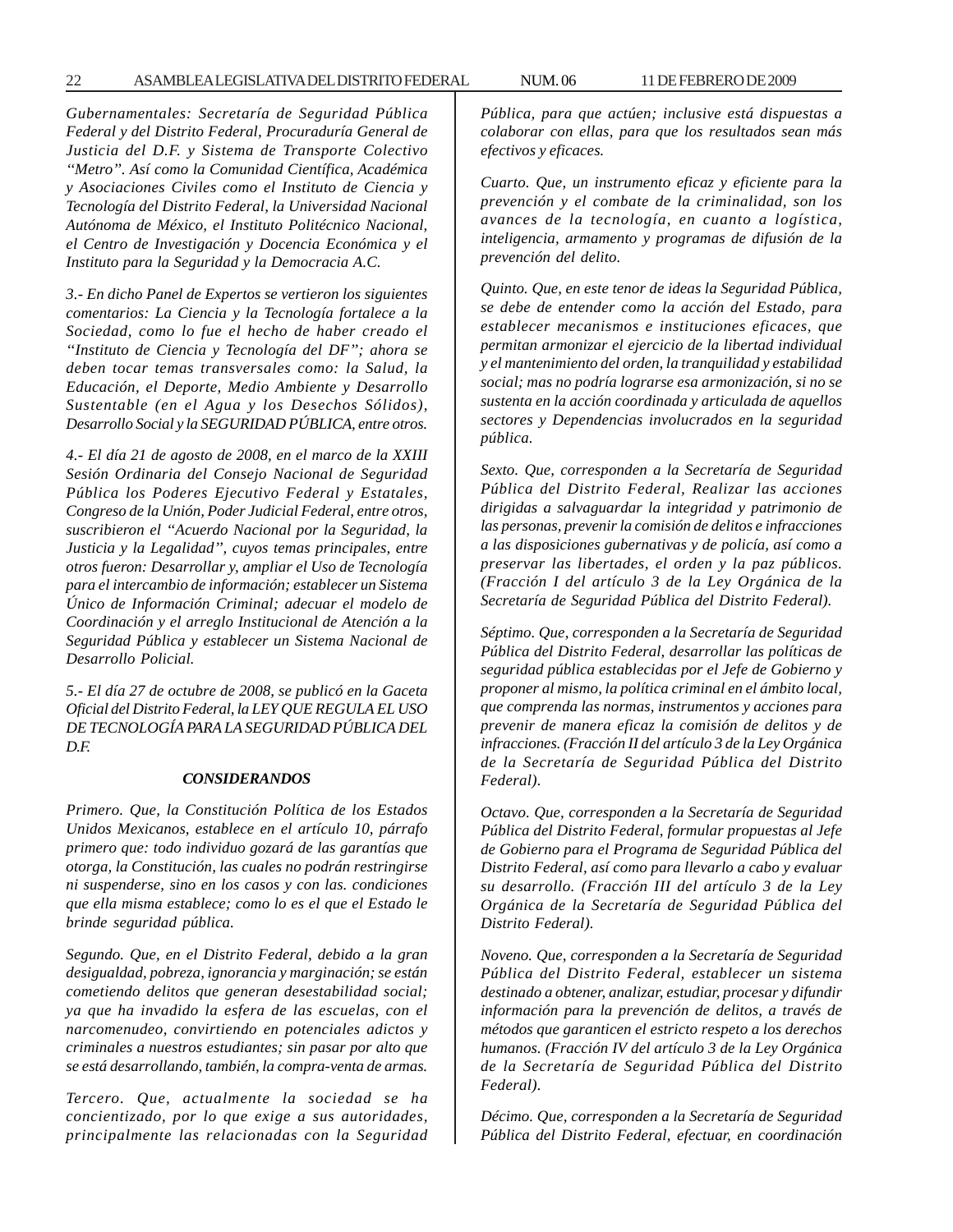*con la Procuraduría General de Justicia del Distrito Federal, estudios sobre los actos delictivos denunciados y no denunciados e incorporar esta variable en el diseño de las políticas en materia de prevención del delito. (Fracción V del artículo 3 de la Ley Orgánica de la Secretaría de Seguridad Pública del Distrito Federal).*

*Décimo Primero. Que, corresponden a la Secretaría de Seguridad Pública del Distrito Federal, celebrar convenios de colaboración, en el ámbito de su competencia y en el marco del Sistema Nacional de Seguridad Pública, con otras autoridades del Distrito Federal, federales, estatales públicas y privadas, con el fin de atender de manera inmediata y eficiente situaciones de emergencia, faltas administrativas, delitos, desastres de origen natural o humano, usando para ello un sistema integral de videovigilancia, bodega de datos y aplicaciones informáticas inteligentes. (Fracción VII del artículo 3 de la Ley Orgánica de la Secretaría de Seguridad Pública del Distrito Federal).*

*Décimo Segundo.- Que no obstante las acciones que ha realizado la Secretaría de Seguridad Pública del Distrito Federal para combatir la criminalidad en todos y cada uno de sus frentes, es necesario, que se difunda más la prevención del delito al interior de los planteles educativos.*

*Por tal razón, esta Soberanía debe fortalecer dichos esfuerzos desde el ámbito de su competencia, en el sentido de EXHORTAR AL SECRETARIO DE SEGURIDAD PÚBLICA DEL DISTRITO FEDERAL, DOCTOR MANUEL MONDRAGÓN Y KALB, PARA QUE IMPLEMENTE UNA CAMPAÑA INFORMATIVA SOBRE SEGURIDAD PÚBLICA EN MATERIA DE PREVENCIÓN DEL DELITO EN LOS PLANTELES DE EDUCACIÓN PÚBLICA DEL DISTRITO FEDERAL, A EFECTO DE GARANTIZAR LA SEGURIDAD E INTEGRIDAD FÍSICA DE ALUMNOS, PADRES DE FAMILIA, PROFESORES Y PERSONAL ADMINISTRATIVO.*

*Por lo anteriormente expuesto, fundado y motivado someto a consideración de esta Asamblea Legislativa del Distrito Federal, el siguiente:*

#### *PUNTO DE ACUERDO*

*ÚNICO.- SE EXHORTA AL SECRETARIO DE SEGURIDAD PÚBLICA DEL DISTRITO FEDERAL, DOCTOR MANUEL MONDRAGÓN Y KALB, PARA QUE IMPLEMENTE UNA CAMPAÑA INFORMATIVA SOBRE SEGURIDAD PÚBLICA EN MATERIA DE PREVENCIÓN DEL DELITO EN LOS PLANTELES DE EDUCACIÓN PÚBLICA DEL DISTRITO FEDERAL, A EFECTO DE GARANTIZAR LA SEGURIDAD E INTEGRIDAD FÍSICA DE ALUMNOS, PADRES DE FAMILIA, PROFESORES Y PERSONAL ADMINISTRATIVO.*

*México, Distrito Federal, a 26 de enero de 2009.*

*Atentamente.*

*Dip. Gloria Isabel Cañizo Cuevas.*

Es cuanto diputado Presidente.

**EL C. PRESIDENTE.-** En términos de lo dispuesto por el artículo 133 del Reglamento para el Gobierno Interior de la Asamblea Legislativa del Distrito Federal, consulte la Secretaría a la Diputación Permanente en votación económica si la propuesta presentada por la diputada Rebeca Parada Ortega se considera de urgente y obvia resolución.

**EL C. SECRETARIO.-** Por instrucciones de la Presidencia y en votación económica, se consulta a la Diputación Permanente si la propuesta de la diputada Rebeca Parada se considera de urgente y obvia resolución.

Los que estén por la afirmativa, sírvanse manifestarlo poniéndose de pie.

Los que estén por la negativa, sírvanse manifestarlo poniéndose de pie.

Diputado Presidente, se considera de urgente y obvia resolución la propuesta de referencia.

**EL C. PRESIDENTE.-** Está a discusión la propuesta. ¿Existen oradores en contra?

Proceda la Secretaría a preguntar a la Diputación Permanente en votación económica si es de aprobarse la propuesta a consideración.

**EL C. SECRETARIO.-** Por instrucciones de la Presidencia y en votación económica, se pregunta a la Diputación Permanente si está a favor o en contra de la propuesta sometida a consideración.

Los que estén por la afirmativa, sírvanse manifestarlo poniéndose de pie.

Los que estén por la negativa, sírvanse manifestarlo poniéndose de pie.

Diputado Presidente, se considera aprobada la propuesta de dictamen.

**EL C. PRESIDENTE.-** Remítase a las autoridades correspondientes para los efectos legales a que haya lugar.

Para presentar una proposición con punto de acuerdo para exhortar a la ciudadana Secretaria del Medio Ambiente del Distrito Federal, Licenciado Martha Delgado Peralta, dé cuenta a esta soberanía con el estatus que guardan las acciones de aprovechamiento, tratamiento y reuso de aguas residuales en la Cuenca del Valle de México, que es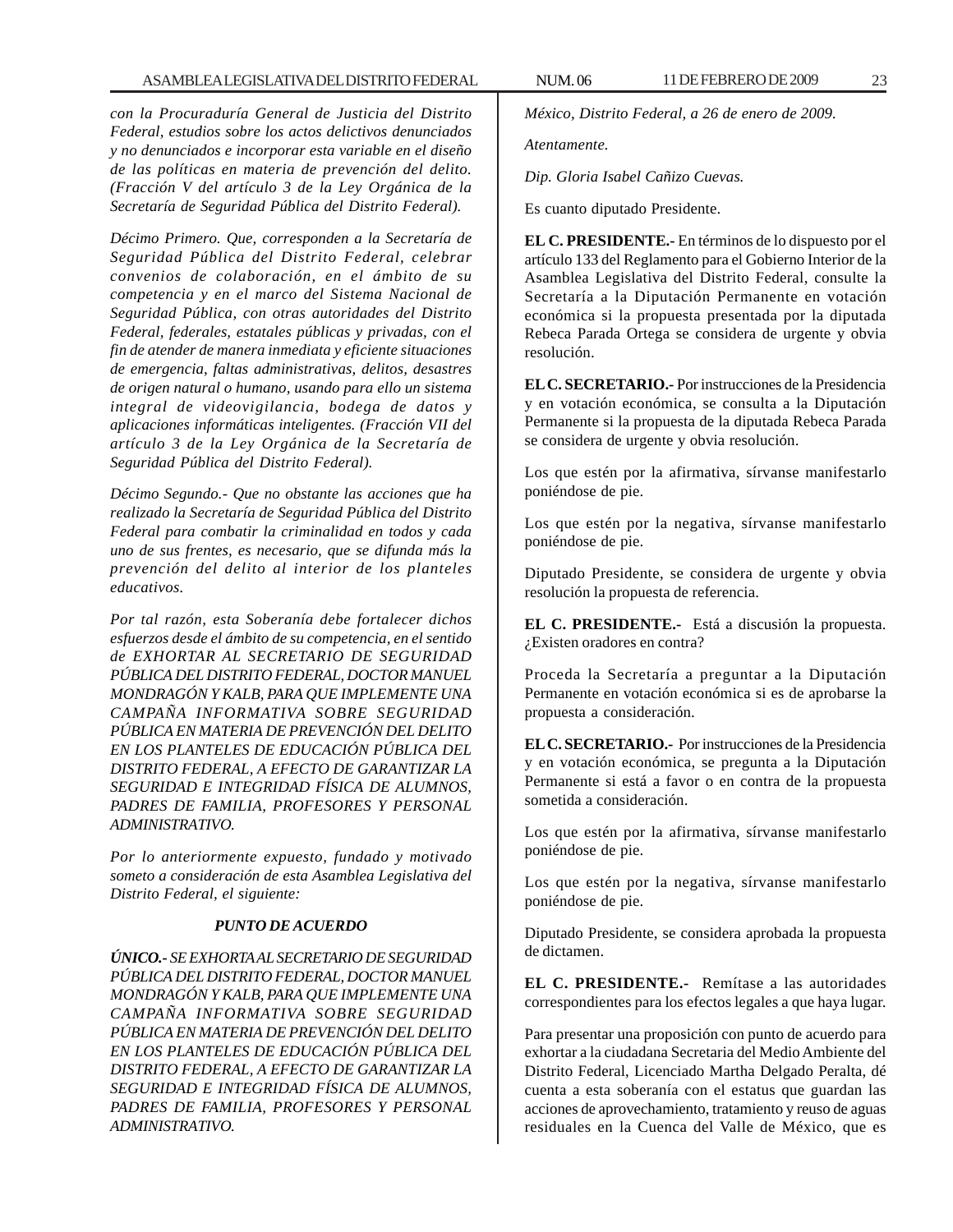administrada por el Sistema de Aguas de la Ciudad de México y su impacto en los niños, jóvenes y adultos por un cambio de cultura del uso y cuidado del agua, se concede el uso de la Tribuna a la diputada Rebeca Parada Ortega, a nombre de la diputada Gloria Isabel Cañizo Cuevas, del grupo parlamentario del Partido Nueva Alianza. Adelante diputada.

**LA C. DIPUTADA REBECA PARADA ORTEGA.-** Gracias, diputado Presidente.

*PROPOSICIÓN CON PUNTO DE ACUERDO PARA EXHORTAR A LA C. SECRETARIA DEL MEDIO AMBIENTE DEL DISTRITO FEDERAL, LICENCIADA MARTHA DELGADO PERALTA, DE CUENTA A ESTA SOBERANÍA CON EL STATUS QUE GUARDAN LAS ACCIONES DE APROVECHAMIENTO, TRATAMIENTO Y REUSO DE AGUAS RESIDUALES EN LA ''CUENCA DEL VALLE DE MÉXICO'', QUE ES ADMINISTRADA POR EL SISTEMA DE AGUAS DE LA CIUDAD DE MÉXICO. Y SU IMPACTO EN LOS NIÑOS, JÓVENES Y ADULTOS POR UN CAMBIO DE CULTURA DEL USO Y CUIDADO DEL AGUA.*

*H. MESA DIRECTIVA DE LA DIPUTACIÓN PERMANENTE DE LA ASAMBLEA LEGISLATIVA DEL DISTRITO FEDERAL, IV LEGISLATURA.*

## *P R E S E N T E.*

*La suscrita Diputada, Gloria I. Cañizo Cuevas, integrante del grupo parlamentario Nueva Alianza en esta Asamblea Legislativa del Distrito Federal, IV Legislatura, con fundamento en los artículos 1, y 17, fracción VI de la Ley Orgánica de la Asamblea Legislativa del Distrito Federal; y 133 del Reglamento para el Gobierno Interior de la Asamblea Legislativa del Distrito Federal, y demás artículos relativos, presento ante esta H. Soberanía la siguiente:*

*PROPOSICIÓN CON PUNTO DE ACUERDO, PARA EXHORTAR A LA C. SECRETARIA DEL MEDIO AMBIENTE DEL DISTRITO FEDERAL, LICENCIADA MARTHA DELGADO PERALTA, DE CUENTA A ESTA SOBERANÍA CON EL STATUS QUE GUARDAN LAS ACCIONES DE APROVECHAMIENTO, TRATAMIENTO Y REUSO DE AGUAS RESIDUALES EN LA ''CUENCA DEL VALLE DE MÉXICO'', QUE ES ADMINISTRADA POR EL SISTEMA DE AGUAS DE LA CIUDAD DE MÉXICO. Y SU IMPACTO EN LOS NIÑOS, JÓVENES Y ADULTOS POR UN CAMBIO DE CULTURA DEL USO Y CUIDADO DEL AGUA, al tenor de los siguientes:*

#### *ANTECEDENTES*

*Primero.- El presente Punto de Acuerdo, tiene su origen en el compromiso realizado por la suscrita ante sus* *homólogos legisladores en la mesa cuatro, durante la Reunión Interparlamentaria de la Asamblea Legislativa del Distrito Federal con el Congreso del Estado de México, celebrado en el Municipio de Ixtapan de la Sal el pasado 6,7 y 8 de junio del año en 2007.*

*Segundo.- El control de las aguas residuales en esta ciudad capital, tiene sus orígenes en la Gran Tenochtitlán y llega hasta las épocas actuales; durante ese lapso se han llevado a cabo obras tales como la construcción de las lumbreras que se comunican entre si, para que funcione este sistema, asimismo se han construido bordos y diques de contención; incluso en la época de Netzahualcóyotl, Rey de Texcoco, por encargo del Rey Azteca Moctezuma, diseño y dirigió la construcción de un Albarradón de más de doce kilómetros de longitud y cuatro metros de ancho para proteger a la gran Tenochtitlán del azote de las inundaciones en 1450, el que desafortunadamente fue destruido en 1521 por la IGNORANCIA de los españoles durante la Conquista; tiempo adelante se construyó un túnel en la zona de Nochistongo, al noroeste del Valle de México. En 1900, el Ingeniero Francisco de Garay, concluyó las obras correspondientes al Gran Canal del Desagüe y el primer Túnel de Tequisquiac. En 1930 se terminó la primera red de drenaje por gravedad, consistente en un sistema de tuberías que descargaban al Gran Canal y en el Lago de Texcoco. En 1960 se construyeron el Interceptor y el Emisor del Poniente, con objeto de recibir y desalojar las aguas del oeste de la cuenca, descargándose a través del trabajo de Nochistongo. Ante el desmesurado crecimiento de la población, y el hundimiento de la ciudad, se requería de un sistema de drenaje que no fuera afectado por los asentamientos del terreno, que no necesitará bombeo y que expulsara las aguas por la cuarta salida artificial por lo que era ''necesario construir el Sistema de Drenaje Profundo de la Ciudad de México.*

*Tercero.- Ante el panorama de inminentes inundaciones constantes en la Ciudad Capital, y sus consecuencias, en el año de 1975 se concluyó la primera etapa del Drenaje Profundo, esté se convirtió en uno de los componentes más importantes del sistema de desagüe. Consta de varios Interceptores que fluyen hacia un mismo conducto para evacuar las aguas.*

*Actualmente, el Drenaje Profundo está compuesto por las estructuras que se describen a continuación: EMISOR CENTRAL, Interceptor del Poniente, Interceptor Centro Poniente, Interceptor Central, Interceptor Oriente, Interceptor Centro-Oriente, Interceptor Oriente-Sur, Interceptor Oriente-Oriente, Interceptor Iztapalapa, Interceptor Obrero Mundial, Interceptor Canal Nacional Canal de Chalco, Interceptor Ermita, Interceptor Gran Canal.*

*Cuarto.- Es el caso, que dicha infraestructura y de acuerdo a .los estudios realizados en el Plan Maestro del Drenaje*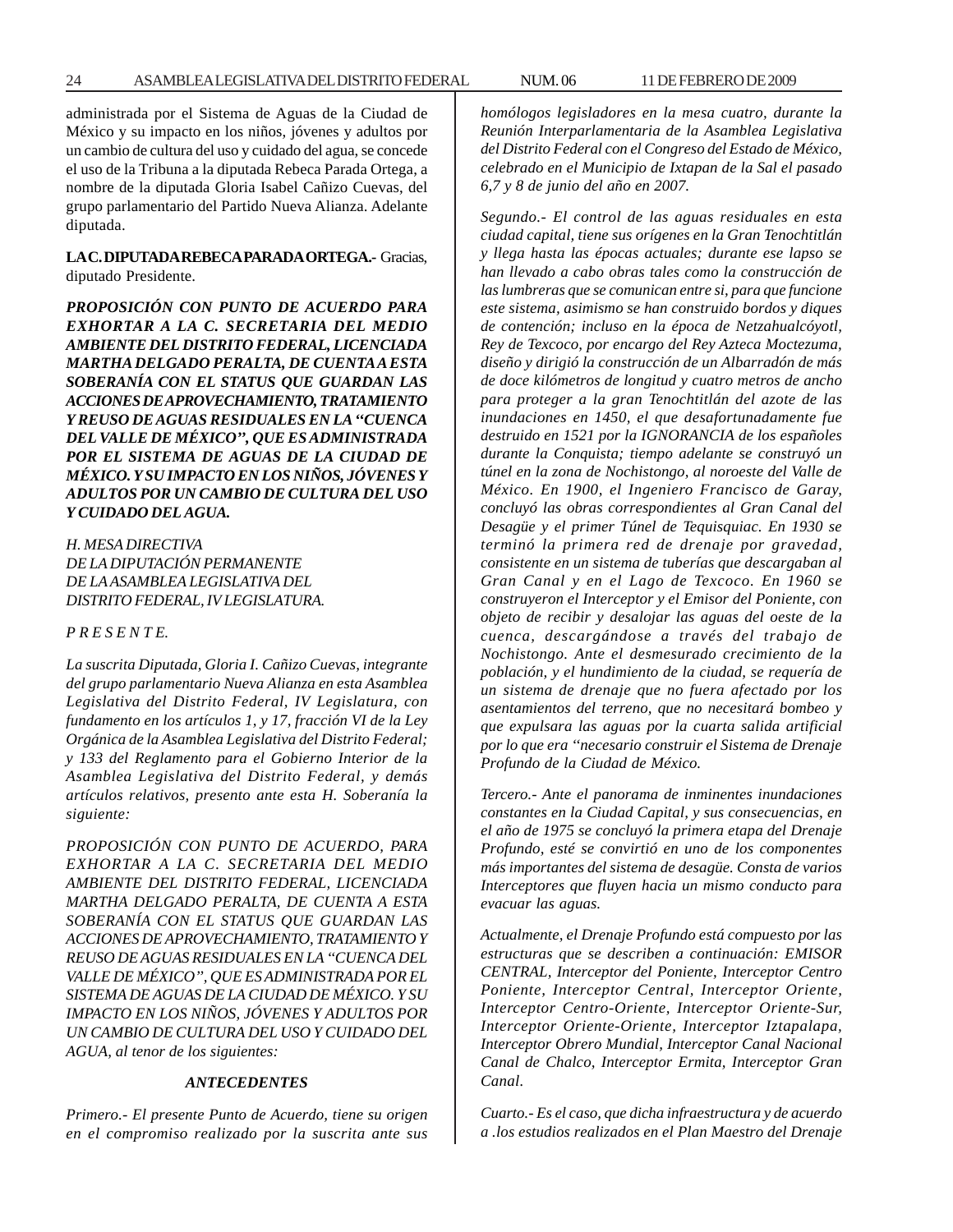*de la Ciudad de México 1944-2010, se derivaron diversas obras para integrarse al Sistema General de Drenaje de esta ciudad. Entre ellas se encuentra el Programa Hidráulico del Valle de México, que tiene como objetivo tratar las aguas residuales producidas en la Zona Metropolitana de la Ciudad de México, además de definir la estructuras de drenaje que eficienten la operación del sistema y que proporcione seguridad a la población, ante posibles inundaciones..*

*Quinto.- Por su parte, el Gran Canal de Desagüe ha disminuido su funcionamiento al perder pendiente, debido al hundimiento de la Ciudad de México y al incremento en sus descargas de aguas residuales. Frente al vertiginoso crecimiento de la Ciudad de México y los problemas de hundimiento que se presentan en diversas zonas, el sistema de drenaje resulta en la actualidad insuficiente y, de no crearse en los próximos años obras de gran envergadura en esta materia, se estará en riesgo de padecer fuertes inundaciones en la Capital del País, similares a las que ocurrían a mediados del siglo pasado, tal y como lo ha determinado Ramón Domínguez Mora, especialista del Instituto de Ingeniería de la Universidad Nacional Autónoma de México (UNAM), quien asegura que, de acuerdo con la conclusión de sus estudios, sólo se han realizado las obras de menor tamaño que sirven para remediar en parte el problema, pero no de fondo.*

*Consideró también, que desde la construcción del Sistema de Drenaje Profundo, a principios de la segunda mitad del siglo pasado, la Ciudad de México no ha realizado obra de gran importancia para abatir el riesgo de inundaciones graves por las precipitaciones pluviales, aún cuando hace más de 10 años fueron planteadas por investigadores con este fin.*

*Sexto.- No obstante la falta de mantenimiento en el Drenaje Profundo, es importante resaltar que el Gobierno Capitalino y la mayoría de Asambleístas, han implementado desde el año de 2002, una política restrictiva en materia del presupuesto destinado a la Red Hidráulica de la Ciudad. A mayor abundamiento en el año 2005, se hizo un recorte al Sistema de Aguas de 342 millones 949 mil 286 pesos, mismos que adicionados a los 960 millones de pesos aplicados en años anteriores, dan un total de Un mil 302 millones 949 mil 286 pesos que SE LE HAN RETIRADO a dicho Programa, lo que va en detrimento de la VIDA, salud, seguridad y certidumbre de los habitantes de la Ciudad de México, quienes corremos el riesgo de afrontar situaciones adversas como lo son inundaciones y hundimientos, entre otras, SIN PERDER DE VISTA QUE EXISTEN LOS .RECURSOS PARA EVITARLO. Tal actitud ha provocado que se vea afectada la construcción de nuevos proyectos y la aplicación de programas básicos de mantenimiento de la red de abasto de agua potable.*

*Los efectos directos de esa negligencia, son: la pérdida de agua por fugas en la red de distribución mismas que alcanzan el 35 por ciento del suministro; que la mayor parte de los componentes electromecánicos ha rebasado su vida útil; que se han presentado altas concentraciones de sodio en donde los espesores de arcilla son mayores como las zonas de Iztapalapa y Tláhuac, en donde los flujos subterráneos son casi nulos, entre otros.*

*Séptimo.- La indiferencia que ha mostrado el Gobierno Capitalino frente a la situación del Drenaje Profundo y sus consecuencias, tanto para el asentamiento humano como para con los ciudadanos del Distrito Federal, quedó evidente con la ''INEJECUCIÓN DEL FIDEICOMISO 1928'', denominado Fideicomiso Irrevocable de Administración y Fuente de Pago, suscrito por los Gobiernos Federal, Capitalino y del Estado de México, en el mes de febrero de 1997; mediante el cual se establecía la asignación de recursos financieros para la construcción de obras hidráulicas que son prioritarias, de carácter estructural, para el saneamiento y abastecimiento de agua en el valle de México.*

*Octavo.- El 30 de mayo de 2005, se publicó en la Gaceta Oficial del Distrito Federal, el ''DECRETO POR EL QUE SE EXTINGUE EL ORGANISMO PÚBLICO DESCENTRALIZADO DENOMINADO SISTEMA DE AGUAS DE LA CIUDAD DE MÉXICO''.*

*Noveno.- El día 10 de junio del año 2007, el Presidente de la Comisión de Gestión Integral del Agua de la Asamblea Legislativa del Distrito Federal (ALDF), Daniel Salazar Núñez, advirtió, que en Delegaciones como Gustavo A. Madero, Iztacalco y Venustiano Carranza se podrían registrar inundaciones de hasta cinco metros, DEBIDO AL DETERIORO DEL DRENAJE PROFUNDO, EL CUAL NO RECIBE MANTENIMIENTO DESDE HACE 15 AÑOS. Agregando que ''SI NO SE LE DA MANTENIMIENTO AL SISTEMA DE DRENAJE PROFUNDO ESTARÍAMOS ANTE UN PANORAMA CATASTRÓFICO Y DE INGOBERNABILIDAD EN EL DISTRITO FEDERAL E INCLUSO EN EL ESTADO DE MÉXICO. Tres Delegaciones y dos Municipios podrían quedar bajo el agua en esta temporada ge lluvia, pues EL DRENAJE PROFUNDO NO CUENTA CON LA CAPACIDAD SUFICIENTE PARA EVACUAR EL AGUA QUE SE ACUMULA DURANTE LAS PRECIPITACIONES PLUVIALES''. Y DESTACÓ QUE ADEMÁS DE ATENDER LA REHABILITACIÓN DEL DRENAJE, LAS AUTORIDADES LOCALES DEBEN RESOLVER CUESTIONES COMO EL DESABASTO DE AGUA Y LA SOBRE EXPLOTACIÓN DE LOS MANTOS ACUÍFEROS, PUES AMBOS PROBLEMAS GENERAN HUNDIMIENTOS DIFERENCIADOS EN DIVERSOS PUNTOS DE LA CAPITAL. Al respecto, mencionó que la ciudad de México se ha hundido 9 metros en los últimos cien años, por lo que se debe replantear el modelo de abastecimiento.*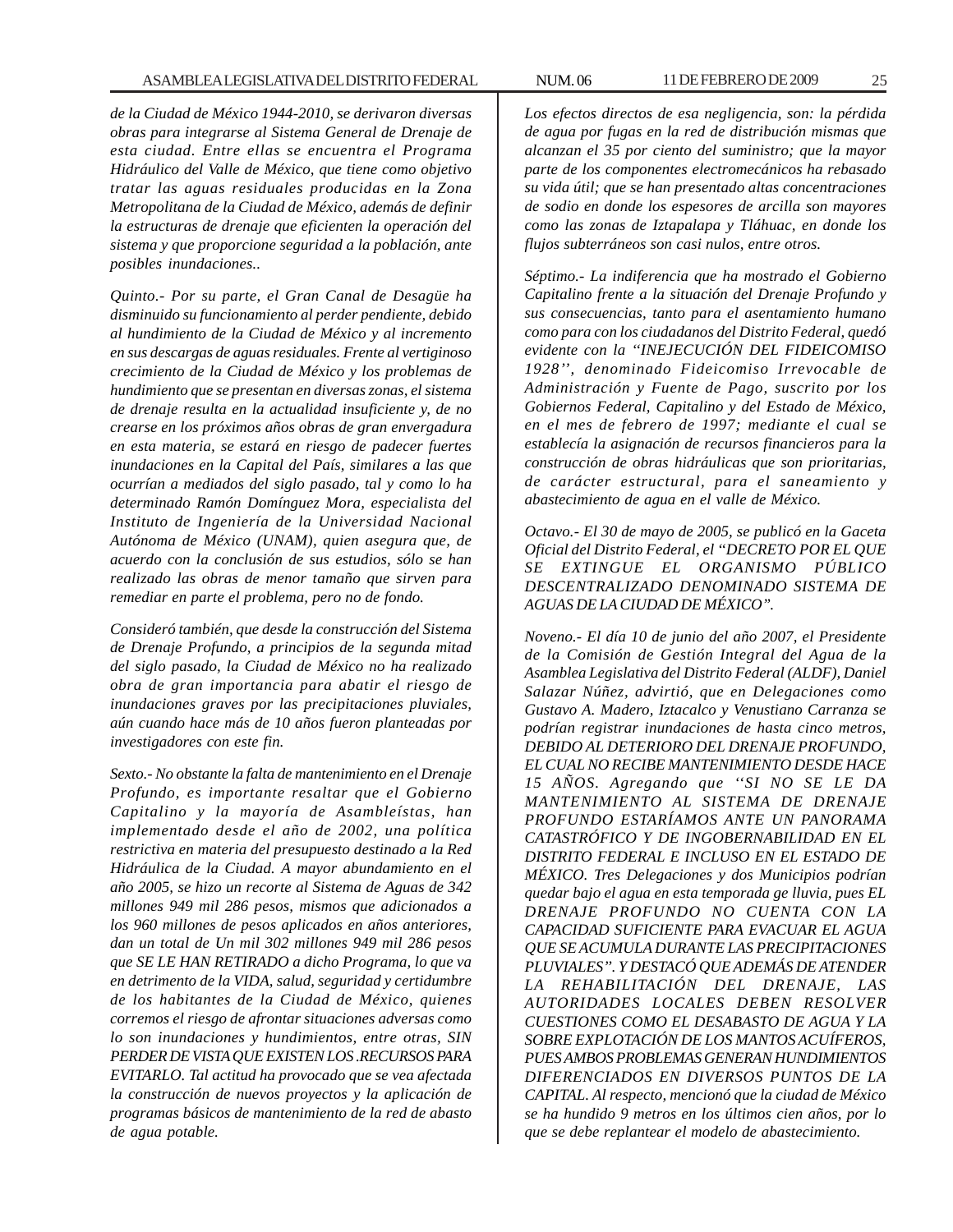*Décimo.- Es el caso que en la Reunión Interparlamentaria celebrada los días 6, 7 y 8 de junio del año 2007, en el Municipio de lxtapan de la Sal, en la que intervinieron Asambleístas, tanto del Distrito Federal como Diputados del Estado de México; se detectó que existen serias deficiencias en materia de Drenaje Profundo, como es el caso de que no se tienen cifras exactas de los montos que se han asignado y presupuestado a tal rubro, así como el ejercicio de los mismos; otra grave irregularidad es que se detectó que desde hace más de diez años no se le da mantenimiento; aunado de que tampoco se tiene conocimiento de la ejecución del FIDEICOMISO 1928 Y sus consecuencias; asimismo se estableció que el gobierno mexiquense no ha aportado recursos al fideicomiso 1928, desde hace tres años, ascendiendo su adeudo a 12 mil millones de pesos, cantidad que representa casi la mitad de los recursos que se requieren con urgencia para atender las necesidades en materia de abastecimiento, drenaje y tratamiento de aguas residuales en la Zona Metropolitana del Valle de México; al respecto un legislador del Estado de México, puntualizó que el adeudo es de sólo 2 mil millones de pesos, y que si la deuda existía es porque Ayuntamientos NO HAN PAGADO al Gobierno del Estado de México por el agua en bloque que se les envía.*

#### *CONSIDERANDOS*

*Primero.- Que, la propiedad de las tierras yaguas comprendidas dentro de los límites del territorio nacional, corresponde originariamente a la Nación, la cual ha tenido y tiene el derecho de transmitir el dominio de ellas a los particulares, constituyendo la propiedad privada. (Párrafo primero del artículo 27 de la Constitución Política de los Estados Unidos Mexicanos).*

*Segundo.- Que, son propiedad de la Nación las aguas de los mares territoriales en la extensión y términos que fije el Derecho Internacional; las aguas marinas interiores; las de las lagunas y esteros que se comuniquen permanentemente o intermitentemente con el mar; la de los lagos interiores de formación natural que estén ligados directamente a corrientes constantes; las de los ríos y sus afluentes directos o indirectos, desde el punto del cauce en que se inicien las primeras aguas permanentes, intermitentes o torrenciales, hasta su desembocadura en el mar, lagos, lagunas o esteros de propiedad nacional; las de las corrientes constantes o intermitentes y sus afluentes directos o indirectos, cuando el cauce de aquéllas en toda su extensión o en parte de ellas, sirva de límite al territorio nacional o a dos entidades federativas, o cuando pase de una entidad federativa a otra o cruce la línea divisoria de la República; las de los lagos, lagunas o esteros cuyos vasos, zonas o riberas, estén cruzadas por líneas divisorias de dos o más entidades o entre la República y un país vecino, o cuando el límite de las riberas sirva de lindero entre dos entidades federativas o a la República con un país vecino; las de los*

*manantiales que broten en las playas, zonas marítimas, cauces, vasos o riberas de los lagos, lagunas o esteros de propiedad nacional, y las que se extraigan de las minas; y los cauces, lechos o riberas de los lagos y corrientes interiores en la extensión que fija la ley. Las aguas del subsuelo pueden ser libremente alumbradas mediante obras artificiales y apropiarse por el'' dueño del terreno, pero cuando lo exija el interés público o se afecten otros aprovechamientos; el Ejecutivo Federal podrá reglamentar su extracción y utilización y aún establecer zonas vedadas, al igual que para las demás aguas de propiedad nacional. Cualesquiera otras aguas no incluidas en la enumeración anterior, se considerarán como parte integrante de la propiedad de los terrenos por los que corran o en los que se encuentren sus depósitos, pero si se localizaren en dos o más predios, el aprovechamiento de estas aguas se considerará de utilidad pública, y quedará sujeto a las disposiciones que dicten los Estados (Párrafo segundo del artículo 27 de la Constitución Política de los Estados Unidos Mexicanos).*

*Tercero.- Que, en los casos a que se refieren los dos considerandos anteriores, el dominio de la Nación es inalienable e imprescriptible y la explotación, el uso o el aprovechamiento de los recursos de que se trata, por los particulares o por sociedades constituidas conforme a las leyes mexicanas, no podrá realizarse sino. mediante concesiones, otorgadas por el Ejecutivo Federal, de acuerdo con las reglas y condiciones que establezcan las leyes. (Párrafo tercero del artículo 27 de la Constitución Política de los Estados Unidos Mexicanos).*

*Cuarto.- Que, la Ley de Aguas Nacionales es reglamentaria del Artículo 27 de la Constitución Política de los Estados Unidos Mexicanos en materia de aguas nacionales; es de observancia general en todo el territorio nacional, sus disposiciones son de orden público e interés social y tiene por objeto regular la explotación, uso o aprovechamiento de dichas aguas, su distribución y control, así como la preservación de su cantidad y calidad para lograr su desarrollo integral sustentable. (Artículo 10 Ley de Aguas Nacionales).*

*Quinto.- Que, se entenderá por ''Aguas Residuales'': Las aguas de composición variada provenientes de las descargas de usos público urbano, doméstico, industrial, comercial, de servicios, agrícola, pecuario, de las plantas de tratamiento y en general, de cualquier uso, así como la mezcla de ellas. (Fracción VI del artículo 10 Ley de Aguas Nacionales).*

*Sexto.- Que, se entenderá por ''Comisión Nacional del Agua'': Órgano Administrativo Desconcentrado de la Secretaría de Medio Ambiente y Recursos Naturales, con funciones de Derecho Público en materia de gestión de las aguas nacionales y sus bienes públicos inherentes, con autonomía técnica, ejecutiva, administrativa,*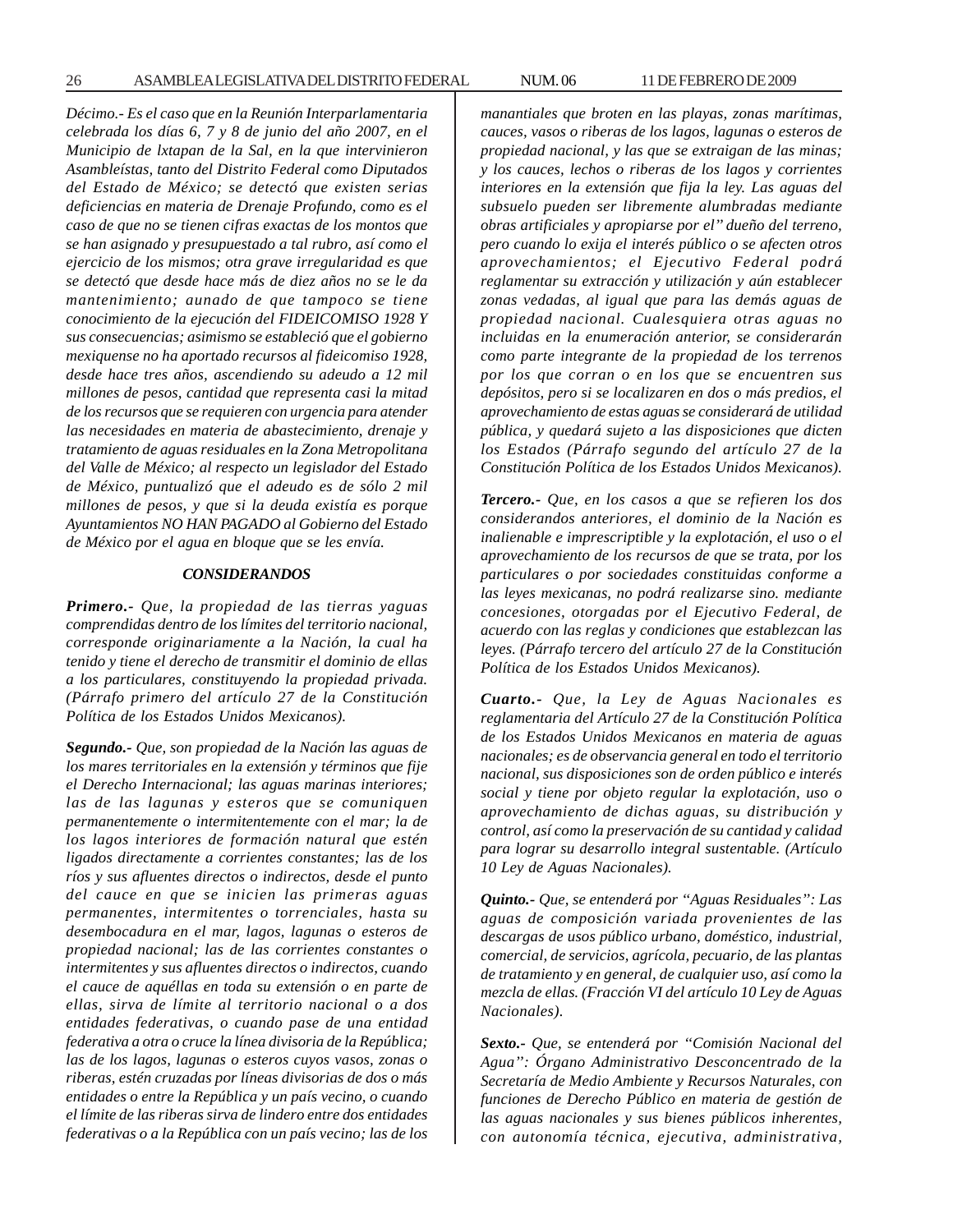*presupuestal y de gestión, para la consecución de su objeto, la realización de sus funciones y la emisión de los actos de autoridad que conforme a esta Ley corresponde tanto a ésta como a los órganos de autoridad a que la misma se refiere. (Fracción XII del artículo 1° Ley de Aguas Nacionales).*

*Séptimo.- Que, se entenderá por ''Descarga'': La acción de verter, infiltrar, depositar o inyectar aguas residuales a un cuerpo receptor. (Fracción XXII del artículo 10 Ley de Aguas Nacionales).*

*Octavo.- Que, se entenderá por ''Gestión del Agua'': Proceso sustentado en el conjunto de principios, políticas, actos, recursos, instrumentos, normas formales y no formales, bienes, recursos, derechos, atribuciones y responsabilidades, mediante el cual coordinadamente el Estado, los usuarios del agua y las organizaciones de la sociedad, promueven e instrumentan para lograr el desarrollo sustentable en beneficio de los seres humanos y su medio social, económico y ambiental, (1) el control y manejo del agua y las cuencas hidrológicas incluyendo los acuíferos, por ende su distribución y administración, (2) la regulación de la explotación, uso o aprovechamiento del agua, y (3) la preservación y sustentabilidad de los recursos hídricos en cantidad y calidad, considerando los riesgos ante la ocurrencia de fenómenos hidrometeorológicos extraordinarios y daños a ecosistemas vitales y al medio ambiente. La gestión del agua comprende en su totalidad a la administración gubernamental del agua. (Fracción XXVIII del artículo 10 Ley de Aguas Nacionales).*

*Noveno.- Que, se entenderá por ''Reúso'': La explotación, uso o aprovechamiento de aguas residuales con o sin tratamiento previo. (Fracción XLVI del artículo 10 Ley de Aguas Nacionales).*

*Décimo.- Que, se entenderá por ''Sistema de Agua Potable y Alcantarillado'': Conjunto de obras y acciones que permiten la prestación de servicios públicos de agua potable y alcantarillado, incluyendo el saneamiento, entendiendo como tal la conducción, tratamiento, alejamiento y descarga de las aguas residuales. (Fracción L del artículo 10 Ley de Aguas Nacionales).*

*Décimo Primero.- Que, la autoridad y administración en materia de aguas nacionales y de sus bienes públicos inherentes corresponde al Ejecutivo Federal, quien la ejercerá directamente o a través de ''la Comisión''. (Artículo 4 de la Ley de Aguas Nacionales).*

*Décimo Segundo.- Que, se declara de utilidad pública: El mejoramiento de la calidad de las aguas residuales, la prevención y control de su contaminación, la recirculación y el reúso de dichas aguas, así como la construcción y operación de obras de prevención, control* *y mitigación de la contaminación del agua, incluyendo plantas de tratamiento de aguas residuales. (Fracción VII del artículo 7 de la Ley de Aguas Nacionales).*

*Décimo Tercero.- Que, se declara de interés público: La descentralización y mejoramiento de la gestión de los recursos hídricos con la participación de los estados, del Distrito Federal y de los municipios. (Fracción III del artículo 7BIS de la Ley de Aguas Nacionales).*

*Décimo Cuarto.- Que, son atribuciones del Secretario del Medio Ambiente y Recursos Naturales, Proponer al Ejecutivo Federal la Política Hídrica del país. (Fracción I del artículo 8 de la Ley de Aguas Nacionales).*

*Décimo Quinto.- Que, son atribuciones del Secretario del Medio Ambiente y Recursos Naturales, Proponer al Ejecutivo Federal los proyectos de ley, reglamentos, decretos y acuerdos relativos al sector. (Fracción II del artículo 8 de la Ley de Aguas Nacionales).*

*Décimo Sexto.- Que, son atribuciones del Secretario del Medio Ambiente y Recursos Naturales, Fungir como Presidente del Consejo Técnico de ''la Comisión''. (Fracción III del artículo 8 de la Ley de Aguas Nacionales).*

*Décimo Séptimo.- Que, ''La Comisión'' es un órgano administrativo desconcentrado de ''la Secretarían, que se regula conforme a las disposiciones de esta Ley y sus reglamentos, de la Ley Orgánica de la Administración Pública Federal y de su, Reglamento Interior. (Artículo 9 de la Ley de Aguas Nacionales).*

*Décimo Octavo.- Que, en el ejercicio de sus atribuciones, ''la Comisión'' se organizará en dos modalidades:*

*a. El Nivel Nacional, y*

*b. El Nivel Regional Hidrológico - Administrativo, a través de sus Organismos de Cuenca. (Incisos a y b, del Artículo 9 de la Ley de Aguas Nacionales).*

*Décimo Noveno.- Que, es atribución de ''la Comisión'' en su Nivel Nacional, Fungir como la Autoridad en materia de la cantidad y de la calidad de las aguas y su gestión en el territorio nacional y ejercer en consecuencia aquellas atribuciones que conforme a la presente Ley corresponden a la autoridad en materia hídrica, dentro del ámbito de la competencia federal, con apego ala descentralización del sector agua, excepto las que debe ejercer directamente el Ejecutivo 'Federal o ''la Secretaría'' y las que 'estén bajo la responsabilidad de los Gobiernos de los estados del Distrito Federal o municipios. (Fracción I del Artículo 9 de la ley de Aguas Nacionales).*

*Vigésimo.- Que, es atribución de los Organismos de Cuenca, de conformidad con los lineamientos que expida*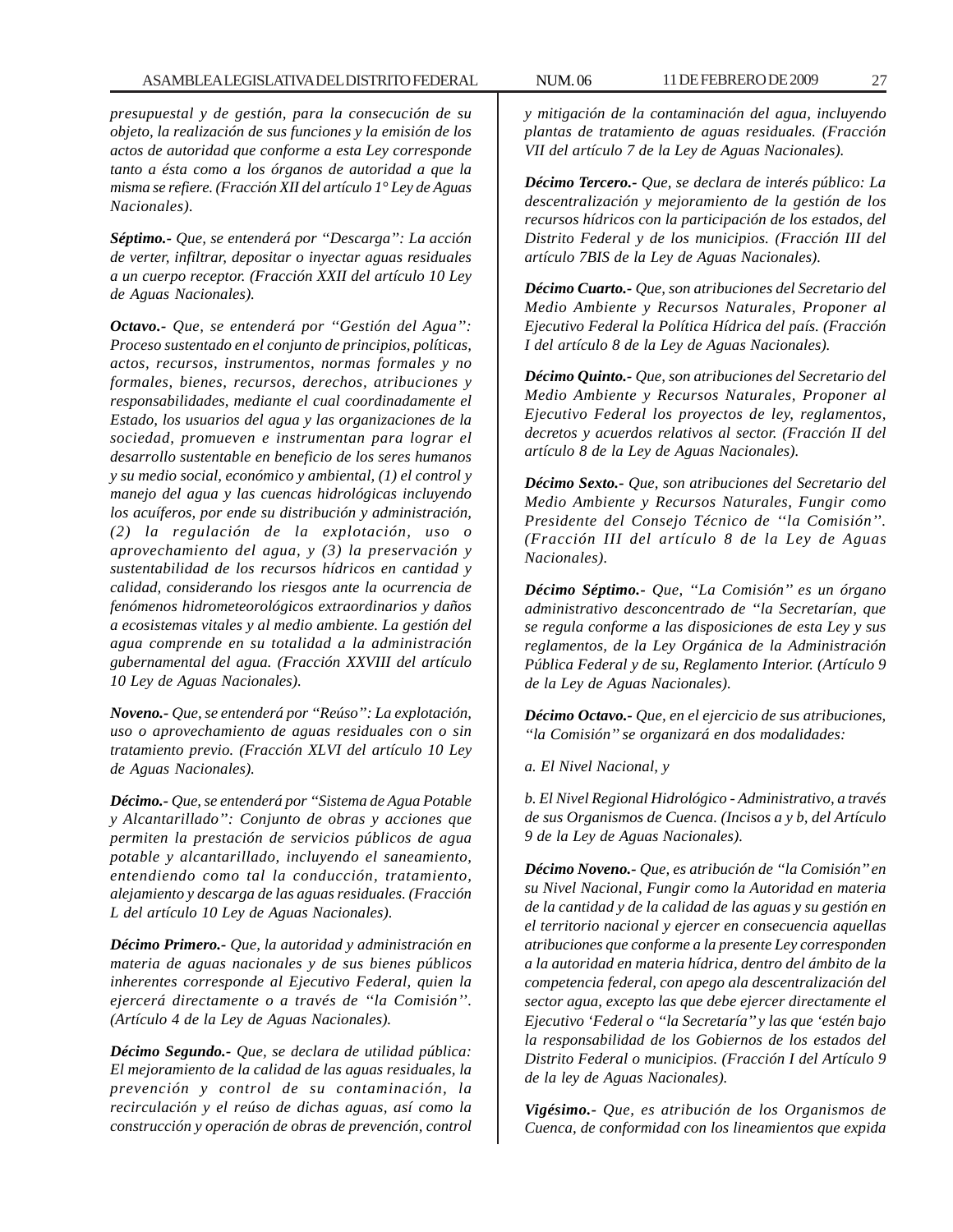*la Comisión'', Integrar el Sistema Regional de Información sobre cantidad, calidad, usos y conservación del agua, en coordinación con los gobiernos de los estados y del Distrito Federal, cuando corresponda, y con los Consejos de Cuenca, y en concordancia con lo dispuesto en la Ley Federal de Transparencia y Acceso a la Información Pública Gubernamental. (Fracción XXIX del artículo 12 BIS 6 de la Ley de Aguas Nacionales).*

*Vigésimo Primero. ''Que, la explotación, uso o aprovechamiento de aguas nacionales superficiales o del subsuelo por parte de los sistemas del Distrito Federal, estatales o municipales de agua potable y alcantarillado, se efectuarán mediante asignación que otorgue la Autoridad del Agua'', en los términos dispuestos por el Título Cuarto de esta Ley. (Artículo 44 de la Ley de Aguas Nacionales).*

*Vigésimo Segundo.- Que, corresponde al municipio, al Distrito Federal y, en términos de Ley, al estado, así como a los organismos o empresas que presten el servicio de agua potable y alcantarillado, el tratamiento de las aguas residuales de uso público urbano, previa a su descarga a cuerpos receptores de propiedad nacional, conforme a las Normas Oficiales Mexicanas respectivas o a las condiciones particulares de descarga que les determine ''La Autoridad del Agua''. (Párrafo tercero del artículo 44 de la Ley de Aguas Nacionales).*

*Vigésimo Tercero.- Que, en los títulos de asignación que se otorguen, se establecerá expresamente el volumen asignado para la prestación del servicio público conforme a los datos que proporcionen los municipios, los estados y el Distrito Federal, en su caso. (Párrafo cuarto del artículo 44 de la Ley de Aguas Nacionales).*

*Vigésimo Cuarto.- Que, los municipios, los estados y, en su caso, el Distrito Federal, podrán convenir con los Organismos de Cuenca con el concurso de ''La Comisión'', el establecimiento de sistemas regionales de tratamiento de las descargas de aguas residuales que se hayan vertido a un cuerpo receptor de propiedad nacional y su reúso, conforme a los estudios que al efecto se realicen y en los cuales se prevea la parte de los costos que deberá cubrir cada uno de los municipios, de los estados y, en su caso, el Distrito Federal (Párrafo séptimo del artículo 44 de la Ley de Aguas Nacionales).*

*Vigésimo Quinto.- Que, las personas que infiltren o descarguen aguas residuales en el suelo o subsuelo o cuerpos receptores distintos de los sistemas municipales de alcantarillados de las poblaciones, deberán obtener el permiso de descarga respectivo, en los términos de esta Ley independientemente del origen de las ,fuentes de abastecimiento. (Párrafo octavo del artículo 44 de la Ley de Aguas Nacionales).*

*Vigésimo Sexto.- Que, las descargas de aguas residuales de uso doméstico que no formen parte. l de un sistema municipal de alcantarillado, se podrán llevar a cabo con sujeción a las Normas Oficiales Mexicanas que al efecto se expidan y mediante aviso. (Párrafo noveno del artículo 44 de la Ley de Aguas Nacionales).*

*Vigésimo Séptimo.- Que, las descargas de aguas residuales a bienes nacionales o su infiltración en terrenos que puedan contaminar el subsuelo o los acuíferos, se sujetarán a lo dispuesto en el Título Séptimo de la Ley de Aguas Nacionales. (Párrafo primero del artículo 47 de la Ley de Aguas Nacionales).*

*Vigésimo Octavo.- Que, ''La Autoridad del Agua'' promoverá el aprovechamiento de aguas residuales por parte de los municipios, los organismos operadores o por terceros provenientes de los sistemas de agua potable y alcantarillado. (Párrafo segundo del artículo 47 de la Ley de Aguas Nacionales).*

*Vigésimo Noveno.- Que, ''La Autoridad del Agua'' promoverá entre los sectores público, privado y social, el uso eficiente del agua en las poblaciones y centros urbanos, el mejoramiento en la administración del agua en los sistemas respectivos, y las acciones de manejo, preservación, conservación, reuso y restauración de las aguas residuales referentes al uso comprendido en el presente Capítulo. (Artículo 47BIS de la Ley de Aguas Nacionales).*

*Trigésimo.- Que, ''La Comisión Nacional del Agua'', con el concurso de los Organismos de Cuenca, deberá promover entre la población, autoridades y medios de comunicación, la cultura del agua acorde con la realidad del país y sus regiones hidrológicas, para lo cual deberá: Coordinarse con las autoridades Educativas en los órdenes federal y estatales para incorporar en los programas de estudio de todos los niveles educativos los conceptos de cultura del agua, en particular, sobre disponibilidad del recurso; su valor económico, social y ambiental; uso eficiente; necesidades y ventajas del tratamiento y reúso de las aguas residuales; la conservación del agua y su entorno; el pago por la prestación de servicios de agua en los medios rural y urbano y de derechos por extracción, descarga y servicios ambientales. (Fracción I del artículo 84 BIS de la Ley de Aguas Nacionales).*

*Trigésimo Primero.- Que, ''La Comisión Nacional del Agua'', con el concurso de los Organismos de Cuenca, deberá promover entre la población, autoridades y medios de comunicación, la cultura del agua acorde con la realidad del país y sus regiones hidrológicas, para lo cual deberá: Instrumentar campañas permanentes de difusión sobre la cultura del agua. (Fracción II del artículo 84 BIS. de la Ley de Aguas Nacionales).*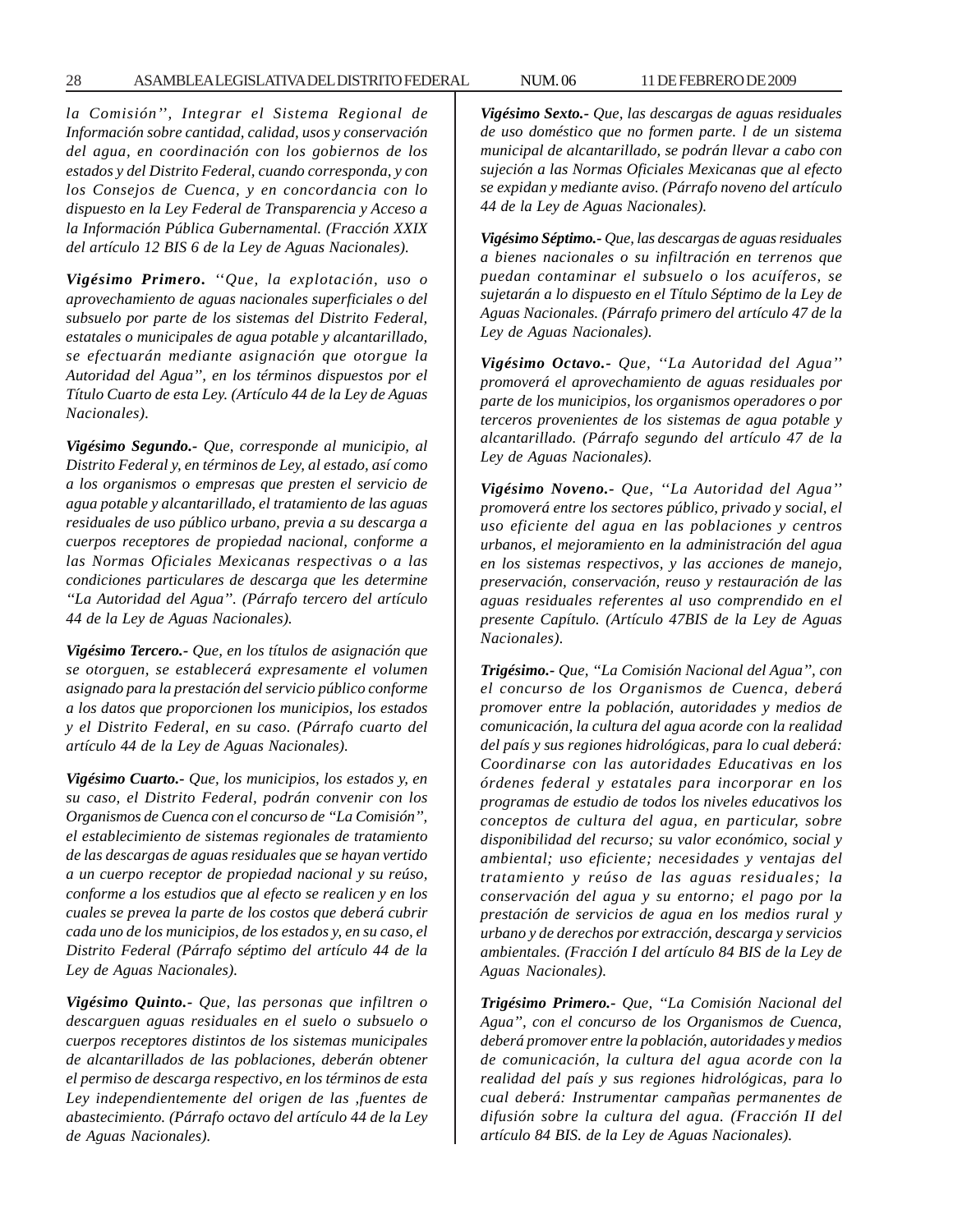*Trigésimo Segundo.- Que, ''La Comisión Nacional del Agua'', con el concurso de los Organismos de Cuenca, deberá Informar a la población sobre la escasez del agua, los costos de proveerla y su valor económico, social y ambiental; y fortalecer la cultura del pago por el servicio de agua, alcantarillado y tratamiento (Fracción III del artículo 84 BIS. de la Ley de Aguas Nacionales).*

*Trigésimo Tercero.- Que, ''La Comisión Nacional del Agua'', con el concurso de los Organismos de Cuenca, deberá Proporcionar información sobre efectos adversos de 'la contaminación, así como la necesidad y ventajas de tratar y reusar 'las aguas residuales. (Fracción IV del artículo 84 BIS. de la Ley de Aguas Nacionales).*

*Trigésimo Cuarto.- Que, las personas físicas o morales requieren permiso de descarga expedido por ''la Autoridad del Agua'' para verter en forma permanente o intermitente aguas residuales en cuerpos receptores que sean aguas nacionales o demás bienes nacionales, incluyendo aguas marinas, así como cuando se infiltren en terrenos que sean bienes nacionales o en otros terrenos cuando puedan contaminar el subsuelo o los acuíferos. (Párrafo primero del artículo 88 de la Ley de Aguas nacionales).*

*Trigésimo Quinto.- Que en el, control de las descargas de aguas residuales a los sistemas de drenaje o alcantarillado de los centros de población, corresponde a los municipios, con el concurso de los estados cuando así fuere necesario y lo determinen las leyes. (Párrafo segundo del artículo 88 de la Ley de Aguas Nacionales).*

*Trigésimo Sexto.- Que, las descargas de aguas residuales de uso doméstico que no formen parte de un sistema municipal de alcantarillado, se podrán llevar a cabo con sujeción a las Normas Oficiales Mexicanas que al efecto se expidan y mediante un aviso por escrito a ''la Autoridad del Agua'' (Párrafo primero del artículo 88 BIS 1 de la Ley de Aguas Nacionales).*

*Trigésimo Séptimo.- Que, en localidades que carezcan de sistemas de alcantarillado y saneamiento, las personas físicas o morales que en su proceso o actividad productiva no utilicen como materia prima substancias que generen en sus descargas de aguas residuales metales pesados, cianuros o tóxicos y su volumen de descarga no exceda de 300 metros cúbicos mensuales, y sean abastecidas de agua potable por sistemas municipales, estatales o el Distrito Federal, podrán llevar a cabo sus descargas de aguas residuales con sujeción a las Normas Oficiales Mexicanas que al efecto se expidan y mediante un aviso por escrito a ''la Autoridad del Agua''. (Párrafo segundo del artículo 88 BIS 1 de la Ley de Aguas Nacionales).*

*Trigésimo Octavo.- Que, el control de las descargas de aguas residuales a los sistemas de drenaje o alcantarillado* *urbano o municipal de los centros de población, que se viertan a cuerpos receptores, corresponde a los municipios, a los estados y al Distrito Federal. (Párrafo tercero del artículo 88 BIS 1 de la Ley de Aguas Nacionales).*

*Trigésimo Noveno.- Que, los responsables de las descargas mencionadas en el párrafo anterior, deberán realizar las labores de remoción y limpieza del contaminante de los cuerpos receptores afectados por la descarga. En caso de que el responsable no dé aviso, o habiéndolo formulado, ''la Comisión'' u otras autoridades competentes deban realizar tales labores, su costo será cubierto por dichos responsables dentro de los treinta días siguientes a su notificación y tendrán el carácter de crédito fiscal. Los daños que se ocasionen, serán determinados y cuantificados por ''la Autoridad del Agua'', y su monto al igual que el costo de las labores a que se refieren, se notificarán a las personas físicas o morales responsables, para su pago. (Párrafo sexto del artículo 88 BIS 1 de la Ley de Aguas Nacionales).*

*Cuadragésimo.- Que, los municipios, el Distrito Federal y en su caso, los estados, deberán tratar sus aguas residuales, antes de descargarlas en un cuerpo receptor, conforme a las Normas Oficiales Mexicanas o a las condiciones particulares de descarga que les determine ''la Autoridad del Agua'', cuando a ésta competa establecerlas. (Párrafo segundo del artículo 91 BIS de la Ley de Aguas Nacionales).*

*Cuadragésimo Primero.- Que, las descargas de aguas residuales por uso doméstico y público urbano que carezcan o que no formen parte de un sistema de alcantarillado y saneamiento, se podrán llevar a cabo con sujeción a las Normas Oficiales Mexicanas que se expidan y mediante aviso. Si estas descargas se realizan en la jurisdicción municipal, las autoridades locales serán responsables de su inspección, vigilancia y fiscalización. (Párrafo tercero del artículo 91 BIS de la Ley de Aguas Nacionales).*

*Cuadragésimo Segundo.- Que, para el cumplimiento de lo dispuesto en los Artículos del presente Título, ''la Comisión'' se apoyará en los Organismos de Cuenca y cuando sea necesario, en los tres órdenes de gobierno y sus instituciones. (Párrafo primero del artículo 113 BIS 1 de la Ley de Aguas Nacionales).*

*Cuadragésimo Tercero.- Que la Comisión'' y los Organismos de Cuenca podrán coordinarse con los gobiernos de los estados y del Distrito Federal, para que estos últimos ejecuten determinados actos administrativos relacionados con los bienes nacionales al cargo de ''la Comisión'', en los términos de lo que establece esta Ley y otros instrumentos jurídicos aplicables, para contribuir a la descentralización de la gestión de los bienes referidos.*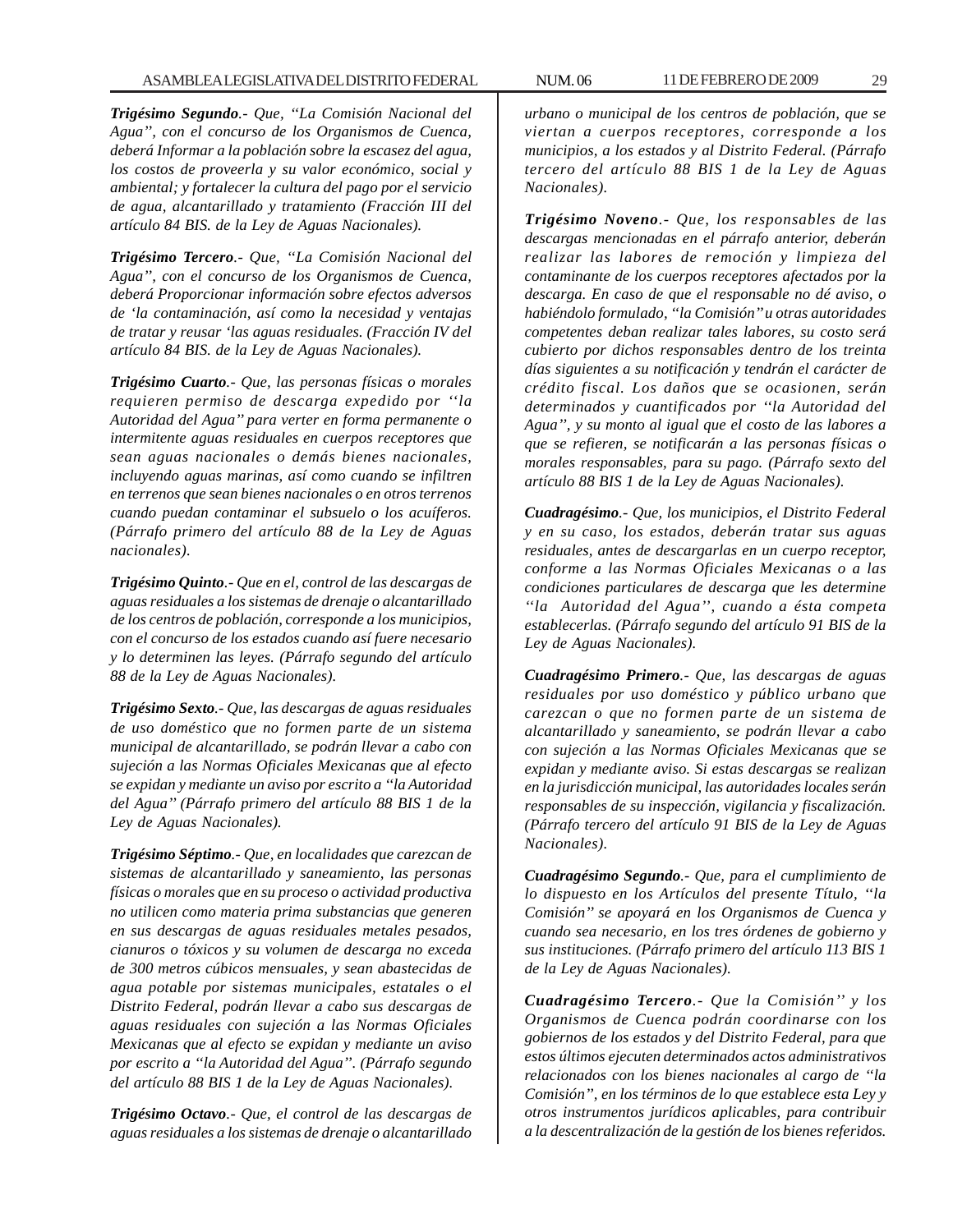*(Párrafo segundo del artículo 113 BIS 1 de la Ley de Aguas Nacionales).*

*Cuadragésimo Cuarto.- Que, para el despacho de los asuntos del orden administrativo, el Poder Ejecutivo de la Unión contará, entre otras con Secretaría de Medio Ambiente y Recursos Naturales. (Artículo 26 de la Ley Orgánica de la Administración Pública Federal).*

*Cuadragésimo Quinto.- Que, es facultad de la Secretaría del Medio Ambiente y Recursos Naturales, Organizar, dirigir y reglamentar los trabajos de hidrología en cuencas, cauces y álveos de aguas nacionales, tanto superficiales como subterráneos, conforme a la ley de la materia. (Fracción XXIII del artículo 32 BIS).*

*Cuadragésimo Sexto.- Que, es facultad de la Secretaría del Medio Ambiente y Recursos Naturales, Administrar, controlar y reglamentar el aprovechamiento de cuencas hidráulicas, vasos, manantiales y aguas de propiedad. nacional, y de las zonas federales correspondientes, con exclusión de los que se atribuya expresamente a otra dependencia; establecer y vigilar el cumplimiento de las condiciones particulares que deban satisfacer las descargas de aguas residuales, cuando sean de jurisdicción federal; autorizar, en su caso, el vertimiento de aguas residuales en el mar, en coordinación con la Secretaría de Marina, cuando provenga de fuentes móviles o plataformas fijas; en cuencas, cauces y demás depósitos de aguas de propiedad nacional; y promover y, en su caso, ejecutar y operar la infraestructura y los servicios necesarios para el mejoramiento de la calidad del agua en las cuencas. (Fracción XXIV del artículo 32 BIS).*

*Cuadragésimo Séptimo.- Que, son funciones del ORGANISMO CUENCA DEL ''VALLE DE MÉXICO'', Coordinarse con los gobiernos de las entidades federativas y de los municipios, en las materia de los bienes nacionales; Promover el uso eficiente del agua, su rehúso y recirculación, así como el uso y aplicación de tecnología de punta y bajo costo para incidir en el uso eficiente del agua y de la energía eléctrica para fines agrícolas; Integrar, desarrollar, promover y actualizar el Sistema Regional de Información. (Reglas de Operación del Organismo Cuenca del ''Valle de México'') de garantizar la calidad de los servicios que se proporcionan a la población de la Ciudad de México en cuanto al aprovisionamiento, potabilización, distribución de agua potable, desalojo de aguas negras y pluviales, así como el tratamiento, reuso y aprovechamiento de agua residual tratada.*

*Quincuagésimo.- Que, la Ley Ambiental del Distrito Federal, tiene por objeto regular la gestión integral de los recursos hídricos y la prestación de los servicios públicos de agua potable, drenaje y alcantarillado, así como el Tratamiento y Reuso de aguas residuales. (Artículo 10 de la Ley de Aguas del Distrito Federal).*

*Quincuagésimo Primero.- Que, la prestación de los servicios de agua potable, drenaje, alcantarillado, y en su caso, de tratamiento de aguas residuales y su reuso constituye un servicio público que estará a cargo del Jefe de Gobierno del Distrito Federal a través del Sistema de Aguas de conformidad con lo establecido en la presente Ley, su Reglamento y demás disposiciones jurídicas aplicables. (Artículo 50 de la Ley de Aguas del Distrito Federal).*

*Quincuagésimo Segundo.- Que, para la prestación del servicio de drenaje y alcantarillado, el Sistema de Aguas, y cuando corresponda las Delegaciones, regularán y controlarán las descargas de aguas residuales a los sistemas de drenaje, los cuales comprenden el drenaje sanitario, pluvial y colectores que integran la red hidráulica del Distrito Federal. El Sistema de Aguas asumirá el control de las descargas de aguas residuales o celebrará el convenio correspondiente con las Delegaciones en los términos de la presente Ley y su Reglamento; (Artículo 71 de la Ley de Aguas del Distrito Federal).*

*Quincuagésimo Tercero.- Que, son atribuciones del Gobierno del Distrito Federal prestar los servicios de prevención y control de los efectos nocivos de los actores ambientales. en Ia salud del hombre; desarrollar investigaciones permanentes y sistemáticas de los riesgos y daños para la salud de Ia población originada por la contaminación del ambiente y vigilar y certificar la calidad del agua para uso y consumo humano. (Artículo 6, fracción I, Inciso L) de la Ley de Salud para el Distrito Federal).*

*Quincuagésimo Cuarto.- Que, la Secretaría del Medio Ambiente del Distrito Federal intervendrá en la evaluación y autorización del impacto ambiental y riesgo de obras y actividades. (Fracción VI del artículo 10 de la Ley Ambiental del Distrito Federal).*

*Quincuagésimo Quinto.- Que, la Secretaría del Medio Ambiente del Distrito Federal, intervendrá en la política de desarrollo sustentable y los instrumentos para su aplicación. (Fracción VII del artículo 10 de la Ley Ambiental del Distrito Federal).*

*Quincuagésimo Sexto.- Que, la Secretaría del Medio Ambiente del Distrito Federal, regulará la eliminación gradual del uso de agua potable en los procesos en que se pueda utilizar aguas de reuso o tratadas. (Artículo 104 de la Ley Ambiental del Distrito Federal).*

*Quincuagésimo Séptimo.- Que, los criterios para la prevención y control de la contaminación del agua, deberán considerarse en la expedición de normas ambientales del Distrito Federal para el uso tratamiento y disposición de aguas residuales, para evitar riesgos y daños a la salud y el ambiente. (Fracción I del artículo 153 de la Ley Ambiental del Distrito Federal).*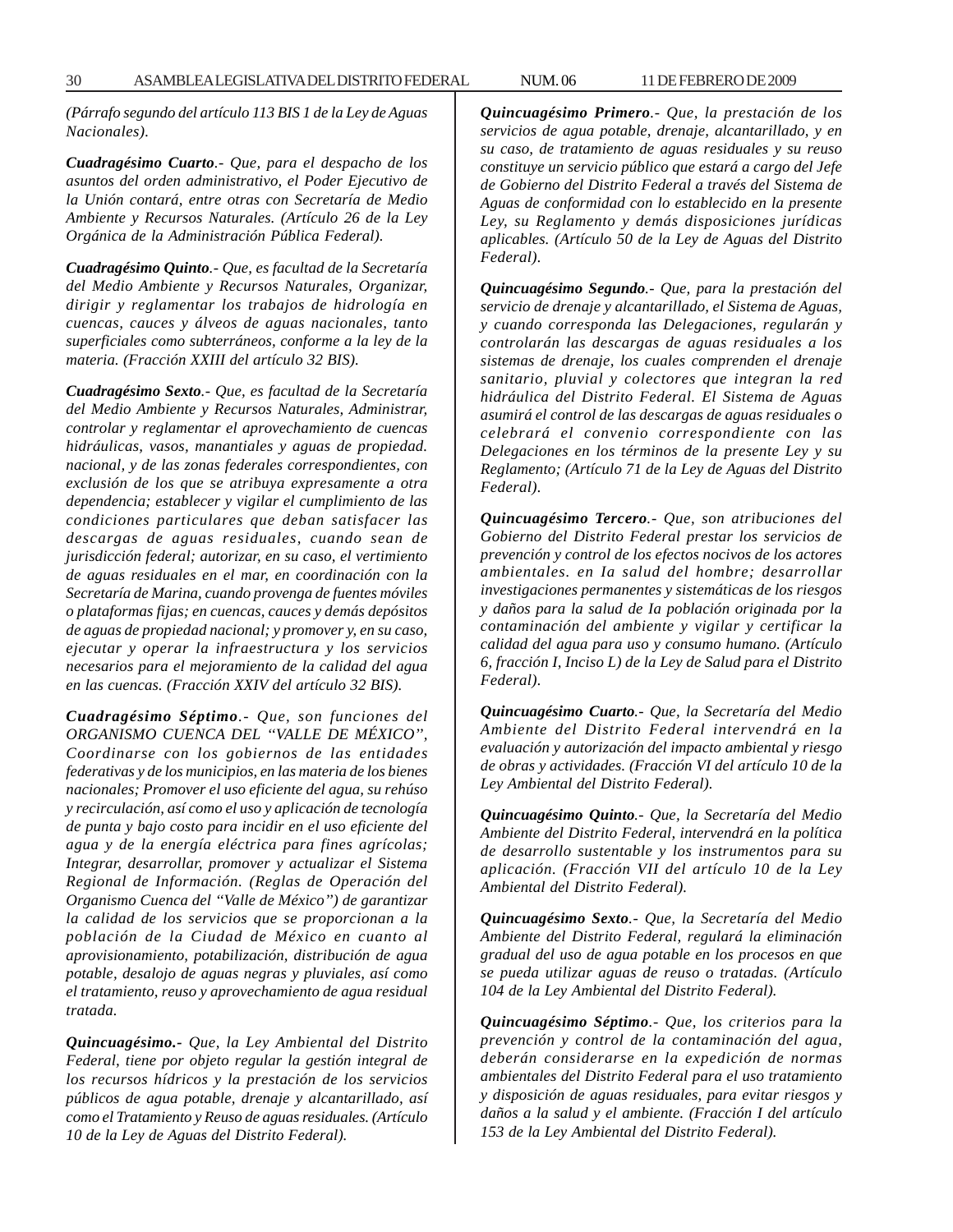*Quincuagésimo Octavo.- Que, los criterios para la prevención y control de la contaminación del agua, deberán considerarse en el diseño y operación de sistemas de agua potable, alcantarillado y tratamiento de agua residual. (Fracción III del artículo 153 de la Ley Ambiental del Distrito Federal).*

*Quincuagésimo Noveno.- Que, es atribución de la Secretaría del Medio Ambiente del Distrito Federal, en materia de manejo y disposición de aguas residuales, Prevenir y controlar la contaminación por aguas residuales. (Fracción I del artículo 155 de la Ley Ambiental del Distrito Federal).*

*Sexagésimo.- Que, es atribución de la Secretaría del Medio Ambiente del Distrito Federal en materia de manejo y 'disposición' de aguas residuales, Integrar y mantener actualizado el inventario de descargas de aguas residuales domésticas e industriales. (Fracción II del artículo 155 de la Ley Ambiental del Distrito Federal).*

*Sexagésimo Primero.- Que, es atribución de la Secretaría del Medio Ambiente del Distrito Federal, en materia de manejo y disposición de aguas residuales, Vigilar que las descargas cumplan con la normatividad vigente en cantidad y calidad, esto en coordinación con las autoridades vinculadas.. (Fracción III del artículo 155 de la Ley Ambiental del Distrito Federal).*

*Sexagésimo Segundo.- Que, es atribución de la Secretaría del Medio Ambiente del Distrito Federal, en materia de manejo y disposición de aguas residuales, Determinar y promover el uso de plantas de tratamiento, fuentes de energía, sistemas y equipos para prevenir y reducir al mínimo las emisiones contaminantes en el Distrito Federal, así como fomentar el cambio a tecnologías compatibles con el ambiente. (Fracción IV del artículo 155 de la ley Ambiental del Distrito Federal).*

*Sexagésimo Tercero.- Que, es atribución de la Secretaría del Medio Ambiente del Distrito Federal, en materia de manejo y disposición de aguas residuales, Determinar y promover el uso de plantas de tratamiento, fuentes de energía, sistemas y equipos para prevenir y reducir al mínimo las emisiones contaminantes en el Distrito Federal, así como fomentar el cambio a tecnologías compatibles con el ambiente. (Fracción IV del artículo 155 de la Ley Ambiental del Distrito Federal).*

*Sexagésimo Cuarto.- Que, es atribución de la Secretaría del Medio Ambiente del Distrito Federal, en materia de manejo y disposición de aguas residuales, Verificar el cumplimiento de las normas aplicables, así como establecer condiciones particulares de descarga de aguas residuales. (Fracción V del artículo 155 de la Ley Ambiental del Distrito Federal).*

*Sexagésimo Quinto.- Que, es atribución de la Secretaría del Medio Ambiente del Distrito Federal, en materia de*

*manejo y disposición de aguas residuales, Establecer y aplicar las medidas necesarias para prevenir y reducir al mínimo las emisiones de descargas contaminantes, así como las que le corresponden para prevenir y controlar la contaminación del agua superficial y cuerpos receptores. (Fracción VI del artículo 155 de la Ley Ambiental del Distrito Federal).*

*Sexagésimo Sexto.- Que, la Secretaría del Medio Ambiente del Distrito Federal, establecerá y operará un sistema de monitoreo de las aguas residuales en el Distrito Federal. (Artículo 162 de la Ley Ambiental del Distrito Federal).*

*Sexagésimo Séptimo.- Que, dadas las condiciones de operación del sistema hidráulico en la capital, y en particular con los temas de tratamiento y reuso de las aguas residuales, es urgente que esta Soberanía requiera a la Secretaría del Medio Ambiente del Distrito Federal; a efecto de que expliquen y acrediten documentalmente, el STATUS QUE GUARDAN LAS ACCIONES DE APROVECHAMIENTO, TRATAMIENTO Y REUSO DE AGUAS RESIDUALES EN LA ''CUENCA DEL VALLE DE MÉXICO'', QUE ES ADMINISTRADA POR El SISTEMA DE AGUAS DE LA CIUDAD DE MÉXICO. Y SU IMPACTO EN LOS NIÑOS, JÓVENES Y ADULTOS POR UN CAMBIO DE CULTURA DEL USO Y CUIDADO DEL AGUA.*

*Por lo anteriormente expuesto, fundado y motivado, someto a consideración de esta Honorable Asamblea Legislativa, el siguiente:*

#### *PUNTO DE ACUERDO*

*ÚNICO.- SE EXHORTA A LA C. SECRETARIA DEL MEDIO AMBIENTE DEL DISTRITO FEDERAL, LICENCIADA MARTHA DELGADO PERALTA, DE CUENTA A ESTA SOBERANÍA CON EL STATUS QUE GUARDAN LAS ACCIONES DE APROVECHAMIENTO, TRATAMIENTO Y REUSO DE AGUAS RESIDUALES EN LA ''CUENCA DEL VALLE DE MÉXICO'', QUE ES ADMINISTRADA POR EL SISTEMA DE AGUAS DE LA CIUDAD DE MÉXICO. Y SU IMPACTO EN LOS NIÑOS, JÓVENES Y ADULTOS POR UN CAMBIO DE CULTURA DEL USO Y CUIDADO DEL AGUA.*

*México, Distrito Federal, a 26 de enero de 2009.*

*Atentamente.*

*Dip. Gloria Isabel Cañizo Cuevas.*

Es cuanto, diputado Presidente.

**EL C. PRESIDENTE.-** En términos de lo dispuesto por el artículo 133 del Reglamento para el Gobierno Interior de la Asamblea Legislativa del Distrito Federal, consulte la Secretaría a la Diputación Permanente en votación económica si la propuesta presentada por la diputada Rebeca Parada Ortega se considera de urgente y obvia resolución.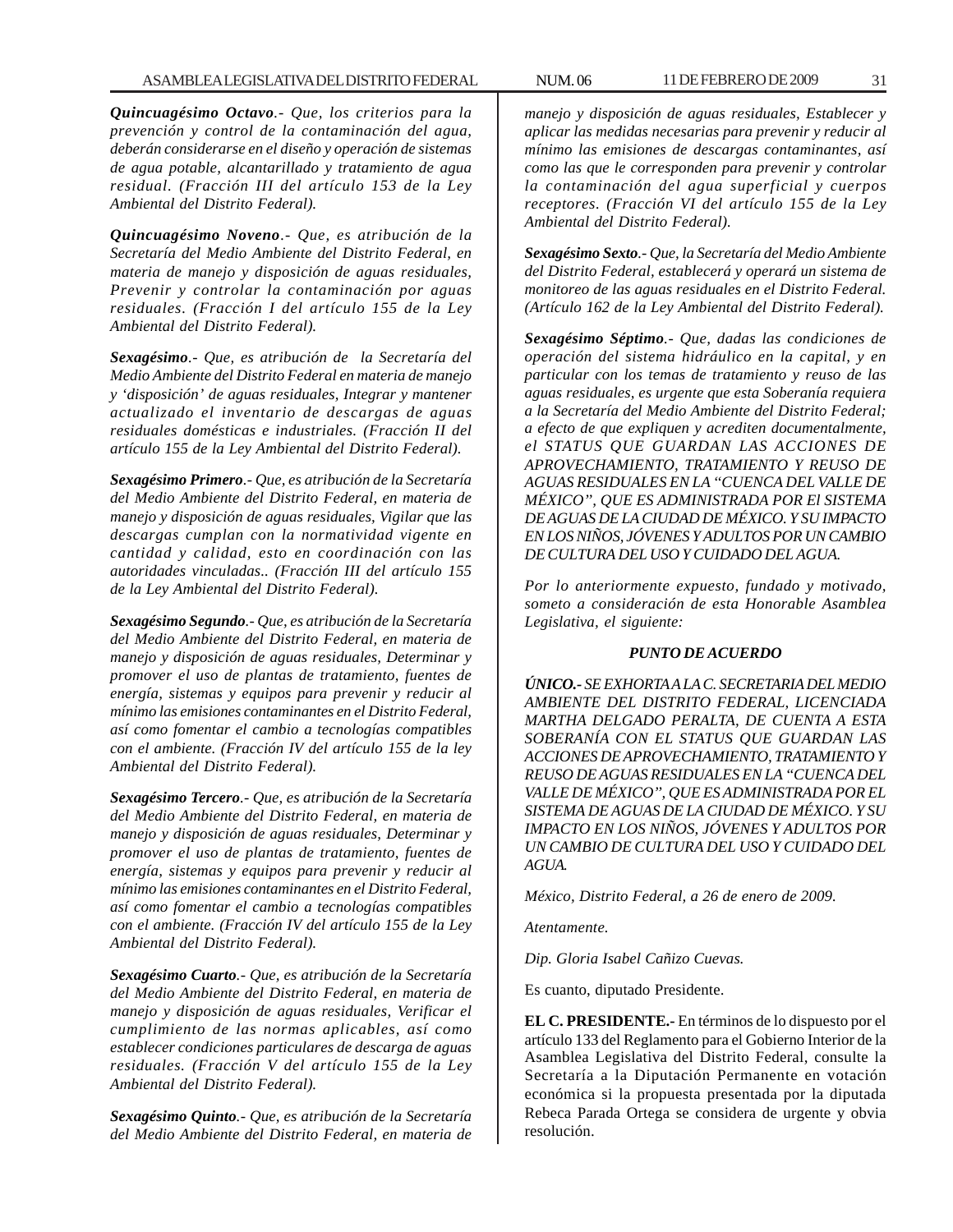**EL C. SECRETARIO.-** Por indicaciones de la Presidencia y en votación económica, se consulta a las diputadas y a los diputados si la propuesta presentada por la diputada Rebeca Parada se considera de urgente y obvia resolución.

Los que estén por la afirmativa, favor de manifestarlo poniéndose de pie.

Los que estén por la negativa, favor de manifestarlo poniéndose de pie.

Diputado Presidente, se considera de urgente y obvia resolución la propuesta de la diputada Rebeca Parada.

**EL C. PRESIDENTE.-** Está a discusión la propuesta. ¿Existen oradores en contra?

Proceda la Secretaría a preguntar a la Diputación Permanente en votación económica si es de aprobarse la propuesta a discusión.

**EL C. SECRETARIO.-** Por indicaciones de la Presidencia y en votación económica, se pregunta a las diputadas y diputados si están a favor o en contra de la propuesta de la diputada Rebeca Parada que se ha sometido a su consideración.

Los que estén por la afirmativa, sírvanse manifestarlo poniéndose de pie.

Los que estén por la negativa, sírvanse manifestarlo poniéndose de pie.

Diputado Presidente Salazar, la propuesta de la diputada Rebeca Parada es aprobada.

**EL C. PRESIDENTE.-** Remítase a las autoridades correspondientes para los efectos a que haya lugar.

Para presentar una proposición con punto de Acuerdo para colocar una placa metálica conmemorativa de la inauguración del edificio de Juárez 60, en la que se inscriban los nombres de los 66 diputados integrantes de la IV Legislatura, se concede el uso de la Tribuna a la diputada Rebeca Parada Ortega, del Partido Nueva Alianza. Adelante, diputada.

**LA C. DIPUTADA REBECA PARADA ORTEGA.-** Gracias, diputado Presidente.

*PROPOSICIÓN CON PUNTO DE ACUERDO PARA COLOCAR UNA PLACA METÁLICA CONMEMORATIVA, DE LA INAUGURACIÓN DEL EDIFICIO DE JUÁREZ 60, EN LA QUE SE INSCRIBAN LOS NOMBRES DE LOS 66 DIPUTADOS, DE LOS DIFERENTES GRUPOS PARLAMENTARIOS, DE LA ASAMBLEA LEGISLATIVA DEL DISTRITO FEDERAL, IV LEGISLATURA''.*

*DIPUTADO DANIEL SALAZAR NÚÑEZ PRESIDENTE DE LA MESA DIRECTIVA DE LA DIPUTACIÓN PERMANENTE DE LA ASAMBLEA LEGISLATIVA DEL DISTRITO FEDERAL, IV LEGISLATURA*

#### *PRESENTE*

*Con su venia Diputado Presidente*

*Compañeras y Compañeros Diputados*

*La suscrita Diputada Rebeca Parada Ortega, con fundamento en lo que disponen los Artículos. 122 Base Primera, Fracción V Incisos i) , j) y l) de; Ia Constitución Política de los Estados Unidos Mexicanos;, 42 Fracciones III; IX, XIII, XIV y XVI del Estatuto de Gobierno del Distrito Federal;, 10; Fracciones V y XXV; 11, 13 Fracciones IV; y V;17 Fracción VI, 41, 58, Fracciones II y X; 63, 64 y 74 de la ley Orgánica de la Asamblea Legislativa del Distrito Federal y 28, 48, 49, 50; 51 y 133, del Reglamento para el Gobierno Interior de la Asamblea Legislativa del Distrito Federal me permito presentar la siguiente propuesta de:*

# *PUNTO DE ACUERDO*

*''PARA COLOCAR UNA PLACA METÁLICA CONMEMORATIVA, DE LA INAUGURACIÓN DEL EDIFICIO DE JUÁREZ 60, EN LA QUE SE INSCRIBAN LOS NOMBRES DE LOS 66 DIPUTADOS, DE LOS DIFERENTES GRUPOS PARLAMENTARIOS, DE LA ASAMBLEA LEGISLATIVA DEL DISTRITO FEDERAL, IV LEGISLATURA''.*

#### *ANTECEDENTES*

*El concepto del Recinto Parlamentario, tiene un alto significado histórico, que sustentado en el principio democrático de la División de Poderes, otorga a cada uno de estos, funciones específicas, correspondientes a las áreas de la administración pública, en la Ciudad de México.*

*El Estatuto de Gobierno, derivado de las disposiciones Constitucionales contenidas en el Artículo 122 de la Carta Magna, establece con toda claridad, las funciones: Legislativas, de Planeación del Desarrollo Urbano, Protección Ecológica y Vivienda, entre otros muchos rubros, que le corresponden a la Asamblea Legislativa del Distrito Federal.*

*Por otra parte, la Ley Orgánica de la Asamblea Legislativa, señala, que la Sede Oficial de la Asamblea Legislativa, será el Recinto, donde se reúnan a Sesionar los Diputados, dándole la característica de inviolable, por cualquier tipo de persona o por autoridad.*

*Precisando, que la Asamblea tendrá su Residencia Oficial en su Sede, la que estará en la Ciudad de México y que*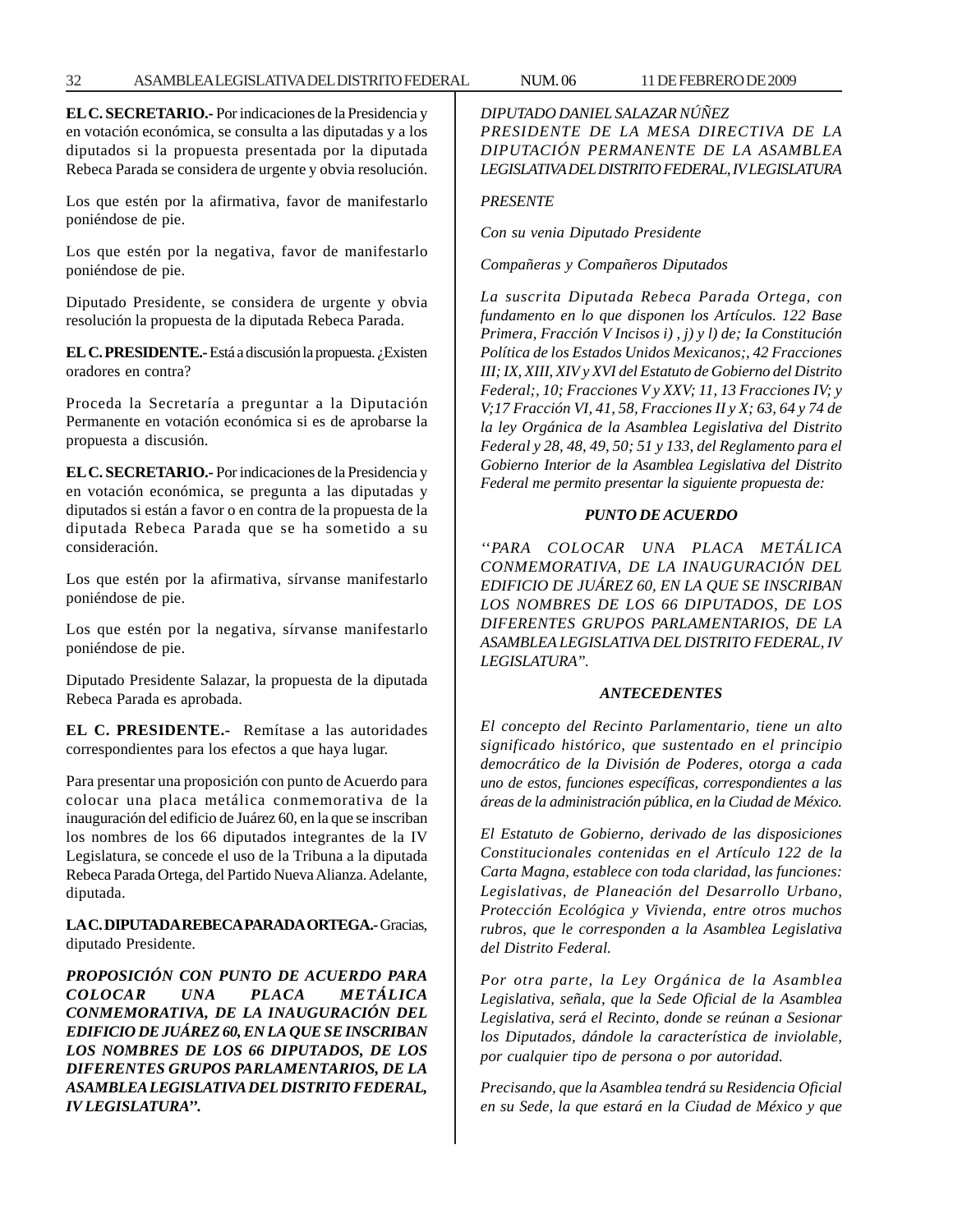*para efectos legales, se consideran parte del Recinto Oficial, los inmuebles que alberguen Dependencias del Órgano Legislativo Local del Distrito Federal.*

*Que esta IV Legislatura, a través de su Comisión de Gobierno, en ejercicio de sus facultades determinó, adquirir el inmueble e ubicado en Avenida Juárez 60, Delegación Cuauhtémoc e incrementar su Patrimonio Inmobiliario y Cultural.*

*Además, determinó la Representación Legislativa, realizar todas las acciones necesarias de carácter arquitectónico, para rescatar el edificio de referencia y adecuarlo a las necesidades específicas de las diversas actividades parlamentarias, sociales y culturales, de todos los Grupos Parlamentario de esta IV Legislatura, para servir mejor a la ciudadanía del Distrito Federal.*

*El concepto arquitectónico del referido inmueble, se sustenta en su funcionalidad, pero sobre todo en el rescate del diseño original, garantizando seguridad y capacidad, para brindar mejores servicios y apoyos a la actividad parlamentaria de los diversos Grupos Legislativos.*

*La ubicación, es singular, ya que está en un espacio de fuerte tradición cultural, económica y social, que está en contacto permanente con la ciudadanía y consecuentemente adquiere un valor arquitectónico, cultural y social único, propiciando además, la implementación de diversas acciones sociales programáticas de carácter social y culturales, que van a fortalecer el diálogo y la comunicación Institucional, de la Asamblea Legislativa, con la ciudadanía, reafirmando, su obligación de servir con eficacia y oportunidad las demandas de toda la ciudadanía de la Ciudad.*

*Desde luego, que las acciones que se generan en el ámbito Institucional, no son patrimonio ni acción exclusiva de nadie en particular; sino que representan la propuesta real de la Asamblea, en ejercicio de sus legítimas facultades y obligaciones, como Representación Popular Democrática, para servir permanentemente y sin condiciones, a toda la ciudadanía del Distrito Federal.*

*El Patrimonio Inmobiliario de la Asamblea Legislativa, está integrado especialmente por el Recinto de Allende y Donceles; las instalaciones de Plaza de la Constitución 7, el Edificio de Gante 15, y ahora también por el inmueble de Juárez 60; además del Patrimonio Mobiliario, Bibliográfico y sería deseable que enriqueciera con adquisiciones artísticas relativas a nuestra cultura.*

*Ha sido costumbre reiterada de las diferentes Representaciones y Legislaturas de esta Asamblea, el dejar constancia de su actuación y aportaciones al desarrollo democrático e histórico de la Ciudad de México; la colocación de placas conmemorativas, en las que se inscriben los nombres de todos y cada uno de los*

*Diputados, de los diferentes Grupos Parlamentarios, que han integrado, la Representación Popular, surgida por la voluntad democrática ciudadana; desde la fundación de está Representación Política de la Ciudad de México.*

*Congruentes, con esta práctica, -que se está convirtiendo en norma, es conveniente que este nuevo inmueble que enriquece el Patrimonio Inmobiliario y Cultural de la Asamblea Legislativa, también tenga una Placa Metálica Conmemorativa con el nombre de todos y cada uno de los Diputados Integrantes de los diferentes Grupos Parlamentarios, que integran esta Representación Popular.*

*Desde luego, que saludamos con beneplácito la ubicación de la placa colocada en la entrada del inmueble de referencia, que contiene los nombres de todos los ciudadanos Diputados Integrantes de la Comisión de Gobierno de esta IV Legislatura; precisando, que nuestra propuesta enriquece y complementa esta constancia de la presente Legislatura.*

*En consecuencia, me permito proponer a la consideración de esta Honorable Diputación Permanente, el siguiente:*

#### *PUNTO DE ACUERDO*

*''PARA COLOCAR UNA PLACA METÁLICA CONMEMORATIVA, DE LA INAUGURACIÓN DEL EDIFICIO DE JUÁREZ 60, EN LA QUE SE INSCRIBAN LOS NOMBRES DE LOS 66 DIPUTADOS, DE LOS DIFERENTES GRUPOS PARLAMENTARIOS, DE LA ASAMBLEA LEGISLATIVA DEL DISTRITO FEDERAL, IV LEGISLATURA''.*

*Diputado presidente, le solicito atentamente se le de trámite a este Punto; de Acuerdo; en términos de lo, que dispone el Artículo; 133 del Reglamento para el Gobierno Interior de la Asamblea Legislativa del Distrito Federal*

*Dado en la Asamblea Legislativa del Distrito Federal, a los once días del mes de febrero del dos mil nueve.*

*Atentamente.*

*Dip. Rebeca Parada Ortega.*

Es cuanto, diputado Presidente.

**EL C. PRESIDENTE.-** En términos de lo dispuesto por el Artículo 133 del Reglamento para el Gobierno Interior de la Asamblea Legislativa del Distrito Federal, consulte la Secretaría a la Diputación Permanente en votación económica si la propuesta presentada por el diputada Rebeca Parada Ortega se considera de urgente y obvia resolución.

**EL C. SECRETARIO.-** Por instrucciones de la Presidencia y en votación económica, se consulta a las diputadas y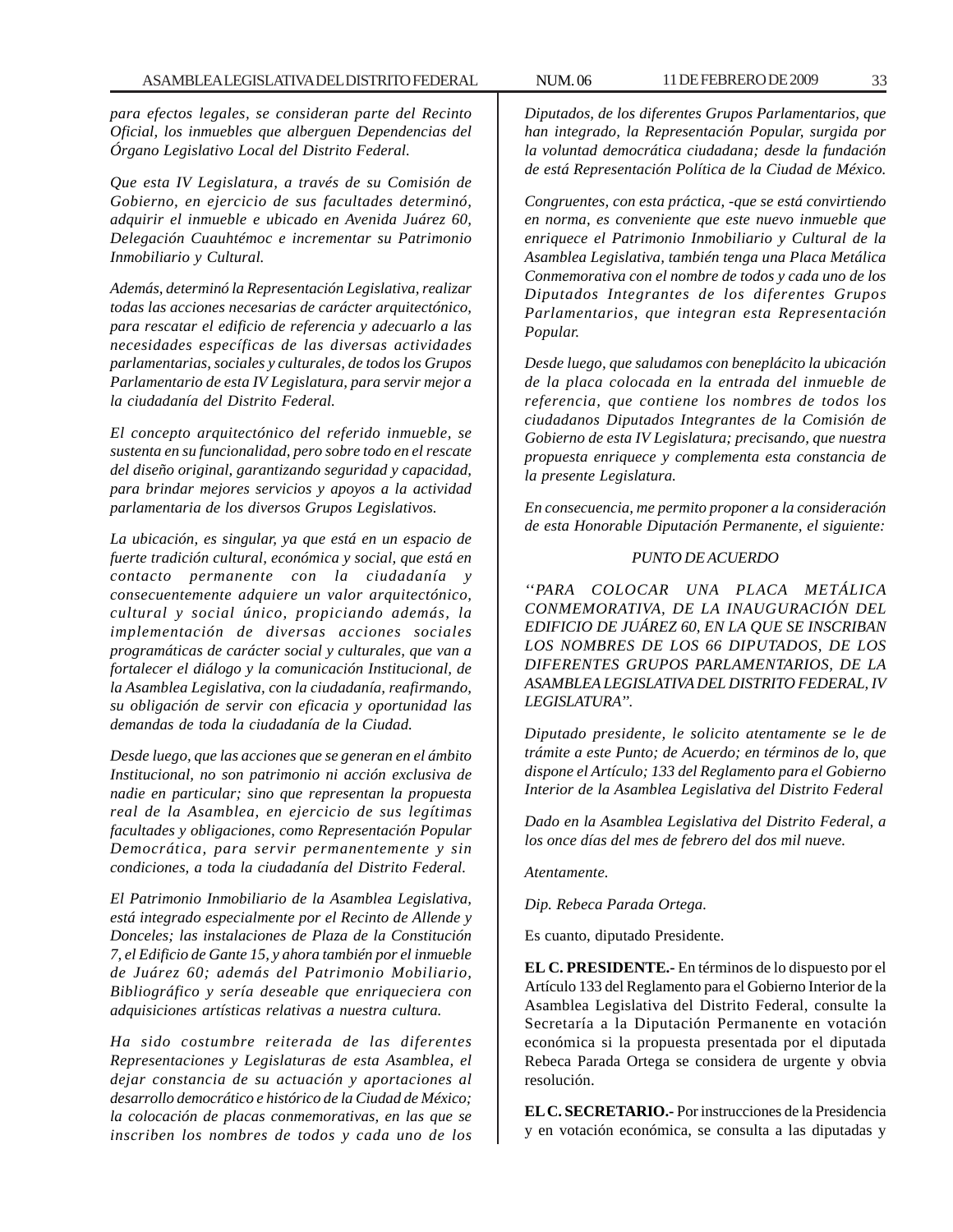diputados si la propuesta de referencia se considera de urgente y obvia resolución.

Los que estén por la afirmativa, sírvanse manifestarlo poniéndose de pie.

Los que estén por la negativa, sírvanse manifestarlo poniéndose de pie.

Diputado Presidente, se considera de urgente y obvia resolución la propuesta.

**EL C. PRESIDENTE.-** Está a discusión la propuesta. ¿Existen oradores en contra?

¿Existen oradores a favor?

Hasta por 10 minutos tiene el uso de la palabra para manifestarse en contra, el diputado Martín Olavarrieta.

#### **EL C. DIPUTADO MARTÍN CARLOS OLAVARRIETA MALDONADO.-** Gracias, diputado Presidente.

Diputadas y diputados:

El punto que estamos sometiendo a consideración tiene que ver mucho en la forma y no tanto en el fondo.

Nosotros hemos considerado que la remodelación que se ha hecho a este Recinto, ha sido una labor de trabajo esmerado y lo hemos visto con las pinturas de cada uno de los salones. Sin embargo, el tema que habré de abordar y no es que está en contra de lo que está proponiendo la diputada Rebeca, es que si retiraran todas y cada una de las placas de las paredes de este recinto para adecuarlas y ponerlas, quizá, en otro piso, dejaron solamente dos, lo cual no hay concordancia, independientemente de que haya sido y lo alusivo que sean éstas.

Yo creo que si queremos dejar la estética antes que sacrificar lo funcional, deberíamos de saber cuál es el criterio que se está utilizando, no porque las diputadas o diputados tengan que aparecer en las placas, sino debe de haber una cuestión estética y el respeto que se ha hecho de la I y II Asamblea de Representantes que estaban colocadas en estas paredes de este Recinto, a la entrada, así como de la I, II y III Legislatura.

Por ello consideramos que no podemos dejar al arbitrio de alguna comisión en específico, sino que sea la participación de los 66 diputados, como lo propone la diputada Rebeca, iniciando, como lo ha comentado, desde esta sede oficial que es el Recinto parlamentario en el cual sesionamos los 66 diputados.

Es cuanto, diputado Presidente.

**EL C. PRESIDENTE.-** Hasta por 10 minutos la diputada Rebeca Parada, para hablar a favor de la propuesta.

# **LA C. DIPUTADA REBECA PARADA ORTEGA.-** Gracias, diputado Presidente.

Como ya leí en mi punto de acuerdo, con todo respeto de lo que se hizo en avenida Juárez, que están los coordinadores, aquí ha sido un trabajo complementario de los 66, y tengo entendido, yo en lo personal he hablado con la Oficial Mayor de las placas que se retiraron del recinto, se va a hacer un lugar como un museo de placas, hasta donde yo tengo entendido ahorita, pero si nosotros en esta IV Legislatura y los 66 hemos trabajado, yo creo que es justo que todos estemos en una placa inscritos, con todo el respeto que tienen mis compañeros coordinadores de cada fracción parlamentaria.

Aquí el punto es que los 66 hemos trabajado y que creo que sería justo que todos estuviéramos en este nuevo Recinto, que también en un momento funcionará para sesionar en avenida Juárez número 60.

Es cuanto, diputado Presidente.

**EL C. PRESIDENTE.-** Proceda la Secretaría a preguntar a la Diputación Permanente en votación económica si es de aprobarse la propuesta a discusión.

**EL C. SECRETARIO.-** Por instrucciones de la Presidencia y en votación económica, se pregunta a las diputadas y diputados si están a favor o en contra de la propuesta sometida a consideración.

Los que estén por la afirmativa sírvanse manifestarlo poniéndose de pie.

Los que estén por la negativa sírvanse manifestarlo poniéndose de pie.

Aprobada la propuesta, diputado Presidente.

**EL C. PRESIDENTE.-** Remítase a las autoridades correspondientes parar los efectos legales a que haya lugar.

Para presentar una proposición con punto de acuerdo por el que se exige al Jefe Delegacional en Coyoacán, ciudadano Heberto Castillo Juárez, el retiro inmediato de todas las estructuras fijas y semifijas que se encuentran invadiendo los jardines Miguel Hidalgo y Centenario y se respete el uso de suelo del Centro Histórico de esta demarcación, se concede el uso de la Tribuna a la diputada María de la Paz Quiñones Cornejo, a nombre del diputado Ezequiel Rétiz Gutiérrez, del grupo parlamentario del Partido Acción Nacional. Adelante, diputada.

**LA C. DIPUTADA MARÍA DE LA PAZ QUIÑONES CORNEJO.-** Buenos días. Diputado Presidente.

*PROPOSICIÓN CON PUNTO DE ACUERDO POR LA QUE SE EXIGE AL JEFE DELEGACIONAL EN COYOACÁN, ARQ. HEBERTO CASTILLO JUÁREZ, EL*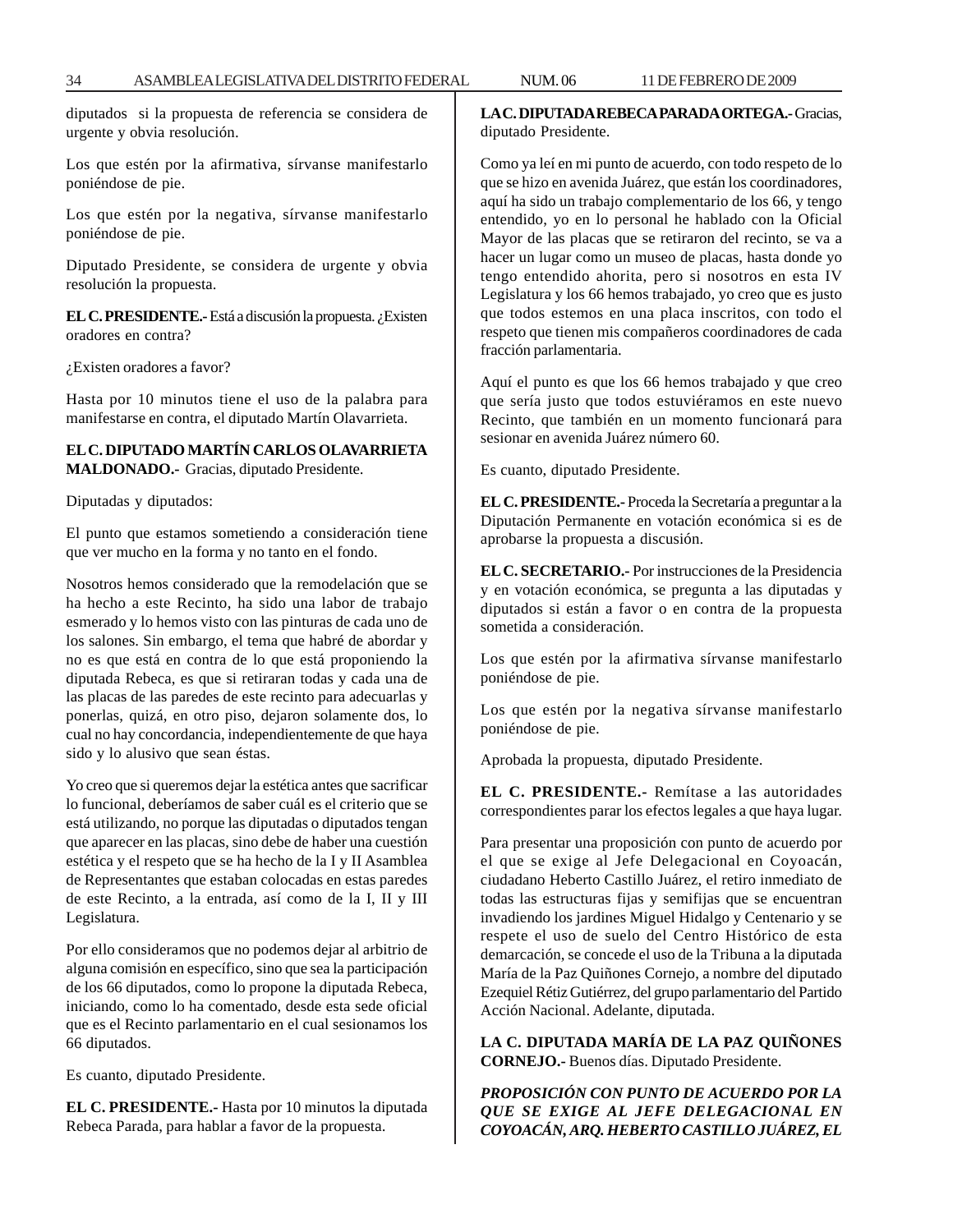# *RETIRO INMEDIATO DE TODAS LAS ESTRUCTURAS, FIJAS Y SEMIFIJAS, QUE SE ENCUENTREN INVADIENDO LOS JARDINES MIGUEL HIDALGO Y CENTENARIO, Y SE RESPETE EL USO DE SUELO DEL CENTRO HISTÓRICO DE ESTA DEMARCACIÓN.*

*Dip. Daniel Salazar Núñez*

*Presidente de la Mesa Directiva de la Diputación Permanente, Asamblea Legislativa, IV Legislatura,*

#### *P r e s e n t e.*

*Los suscritos, Diputados a esta Honorable Asamblea Legislativa del Distrito Federal, con fundamento en lo dispuesto por los artículos 17 fracción IV y 58 fracción X de la Ley Orgánica, 93 y 133 del Reglamento para el Gobierno Interior, ambos de la Asamblea Legislativa del Distrito Federal, sometemos a consideración de este órgano legislativo, con carácter de urgente y obvia resolución, para su discusión, y en su caso aprobación, la presente PROPOSICIÓN CON PUNTO DE ACUERDO POR LA QUE SE EXIGE AL JEFE DELEGACIONAL EN COYOACÁN, ARQ. HEBERTO CASTILLO JUÁREZ, EL RETIRO INMEDIATO DE TODAS LAS ESTRUCTURAS, FIJAS Y SEMIFIJAS, QUE SE ENCUENTREN INVADIENDO LOS JARDINES MIGUEL HIDALGO Y CENTENARIO, Y SE RESPETE EL USO DE SUELO DEL CENTRO HISTÓRICO DE ESTA DEMARCACIÓN, al tenor de los siguientes*

#### *ANTECEDENTES*

*1. - Coyoacán, desde el punto de vista etimológico náhuatl, se desprende de los vocablos, coyó-hua-can, ''lugar de coyotes''. En tanto que el sentido metafórico de la época precolombina, tenía como base el hecho de que Coyoacán aparentemente estaba dedicado al dios Tezcatlipoco, el cual entre los nahuales o animales emblemáticos de este dios se encontraba el coyoteo.*

*2.- Coyoacán es una de las zonas en las que más se puede apreciar el legado colonial, ya que aún sígueconservando su carácter tradicional mexicano, lo que aunado a sus bellas plazas, calles, numerosos centros culturales, casonas, dentro de las que destaca ''El Palacio de Cortés'', el Jardín Hidalgo y el zócalo de Coyoacán, han atraído a un gran número de turistas, que le ha dado a esta zona un gran reconocimiento a nivel mundial por estas muestra del esplendor barroco de México. En este sentido, aún se conserva en la zona el relativamente rico acervo de una toponimia urbana, rural y de muchos parajes específicos, así como una nomenclatura de calles antiguas que evidencia su origen o influencia precolombina, su fachada de gran pureza clásica renacentista, en conjunto con su extenso y elegante pórtico que enmarca este tradicional espacio turístico, así como diversas Iglesias y monumentos.*

*3.- A través del paso de los años, el papel que juega esta delegación en el marco general del Desarrollo Urbano. del Distrito Federal, se ha transformado de una función eminentemente habitacional, con colonias que surgieron exprofeso con esta finalidad, a una función más mezclada de habitación, servicios y comercio.*

*4.- En este contexto la existencia de un Coyoacán tradicional, estriba en el reconocimiento por el decreto presidencial de 1990 que declaró Zona Monumental Protegida a su Centro Histórico: espacio comprendido dentro de un polígono irregular que engloba precisamente a una gran parte de la de las bellezas monumentales del Distrito Federal.*

*5.- No obstante, en los últimos años los problemas originados por el ambulantaje, que presentaron .históricamente su mayor incremento durante la administración anterior adscrita al Profesor Miguel Bortolini Castillo, y que continúan en la actual, derivan en condiciones de inseguridad, apropiación permanente de la vía pública y pérdida de áreas verdes, entre otros factores que han deteriorado la zonal lo que ha dado pauta a un permanente enfrentamiento entre los colonos y las autoridades administrativas, ya que este tipo de ilegalidad tiende a incrementarse día con día.*

*6. - Con fecha 24 de marzo del 2008, fueron cerrados el Jardín del Centenario y la Plaza Hidalgo ubicados en el Centro Histórico de Coyoacán, para que el 2 de abril del 2008, se iniciaran formalmente las obras por contrato consistentes en la rehabilitación de las redes secundarias de drenaje, agua potable, agua tratada y la ampliación del cableado subterráneo para el alumbrado público, en la Plaza Hidalgo y en el Jardín del Centenario del Centro Histórico de Coyoacán.*

*7.- Dichas obras, a decir de las autoridades delegacionales, solamente iban a durar cuatro meses, las cuales no han concluido, y esto ha provocado tanto el malestar de los vecinos del lugar como la ubicación nuevamente de ambulantes en los acotados accesos y pasillos en el Jardín Centenario y en la Plaza Hidalgo.*

*8.- Dado lo anterior, el Jefe Delegacional en Coyoacán, Arq. Heberto Castillo Juárez, ha hecho el compromiso de reubicar a los comerciantes ambulantes, incluso de las calles aledañas al Centro Histórico, pero no en los jardines centrales*

*En este orden, sometemos al Pleno de la Diputación Permanente de esta Asamblea Legislativa del Distrito Federal, IV legislatura, la presente proposición con punto de acuerdo, al tenor de los siguientes*

#### *CONSIDERANDOS*

*PRIMERO.- Que es evidente el retrazo de las obras que se realizan en el Jardín Centenario y en la Plaza Hidalgo,*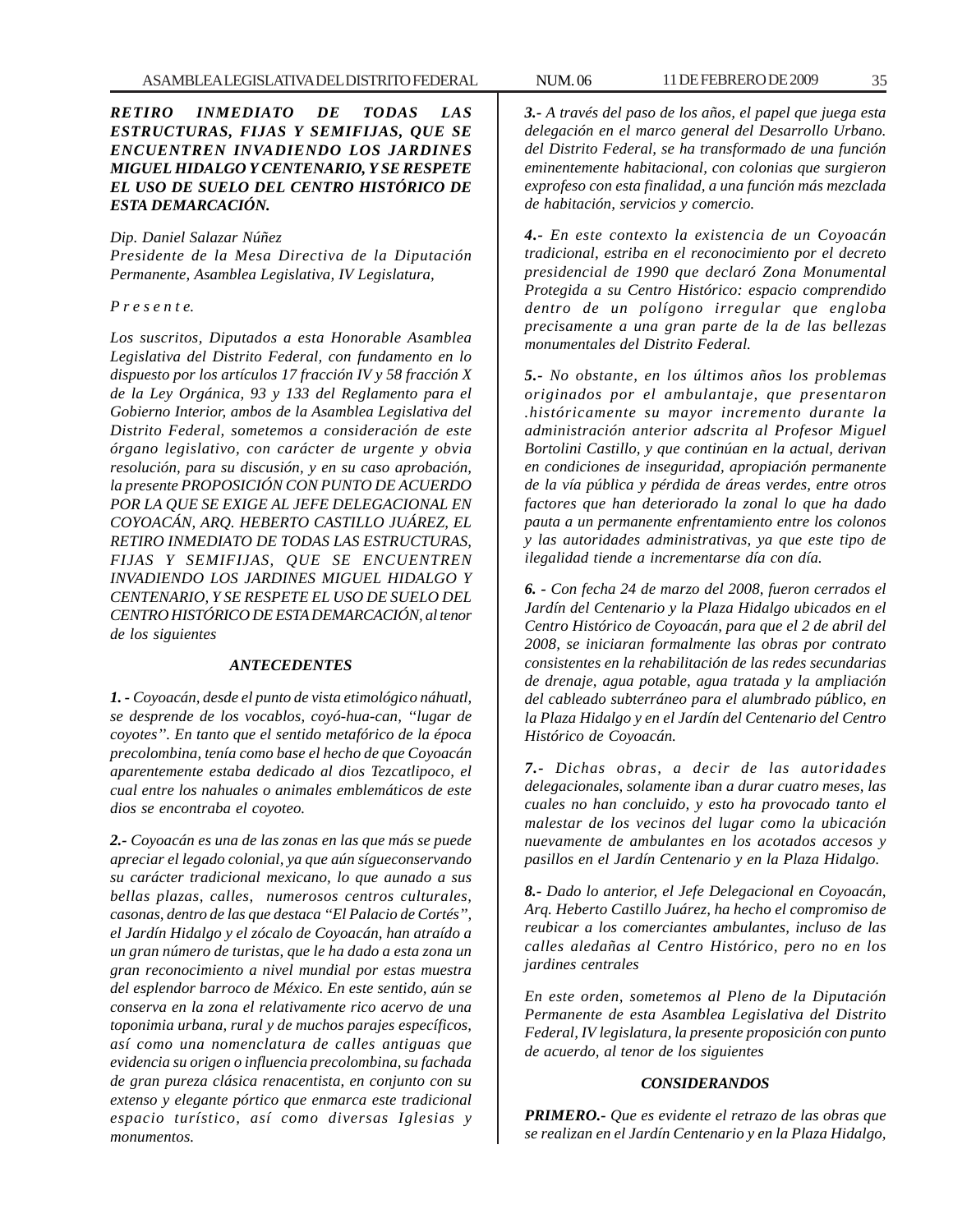*toda vez que van desfasados en un tiempo de cinco meses más de obra cuando se tenía pronosticada terminar en solamente cuatro meses.*

*SEGUNDO.- Que como parte del programa de rehabilitación integral, el gobierno capitalino y el de la delegación Coyoacán planean reubicar a los vendedores en espacios como la Alameda Sur, con uso de suelo apropiado y fuera del Centro Histórico.*

*TERCERO.- Que de acuerdo a los usos de suelo de los predios que conforman el Jardín del Centenario y la Plaza Hidalgo, son catalogados por el Instituto Nacional de Antropología e Historia y el Instituto Nacional de las Bellas Artes como sitios patrimoniales.*

*CUARTO.- Que dentro del Programa Operativo Anual (POA) del 2009 aprobado por la Asamblea Legislativa del Distrito Federal, IV Legislatura, la Jefatura Delegacional tiene dentro de los principales proyectos a desarrollar, la Tercera Etapa del Rescate Ambiental y Patrimonial del Jardín Centenario, la Plaza Hidalgo y el atrio de la Parroquia de San Juan, así como la construcción del Bazar de Artesanos.*

*QUINTO.- Que debido a las obras que se llevan a cabo en el Centro Histórico de Coyoacán, los comerciantes informales han hecho uso de los pocos espacios libres para ubicarse, dando pie a la inconformidad de los usuarios y vecinos, debido a la escasa área libre.*

*SEXTO.- Que aunado al reducido espacio libre provocado por las obras que se realizan en la Plaza Hidalgo y el Jardín Centenario y la presencia de puestos ambulantes, se presenta la colocación de carpas y toldos que, de igual forma, provocan el detrimento de la zona.*

*Por lo anteriormente expuesto, sometemos a la consideración de esta Asamblea Legislativa del Distrito Federal, IV legislatura, el siguiente*

## *PUNTO DE ACUERDO*

*PRIMERO.- Esta Asamblea Legislativa del Distrito Federal solicita al Jefe Delegacional en Coyoacán, Arq. Antonio Heberto Castillo Juárez una reunión de trabajo relativo a, estructuras fijas y semifijas, carpas y toldos que se encuentren invadiendo actualmente el Jardín Centenario y la Plaza Hidalgo, y se respete el uso de suelo del Centro Histórico de esta demarcación.*

*SEGUNDO.- Se solicita al Jefe Delegacional en Coyoacán un informe pormenorizado de dichas obras.*

*Recinto Legislativo, Distrito Federal, febrero once del año 2009.*

*Por el grupo parlamentario del Partido Acción Nacional.*

*Dip. Ezequiel Rétiz Gutiérrez, Dip. María de la Paz Quiñónez Cornejo; Dip. Elvira Murillo Mendoza; Dip. Margarita María Martínez Fisher.*

Es cuanto, diputado Presidente.

**EL C. PRESIDENTE.-** Gracias diputada. Conforme a lo dispuesto por el Artículo 133 del Reglamento para el Gobierno Interior de la Asamblea Legislativa del Distrito Federal, consulte la Secretaría a la Diputación Permanente en votación económica si la propuesta presentada por la diputada María de la Paz Quiñones Cornejo se considera de urgente y obvia resolución.

**EL C. SECRETARIO.-** Por instrucciones de la Presidencia y en votación económica se consulta a las diputadas y diputados si la propuesta presentada por la diputada Paz Quiñones se considera de urgente y obvia resolución.

Los que estén por la afirmativa, sírvanse manifestarlo poniéndose de pie.

Los que estén por la negativa, sírvanse manifestarlo poniéndose de pie.

Diputado Presidente, se considera de urgente y obvia resolución la propuesta de la diputada Paz Quiñones.

**EL C. PRESIDENTE.-** Está a discusión la propuesta. ¿Existen oradores en contra?

Se ha inscrito el diputado Salvador Martínez Della Rocca y a favor al diputada María de la Paz Quiñones.

Hasta por 10 minutos, tiene el uso de la palabra para hablar en contra de la propuesta, el diputado Salvador Martínez Della Rocca. Adelante, diputado.

**EL C. DIPUTADO SALVADOR PABLO MARTÍNEZ DELLA ROCCA.-** Miren, compañeros y compañeras, en la sesión antepasada también se presentó un punto de acuerdo por parte de la compañera Celina creo, acerca de la problemática que existe en Coyoacán, como existen problemáticas en todas las delegaciones por cierto.

Cuando se construye obra, pues siempre se ocasionan problemas, compañeros, y si no se construye obra, entonces se critica que no se hace nada, y cuando se trabaja, entonces hay que de alguna manera hacer cuestionamientos.

Lo que yo les quiero llamar la atención particularmente a mi diputada amiga, es que la vez pasada yo me comprometí a que Heberto Castillo iba a recibir a la compañero diputada Celina y a quien quisiera acompañarla, que se iba a tener una mesa de trabajo con el delegado.

Es de los pocos delegados que se hacen eco en serio de lo que esta Asamblea dice. Recibió a la compañera Celina, tengo el reporte perfectamente hecho de los temas que se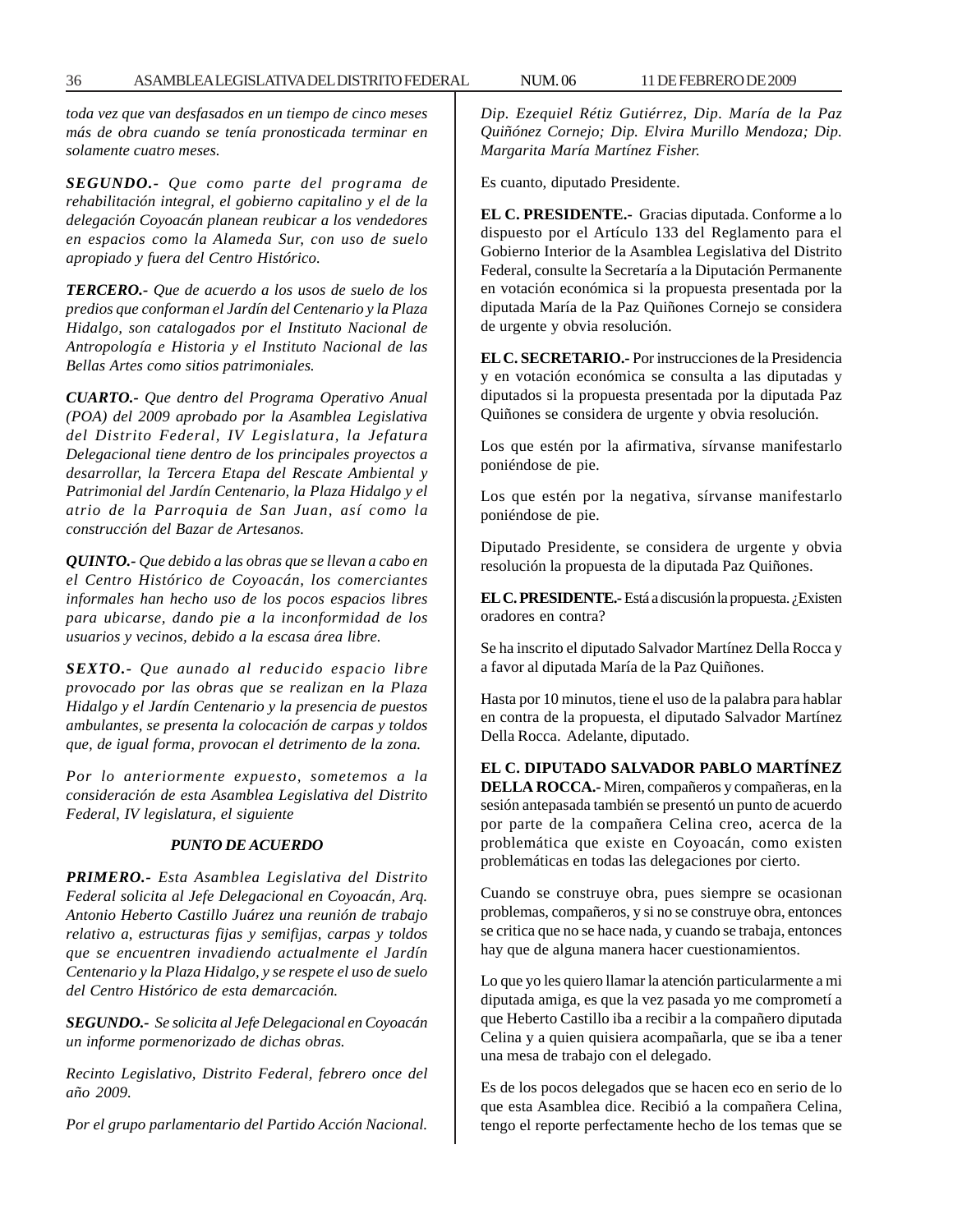trataron y cómo incluso en esa mesa de trabajo con el delegado se amplió la agenda, se amplió la agenda a puntos que está planteando ahorita la compañera, diputada.

Entonces yo les propongo lo siguiente, miren ustedes. Una vez más, no se puede pedir de urgente y obvia resolución de que inmediatamente retire, porque tengo conocimiento que Heberto anda buscando el espacio para retirar lo que usted solicita, entonces no puede ser ''retírelo inmediatamente'', no puede ser. ¿Por qué? Porque el Delegado tiene que buscar un espacio en dónde va a colocar lo que usted está solicitando.

Yo hago el siguiente compromiso con usted, diputada, igual que con la compañera Celina, yo hago el compromiso de hablarle al Delegado, que le dé una cita a usted y a quien a usted la acompañen para que se pongan de acuerdo con el Delegado Heberto Castillo.

Heberto, señor Presidente, mandó un informe a la Mesa Directiva de ésta, mandó un informe detallado del problema de los artesanos, un informe mucho muy bien hecho, espero que lo hayan leído y además le dio la cita a la compañera Celina, inmediatamente tuvieron una extraordinaria reunión de trabajo y me comprometo con usted que ante esta propuesta que usted hace, yo inmediatamente terminando la sesión le hablo a Heberto Castillo y le garantizo que le dan cita, le dan una explicación y que se nos mande un informe por parte del delegado a la Mesa Directiva y que se nos reparta aquí para que todo el mundo lo conozca.

Entonces por eso es que estoy en desacuerdo con el punto.

**EL C. PRESIDENTE**.- Gracias, diputado. Hasta por 10 minutos para hablar a favor de la propuesta, tiene el uso de la palabra la diputada María de la Paz Quiñones Cornejo. Adelante, diputada.

**LA C. DIPUTADA MARÍA DE LA PAZ QUIÑONES CORNEJO**.- El posicionamiento es muy fácil. Aquí estamos hablando de términos del tiempo e incumplimiento del mismo.

Esta obra se da, se empieza a hacer el 2 de abril del año pasado. La duración de la obra eran 4 meses. Si ustedes conocen bien la situación que se da en esa zona que aquí van todos los fines de semana, muchísima gente, turistas, etcétera.

Si se hubiera cumplido este plazo en el cual la obra se inaugura el 2 de abril del año pasado, estamos hablando que en agosto del mismo periodo la obra debió de haber sido terminada.

El problema es que en Coyoacán habitan ciudadanos, ciudadanos que viven de una actividad con la cual pagan impuestos. Estamos viviendo una crisis económica del todo conocida por los que estamos aquí. Es urgente no solamente decir que tenemos la voluntad de ayudarles a los vecinos y a los ciudadanos, por esta misma situación, siendo que ya los habitantes de esta delegación tienen problemas que vienen arrastrando desde agosto, donde se daría el término de tiempo, no pueden estar esperando más.

Ha habido despidos de gente, se han tenido que cerrar negocios, recordando que de esta acción dependen muchísimas familias.

Tenemos qué tener conciencia social, conciencia de grupo y trabajar por los ciudadanos muchas veces, que son de los que menos tienen, pero también de algunos que aún teniendo algo están por perderlo.

Entiendo las imposibilidades de encontrar un lugar dentro del Centro de Coyoacán, pero sí sería viable que se buscara un espacio del Gobierno Central y de esta manera diéramos oportunidad a los vecinos de trabajar, de poderse ganar el dinero libremente.

Estamos hablando de gente que trabaja, estamos hablando de ciudadanos, de seres humanos y por lo tanto yo les pido a ustedes que se haga un esfuerzo y que se retire de inmediato todas las estructuras, lonas y mantas y todo lo que está allí.

Diputado Della Rocca, yo quisiera poder acceder en este momento a la petición que usted me hace, pero ya ha habido reuniones del diputado Ezequiel Rétiz con el Delegado y desgraciadamente si estamos hablando del mes de agosto a la fecha, ya ha pasado una buena cantidad de tiempo y por lo tanto sí le pediría en este caso, al contrario, que nos apoyara, se retirara, quedara libre, puesto que viene ahorita un momento muy bueno para todo lo que es el turismo, que es la primavera, que viene una situación climática muy agradable y que necesitamos que este lugar tanto que se habla de la recuperación de espacios públicos y que tanto nos ha costado, para que todos los ciudadanos tengan acceso a lugares limpios, libres, con dignidad, para esparcimiento, sí le pediría yo que en este caso sí cambiara su propuesta para que se pudiera beneficiar a los ciudadanos.

No acepto ahorita otra cita porque estamos perdiendo tiempo, estamos perdiendo dinero que puede alimentar a estas familias y que de alguna manera pues es propiedad de los ciudadanos y que ya se dieron los plazos adecuados para el cumplimiento de la obra.

Muchas gracias.

**EL C. PRESIDENTE.-** Hasta por 5 minutos, por alusiones, diputado Salvador Martínez Della Rocca.

**EL C. DIPUTADO SALVADOR PABLO MARTÍNEZ DELLA ROCCA.-** Miren, rápidamente, el punto dice ''se exige al Jefe Delegacional'', no dice ''se exhorta''.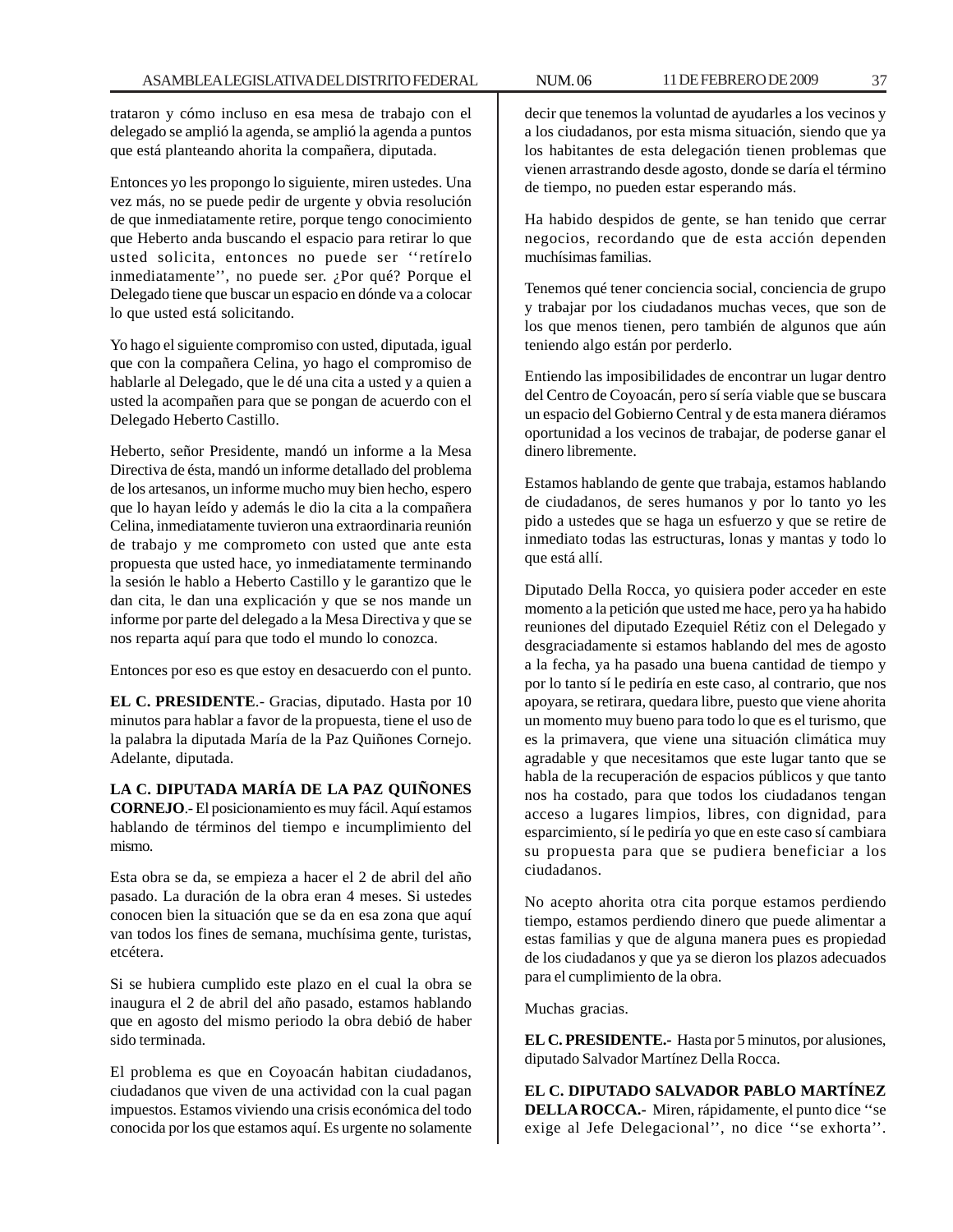Efectivamente el retiro inmediato de todas las estructuras fijas y semifijas, la misma diputada está de acuerdo en que se tiene que buscar un espacio dónde colocarlo, ella misma lo acepta.

Por lo tanto, la propuesta que yo le hago y aquí se la repito a la diputada, porque me parece increíble que una propuesta de esta naturaleza no se acepte, una reunión con el Delegado para que explique, uno, y nos mande una información a la Asamblea, aquí a la Comisión Permanente, uno, por qué razón se han tardado las obras, por qué, debe de haber una razón, no creo que sea porque a Heberto Castillo le dan muchas que la obra se prolongue, que le dé una información de todos los puntos que ella está demandando. Que se tenga una reunión, no es argumento decir que ya ha habido reuniones antes.

La compañera Celina fue tratada como se debe tratar por parte de un Delegado a una diputada, y estoy seguro que Heberto volvería a dar una explicación por qué se han tardado las obras, qué problemas hubo, hubo licitaciones…

### **LA C. DIPUTADA MARÍA DE LA PAZ QUIÑONES CORNEJO (Desde su curul).-** Una pregunta.

**EL C. PRESIDENTE NÚÑEZ.-** *i*, Me permite el orador? *i*, Con qué objeto, diputada?

**LA C. DIPUTADA MARÍA DE LA PAZ QUIÑONES CORNEJO (Desde su curul).-** Hacer una aclaración.

**EL C. PRESIDENTE.-** ¿Acepta el orador una pregunta?

**EL C. DIPUTADO SALVADOR PABLO MARTÍNEZ DELLA ROCCA.-** Sí, encantado de la vida.

# **EL C. PRESIDENTE.-** Adelante.

## **LA C. DIPUTADA MARÍA DE LA PAZ QUIÑONES CORNEJO (Desde su curul).-** Gracias.

Diputado Della Rocca, la pregunta va en el siguiente sentido: Si una reunión me diera un desalojo yo le diría que adelante, pero después de la plática que hubo con la diputada no he visto yo el resultado.

Yo subí ese punto de acuerdo, sé que hubo una reunión, va a haber acuerdos, pero en este caso mi pregunta es la siguiente: ¿Usted cree que las fechas en las cuales se tiene que usar estos jardines y parques se puede aplazar como vienen los eventos del 21 de marzo, se pueden ir dejando y dándose largas para poder tener una reunión?

Yo sí quisiera me contestara si los tiempos históricos y los tiempos físicos se van a adecuar a una cita con el señor Delegado.

## **EL C. DIPUTADO SALVADOR PABLO MARTÍNEZ**

**DELLA ROCCA.-** Precisamente esa pregunta que usted me hace a mí en una reunión con el delegado el delegado tiene la obligación de responderle y mandar una información a la Comisión Permanente, a la Mesa Directiva.

Entonces, por eso vuelvo a insistir, vuelvo a insistir en que yo inmediatamente acciono, como la vez pasada con la compañera Celina, que fue una reunión de trabajo muy positiva y de eso yo estoy enterado.

Gracias.

**EL C. PRESIDENTE.-** Proceda la Secretaría a preguntar a la Diputación Permanente en votación económica si es de aprobarse la propuesta a discusión.

**EL C. SECRETARIO.-** Por instrucciones de la Presidencia y en votación económica, se pregunta a la Diputación Permanente si está a favor o en contra de la propuesta sometida por la diputada Paz Quiñones, así con las modificaciones pronunciadas por el diputado Martínez Della Rocca dentro de la propuesta de referencia.

Los que estén por la afirmativa, sírvanse manifestarlo poniéndose de pie.

Los que estén por la negativa, sírvanse manifestarlo poniéndose de pie.

Diputado Presidente, se considera aprobada la propuesta de la diputada Paz Quiñones con las modificaciones precisadas por el diputado Martínez Della Rocca.

**EL C. PRESIDENTE.-** Remítase a las autoridades correspondientes para los efectos legales a que haya lugar.

Esta Presidencia hace del conocimiento de la Asamblea que los puntos enlistados en los numerales 12 y 14 del orden del día han sido retirados y el punto enlistado en el numeral 15 se traslada al final del capítulo de proposiciones.

Para presentar una proposición con punto de acuerdo para exhortar nuevamente a la Secretaría de Desarrollo Económico, a la Secretaría del Medio Ambiente y a la Consejería Jurídica y de Servicios Legales del Distrito Federal para que por su conducto y en cumplimiento a las disposiciones emitidas por esta soberanía realicen las visitas de inspección necesarias en todos los locales comerciales ubicados en el Centro Histórico de la Ciudad de México, particularmente en el horario comprendido de las 7:00 y las 10:00 horas para frenar el dispendio de agua que se realiza en dichos establecimientos, particularmente durante el proceso de limpieza de sus espacios interiores y las aceras, así como para velar por el cumplimiento puntual y riguroso de la normatividad aplicable; asimismo inviten a la Cámara Nacional de la Industria de la Transformación (CANACINTRA) y a la Cámara Nacional de Comercio, Servicio y Turismo de la Ciudad de México (CANACO), a la Confederación de Cámaras Nacionales de Comercio, Servicio y Turismo (CONCANACO) y a la Confederación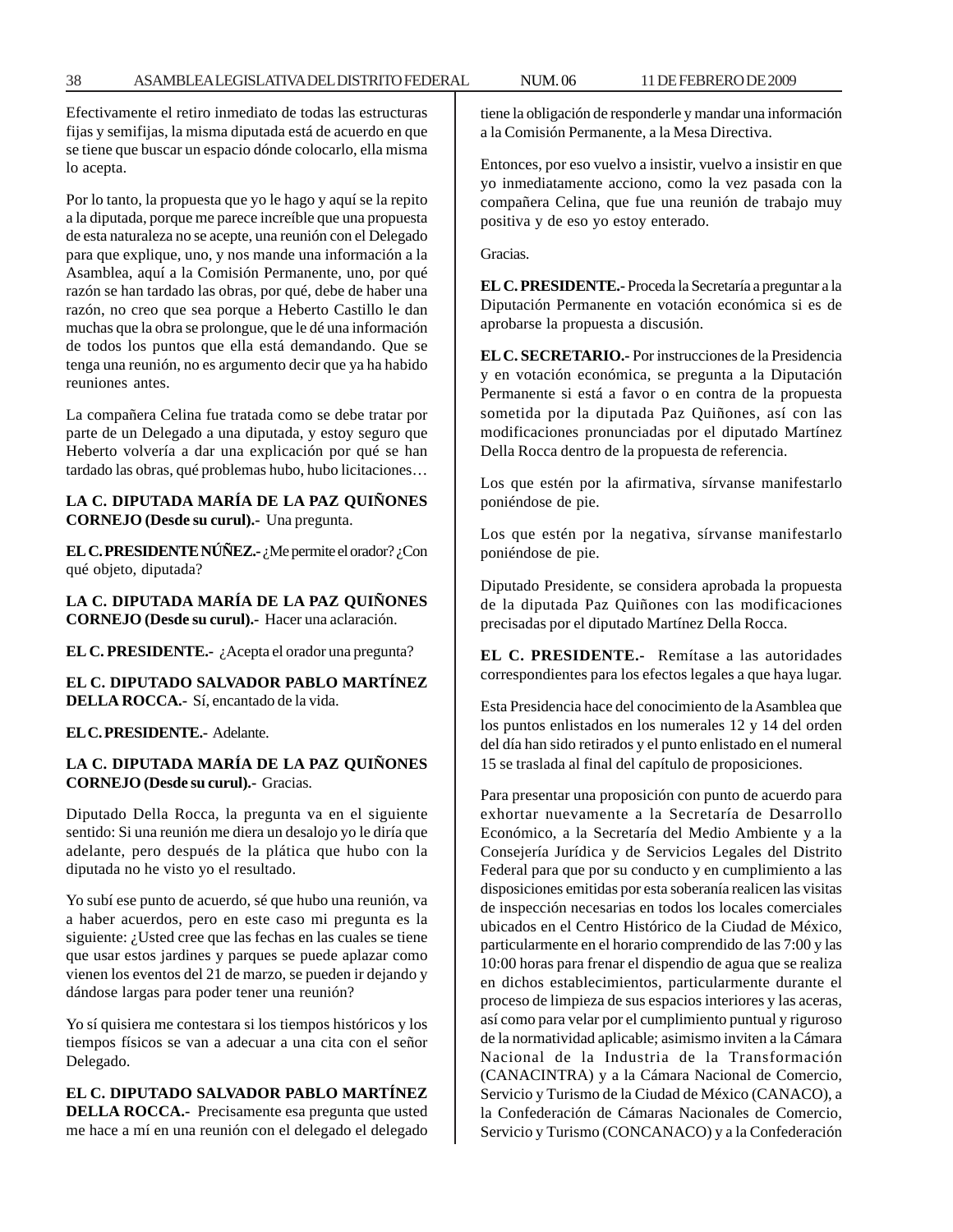de Cámaras Industriales (CONCAMIN), a la Cámara Nacional de Restaurantes y Alimentos Condimentados (CANIRAC) y a la Asociación de Bancos de México, Asociación Civil, (ABM), a probar una nueva cultura del agua y coadyuven al estricto cumplimiento de los diferentes ordenamientos legales en dicha dirección, particularmente ante la situación actual de cortes programados del suministro del vital líquido, se concede el uso de la Tribuna al diputado Enrique Vargas Anaya, a nombre del diputado Avelino Méndez Rangel, del grupo parlamentario del Partido de la Revolución Democrática. Adelante diputado.

**EL C. DIPUTADO ENRIQUE VARGAS ANAYA.-** A nombre del diputado Avelino Méndez me permito presentar ante ustedes este punto de acuerdo de urgente y obvia resolución que tiene que ver con la urgencia, con la emergencia de falta de agua para los habitantes del Distrito Federal.

*PROPOSICIÓN CON PUNTO DE ACUERDO PARA EXHORTAR NUEVAMENTE A LA SECRETARÍA DE DESARROLLO ECONÓMICO, A LA SECRETARÍA DE MEDIO AMBIENTE Y A LA CONSEJERÍA JURÍDICA Y DE SERVICIOS LEGALES DEL DISTRITO FEDERAL, PARA QUE POR SU CONDUCTO Y EN CUMPLIMIENTO A LAS DISPOSICIONES EMITIDAS POR ESTA SOBERANÍA REALICEN LAS VISITAS DE INSPECCIÓN NECESARIAS EN TODOS LOS LOCALES COMERCIALES UBICADOS EN EL CENTRO HISTÓRICO DE LA CIUDAD DE MÉXICO, PARTICULARMENTE EN EL HORARIO COMPRENDIDO ENTRE LAS 7:00 Y LAS 10:00 HORAS, PARA FRENAR EL DISPENDIO DE AGUA QUE SE REALIZA EN DICHOS ESTABLECIMIENTOS, PARTICULARMENTE, DURANTE EL PROCESO DE LIMPIEZA DE SUS ESPACIOS INTERIORES Y LAS ACERAS; ASÍ COMO VELAR POR EL CUMPLIMIENTO PUNTUAL Y RIGUROSO DE LA NORMATIVIDAD APLICABLE Y, ASÍ MISMO, INVITEN A LA CÁMARA NACIONAL DE LA INDUSTRIA DE TRANSFORMACIÓN (CANACINTRA), A LA CÁMARA NACIONAL DE COMERCIO, SERVICIOS Y TURISMO DE LA CIUDAD DE MÉXICO (CANACO), A LA CONFEDERACIÓN DE CÁMARAS NACIONALES DE COMERCIO, SERVICIOS Y TURISMO (CONCANACO); A LA CONFEDERACIÓN DE CÁMARAS INDUSTRIALES (CONCAMIN); A LA CÁMARA NACIONAL DE RESTAURANTES Y ALIMENTOS CONDIMENTADOS (CANIRAC); Y LA ASOCIACIÓN DE BANCOS DE MÉXICO, A.C. (ABM) A PROMOVER UNA NUEVA CULTURA DEL AGUA Y COADYUVEN AL ESTRICTO CUMPLIMIENTO DE LOS DIFERENTES ORDENAMIENTOS LEGALES EN DICHA DIRECCIÓN, PARTICULARMENTE ANTE LA SITUACIÓN ACTUAL DE CORTES PROGRAMADOS DEL SUMINISTRO DEL VITAL LÍQUIDO.*

*Recinto Legislativo, Donceles 11 de febrero de 2009*

# *DIP. DIPUTADO DANIEL SALAZAR NÚÑEZ PRESIDENTE DE LA MESA DIRECTIVA DE LA DIPUTACIÓN PERMANENTE PRIMER RECESO DEL TERCER AÑO*

# *PRESENTE*

*Honorable Asamblea Legislativa del Distrito Federal:*

*El suscrito Diputado Avelino Méndez Rangel, del grupo parlamentario del Partido de la Revolución Democrática de esta H. Asamblea Legislativa del Distrito Federal, IV Legislatura, con fundamento en lo dispuesto por los Artículos 122, Apartado C, Base Primera, Fracción V, Inciso j), l) y o) de la Constitución Política de los Estados Unidos Mexicanos; 42, Fracción XIV, XVI y XXX del Estatuto de Gobierno del Distrito Federal; 10, Fracción I, XXI, XXX y XXXV, art. 13, 17 fracciones VI, VII y VIII, 18 fracciones III, IV, VI y VII de la Ley Orgánica de la Asamblea Legislativa del Distrito Federal; y 92 numeral 10; 93, 98, 121 y 133 del Reglamento para el Gobierno Interior de la Asamblea Legislativa del Distrito Federal, someto respetuosamente a la consideración del Pleno de esta diputación Permanente, la siguiente Proposición con Punto de Acuerdo de urgente y obvia resolución, para exhortar NUEVAMENTE a la Secretaría de Desarrollo Económico, a la Secretaría de Medio Ambiente y a la Consejería Jurídica y de Servicios Legales del Distrito Federal, para que por su conducto y en cumplimiento a las disposiciones emitidas por esta Soberanía realicen las visitas de inspección necesarias en todos los locales comerciales ubicados en el Centro Histórico de la Ciudad de México, particularmente en el horario comprendido entre las 7:00 y las 10:00 horas, para frenar el dispendio de agua que se realiza en dichos establecimientos, particularmente, durante el proceso de limpieza de sus espacios interiores y las aceras; así como velar por el cumplimiento puntual y riguroso de la normatividad aplicable y, así mismo, inviten a la Cámara Nacional de la Industria de Transformación (CANACINTRA), a la Cámara Nacional de Comercio, Servicios y Turismo de la Ciudad de México (CANACO), a la Confederación de Cámaras Nacionales de Comercio, Servicios y Turismo (CONCANACO); a la Confederación de Cámaras Industriales (CONCAMIN); a la Cámara Nacional de Restaurantes y Alimentos Condimentados (CANIRAC); y la Asociación de Bancos de México, A.C. (ABM) a promover una nueva cultura del Agua y coadyuven al estricto cumplimiento de los diferentes ordenamientos legales en dicha dirección, particularmente ante la situación actual de cortes programados del suministro del vital líquido; al tenor de los siguientes:*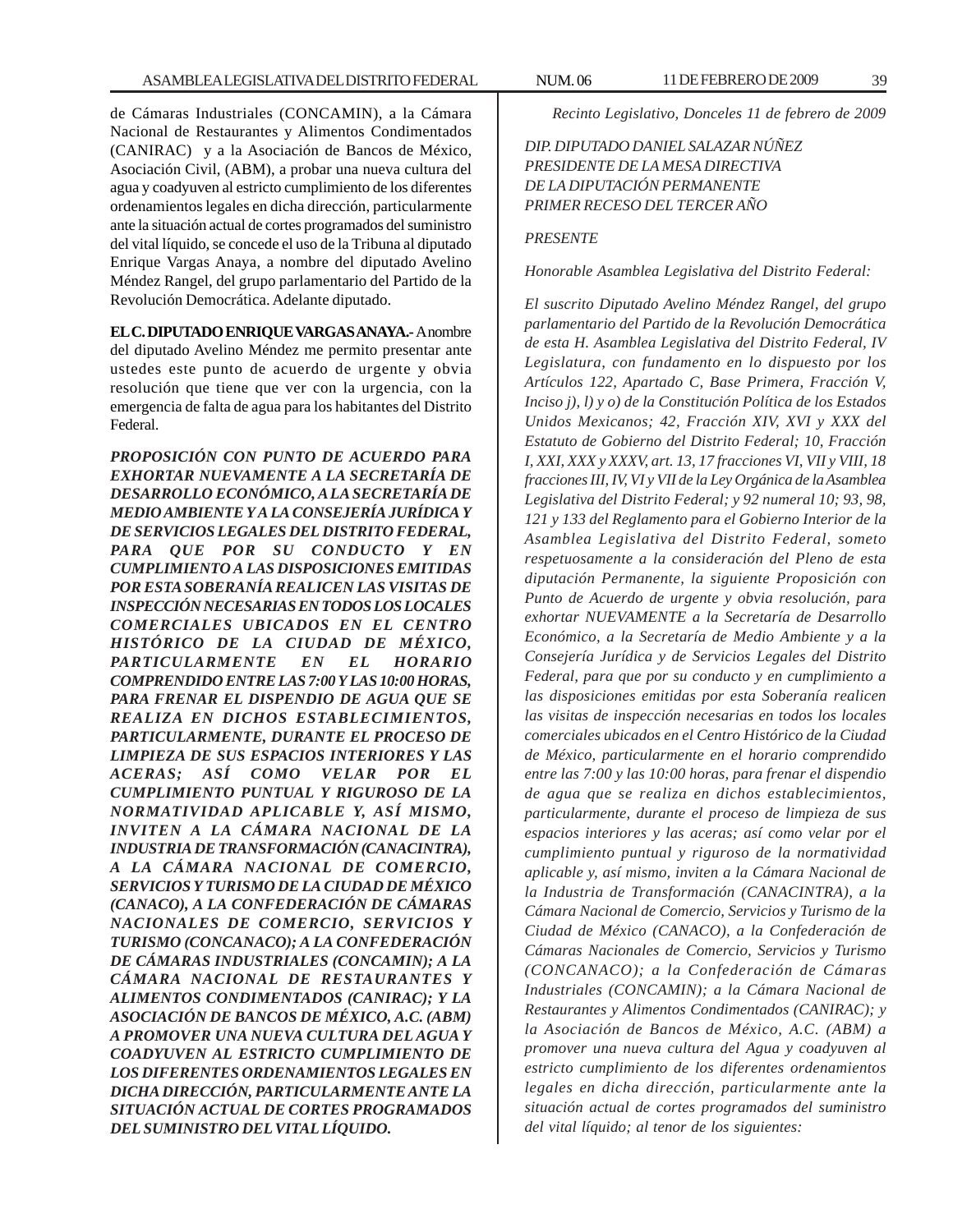#### *CONSIDERANDOS*

*1. Que el pasado 6 de agosto de 2008, la Diputación Permanente de esta Soberanía aprobó, por unanimidad, hacer un exhorto a la Secretaría de Desarrollo Económico, a la Secretaría de Medio Ambiente y a la Consejería Jurídica y de Servicios Legales del Distrito Federal, para que por su conducto y en cumplimiento a las disposiciones legales aplicables inviten a la Cámara Nacional de la Industria de Transformación (CANACINTRA), a la Cámara Nacional de Comercio, Servicios y Turismo de la Ciudad de México (CANACO), a la Confederación de Cámaras Nacionales de Comercio, Servicios y Turismo (CONCANACO); a la Confederación de Cámaras Industriales (CONCAMIN); a la Cámara Nacional de Restaurantes y Alimentos Condimentados (CANIRAC); y la Asociación de Bancos de México, A.C. (ABM) a promover una nueva cultura del Agua y que coadyuven al estricto cumplimiento de los diferentes ordenamientos legales en dicha dirección.*

*2. Que desde principios de este año la Comisión Nacional del Agua (CONAGUA) por diferentes medios ha informado que el pasado periodo de lluvias no bastó para cubrir los niveles necesarios para que las presas del Sistema Lerma-Cutzamala puedan abastecer regularmente de agua potable a la Zona Metropolitana del Valle de México.*

*3. Que la situación descrita en el punto anterior obliga a que en el actual periodo de estiaje se lleven a cabo varios cortes de suministro de agua potable programados, el cual se llevará a cabo del próximo viernes 30 al lunes 2 de febrero. ''Éste será el primero de cinco cortes que debemos realizar antes de mayo, debido al bajo nivel de lluvias almacenado en las presas del Cutzamala'', indicó el director del organismo de Cuenca del Valle de México, Efrén Villalón. (1)*

*4. Que no obstante lo anterior, el pasado fin de semana, viernes 23 al lunes 26 de enero, ya hubo restricción de agua potable en algunas zonas de la Ciudad de México.*

*5. Que el pasado lunes 26 en las instalaciones de la CONAGUA el Director de dicho organismo, ing. José Luis Luege Tamargo, conjuntamente con el Director General del Sistema de Aguas de la Ciudad de México (SACM), Ing. Ramón Aguirre Díaz, los jefes delegacionales de Miguel Hidalgo, C. Gabriela Cuevas Barrón, e Iztapalapa, C. Horacio Martínez Meza; además de los integrantes de la Comisión de Gobierno de la Asamblea Legislativa del* *Distrito Federal, Dip. Víctor Hugo Círigo Vásquez, Dip. Ramón Miguel Hernández Labastida y Dip. Agustín Guerrero Castillo; en el transcurso de la cual se dieron a conocer y son de resaltar los siguientes datos:*

- *5.1. La capacidad total de almacenamiento de las siete presas del sistema Cutzamala es de 790 Mm3 .*
- *5.2. En condiciones de lluvia normal, el almacenamiento promedio histórico de dichas presas equivale al 80 % de dicha capacidad, es decir, unos 630 Mm3*
- *5.3. En el año de 2008 las lluvias fueron escasas, por lo que al 31 de diciembre las presas almacenaban solamente el 62% de su capacidad (490 Mm3 ).*
- *5.4. Para el 23 de enero de este año dicho volumen era de tan sólo el 58% (458 Mm3 ).*
- *5.5. En caso de no presentarse lluvias en la zona durante los próximos cinco meses, el volumen de agua almacenada bajará a niveles críticos, lo que obligará a suspender su suministro, debido al alto contenido de lodos y a la competencia con los otros usos ya concesionados.*

*6. Que además de la pérdida de agua potable por las fugas caseras y accidentes en las redes primaria y secundaria de distribución; el nivel de desperdicio por uso indebido del agua alcanza niveles francamente alarmantes, a lo cual contribuyen tanto sectores de la población, particularmente los de más altos recursos, como instancias gubernamentales de los diferentes niveles, así como empresarios de los más diversos giros que quieren tener sus banquetas ''de punta en blanco'', es decir impecables y albeantes, aún a costa de emplear para ello grandes cantidades del vital líquido.*

*7. Que para incrementar el atractivo turístico, el disfrute y goce de este espacio Patrimonio Cultural de la Humanidad, que es nuestro Centro Histórico, necesitamos que el comercio establecido en él cambie su actual imagen de derrochador y contaminador del agua potable, por la de empresarios socialmente responsables, comprometidos con remontar dicha situación de cara a nuestra gran Ciudad, nuestra Ciudadanía, así como frente al turismo nacional e internacional. Contribuyendo de esta manera a la creación de una nueva cultura del manejo sustentable y responsable del agua.*

*8. Que el exhorto enunciado en el considerando primero de esta Proposición no ha sido considerado por las instancias gubernamentales a quienes fue dirigido y que los establecimientos afiliados a la Cámara Nacional de la Industria de Transformación (CANACINTRA), la Cámara Nacional de Comercio, Servicios y Turismo de la Ciudad de México (CANACO), la Confederación de*

*<sup>1</sup> Cf. 16 de enero de 2009 http://www.planetaazul.com.mx/www/ 2009/01/16/ponen-fecha-a-primer-corte-de-agua-en-df/*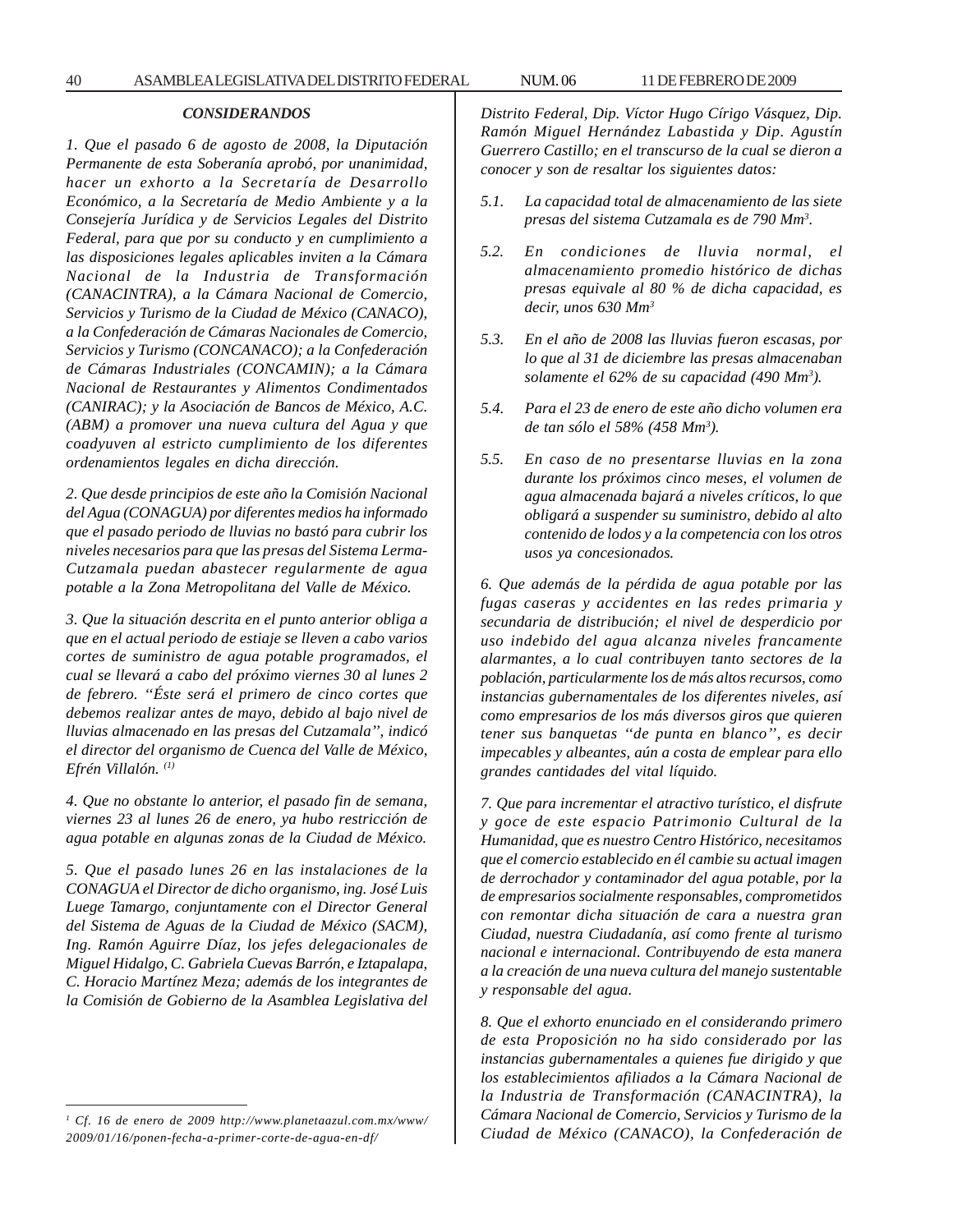*Cámaras Nacionales de Comercio, Servicios y Turismo (CONCANACO); la Confederación de Cámaras Industriales (CONCAMIN); la Cámara Nacional de Restaurantes y Alimentos Condimentados (CANIRAC); y la Asociación de Bancos de México, A.C. (ABM); en el Centro Histórico de la Ciudad de México han mantenido su práctica de derroche y desperdicio del agua potable.*

*9. Que la magnitud del problema de escasez de agua en la Ciudad de México constituye una razón adicional para velar por el cumplimiento escrupuloso, riguroso y estricto de los ordenamientos jurídicos expedidos por esta Soberanía; máxime que en las actuales condiciones existe una posibilidad real de que los cortes de agua programados sean insuficientes y sea necesario realizar un mayor número de ellos, tanto en frecuencia, como en periodos.*

*10. Que la Ley de Cultura Cívica del Distrito Federal consigna en su Artículo 26: ''Son infracciones contra el entorno urbano de la Ciudad de México: (…)*

- *''VIII. Desperdiciar el agua o impedir su uso a quienes deban tener acceso a ella en tuberías, tanques o tinacos almacenadores, así como utilizar indebidamente los hidratantes públicos, obstruirlos o impedir su uso; (…)*
- *''X. Arrojar en la vía pública desechos, sustancias peligrosas para la salud de las personas o que despidan olores desagradables; (…)*

 *''Las infracciones establecidas en las fracciones VIII a XIV se sancionarán con multa por el equivalente de 21 a 30 días de salario mínimo o con arresto de 25 a 36 horas''(2)*

*11. Que la Ley de Aguas del Distrito Federal consigna en su artículo 34: ''La Secretaría en la formulación, evaluación y vigilancia del Programa de Gestión Integral de los Recursos Hídricos, con la finalidad de conservar y aprovechar sustentablemente estos recursos, así como para prevenir y controlar la contaminación, deberá considerar los criterios contenidos en la Ley Ambiental, así como los siguientes:*

*I. El aprovechamiento del agua para consumo humano o actividades productivas, deberá realizarse bajo mecanismos de optimización, procurando obtener los mayores beneficios humanos, antes de incorporarla al ciclo natural o verterla al sistema de drenaje;*

*II. La población debe reusar, en tanto sea posible, el agua de uso doméstico que utilice; (3)*

*12. Que la Ley de Aguas del Distrito Federal consigna en su artículo 35: ''. Los usuarios de los servicios hidráulicos deberán sujetarse a las siguientes disposiciones:*

- *''I. Mantener en buen estado sus instalaciones hidráulicas interiores a fin de evitar el desperdicio de agua, y deberán de abstenerse de realizar conductas que contaminen o propicien el mal funcionamiento de las redes y sistemas descritos en esta Ley;*
- *''II. Los muebles de baño, regaderas, llaves, tuberías y accesorios sanitarios que se distribuyan o comercialicen en el Distrito Federal, deberán reunir los requisitos técnicos especificados por las normas oficiales mexicanas correspondientes;*
- *''III. Con el objeto de hacer más racional el consumo de agua en el Distrito Federal, deberán sustituir accesorios sanitarios ahorradores de agua potable, siempre que reúnan las características siguientes:*
	- *''a) Muebles de baño, por mingitorios sin agua e inodoros de bajo consumo, que incorporen en su funcionamiento la menor cantidad de agua por descarga, o con selector de nivel de descarga;*
	- *''b) Las regaderas para baño y las llaves de lavabo deberán contar con sistemas que ahorren el consumo de agua; y*
	- *''c) En las nuevas construcciones, sean de manera individual o en conjunto, se deberán de efectuar las instalaciones que el Sistema de Aguas señale, a efecto de que cuenten con aparato medidor, así como drenajes separados, uno para aguas residuales y otro para grises o pluviales;*

*''(. . .)*

- *''V. Mantener en buen estado su instalación hidráulica;*
- *''VI. El riego de parques, jardines públicos y campos deportivos deberá realizarse con agua tratada. En las nuevas edificaciones el riego de las áreas verdes, jardines, lavado de autos, inodoros y demás usos que no requieran de agua potable, se deberá*

*<sup>2</sup> Cf. Ley de Cultura Cívica del Distrito Federal, publicada en la Gaceta Oficial del Distrito Federal el 31 de mayo de 2004; http://www.df.gob.mx/ leyes/normatividad.html?materia=1&apartado=1&disp=541*

*<sup>3</sup> Cf. Ley de Aguas del Distrito Federal, publicada en la Gaceta Oficial del Distrito Federal el 1º de octubre de 2008; número 432 http://cgservicios.df.gob.mx/prontuario/vigente/d1224.pdf*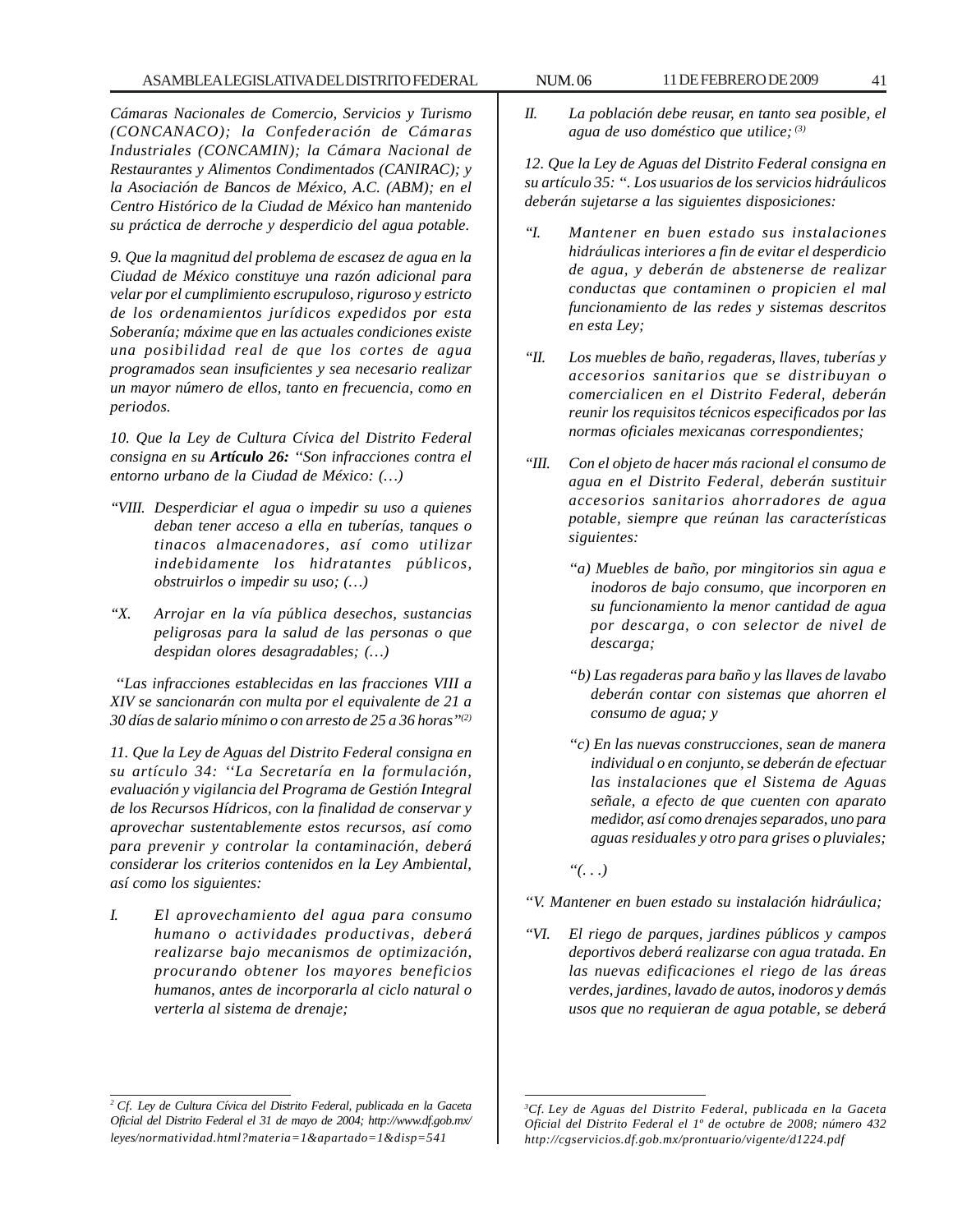### 42 ASAMBLEA LEGISLATIVA DEL DISTRITO FEDERAL NUM. 06 11 DE FEBRERO DE 2009

*realizar con agua tratada únicamente y en donde no exista red secundaria de distribución, los usuarios implementaran las acciones necesarias para el reuso interno, la captación de agua de lluvia, en su caso se abastecerán a través de carros tanque.*

- *''XI. Se deberá utilizar agua residual tratada producida en las plantas de tratamiento, libre de compuestos tóxicos y orgánicos patógenos que pongan en peligro la salud, en:*
	- *a) Los usuarios domésticos, establecimientos mercantiles, industriales, comerciales, de servicios, de recreación y centros comerciales que ocupen una superficie de 2,500 metros cuadrados en adelante, en sus actividades de limpieza de instalaciones, parque vehicular y áreas verdes;*
	- *b) Las industrias ubicadas en el Distrito Federal que en todos sus procesos productivos no requieran necesariamente de agua potable, así como en las actividades mencionadas en la fracción anterior;*
	- *c) Las obras en construcción mayores de 2,500 metros cuadrados, así como en terracerías y compactación de suelos; y*
	- *d) Los establecimientos dedicados al lavado de autos.'' (4)*

*13. Que la Ley de Aguas del Distrito Federal consigna en su artículo 105: ''Para el cumplimiento de las disposiciones de esta Ley y su Reglamento, el Sistema de Aguas realizará los actos de verificación, inspección y vigilancia en el ámbito de su respectiva competencia.'' (5)*

*14. Que la Ley de Aguas del Distrito Federal consigna en su artículo 110: ''El Sistema de Aguas en los términos de este capítulo, sancionará conforme a lo previsto por esta Ley, su Reglamento y las disposiciones legales aplicables por lo siguiente: (…)*

*''XIII. Desperdiciar el agua, o no cumplir con los requisitos, las normas y condiciones del uso del agua que establece esta Ley, su Reglamento o las disposiciones legales aplicables; (…)*

*''La imposición de las presentes sanciones es independiente de las previstas y sancionadas por otras disposiciones legales.*

*''Cuando se cometan violaciones a la presente Ley, además de las penas señaladas, se procederá a la reparación del daño ambiental.*

*15. Que la Ley de Aguas del Distrito Federal consigna en su artículo 111: ''Las faltas a que se refiere el artículo 110 serán sancionadas administrativamente por el Gobierno del Distrito Federal a través del Sistema de Aguas, con multas equivalentes a días de salario mínimo general vigente en el Distrito Federal y en el momento en que se cometa la infracción, conforme a lo siguiente: (…)*

*''II. Cuando se trate de usuarios no domésticos en caso de violación a las fracciones:*

*''a) IX, de 100 a 500;*

- *''b) V, X, XI, XII, XIV, XV, XVIII, XXI, XXII, XXIII y XXIV, de 700 a 1500; y*
- *''c) I, II, III, IV, VI, VII, VIII, XIII, XVI, XVII, XIX y XXIV, de 1500 a 3000.*
- *''III. Cuando se trate de violación a la fracción XXV, de 1000 a 3000.*
- *''IV. En caso de violación a la fracción VII del artículo 110 el Sistema de Aguas realizará las obras necesarias de reparación y el dictamen que contendrá el monto de los daños que pagarán los propietarios o usuarios responsables. (6)*

*16. Que la Ley de Aguas del Distrito Federal consigna en su artículo 112: ''Para sancionar las faltas a que se refiere éste capítulo, las infracciones se calificarán, tomando en consideración:*

- *''I. La gravedad de la infracción;*
- *''II. La condición económica del infractor; y*
- *''III. La reincidencia del infractor.*

*''Si una vez vencido el plazo concedido por la autoridad para subsanar la o las infracciones que se hubieren cometido, resultará que dicha infracción o infracciones aún subsisten, podrán imponerse multas por cada día que*

*<sup>4</sup> Cf. Ley de Aguas del Distrito Federal, publicada en la Gaceta Oficial del Distrito Federal el 1º de octubre de 2008; número 432 http://cgservicios.df.gob.mx/prontuario/vigente/d1224.pdf 5 CF. Ley de Aguas del Distrito Federal, publicada en la Gaceta Oficial del Distrito Federal el 1º de octubre de 2008; número 432 http://cgservicios.df.gob.mx/prontuario/vigente/d1224.pdf*

*<sup>6</sup> Cf. Ley de Aguas del Distrito Federal, publicada en la Gaceta Oficial del Distrito Federal el 1º de octubre de 2008; número 432 http://cgservicios.df.gob.mx/prontuario/vigente/d1224.pdf*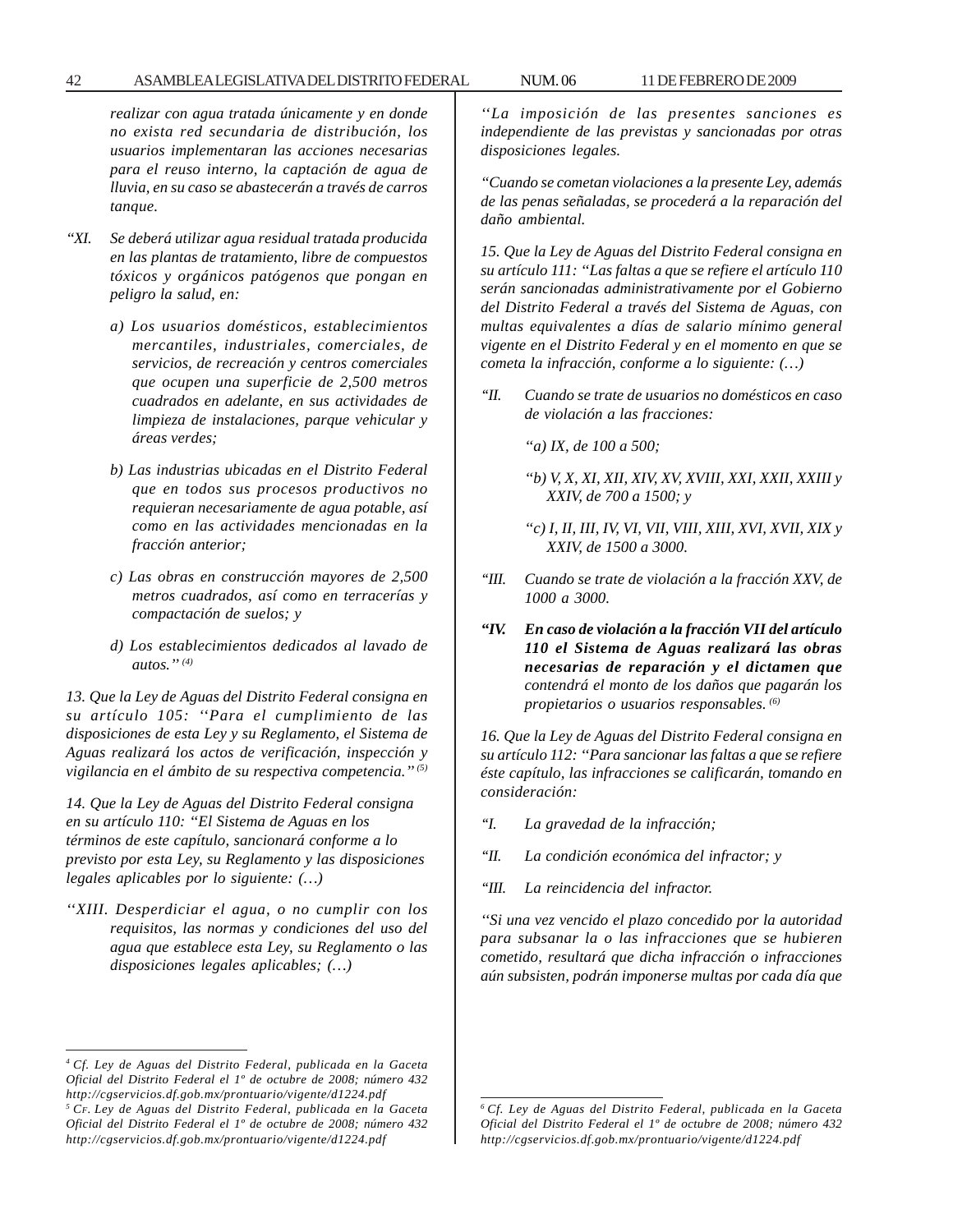*transcurra sin obedecer el mandato, sin que el total de las multas exceda del monto máximo permitido conforme al artículo anterior.*

*''En el caso de reincidencia, el monto de la multa podrá ser hasta por dos veces el monto originalmente impuesto, sin que exceda del doble del máximo permitido. (7)''*

*Por lo anteriormente expuesto la Asamblea Legislativa del Distrito Federal emite la siguiente Proposición con Punto de Acuerdo:*

*Primero.- La Asamblea Legislativa del Distrito Federal exhorta al gobierno del Distrito Federal, para que a través de la Secretaría de Desarrollo Económico, la Secretaría de Medio Ambiente y la Consejería Jurídica y de Servicios Legales, para que por su conducto y en cumplimiento a las disposiciones emitidas por esta Soberanía,*

- *1. Realicen las visitas de inspección necesarias en todos los locales comerciales ubicados en el Centro Histórico de la Ciudad de México, particularmente en el horario comprendido entre las 7:00 y las 10:00 horas, para frenar el dispendio de agua que se realiza en dichos establecimientos, en especial, durante el proceso de limpieza de sus espacios interiores y las aceras; así como velar por el cumplimiento puntual y riguroso de la normatividad aplicable;*
- *2. Inviten a la Cámara Nacional de la Industria de Transformación (CANACINTRA); Cámara Nacional de Comercio, Servicios y Turismo de la Ciudad de México (CANACO); Confederación de Cámaras Nacionales de Comercio, Servicios y Turismo (CONCANACO); Confederación de Cámaras Industriales (CONCAMIN); Cámara Nacional de Restaurantes y Alimentos Condimentados (CANIRAC); y Asociación de Bancos de México, A.C. (ABM)*
	- *2.1. A realizar una amplia campaña de difusión acerca de la actual situación de emergencia hidráulica que afecta la Zona Metropolitana del Valle de México, particularmente a esta Ciudad de México.*
	- *2.2. A suscribir los convenios pertinentes para que promuevan en todas sus oficinas e instalaciones una nueva cultura del agua, orientada a evitar su derroche, a incentivar su aprovechamiento*

*óptimo y su ahorro, así como a evitar su contaminación con detergentes, solventes y productos químicos;*

*2.3. Realicen una fuerte campaña de información amplia, para generar conciencia entre sus afiliados y/o personal y público en general acerca de los contenidos expuestos en la Ley de Cultura Cívica del Distrito Federal y demás ordenamientos legales aplicables;*

*Segundo.- La Asamblea Legislativa del Distrito Federal exhorta al gobierno del Distrito Federal para que a través de la Secretaría de Seguridad Pública, la Secretaría de Desarrollo Económico, la Secretaría de Medio Ambiente, el Sistema de Aguas de la Ciudad de México y la Consejería Jurídica y de Servicios Legales, para que velen por el puntual cumplimiento de la Ley de Cultura Cívica del Distrito Federal, la Ley de Aguas del Distrito Federal y demás ordenamientos legales aplicables en torno al uso racional y cuidado del agua; promoviéndolo con todo el rigor que dichos ordenamientos contemplan.*

*Atentamente,*

*Dip. Avelino Méndez Rangel; Dip. Enrique Vargas Anaya.*

Muchas gracias.

**EL C. PRESIDENTE.-** Gracias, diputado. En términos de lo dispuesto por el Artículo 133 del Reglamento para el Gobierno Interior de la Asamblea Legislativa del Distrito Federal, consulte la Secretaría a la Diputación Permanente en votación económica si la propuesta presentada por el diputado Enrique Vargas Anaya se considera de urgente y obvia resolución.

**EL C. SECRETARIO.-** Por indicaciones de la Presidencia y en votación económica, se consulta a las diputadas y diputados si la propuesta presentada por el diputado Vargas Anaza se considera de urgente y obvia resolución.

Los que estén por la afirmativa, sírvanse manifestarlo poniéndose de pie.

Los que estén por la negativa, sírvanse manifestarlo poniéndose de pie.

Diputado Presidente, se considera de urgente y obvia resolución la propuesta del diputado Vargas Anaya.

**EL C. PRESIDENTE.-** Está a discusión la propuesta. ¿Existen oradores en contra?

Hasta por 10 minutos para hablar en contra de la propuesta, tiene el uso de la palabra la diputada María de la Paz Quiñones Cornejo. Adelante, diputada.

**LA C. DIPUTADA MARÍA DE LA PAZ QUIÑONES CORNEJO.-** Nada más para recordarle al Pleno que en la

*<sup>7</sup> Cf. Ley de Aguas del Distrito Federal, publicada en la Gaceta Oficial del Distrito Federal el 1º de octubre de 2008; número 432 http://cgservicios.df.gob.mx/prontuario/vigente/d1224.pdf*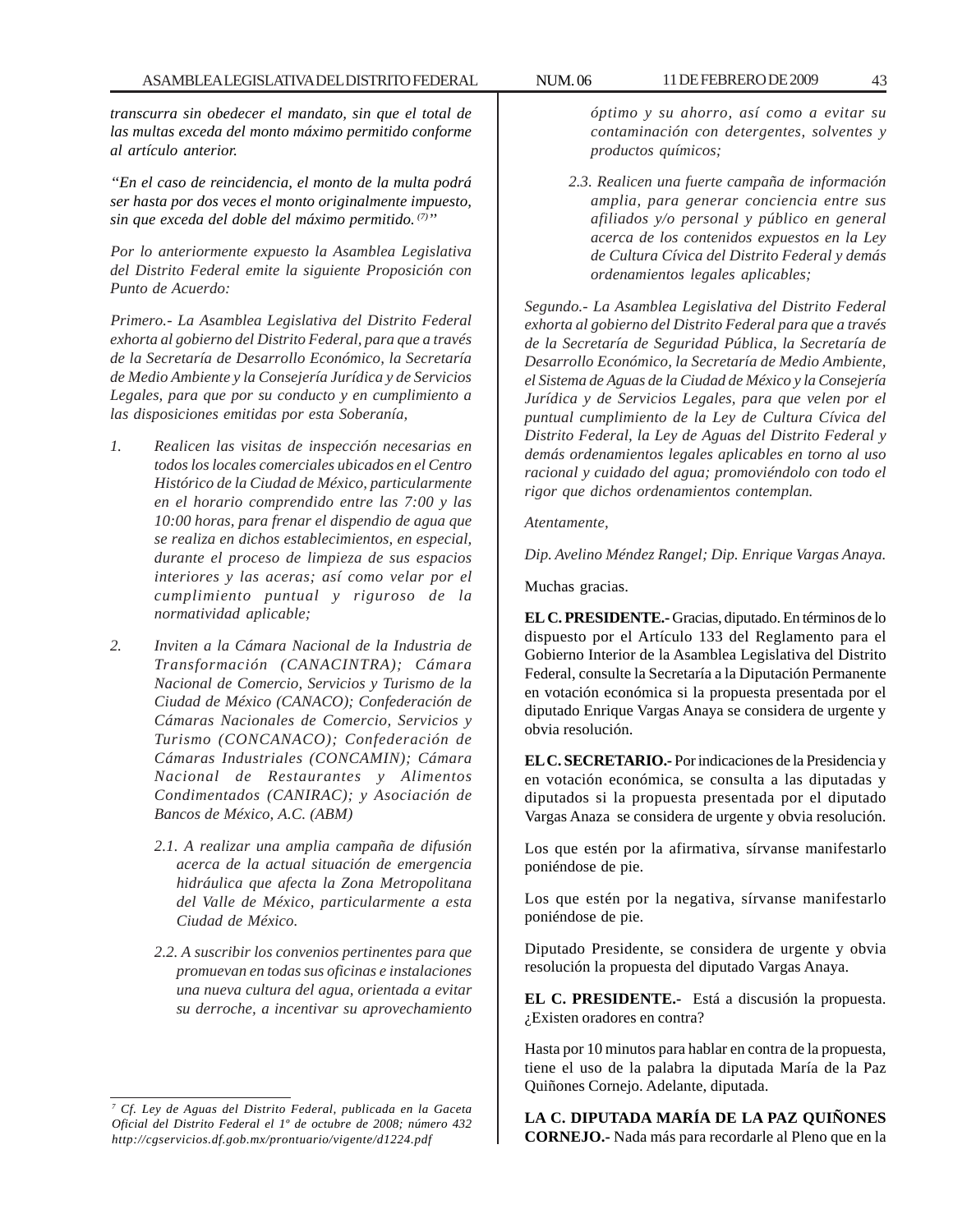sesión anterior si no mal me acuerdo, se citó, se autorizó un foro para tratar todos los temas del agua.

Yo creo que más que tomarla a favor, me gustaría que se sumara a la propuesta de que se respondan todo este tipo de dudas y de preguntas ahora que vengan por parte de la Comisión Nacional del Agua y así tener un foro como habíamos previsto, donde se pudieran tratar todos los temas y se beneficiara este tema tan importante para la ciudad.

Gracias.

# **EL C. PRESIDENTE DIPUTADO MARTÍN CARLOS OLAVARRIETA MALDONADO.-** Muchas gracias, diputada Paz Quiñones.

Ha solicitado el uso de la palabra el diputado Daniel Salazar para hablar a favor de la propuesta del diputado Enrique Vargas Anaya. En consecuencia, tiene hasta 10 minutos, diputado.

**EL C. DIPUTADO DANIEL SALAZAR NÚÑEZ.-** Gracias, diputado Martín Olavarrieta.

Ya no me quedó claro si la diputada María de la Paz Quiñones está rechazando la propuesta, pero entiendo que si subió a hablar en contra y señalar que la semana pasada hubo un acuerdo de que se hiciera un foro, entiendo que está en contra de la propuesta. Adelante.

**EL C. PRESIDENTE.-** ¿Con qué objeto, diputada, porque no están permitidos los diálogos? ¿Quiere hacer uso de la palabra, verdad?

¿Acepta la pregunta, diputado Salazar?

**EL C. DIPUTADO DANIEL SALAZAR NÚÑEZ.-** Sí, Presidente.

**LA C. DIPUTADA MARÍA DE LA PAZ QUIÑONES CORNEJO.- (Desde su curul).-** Estoy en contra de un punto separado, en eso estoy en contra. En lo que yo quisiera es que se sumara al proyecto anterior y no se tratara como un punto independiente.

Gracias.

**EL C. DIPUTADO DANIEL SALAZAR NÚÑEZ.-** Me parece,

en todo caso, que no están divorciadas las dos propuestas, que se haga un exhorto a la Consejería Jurídica y a las autoridades que han sido señaladas en la propuesta, a efecto de que pudieran hacer una supervisión y no sólo del Centro Histórico, sino en todos los Centros Históricos que hay en el Distrito Federal, porque el Centro Histórico de la Ciudad de México perímetro A y perímetro B no es el único que hay en el DF, Tlalpan, Coyoacán, que acabamos de discutir, debatir, y otras delegaciones tienen un perímetro central en donde se encuentran las oficinas de gobierno, además en donde está el centro financiero y el centro comercial, en algunas zonas hasta un corredor industrial, en donde propiamente por la actividad es muy común que por las mañanas los jefes delegacionales encarguen a sus empleados el aseo del área pública, pero normalmente lo hacen con agua potable.

Toda vez que esta Asamblea Legislativa el año pasado aprobó reformas a la Ley de Aguas del Distrito Federal, que fueron publicadas en noviembre, para que se sancione el sobreconsumo, el tomar agua de la red en forma clandestina y por supuesto el desperdicio en todas sus modalidades, incluido el desperdicio en la vía pública para lavado de banquetas o inclusive para el regado de áreas verdes con agua potable, esto ya es aplicación estricta de la ley.

Entonces me parece que no está de más que se pueda exhortar a estas autoridades a efecto de que ya puedan aplicar las sanciones contenidas en la Ley de Aguas del Distrito Federal.

Basta con venir a las 7 ó 8 de la mañana, la calle que ustedes gusten escoger y se van a encontrar que desperdician grandes volúmenes de agua en el lavado de las banquetas, lo cual en las condiciones en que se encuentra el acuífero de la zona metropolitana, ya es una acción realmente criminal. Esas personas, propietarios de los inmuebles están por ley obligados a utilizar agua tratada y a contratarles agua que de verdad no es más barata que el agua potable en términos de pesos y centavos, pero es mucho más barato la utilización del agua tratada en términos de la conservación de nuestro acuífero y del medio ambiente que está sumamente deteriorado.

De tal suerte que no está separada o no está divorciada, no es antagónica la propuesta que hace la diputada María de la Paz Quiñones, creo que puede ser parte del tema en el foro que eventualmente que se acordó la semana pasada, y que por cierto se está preparando, aprovecharía para comentar que se está preparando en el marco de la conmemoración el Día Mundial del Agua el 22 de marzo, en donde, y lo subrayo, van a participar autoridades federales, autoridades locales y autoridades delegacionales y municipales porque tendrá un carácter metropolitano.

La verdad es que sería la tercera ocasión que esta Asamblea realiza un foro pero en esta ocasión con la garantía de la participación de los tres niveles de gobierno, en donde también parece ser que hay coincidencia de que este tema es un tema que debe quedar al margen de las cuestiones políticas, partidistas e ideológicas.

Aprovecharía además para informar que el día de ayer en Comisión de Gobierno se aprobó una propuesta de que en la página de la Asamblea Legislativa se haga un link, una liga a efecto de que cualquier ciudadano pueda reportar el desperdicio o la mala utilización o las tomas clandestinas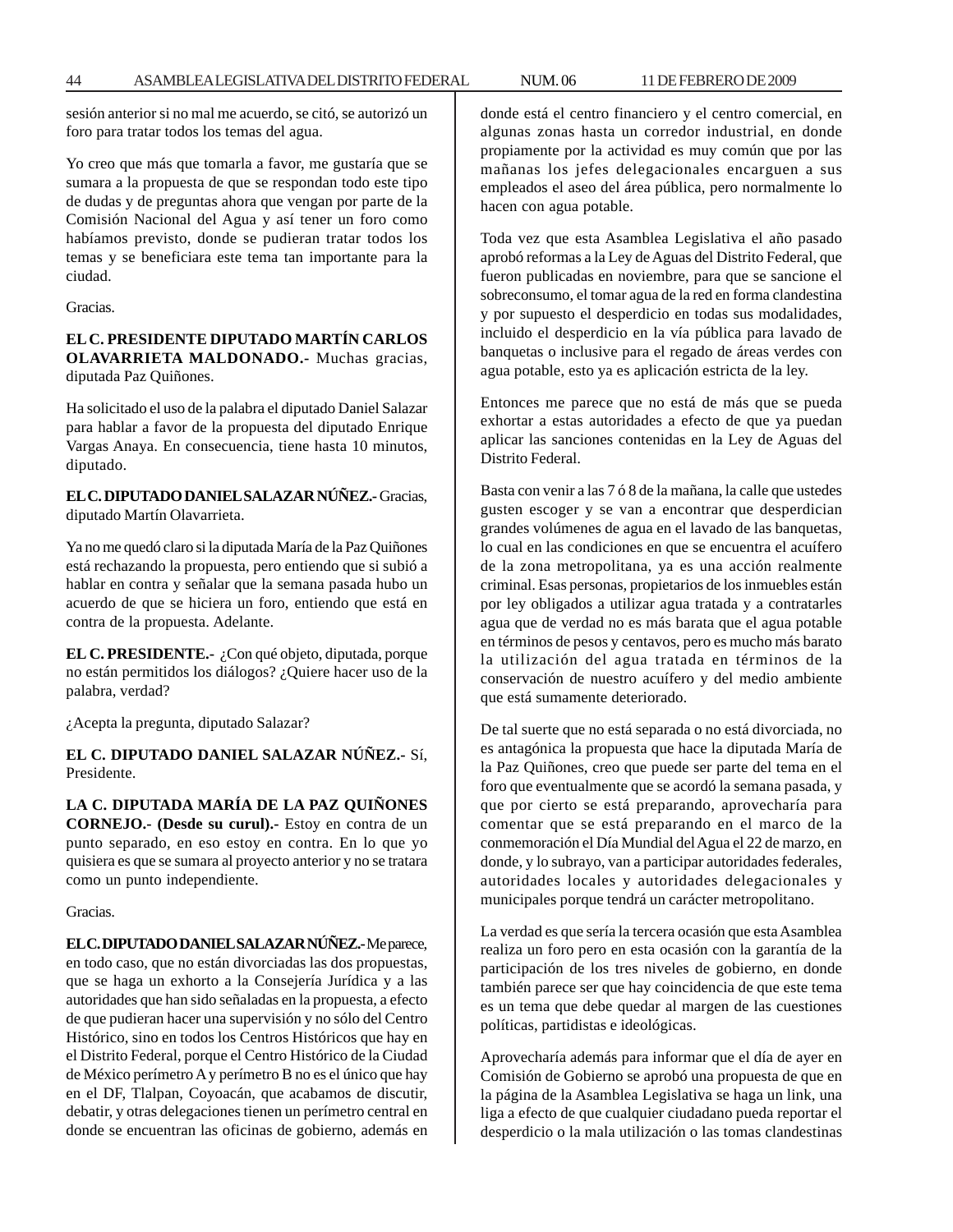de agua, o como hoy que nos enteramos a través de los medios de comunicación la denuncia de que hay 20 pozos clandestinos en la Delegación Xochimilco.

Entonces que los ciudadanos puedan tener, a través de la Asamblea y a través de este medio, de la página de la Asamblea, la posibilidad de hacer llegar sus quejas, sus denuncias o sugerencias, y estamos con el optimismo toda vez que ayer fue acordado que en un plazo no mayor de 8 a 10 días pueda ya estar este link en la página de la Asamblea a disposición de cualquier ciudadano para que pueda hacer sus denuncias.

Es cuanto, diputado Presidente.

**EL C. PRESIDENTE.-** Gracias, diputado Salazar. En consecuencia solicito a la Secretaría pregunte a la Diputación Permanente en votación económica si es de aprobarse la propuesta a discusión, así como que lo haga con las manifestaciones y expresiones de la diputada Paz Quiñones y del diputado Salazar, para que se haga el exhorto congruentemente con lo expresado por los tres.

## **EL C. SECRETARIO DIPUTADO ENRIQUE VARGAS**

**ANAYA.-** Por instrucciones de la Presidencia y en votación económica, se pregunta a la Diputación Permanente si está a favor o en contra de la propuesta sometida su consideración, con las propuestas y agregados que fueron emitidos por los oradores.

Los que estén por la afirmativa, sírvanse manifestarlo poniéndose de pie.

Los que estén por la negativa, sírvanse manifestarlo poniéndose de pie.

Aprobada la propuesta, diputado Presidente.

**EL C. PRESIDENTE.-** Gracias diputado Vargas. En consecuencia remítase a las autoridades correspondientes para todos los efectos legales a que haya lugar.

**EL C. PRESIDENTE DIPUTADO DANIEL SALAZAR**

**NÚÑEZ.-** Para presentar un punto de acuerdo por el que se exhorta atentamente a la Licenciada Martha Delgado Peralta, Secretaria del Medio Ambiente del Distrito Federal; al Doctor José Bernal Stoopen, Director General de Zoológicos y Vida Silvestre; MVZ Juan González Romero, Director General del Zoológico de San Juan de Aragón y a la Maestra Diana Lucero Ponce Lara Treviño, Procuradora Ambiental y del Ordenamiento Territorial del Distrito Federal, para que tengan a bien informar a esta Asamblea Legislativa sobre la existencia, tratamiento y destino final de 350 patos y gansos que vivían en libertad en el Lago de San Juan de Aragón, que posteriormente fueron trasladados a las instalaciones del Zoológico de San Juan de Aragón, y el día 27 de enero del presente año fueron enviados a algún espacio cinegético del Estado de México, precisando

en todo momento la motivación y consideraciones jurídicas que sustentaron el traslado de las aves y su situación actual, se concede el uso de la Tribuna a la diputada Rebeca Parada Ortega, a nombre de la diputada Gloria Isabel Cañizo Cuevas, del grupo parlamentario del Partido Nueva Alianza. Adelante, diputada.

**LA C. DIPUTADA REBECA PARADA ORTEGA.-** Perdón, una observación diputado Presidente. Este punto de acuerdo es de su servidora, de la diputada Rebeca Parada.

**EL C. PRESIDENTE.-** Queda constancia para la versión estenográfica y para los registros correspondientes.

**LA C. DIPUTADA REBECA PARADA ORTEGA.-** Gracias diputado Presidente.

*PROPOSICIÓN CON PUNTO DE ACUERDO POR EL CUAL SE EXHORTA ATENTAMENTE A LA LICENCIADA MARTHA DELGADO PERALTA, SECRETARIA DE MEDIO AMBIENTE DEL DISTRITO FEDERAL; AL DOCTOR JOSÉ BERNAL STOOPEN, DIRECTOR GENERAL DE ZOOLÓGICOS Y VIDA SILVESTRE MÉDICO VETERINARIO ZOOTECNISTA JUAN GONZÁLEZ ROMERO, DIRECTOR DEL ZOOLÓGICO DE SAN JUAN DE ARAGÓN Y A LA MAESTRA DIANA LUCERO PONCE NAVA TREVIÑO, PROCURADORA AMBIENTAL Y DEL ORDENAMIENTO TERRITORIAL DEL DISTRITO FEDERAL, PARA QUE TENGAN A BIEN INFORMAR A ESTA ASAMBLEA LEGISLATIVA, SOBRE LA EXISTENCIA, TRATAMIENTO Y DESTINO FINAL DE TRESCIENTOS CINCUENTA PATOS Y GANSOS, QUE VIVIAN EN LIBERTAD EN EL LAGO DE SAN JUAN DE ARAGÓN, QUE POSTERIORMENTE FUERON TRASLADOS A LAS INSTALACIONES DEL ZOOLÓGICO DE SAN JUAN DE ARAGÓN Y EL DÍA 25 DE ENERO DEL PRESENTE AÑO, FUERON ENVIADOS A UN ESPACIO CINEGÉTICO DEL ESTADO DE MÉXICO, PRECISANDO LOS ARGUMENTOS, LA MOTIVACIÓN Y CONSIDERACIÓN JURÍDICA QUE SUSTENTARON EL TRASLADO DE LAS AVES, SU SITUACIÓN ACTUAL, SU DESTINO FINAL Y EN SU CASO LA EXISTENCIA DE ALGÚN CONVENIO.*

*DIPUTADO DANIEL SALAZAR NÚÑEZ*

*PRESIDENTE DE LA MESA DIRECTIVA DE LA DIPUTACIÓN PERMANENTE DE LA ASAMBLEA LEGISLATIVA DEL DISTRITO FEDERAL, IV LEGISLATURA*

# *PRESENTE*

*Con su venia Diputado Presidente.*

*Compañeras y Compañeros Diputados.*

*La suscrita Diputada Rebeca Parada Ortega, con fundamento en lo que disponen los Artículos 122 Base*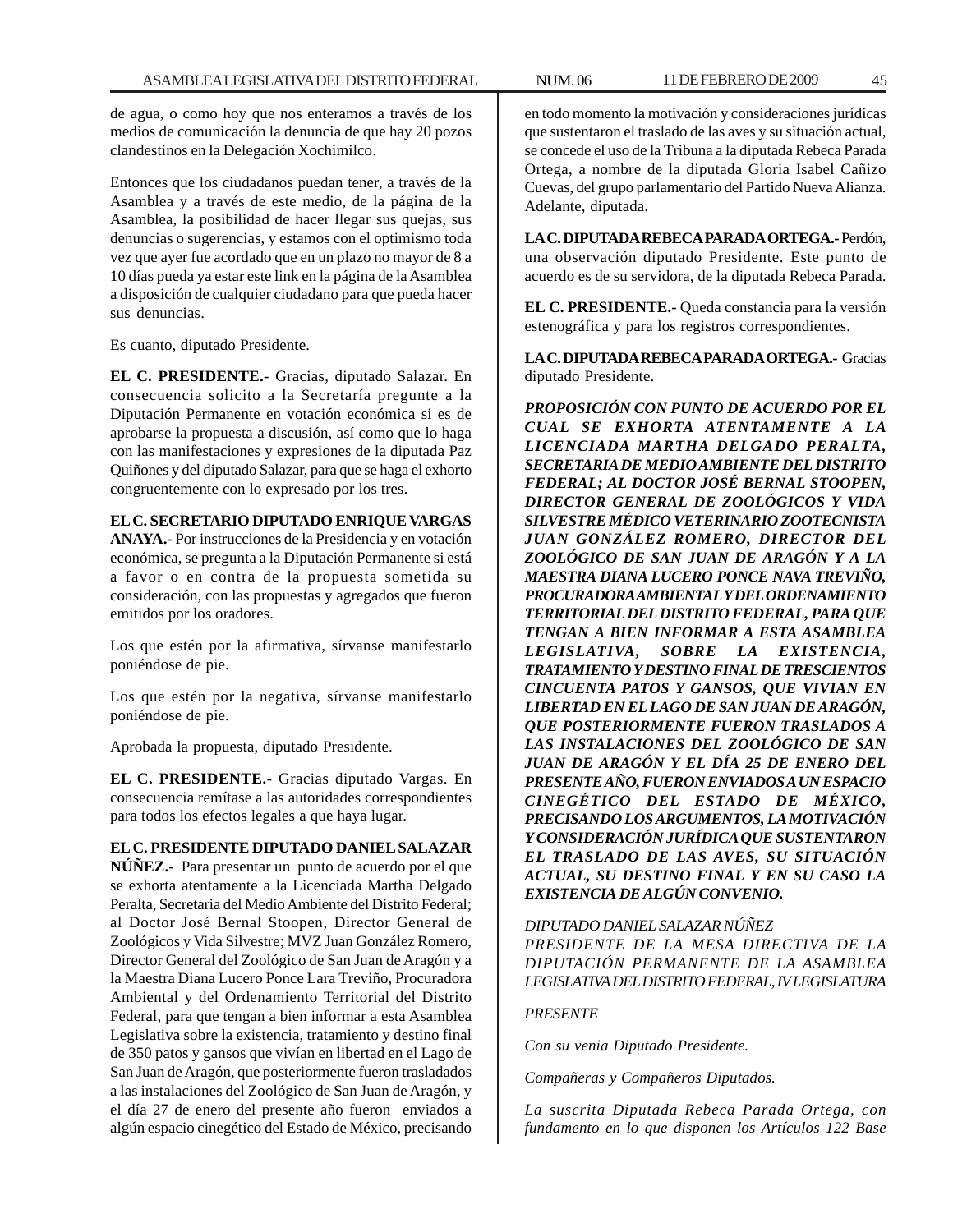*Primera, Fracción V Incisos i), j) y l), de la Constitución Política de los Estados Unidos Mexicanos: 42 Fracciones III, IX, XIII, XIV y XVI del Estatuto de Gobierno del Distrito Federal: 10 Fracciones V y XXV: 11, 13 Fracciones IV y V;17 Fracción VI, 41, 58, Fracciones II y X; 63, 64 y 74 de la Ley Orgánica de la Asamblea Legislativa del Distrito Federal y 28, 48, 49, 50, 51 y 133, del Reglamento para el Gobierno Interior de la Asamblea Legislativa del Distrito Federal, me permito presentar la siguiente propuesta de:*

## *PUNTO DE ACUERDO*

*SE EXHORTA ATENTAMENTE A LA LICENCIADA MARTHA DELGADO PERALTA, SECRETARIA DE MEDIO AMBIENTE DEL DISTRITO FEDERAL; AL DOCTOR JOSÉ BERNAL STOOPEN, DIRECTOR GENERAL DE ZOOLÓGICOS Y VIDA SILVESTRE MÉDICO VETERINARIO ZOOTECNISTA JUAN GONZÁLEZ ROMERO, DIRECTOR DEL ZOOLÓGICO DE SAN JUAN DE ARAGÓN Y A LA MAESTRA DIANA LUCERO PONCE NAVA TREVIÑO, PROCURADORA AMBIENTAL Y DEL ORDENAMIENTO TERRITORIAL DEL DISTRITO FEDERAL, PARA QUE TENGAN A BIEN INFORMAR A ESTA ASAMBLEA LEGISLATIVA, SOBRE LA EXISTENCIA, TRATAMIENTO Y DESTINO FINAL DE TRESCIENTOS CINCUENTA PATOS Y GANSOS, QUE VIVIAN EN LIBERTAD EN EL LAGO DE SAN JUAN DE ARAGÓN, QUE POSTERIORMENTE FUERON TRASLADOS A LAS INSTALACIONES DEL ZOOLÓGICO DE SAN JUAN DE ARAGÓN Y EL DÍA 25 DE ENERO DEL PRESENTE AÑO, FUERON ENVIADOS A UN ESPACIO CINEGÉTICO DEL ESTADO DE MÉXICO, PRECISANDO LOS ARGUMENTOS, LA MOTIVACIÓN Y CONSIDERACIÓN JURÍDICA QUE SUSTENTARON EL TRASLADO DE LAS AVES, SU SITUACIÓN ACTUAL, SU DESTINO FINAL Y EN SU CASO LA EXISTENCIA DE ALGÚN CONVENIO.*

#### *ANTECEDENTES*

*La Ciudad de México, es un espacio territorial privilegiado, por su gran riqueza en aves, así como su característica situación geográfica; que ha permitido la generación y conservación de una gran variedad de aves y en el caso especifico del Lago de San Juan de Aragón, diversas categorías de Gansos y Patos.*

*El contenido temático de la presente Proposición con Punto de Acuerdo, es un asunto de la mayor relevancia, para la conservación de las especies animales en el Distrito Federal.*

*Se trata de un verdadero ecosidio, ya que se están eliminando de forma total. 350 aves, surgidas de un desarrollo natural, a través de varios ciclos de adaptación en el Lago de San Juan de Aragón.*

*La presencia de las Asociaciones Protectoras de Animales, que hoy nos acompañan y que han seguido puntualmente,* *la cronología de los hechos, avalan la certeza de esta denuncia y la exigencia, de que la investigación, llegue hasta sus últimas consecuencias.*

*Estas características topográficas variables, permiten la existencia de más de trescientas especies de aves, que pueden ser observadas en diferentes espacios, como zonas arboladas, jardines públicos, unidades habitacionales, camellones y las zonas boscosas de la periferia.*

*Las aves, representan el término genérico y para el caso es necesario destacar la existencia de un conjunto de especies palmipedas, que habitan en casi todas las delegaciones pero especialmente en aquellas que disponen de espacios acuáticos, como: Gustavo A. Madero, Tláhuac, Xochimilco, Coyoacán.*

*Por lo que se refiere a la zona del Bosque y el Lago de San Juan de Aragón, existen diversos tipos de aves, destacando las que habitan en el Lago de San Juan de Aragón, como son: El Pato Triguero, que se alimenta de granos, plantas, insectos y otros invertebrados; la Cerceta Aliazul, que se manifiesta en Lagos y espacios del Bosque de Aragón; el Pato Cucharón o el Yacapatlahoac, el Pato Yacetextli o Tepalcate; el Pelicano Blanco, el Garzón Blanco, la Garza Nivea y otros grupos de aves que se han cruzado con especies migratorias, provenientes de Canadá y Estados Unidos y que se ven obligadas a descansar en su larga travesía, hacia América del Sur y se establecen en el Lago de San Juan de Aragón.*

*Durante todas estas últimas décadas, del siglo XX y lo que va del XXI, el Lago de San Juan de Aragón, se constituyó en un asiento natural, propicio para la estancia, anidamiento y reproducción de múltiples especies de Patos y Gansos, además de una multiplicidad colorida de pájaros.*

*Es digno de mencionar, que desde hace dos décadas, se inició la generación de una tendencia privatizadora, de los Bosques del Distrito Federal, especialmente el de Chapultepec y el de San Juan de Aragón, al que diversos empresarios se comprometieron a cercar; solicitando a cambio diversas concesiones para instalar aparatos de feria, comercios y acciones mercantiles, lo que fue transformando la función social y cultural del Bosque y el Lago de esta esplendida zona de la Delegación Gustavo A. Madero; hasta que le llegó el turno a los Patos y Gansos del Lago de San Juan de Aragón, con sus diferentes especies, que incluían híbridos de Ganso Canadiense, Patos, Pekín, Mallar, Real, Anade Real y diferentes tipos de Garzas.*

*Estas acciones se sustentan, delimitan y se establecen, en un Proyecto denominado: ''Plan Maestro de la Infraestructura y Plantación del Bosque de San Juan de Aragón''; que desde luego no contempla la reinserción*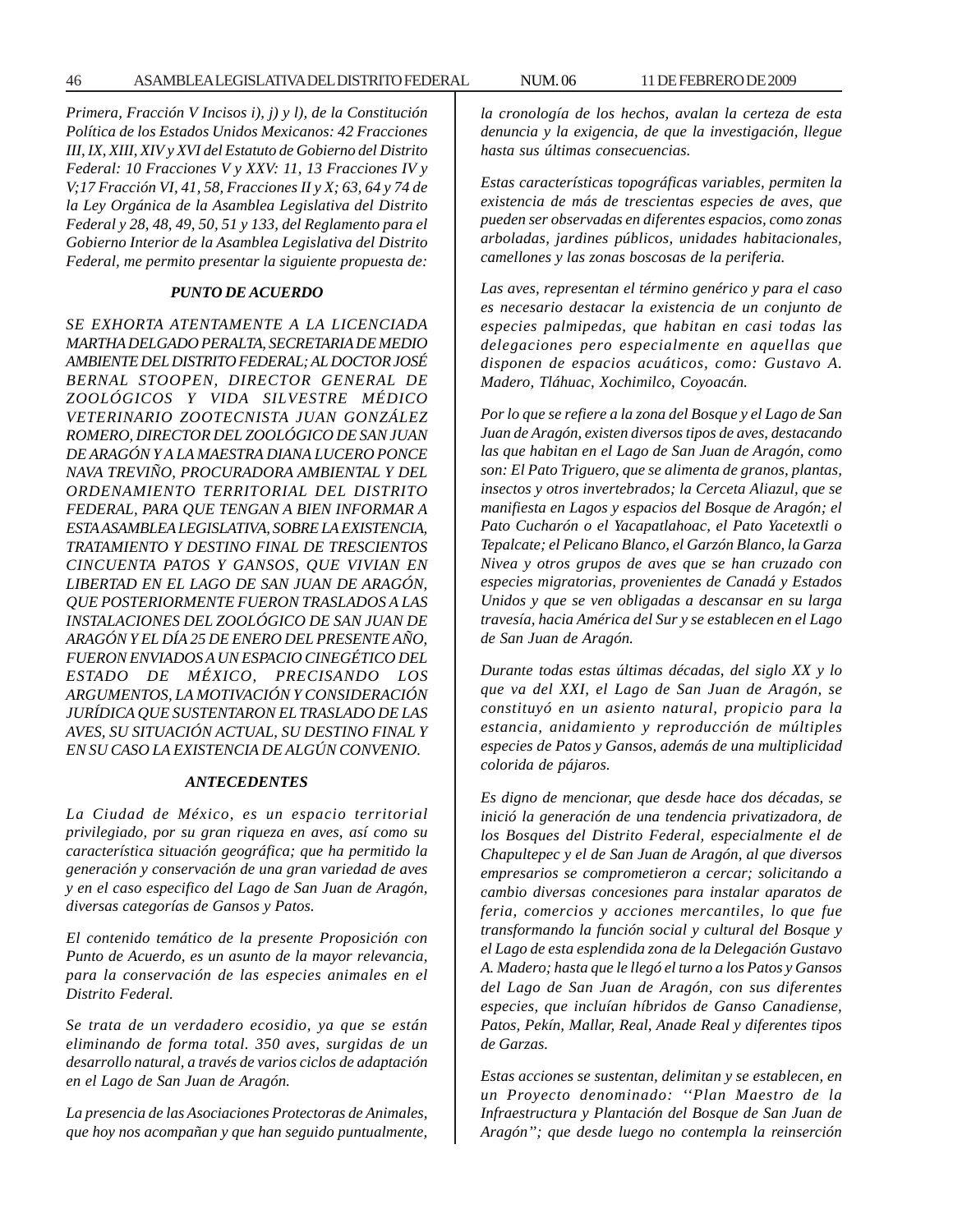*de las aves, que por siglos incluyendo las últimas décadas, habitaron el Lago y el Bosque, reafirmando la vocación natural de ese espacio verde, propicio para la estancia, desarrollo y reproducción de múltiples especies de aves y pájaros.*

*Es evidente, que todo el trámite que se realizo sobre el manejo y el traslado de los Patos y Gansos, así como su desaparición, ''debió fundarse y motivarse debidamente'', para justificar los sendos permisos sanitarios, correspondientes, que establece y determina la normatividad aplicable, para la captura, remoción y traslado de estas aves, que son Patrimonio del Pueblo del Distrito Federal.*

*La información, que requerimos, con todo respeto a las autoridades que mencionamos, debe tener como antecedentes, los hechos de fecha 21 de octubre, del Bosque al Zoológico de Aragón; el 3 de noviembre, del Zoológico de Aragón, con destino desconocido, así como los registros de alta de número de patos y gansos, que entraron el 21 de octubre del año mencionado a las instalaciones del Zoológico.*

*Uno de los aspectos más relevantes de esta acción inusual, que por el momento nos reservamos su calificación, es el relativo al día 25 de enero del presente año, en que fueron sacados del Zoológico de San Juan de Aragón, los trescientos cincuenta patos y gansos, para llevarlos a un espacio cinegético del Estado de México, con lo que se evidencia, la intensión negativa, de exterminarlos; siendo que estos patos y gansos, son propiedad y patrimonio nacional.*

*Es urgente que las autoridades, a las que les solicitamos información, sobre este lamentable evento, nos informen sobre las causas, argumentos, razones, justificación y marco legal que sustenta esta acción inaudita, contraria a derecho y a los más elementales valores culturales y sociales, que nos merecen las 82 especies de aves más comunes que se integran en todos los ambientes de la Ciudad de México.*

*Hemos recibido la justificada y airada demanda, de la ciudadanía y de las Agrupaciones Protectoras de Animales; que exigen se llegue a fondo, de las causas y objetivos que generaron este lamentable acontecimiento, que nos muestra una faceta del maltrato animal, de que son víctimas las especies.*

*Esta actitud antisocial, no admite justificación ni razón, sobre todo en el ámbito de un Gobierno de la Ciudad de México, que se debe caracterizar por la defensa a ultranza de nuestro Patrimonio Ambiental y de una actitud de buen trato, asistencia y protección, a toda la fauna, especialmente la silvestre, que presta servicios ambientales a nuestra Ciudad.*

*En consecuencia, me permito proponer a la consideración de esta Honorable Diputación Permanente, el siguiente:*

### *PUNTO DE ACUERDO*

*''SE EXHORTA ATENTAMENTE A LA LICENCIADA MARTHA DELGADO PERALTA, SECRETARIA DE MEDIO AMBIENTE DEL DISTRITO FEDERAL; AL DOCTOR JOSÉ BERNAL STOOPEN, DIRECTOR GENERAL DE ZOOLÓGICOS Y VIDA SILVESTRE; MÉDICO VETERINARIO ZOOTECNISTA JUAN GONZÁLEZ ROMERO, DIRECTOR DEL ZOOLÓGICO DE SAN JUAN DE ARAGÓN Y A LA MAESTRA DIANA LUCERO PONCE NAVA TREVIÑO, PROCURADORA AMBIENTAL Y DEL ORDENAMIENTO TERRITORIAL DEL DISTRITO FEDERAL, PARA QUE TENGAN A BIEN INFORMAR A ESTA ASAMBLEA LEGISLATIVA, SOBRE LA EXISTENCIA, TRATAMIENTO Y DESTINO FINAL DE TRESCIENTOS CINCUENTA PATOS Y GANSOS, QUE VIVIAN EN LIBERTAD EN EL LAGO DE SAN JUAN DE ARAGÓN; QUE POSTERIORMENTE FUERON TRASLADOS A LAS INSTALACIONES DEL ZOOLÓGICO DE SAN JUAN DE ARAGÓN Y EL DÍA 25 DE ENERO DEL PRESENTE AÑO, FUERON ENVIADOS A UN ESPACIO CINEGETICO DEL ESTADO DE MÉXICO, PRECISANDO LOS ARGUMENTOS, LA MOTIVACIÓN Y CONSIDERACIÓN JURÍDICA QUE SUSTENTARON EL TRASLADO DE LAS AVES, SU SITUACIÓN ACTUAL; SU DESTINO FINAL Y EN SU CASO LA EXISTENCIA DE ALGÚN CONVENIO''.*

*Diputado Presidente, le solicito atentamente se le dé trámite a este Punto de Acuerdo en términos de lo que dispone el Artículo 133 del Reglamento para el Gobierno Interior de la Asamblea Legislativa del Distrito Federal.*

*Dado en la Asamblea Legislativa del Distrito Federal, a los once días del mes de febrero del dos mil nueve.*

*Atentamente.*

*Dip. Rebeca Parada Ortega.*

Es cuanto, diputado Presidente.

**EL C. PRESIDENTE**.- En términos de lo dispuesto por el artículo 133 del Reglamento para el Gobierno Interior de la Asamblea Legislativa del Distrito Federal, consulte la Secretaría a la Diputación Permanente en votación económica, si la propuesta presentada por la diputada Rebeca Parada Ortega, se considera de urgente y obvia resolución.

**EL C. SECRETARIO.-** Por instrucciones de la Presidencia y en votación económica, se consulta a la Diputación Permanente si la propuesta de referencia se considera de urgente y obvia resolución.

Los que estén por la afirmativa, sírvanse manifestarlo poniéndose de pie.

Los que estén por la negativa, sírvanse manifestarlo poniéndose de pie.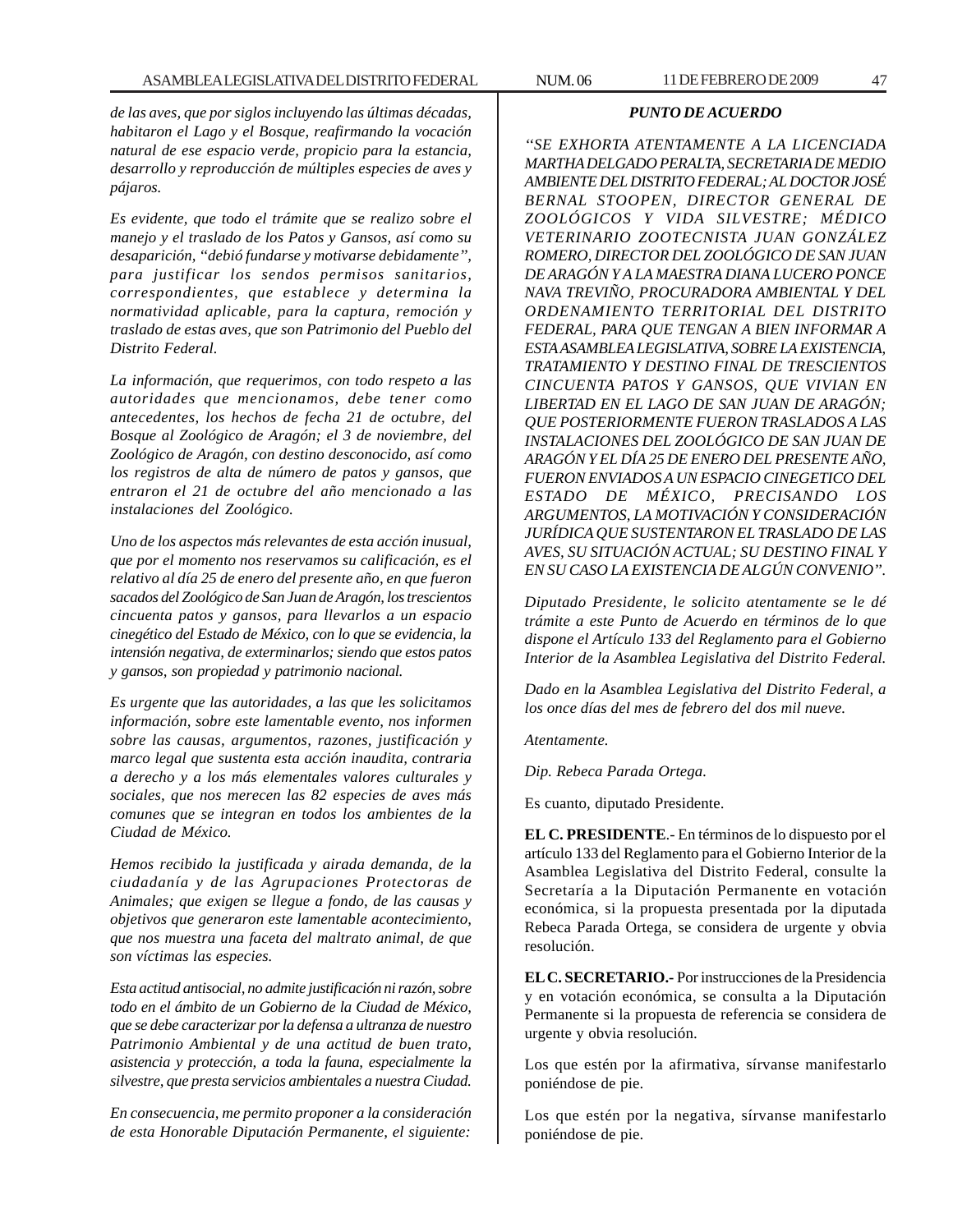Se considera de urgente y obvia resolución, diputado Presidente.

**EL C. PRESIDENTE.-** Está a discusión la propuesta. ¿Existen oradores en contra?

¿Existen oradores a favor?

Hasta por 10 minutos, tiene el uso de la palabra para hablar en contra de la propuesta, el diputado Antonio Lima Barrios. Adelante, diputado.

### **EL C. DIPUTADO ANTONIO LIMA BARRIOS**.- Gracias, diputado Presidente.

Por supuesto que no estamos en desacuerdo con la propuesta de la diputada, que además debo de hacer un reconocimiento de su preocupación por este tema que ha tenido en esta legislatura y a veces por otros temas más políticos nos olvidamos de esto que también es muy importante, que tiene que ver con los animales y sobre todo aquellos que están en nuestro entorno todavía de la Ciudad.

Yo solamente subo a esta Tribuna para solicitar que se pudiera añadir, yo creo que fundamentalmente la preocupación es esa, yo le diría, hay otra preocupación desde el punto de vista también de los animales, por ejemplo el asunto de las carpas, de los peces que también sacaron del lago, que también no sabemos el destino de las carpas por ejemplo.

Por otro lado, también el tratamiento que se le está dando a las ardillas, que también hay en el Bosque de Aragón y creo que eso tendría que ver con el punto de vista de los animales, pero yo iría un poco más allá.

Miren, en San Juan de Aragón que es un lugar que yo conozco y conozco bien, también tenemos el problema de que desde el momento en que como usted lo señala en el punto, pasó, dejó de ser parte de la delegación Gustavo A. Madero bajo la administración de la Delegación, todo se ha centralizado y las obras de remodelación que se han hecho se hicieron primero al zoológico de la Ciudad de México, años después, fue una obra que tardó aproximadamente 8 años que fue la remodelación del zoológico de San Juan de Aragón, y ahorita, desde aproximadamente unos meses como usted lo señala, se está haciendo el dragado, se nos ha dicho, y la limpieza del Lago de San Juan de Aragón.

Sin embargo, los vecinos también nos han dicho que no conocen el programa general de obra que se va a hacer, simplemente se cerró y se dijo hasta próximo aviso se dirá cuándo está en funcionando y no se ha dicho nada. De tal manera que sería importante no solamente saber qué va a ocurrir con los animales, que repito es un tema importante, sino saber qué va a pasar con la obra en general, el tiempo en el que se va a ejecutar esta obra, qué resultados se van a tener de la misma.

Algo que también yo llamaría la atención que son los autogenerados. Usted lo tocaba, diputada, el tema de las ambulantes, el tema que se ha convertido ahí en un problema bastante fuerte del comercio en vía pública al interior del zoológico y del Bosque de Aragón, pero también lo que tiene que ver con los autogenerados.

Es un lugar donde, como lo sabemos, se cobra el estacionamiento, hay muy buen ingreso de parte de los vecinos que acuden cada fin de semana ahí y sin embargo no sabemos si eso se centraliza o cuál es la política para que esos recursos que genera el propio Bosque de Aragón, tenemos el delfinario que también está concesionado y que también sería oportuno saber en qué condiciones está todavía esa concesión, da buen servicio, hay que decirlo, pero también habría que saber las condiciones en las que está el delfinario y creo que sería importante agregar esto al punto de acuerdo, si usted no tiene inconveniente, diputada promovente.

Es cuanto, diputado Presidente.

**EL C. PRESIDENTE**.- Proceda la Secretaría a preguntar a la Diputación Permanente en votación económica si es de aprobarse la propuesta a discusión con las propuestas que ya ha señalado el diputado Antonio Lima.

**EL C. SECRETARIO.-** Por instrucciones de la Presidencia y en votación económica, se pregunta a la Diputación Permanente si está a favor o en contra de la propuesta sometida a su consideración, con las modificaciones aceptadas.

Los que estén por la afirmativa, sírvanse manifestarlo poniéndose de pie.

Los que estén por la negativa, sírvanse manifestarlo poniéndose de pie.

Aprobada la propuesta, diputado Presidente.

**EL C. PRESIDENTE.-** Remítase a las autoridades correspondientes para los efectos legales a que haya lugar.

Para presentar una proposición con punto de acuerdo por medio del cual se exhorta al Jefe Delegacional de Tlalpan, Licenciado Guillermo Sánchez Torres, a que se informe detalladamente sobre los inmuebles en los que se desarrollan actividades de arte y cultura que serán beneficiados para su mantenimiento, así como el presupuesto que se destinó para llevar a cabo dicha tarea, se concede el uso de la tribuna a la diputada María de la Paz Quiñones Cornejo, del grupo parlamentario del Partido Acción Nacional. Adelante, diputada.

**LA C. DIPUTADA MARÍA DE LA PAZ QUIÑONES CORNEJO.-** Diputado Presidente, esto es en aras de la transparencia y de la cultura en la Delegación de Tlalpan.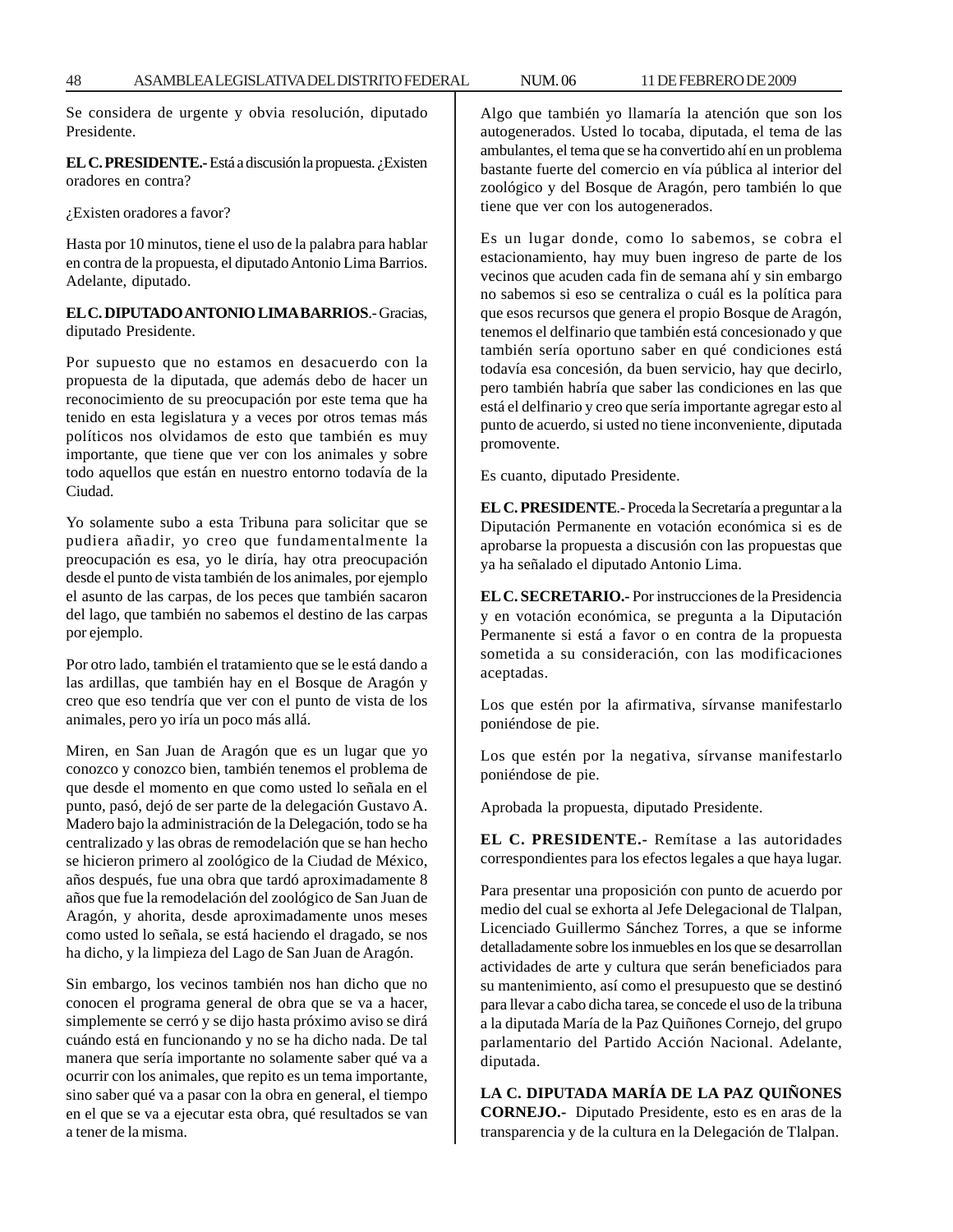*PROPOSICIÓN CON PUNTO DE ACUERDO MEDIANTE EL CUAL SE EXHORTA AL JEFE DELEGACIONAL DE TLALPAN GUILLERMO SÁNCHEZ TORRES, A QUE INFORME DETALLADAMENTE LOS INMUEBLES EN LAS QUE SE DESARROLLAN ACTIVIDADES DE ARTE Y CULTURA QUE SERAN BENEFICIADOS PARA SU MANTENIMIENTO ASI COMO EL PRESUPUESTO QUE SE LE DESTINO PARA LLEVAR A CABO ESA TAREA.*

*Dip. Daniel Salazar Núñez Presidente de la Mesa Directiva de la H. Asamblea Legislativa del Distrito Federal*

### *Presente.*

*Los que suscribimos, diputados a la Asamblea Legislativa del Distrito Federal, integrantes del grupo parlamentario Acción Nacional, con fundamento en lo dispuesto por los artículos 17 fracción VI de la Ley Orgánica y 132 del Reglamento para el Gobierno Interior, ambos de la Asamblea Legislativa del Distrito Federal; sometemos a consideración del pleno la siguiente PROPOSICIÓN CON PUNTO DE ACUERDO MEDIANTE EL CUAL SE EXHORTA AL JEFE DELEGACIONAL DE TLALPAN GUILLERMO SÁNCHEZ TORRES, A QUE INFORME DETALLADAMENTE LOS INMUEBLES EN LAS QUE SE DESARROLLAN ACTIVIDADES DE ARTE Y CULTURA QUE SERAN BENEFICIADOS PARA SU MANTENIMIENTO ASI COMO EL PRESUPUESTO QUE SE LE DESTINO PARA LLEVAR A CABO ESA TAREA al tenor de los siguientes:*

# *ANTECEDENTES*

*La construcción de la cultura mexicana es el resultado de un proceso histórico que informa relaciones de poder, intercambios pacíficos, asimilaciones de elementos culturales exógenos y reinterpretaciones de los elementos culturales preexistentes. Como es el caso de todos los países latinoamericanos, cuando México se liberó del dominio español, sus habitantes carecían de lo que se da en llamar identidad nacional. Quizá lo único que la mayor parte de los mexicanos compartían al momento de la independencia era el haber nacido en un territorio que pretendía ser un Estado. Fuera de eso, los vínculos interregionales eran escasos y las identidades comunitarias y étnicas estaban muy arraigadas.*

*En una sociedad culturalmente tan rica como la Ciudad de México, resulta trágico y lamentable que buena parte de las actividades culturales y artísticas que se realizan sean inaccesibles, sea por distancia, por costo, por desconocimiento para la mayoría de la población. Realizar un esfuerzo de promoción y difusión de actividades artísticas es tan indispensable, como el abrir todos los espacios públicos para la realización de actividades que las propias comunidades tienen interés y voluntad de llevar a cabo.*

*La ciudad de México posee una riqueza y diversidad cultural como ninguna otra en el país. Ello se debe a que sus habitantes proceden de todas las regiones y han aportado, con su fuerza de trabajo, la creatividad y tradiciones culturales de los pueblos que son originarios. También en la capital se encuentra la mayor acumulación de riqueza patrimonial artística, cultural e histórica. Todos ellos expresan la complejidad y diversidad de la mayor concentración urbana nacional, pero también reflejan las graves condiciones de desigualdad y la brecha existente entre quienes tienen acceso al arte y la cultura y quienes carecen tanto de espacios y medios mínimos de expresión, como de posibilidades de conocer y disfrutar las múltiples manifestaciones de la creatividad individual y colectiva.*

*La cultura es el conjunto de todas las formas y expresiones de una sociedad determinada. Como tal incluye costumbres, prácticas, códigos, normas y reglas de la manera de ser, vestimenta, religión, rituales, normas de comportamiento y sistemas de creencias. Desde otro punto de vista se puede decir que la cultura es toda la información y habilidades que posee el ser humano.*

*Por lo tanto es necesario preservar los valores culturales de los diversos inmuebles culturales, que enriquecen a nuestra ciudad y son vivo ejemplo de nuestro pasado y origen.*

*Así como preservar, promover y difundir la cultura en general entre la población, generar ciclos de actividades culturales y festivales a partir del calendario de tradiciones mexicanas, o por temáticas que articulen el conjunto de participaciones en teatro, danza, cine, literatura, etc.*

*Materializar programas de cursos y talleres de carácter formativo dirigidos a estimular la creación de espacios públicos, las relaciones comunitarias y el conocimiento de diversos temas inherentes a disciplinas artísticas, sociales y científicas.*

*Sin embargo en las acciones que pretende realizar la delegación Tlalpan para dar mantenimiento a los 41 inmuebles públicos sería importante saber si son los únicos inmuebles culturales que existen en la delegación y si están en servicio cada uno de ellos que tipo de población es la que acude más, cuanta gente es atendida en promedio y el presupuesto designado a cada inmueble y en que va a consistir su mantenimiento.*

*Con base a lo anteriormente expuesto, fundan la presente propuesta de Punto de Acuerdo los siguientes:*

### *CONSIDERANDOS*

*PRIMERO.- Que de conformidad con lo establecido por el artículo 1 de la Ley de Fomento Cultural del Distrito Federal la presente Leyes de orden público e interés social*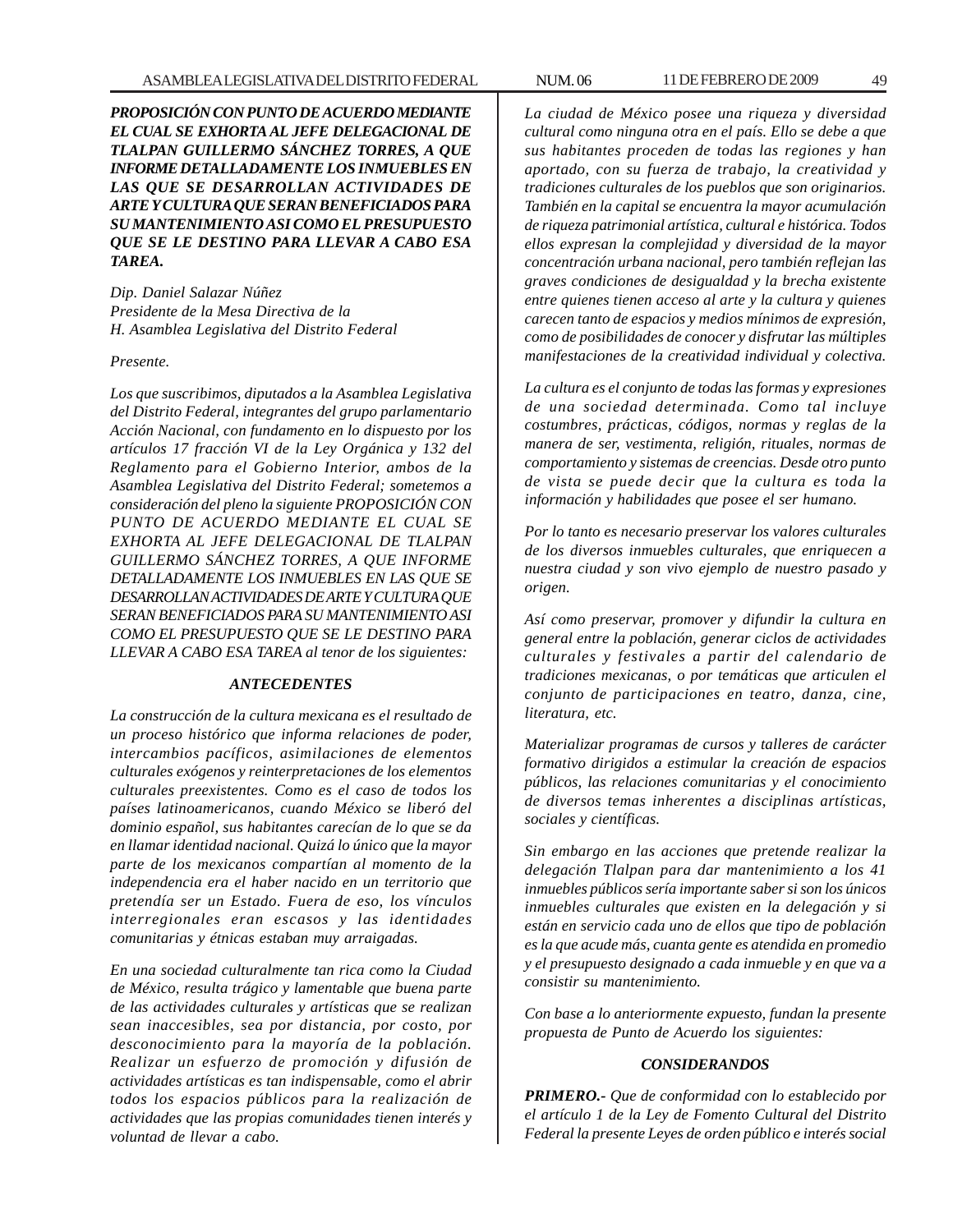*y tiene por objeto regular las acciones de fomento y propiciar el desarrollo cultural en el Distrito Federal, en su diversidad de manifestaciones.*

*SEGUNDO.- Que de conformidad con lo establecido por el artículo 2 fracción VI de la Ley de Fomento Cultural del Distrito Federal el Fomento y Desarrollo Cultural en el Distrito Federal atenderá a los siguientes principios rectores: Preservar y difundir el patrimonio cultural.*

*TERCERO.- Que de conformidad con lo establecido por el artículo 4 fracción V de la Ley de Fomento Cultural del Distrito Federal para los efectos de la presente Ley se entenderá como Delegaciones los órganos políticoadministrativos de cada demarcación territorial.*

*CUARTO.- Que de conformidad con lo establecido por el artículo 5 en sus fracciones VI y XVII de la Ley de Fomento Cultural del Distrito Federal para el cumplimento de la presente Ley, las autoridades culturales tienen la obligación de desarrollar y observar los objetivos siguientes crear, estimular, conservar, adecuar y administrar establecimientos culturales, tales como centros y casas de cultura, escuelas, bibliotecas, centros de capacitación o investigación, museos, salas de exposición, espacios mediáticos, imprentas y editoriales, pudiendo contar con el apoyo de instituciones públicas y privadas, mediante la generación de soportes técnicos, materiales y financieros, de acuerdo a la normatividad correspondiente y Fomentar la creación, ampliación y adecuación de la infraestructura artística y cultural en el Distrito Federal.*

*QUINTO.- Que de conformidad con lo establecido por el artículo 18 en su fracción VI de la Ley de Fomento Cultural del Distrito Federal son autoridades encargadas de la aplicación de la presente Ley las delegaciones.*

*SEXTO.- Que de conformidad con lo establecido por el artículo 20 en su fracción X de la Ley de Fomento Cultural del Distrito Federal sin menoscabo de las atribuciones previstas en la Ley Orgánica de la Administración Pública del Distrito Federal, corresponde a la Secretaría de Cultura Promover ante las Secretarías de Obras y Servicios y de Desarrollo Urbano y Vivienda, la ampliación de infraestructura y la construcción de espacios públicos bajo su jurisdicción, con usos y destinos para el desarrollo de actividades culturales y artísticas.*

*SÉPTIMO.-Que de conformidad con lo establecido por el artículo 21 en sus fracciones X y XII de la Ley de Fomento Cultural del Distrito Federal corresponde a las delegaciones en su ámbito de competencia elaborar y mantener actualizado un inventario de los espacios públicos con que cuenta la delegación para la realización de actividades culturales y artísticas procurar la creación de bibliotecas, hemerotecas, casas de cultura* *delegacionales, museos, auditorios, teatros y centros culturales, así como la ampliación, mantenimiento, mejoras físicas y tecnológicas.*

*Por lo expuesto y fundado, sometemos a consideración de la diputación permanente el siguiente:*

### *PUNTO DE ACUERDO*

*ÚNICO.-SE EXHORTA AL JEFE DELEGACIONAL DE TLALPAN GUILLERMO SÁNCHEZ TORRES, A QUE INFORME DETALLADAMENTE LOS INMUEBLES EN LAS QUE SE DESARROLLAN ACTIVIDADES DE ARTE Y CULTURA QUE SERAN BENEFICIADOS PARA SU MANTENIMIENTO ASI COMO EL PRESUPUESTO QUE SE LE DESTINO PARA LLEVAR A CABO ESA TAREA.*

*Dado en el Recinto Legislativo, Distrito Federal, 11 Febrero 2009.*

*Dip. Elvira Murillo Mendoza; Dip. Margarita Martínez Fisher; Dip. Ma. de la Paz Quiñones Cornejo.*

Es cuanto, diputado Presidente.

**EL C. PRESIDENTE.-** Con fundamento en lo dispuesto por los artículos 50 fracción IV y V de la Ley Orgánica de la Asamblea Legislativa del Distrito Federal; 28, 29 y 132 del Reglamento para el Gobierno Interior, se turna para su análisis y dictamen a las Comisiones Unidas de Cultura y de Presupuesto y Cuenta Pública.

Para presentar una proposición con punto de acuerdo para solicitar al Secretario de Seguridad Pública del Distrito Federal un informe sobre parquímetros en la delegación Cuauhtémoc, se concede el uso de la tribuna a la diputada Margarita María Martínez Fisher, del grupo parlamentario del Partido Acción Nacional. Adelante diputada.

**LA C. DIPUTADA MARGARITA MARÍA MARTÍNEZ FISHER.-** Gracias, diputado Presidente.

*PROPOSICIÓN CON PUNTO DE ACUERDO PARA SOLICITAR AL SECRETARIO DE SEGURIDAD PÚBLICA DEL DISTRITO FEDERAL, UN INFORME RELATIVO AL FUNCIONAMIENTO DE PARQUÍMETROS EN LA DELEGACIÓN CUAUHTÉMOC.*

*DIP. DANIEL SALAZAR NÚÑEZ*

*PRESIDENTE DE LA DIPUTACIÓN PERMANENTE DE LA ASAMBLEA LEGISLATIVA DEL DISTRITO FEDERAL IV LEGISLATURA.*

## *PRESENTE.*

*Los Diputados suscritos, integrantes del grupo parlamentario del Partido Acción Nacional en la Asamblea Legislativa del Distrito Federal, con fundamento en lo dispuesto por los artículos 13 fracción II, 17 fracción*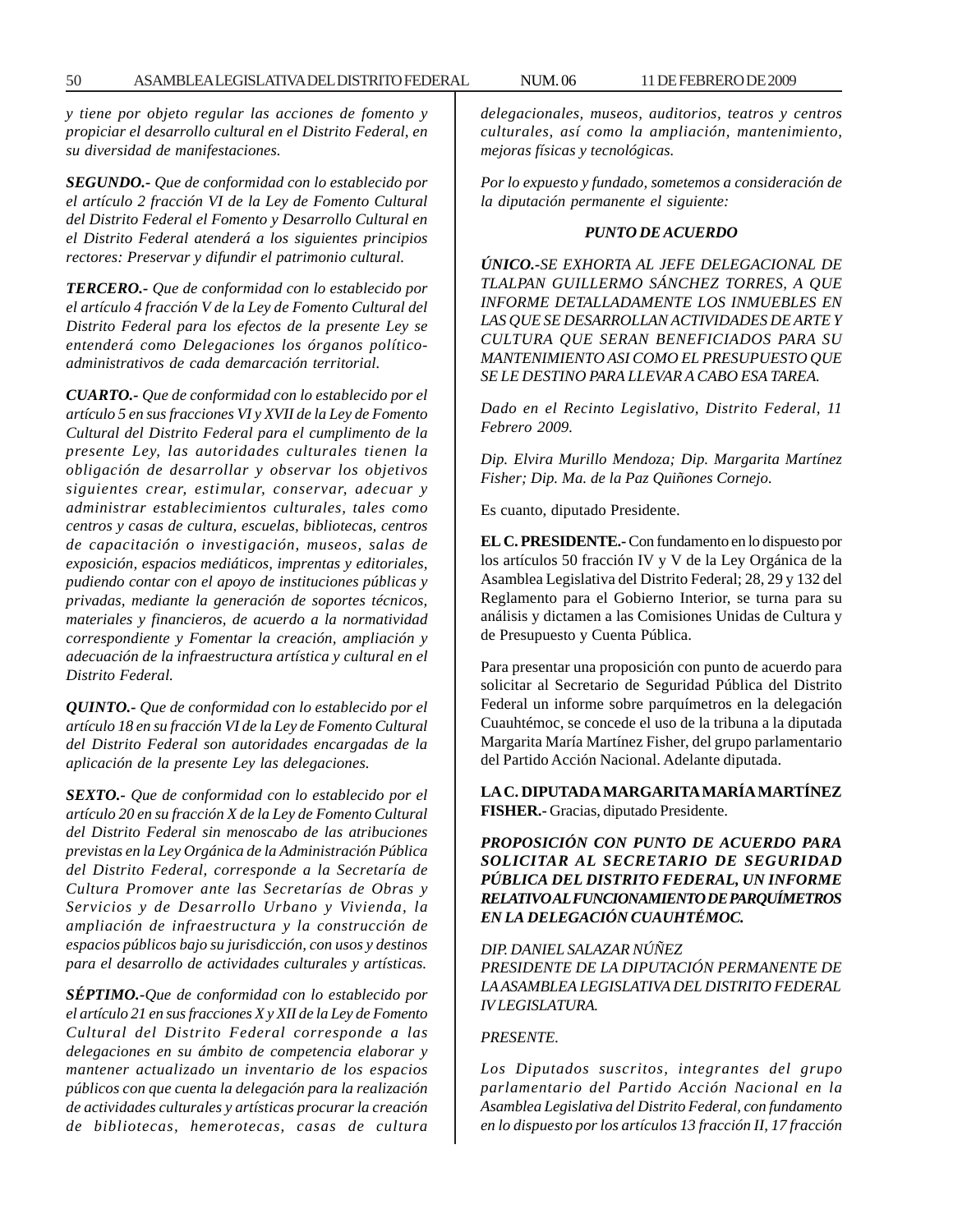*VI, de la Ley Orgánica y 133 del Reglamento para el Gobierno Interior, ambos de la Asamblea Legislativa del Distrito Federal, nos permitimos presentar la siguiente proposición con PUNTO DE ACUERDO PARA SOLICITAR AL SECRETARIO DE SEGURIDAD PÚBLICA DEL DISTRITO FEDERAL, UN INFORME RELATIVO AL FUNCIONAMIENTO DE PARQUÍMETROS EN LA DELEGACIÓN CUAUHTÉMOC, al tenor de los siguientes:*

### *ANTECEDENTES*

*1. El programa de parquímetros en la Delegación Cuauhtémoc ha puesto en tela de juicio la legitimidad de su funcionamiento. En recientes fechas, Diputados de esta propia Asamblea Legislativa han solicitado públicamente información sobre el monto y destino de los recursos.*

*2. Si bien, en sus inicios el funcionamiento del Fideicomiso que tiene a cargo el programa fue reconocido y tomado como ejemplo por las dependencias y demarcaciones en los múltiples intentos de implementar programas equivalentes, lo cierto es que al día de hoy, la aplicación del programa de parquímetros debe replantearse, fundamentalmente porque no existe transparencia en la utilización de los recursos públicos recaudados mediante este programa.*

*3. Adicionalmente, he recibido quejas ciudadanas sobre la indebida utilización de las bases de datos que maneja el Fideicomiso, sobre los vecinos de la zona rosa, que se ven obligados a entregar información a este organismo, a efecto de que se les permita estacionar su vehículo en la zona, por ser residentes de la misma. Sin embargo, se tiene la presunción de que la información que proporcionan los vecinos de la zona, esencialmente el nombre y domicilio, es compartida con diferentes empresas encargadas de enviar información publicitaria, y en muchos casos, publicidad a favor de partidos políticos.*

*4. Asimismo, el Fideicomiso ha solicitado a los vecinos requisitos innecesarios, tales como comprobantes de ingresos, actas de nacimiento de los hijos, actas de matrimonio, e incluso tienen que soportar una visita domiciliaria por personal prepotente, como condición para seguir estacionando vehículos en la zona, no obstante que se encuentra acreditada la residencia, desde hace ya algunos años.*

*Los habitantes de la Zona Rosa, desconocen el nombre del organismo, empresa o persona responsable de los documentos que están entregando, aspecto de suma importancia, por tratarse de documentos con información personalísima; por lo que es necesario, que al vecino se le entregue un contra recibo en el que se especifique la documentación recibida, así como el compromiso de confidencialidad de la información.*

*Cabe destacar que sólo se entrega a los vecinos una hoja sin membrete, en cuyo encabezado se aprecia ''Programa de Parquímetros. Carta Informativa'', y firma una persona de nombre Gloria Borona, quien se ostenta como del área de ''Relaciones Públicas y Atención a Vecinos Residentes'' de un llamado ''Módulo de Atención al Vecino'' ubicado en Londres 71, col. Juárez, del que se desconoce responsable.*

*La certeza sobre la persona a la que se entrega la información, es indispensable, sobre todo considerando la inseguridad pública que priva en el Distrito Federal, en el que cualquier información mal empleada puede exponer al ciudadano a ser víctima de la delincuencia.*

*Como se aprecia, toda la documentación que proporciona el vecino no es a una autoridad, por lo que es necesario que esta Asamblea Legislativa conozca los instrumentos legales en que el fideicomiso y la operadora de los parquímetros sustentan estos actos de molestia hacia los residentes, así como la lista de requisitos exclusivos a solicitar para otorgar el permiso, en virtud de que no se aplica el mismo criterio en cuanto a los requisitos para todos los vecinos de la zona.*

*5. Por lo anterior, y a efecto de verificar si las bases de datos personales de los vecinos, son compartidas con empresas de publicidad y partidos políticos, es que se requiere un informe formal y de carácter oficial por parte del Secretario de Seguridad Pública, para que de cuenta sobre quién es la persona ''Responsable del Sistema de Datos Personales'', que tiene a su cargo el resguardo y manejo de esta información protegida por la Ley de Protección de Datos Personales para el Distrito Federal.*

*6. Asimismo, el Secretario del ramo de seguridad pública, debe informar a esta Soberanía, por qué motivo se solicita a los vecinos más documentación de la necesaria para acreditar su residencia.*

### *CONSIDERANDOS*

*PRIMERO. En materia de parquímetros, las atribuciones conferidas a la autoridad se encuentran dispersas en los siguientes ordenamientos legales:*

*ESTATUTO DE GOBIERNO DEL DISTRITO FEDERAL*

*ARTÍCULO 17.-*

*Los habitantes del Distrito Federal, en los términos y condiciones que las leyes establezcan, tienen derecho a:*

*I. La protección de las leyes, reglamentos y demás normas jurídicas que rijan en el mismo;*

*II. La prestación de los servicios públicos;*

*III. Utilizar los bienes de uso común conforme a su naturaleza y destino:*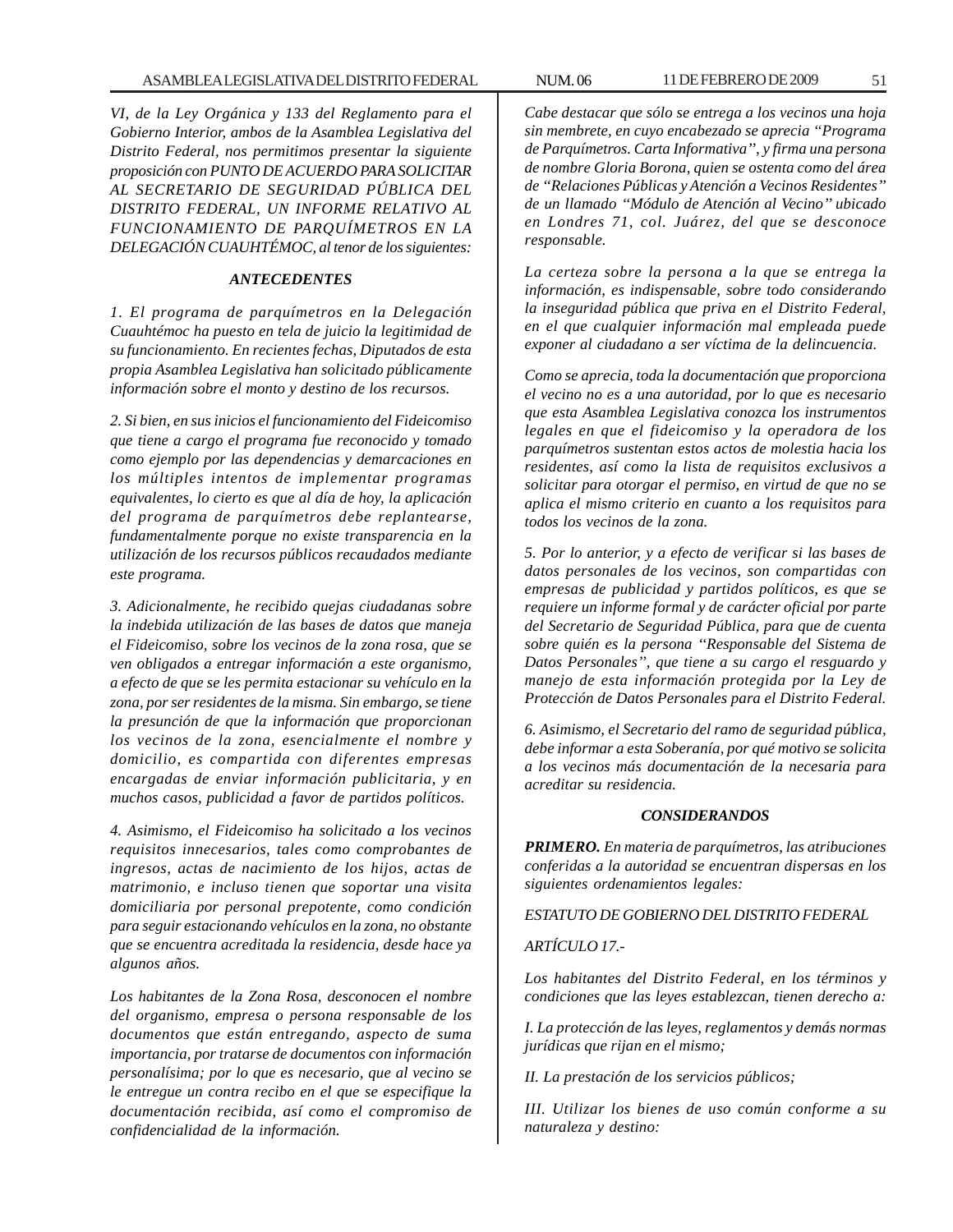*IV. Ser indemnizados por los daños y perjuicios causados por los servidores públicos de la entidad, de conformidad con lo establecido en la legislación civil y en la Ley Federal de Responsabilidades de los Servidores Públicos.*

*V. Ser informados sobre las leyes y decretos que emitan la Asamblea Legislativa y el Congreso de la Unión, respecto de las materias relativas al Distrito Federal; reglamentos y demás actos administrativos de carácter general que expidan el Presidente de la República y el Jefe de Gobierno así como sobre la realización de obras y prestación de servicios públicos e instancias para presentar quejas y denuncias relacionadas con los mismos y con los servidores públicos responsables.*

## *ARTÍCULO 18.-*

*Son obligaciones de los habitantes cumplir con los preceptos de la Constitución Política de los Estados Unidos Mexicanos, los de este Estatuto así como los de las leyes y demás disposiciones jurídicas aplicables; contribuir a los gastos públicos de la Federación y del Distrito Federal, de la manera proporcional y equitativa que dispongan las leyes; utilizar las vías y espacios públicos conforme a su naturaleza y destino: y ejercer sus derechos sin perturbar el orden y la tranquilidad públicos ni afectar la continuidad del desarrollo normal de las actividades de los demás habitantes.*

## *ARTÍCULO 19.-*

*Los derechos a que se refiere este capítulo se ejercerán en los términos y condiciones que señalen la Constitución Política de los Estados Unidos Mexicanos, este Estatuto y las demás leyes y reglamentos, los cuales determinarán las medidas que garanticen el orden público, la tranquilidad social, la seguridad ciudadana y la preservación del medio ambiente.*

*Como se aprecia en los artículos transcritos, el ciudadano tiene derecho a disfrutar de los espacios públicos de acuerdo a su naturaleza y destino. En el caso de los vecinos que viven en las colonias con parquímetros, ven limitado el disfrute de este derecho ya que no se les permite estacionarse frente a su domicilio, si no cumplen con los requisitos establecidos por un fideicomiso, del cuál los vecinos no saben nada; sólo que a través de dicho Fideicomiso se les ha solicitado todo tipo de documentación e información de carácter personal.*

# *LEY ORGÁNICA DE LA SECRETARÍA DE SEGURIDAD PÚBLICA DEL DISTRITO FEDERAL*

*Artículo 3°.- Corresponden a la Secretaría las siguientes atribuciones:*

*XIV. Realizar funciones de control, supervisión y regulación del tránsito de personas y vehículos en la vía* *pública conforme a lo dispuesto en las leyes y reglamentos aplicables;*

*En la Ley Orgánica de la Secretaría de Seguridad Pública, se establece que esta dependencia es la facultada para controlar, supervisar y regular el tránsito de personas y vehículos en la vía pública; por lo que es la autoridad competente para informar a esta Asamblea Legislativa sobre el Programa de Parquímetros en las colonias de la Delegación Cuauhtémoc, cuya supervisión está a su cargo.*

### *LEY DE TRANSPORTE Y VIALIDAD DEL DISTRITO FEDERAL*

*Artículo 7.- Para el cumplimiento de la presente Ley y los ordenamientos que de ella emanen, la Secretaría tendrá, además de las disposiciones contenidas en otras leyes, las siguientes facultades:*

*II.- Proveer en el ámbito de su competencia que la vialidad, su infraestructura, equipamiento auxiliar, servicios y elementos inherentes o incorporados a ella, se utilicen en forma adecuada conforme a su naturaleza, coordinándose en su caso, con las áreas correspondientes para lograr este objetivo;*

*V.- Elaborar y someter a aprobación del Jefe de Gobierno el Programa Integral de Transporte y Vialidad del Distrito Federal, que deberá ajustarse a los objetivos, políticas, metas y previsiones establecidas en los programas generales: De Desarrollo del Distrito Federal, de Desarrollo Urbano del Distrito Federal, de ordenamiento ecológico del Distrito Federal y Programa de Ordenación de la Zona Metropolitana del Valle de México. La Secretaría dictará las medidas necesarias para garantizar el debido cumplimiento del Programa Integral de Transporte y Vialidad del Distrito Federal y para su actualización, acorde con las necesidades e infraestructura de la ciudad;*

*XIX. - Diseñar las vialidades necesarias y los dispositivos de control de tránsito, con base en los estudios integrales que para tal efecto se realicen:*

*XXXVI.- Regular y emitir los manuales de normas técnicas para regular la operación de los estacionamientos:*

*XXXVII.- Proponer al Jefe de Gobierno, con base en los estudios correspondientes y con las disposiciones jurídicas y administrativas aplicables, las tarifas de los estacionamientos públicos y del servicio público de transporte de pasajeros:*

*Artículo 8.- Para el cumplimiento de la presente Ley y los ordenamientos que de ella emanen, seguridad pública tendrá, además de las disposiciones contenidas en otros cuerpos legales, las siguientes facultades:*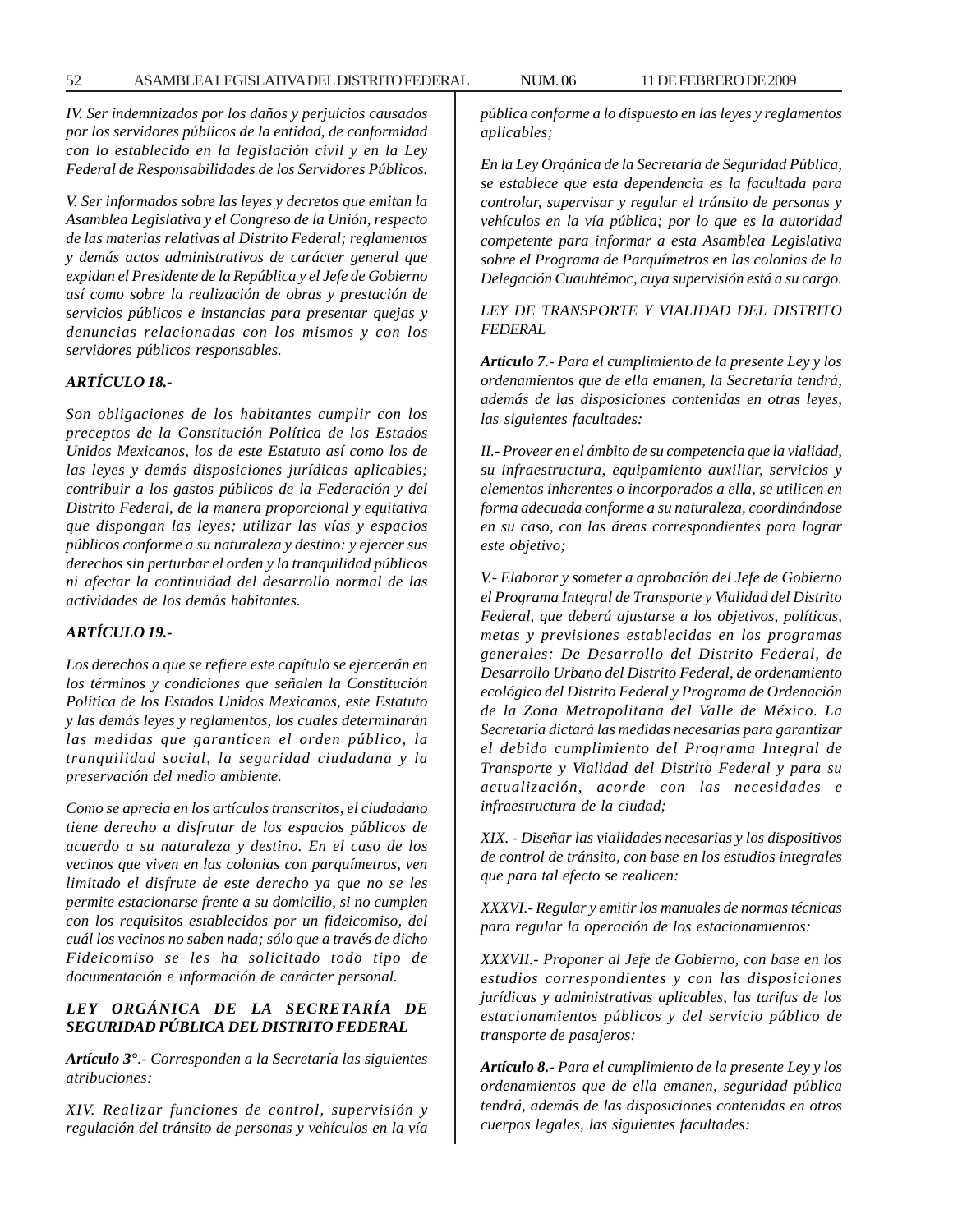*I. - Garantizar en el ámbito de sus atribuciones que la vialidad, su infraestructura, servicios y elementos inherentes o incorporados a ellos, se utilicen en forma adecuada conforme a su naturaleza, coordinándose en su caso, con las áreas correspondientes para lograr este objetivo:*

*II.- Llevar a cabo el control de tránsito y la vialidad, preservar el orden público y la seguridad;*

*De las disposiciones legales transcritas puede advertirse que el legislador estableció de manera clara las responsabilidades en materia de tránsito para cada autoridad del Distrito Federal, a fin de que el gobernado tenga garantizada su seguridad en su traslado cotidiano dentro de esta Ciudad. La seguridad de los ciudadanos también se ha visto amenazada en el caso de los vecinos de las colonias en que se encuentra instrumentado el Programa de Parquímetros, ya que para hacer uso de su derecho de estacionarse frente a su domicilio, debe cubrir una serie de requisitos, ante un ente, del cuál desconocen incluso el nombre.*

*SEGUNDO. Que es obligación legal del fideicomiso, en términos de la Ley de Protección de Datos Personales para el Distrito Federal, proteger la información que almacene en su Sistema de Datos Personales, según se establece en el penúltimo párrafo del artículo 16, que a la letra señala:*

*''El ente público no podrá difundir o ceder los datos personales contenidos en los sistemas de datos desarrollados en el ejercicio de sus funciones, salvo que haya mediado el consentimiento expreso por escrito o por un medio de autentificación similar, de las personas a que haga referencia la información. Al efecto, la oficina de información pública contará con los formatos necesarios para recabar dicho consentimiento.''*

*En el caso concreto los vecinos han manifestado que llega a su domicilio diversa propaganda, sobre todo de carácter partidista, en la que se incluyen todos sus datos, situación que les genera incertidumbre y temor por no conocer con que empresas, autoridades u organismos se comparte la información personal que proporcionan.*

*Por lo anterior, nos permitimos someter a consideración de esta Diputación Permanente, con carácter de urgente y obvia resolución, la aprobación del siguiente:*

# *PUNTO DE ACUERDO*

*PRIMERO. Se solicita al Secretario de Seguridad Pública del Distrito Federal, que en un plazo de 72 horas contadas a partir de la notificación del presente punto de acuerdo, rinda un informe a esta Soberanía, en el que se especifique, nombre de la persona o funcionario que tiene a su cargo el manejo y resguardo de las bases de datos de*

*los vecinos de la Zona Rosa, integrada con motivo del programa de parquímetros.*

*El informe deberá precisar también el uso que se da a las bases de datos de referencia, especificando nombre de empresas, partidos políticos o cualquier otra persona morolo física, con la que se haya compartido la información de estas bases de datos.*

*SEGUNDO. Se solicita al Secretario de Seguridad Pública del Distrito Federal, que informe a esta Soberanía, cuáles son los requisitos se exige a los vecinos para acreditar su residencia, y explicar, por qué motivo en recientes fechas se han solicitado comprobantes de ingresos y actas de nacimiento como requisitos adicionales.*

*Dado en la Asamblea Legislativa del Distrito Federal, a los once días del mes de febrero de dos mil nueve.*

*Atentamente.*

*Dip. Margarita María Martínez Fisher; Dip. María de la Paz Quiñónez Cornejo, Dip. Elvira Murillo Mendoza.*

Es cuanto, diputado Presidente.

**EL C. PRESIDENTE.-** En términos de lo dispuesto por el Artículo 133 del Reglamento para el Gobierno Interior de la Asamblea Legislativa del Distrito Federal, consulte la Secretaría a la Diputación Permanente en votación económica si la propuesta presentada por la diputada Margarita María Martínez Fisher se considera de urgente y obvia resolución.

**EL C. SECRETARIO.-** Por instrucciones de la Presidencia y en votación económica, se consulta a la Diputación Permanente si la propuesta de referencia se considera de urgente y obvia resolución.

Los que estén por la afirmativa, sírvanse manifestarlo poniéndose de pie.

Los que estén por la negativa, sírvanse manifestarlo poniéndose de pie.

Se considera de urgente y obvia resolución, diputado Presidente.

**EL C. PRESIDENTE.-** Está a discusión la propuesta. ¿Existen oradores en contra?

Proceda la Secretaría a preguntar a la Diputación Permanente en votación económica si es de aprobarse la propuesta a discusión.

**EL C. SECRETARIO.-** Por instrucciones de la Presidencia y en votación económica, se pregunta a la Diputación Permanente si está a favor o en contra de la propuesta sometida a su consideración.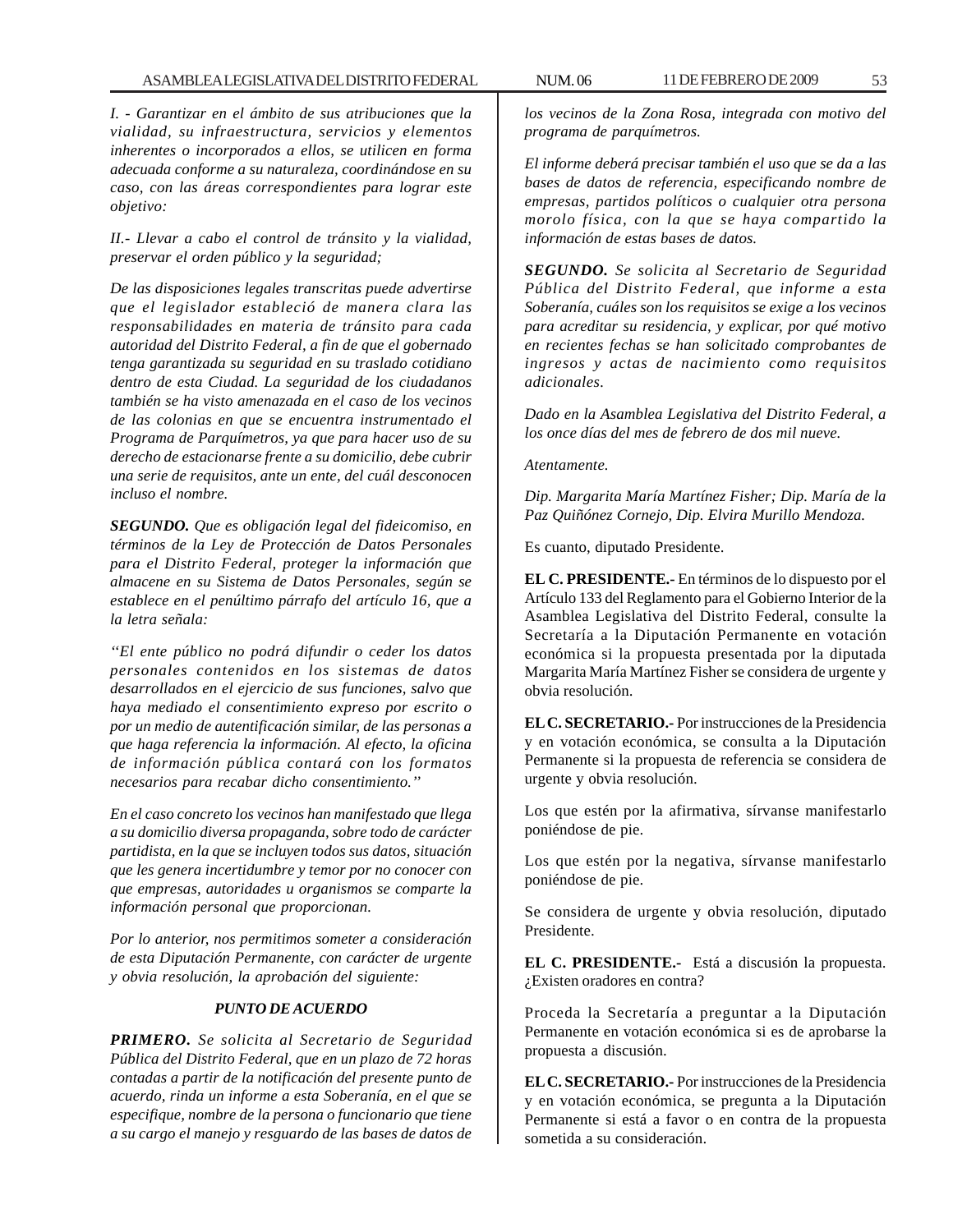Los que estén por la afirmativa, sírvanse manifestarlo poniéndose de pie.

Los que estén por la negativa, sírvanse manifestarlo poniéndose de pie.

Aprobada la propuesta, diputado Presidente.

**EL C. PRESIDENTE.-** Remítase a las autoridades correspondientes para los efectos legales a que haya lugar.

Para presentar una proposición con punto de Acuerdo por el que se le solicita al Director del Sistema de Aguas de la Ciudad de México, Ingeniero Ramón Aguirre Díaz por cuarta ocasión un informe pormenorizado sobre la situación que guarda el avance de las 23 obras hidráulicas para la demarcación territorial de Tláhuac. Asimismo, se le exhorta por tercera ocasión a que se terminen las obras de la Planta de Bombeo I, de la misma demarcación territorial, se concede el uso de la Tribuna a la diputada Elvira Murillo Mendoza, del grupo parlamentario del Partido Acción Nacional. Adelante, diputada.

# **LA C. DIPUTADA ELVIRA MURILLO MENDOZA.-** Con su venia, diputado Presidente.

*PROPOSICIÓN CON PUNTO DE ACUERDO POR EL QUE SE LE SOLICITA AL DIRECTOR DE SISTEMA DE AGUAS DE LA CIUDAD DE MÉXICO, ING. RAMÓN AGUIRRE DÍAZ, POR CUARTA OCASIÓN UN INFORME PORMENORIZADO SOBRE LA SITUACIÓN QUE GUARDA EL AVANCE DE LAS 23 OBRAS HIDRÁULICAS PARA LA DEMARCACIÓN TERRITORIAL DE TLÁHUAC, ASÍ MISMO SE LE EXHORTA POR TERCERA OCASIÓN A QUE SE TERMINEN LAS OBRAS DE LA ''PLANTA DE BOMBEO SAN JOSÉ 1'' DE LA MISMA DEMARCACIÓN TERRITORIAL.*

### *DIP. DANIEL SALAZAR NÚÑEZ*

# *DE LA DIPUTACIÓN PERMANENTE DE LA ASAMBLEA LEGISLATIVA DEL DISTRITO FEDERAL, IV LEGISLATURA*

### *PRESENTE.*

*Los diputados que suscriben integrantes del Grupo parlamentario del Partido Acción Nacional en la Asamblea Legislativa del Distrito Federal, con fundamento en lo dispuesto por los artículos 13 fracción II y 17 fracción VI de la Ley Orgánica de la Asamblea Legislativa, así como 133 del Reglamento para el Gobierno Interior de la Asamblea Legislativa del Distrito Federal, de urgente y obvia resolución, nos permitimos presentar la siguiente PROPOSICIÓN CON PUNTO DE ACUERDO POR EL QUE SE LE SOLICITA AL DIRECTOR DE SISTEMA DE AGUAS DE LA CIUDAD DE MÉXICO, ING. RAMÓN AGUIRRE DÍAZ, POR CUARTA OCASIÓN UN INFORME PORMENORIZADO SOBRE LA SITUACIÓN QUE* *GUARDA EL AVANCE DE LAS 23 OBRAS HIDRÁULICAS PARA LA DEMARCACIÓN TERRITORIAL DE TLÁHUAC, ASÍ MISMO SE LE EXHORTA POR TERCERA OCASIÓN*

*A QUE SE TERMINEN LAS OBRAS DE LA ''PLANTA DE BOMBEO SAN JOSÉ 1'' DE LA MISMA DEMARCACIÓN TERRITORIAL, al tenor de los siguientes:*

### *ANTECENDENTES*

*El presente punto de acuerdo surge de la necesidad de tomar medidas importantes ante la creciente inseguridad en la que vive el Distrito Federal, frente a las carentes obras de saneamiento, abastecimiento de agua, la mala planeación para tratar las aguas residuales y el manejo de los recursos destinados a estos rubros, por parte de las autoridades. Principalmente en la Delegación de Tláhuac.*

*Es por ello que las autoridades en Febrero de 1997 fue creado como contrato irrevocable de administración y fuente de pago, el Fideicomiso 1928, el cual esta destinado para la construcción de obras hidráulicas para el saneamiento y abastecimiento de agua en el Valle de México.*

*El 23 de agosto de 2007, se presentó a comparecer ante la Comisión de Gestión Integral del Agua, el Ingeniero Ramón Aguirre, Director General del Sistemas de Aguas de la Ciudad de México, en donde nos informó sobre la situación que guarda el fideicomiso 1928 y su aplicación en obras esenciales para el Distrito Federal y principalmente sobre la Demarcación Territorial de Tláhuac; así mismo nos expuso que en el proyecto de Tláhuac, ya están asignados los recursos del Fideicomiso, son fondos que están disponibles para este rubro. ''Los recursos están disponibles para este rubro. ''Los recursos están en resguardo de BANOBRAS y estarán generando intereses, pero por lo pronto están y apartados, no es necesario una autorización presupuestal''. 8*

*En Noviembre del 2007, ante esta soberanía se hizo un exhorto al Ingeniero Ramón Aguirre, Director General del Sistemas de Aguas de la Ciudad de México, para que nos informara sobre la situación que guardan las 23 obras hidráulicas prioritarias en la Demarcación Territorial de Tláhuac, y que se pusiera en marcha la construcción de la ''Planta de Bombeo San José 1'', de los recursos del famoso fideicomiso 1928.*

*Así mismo el Jefe de Gobierno del Distrito Federal, Marcelo Luis Ebrard Casaubón, informó que su*

*<sup>8</sup> Comparecencia de la Lic. Martha Teresa Delgado Peralta, del Ing. Ramón Aguirre Díaz y del Lic. Julio César Moreno Rivera, Secretaria del Medio Ambiente, Director General de Sistemas de Agua.*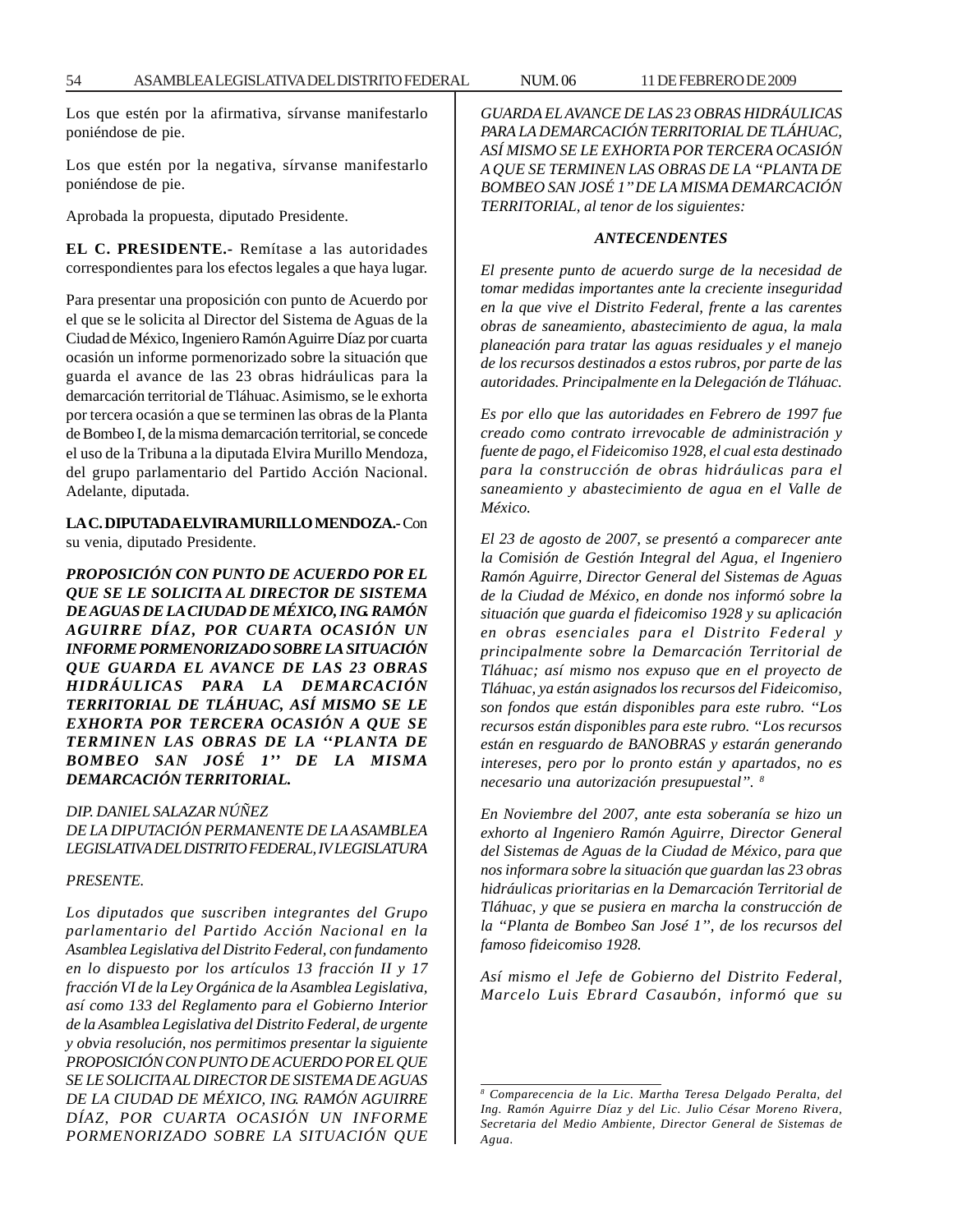*administración invertirá cerca de 500 millones de pesos en esas 23 obras hidráulicas en la Delegación Tláhuac, para resolver los problemas de inundaciones que sufre la demarcación. A través de el Fideicomiso 1928 acordaron destinar 429 millones de pesos para la construcción de estas 23 obras las cuales supuestamente iniciarán en el año 2007 y concluirán en el 2009, en las que destacan la renivelación de Bordos el Canal General; Ampliación de la Planta de Bombeo Número 1, sobre el Canal General; Ampliación de la Planta de Bombeo Número 3, sobre el Canal General; Planta de Bombeo San José 1; Plantas de Bombeo La Lupita, entre otras, las cuales no se ha tenido noticia del avance que se tiene de cada una de ellas.*

*Esta última, se estableció que sería una Planta de Bombeo la cual contaría con una capacidad de 5 metros cúbicos por segundo, (5 mil litros por segundo), la cual atendería tanto a las descargas de agua residuales como las descargas pluviales ocasionadas por las precipitaciones que se den en la zona de Tláhuac.*

*Ingeniero Ramón Aguirre Díaz, Director General del Sistema de Aguas de la Ciudad de México, informó que esta ''Planta de Bombeo San José 1'', ya había presentado su primer esquema del proyecto, y que ya están terminando los trabajos de mecánica de suelos del lugar, para poder dar inicio con la construcción de dicha obra.*

*Así mismo, en el mes de Febrero de 2008, se le solicito rindiera informe pormenorizado sobre las 23 obras hidráulicas prioritarias en la Demarcación de Tláhuac, solicitud que no ha sido cumplida.*

*Es por ello que en el mes de Octubre de 2008, ante esta soberanía se le solicito comparecer Ing. Ramón Aguirre, Director General del Sistemas de Aguas de la Ciudad de México, para que nos informara sobre la situación que guardan las 23 obras hidráulicas prioritarias en la Demarcación Territorial de Tláhuac, y en aquel momento se comprometió a iniciar las obras y a la fecha no se han concluido ninguna de las obras y mucho menos se nos entregó el multisolicitado informe sobre estas obras. y de nueva cuenta en el mes de Diciembre de 2008 se le solicito que rindiera un informe pormenorizado con referencia a las obras que se mencionan, el cual no se nos ha proporcionado, en ningunas de las ocasiones.*

*En virtud de no haber concluido las obras hidráulicas en tiempo y forma, y solicitar de manera reiterada informes sobre el avance de la obra, también es necesario puntualizar que no se han terminado las obras por errores graves como lo es que el colector que se encuentra en la Avenida Reforma Agraria, con una magnitud de 600 metros, es un tubo de 1.83 metros de diámetro y la pared es de un centímetro, por lo tanto la capacidad no es suficiente ya que el colchón sobre el cual se encuentra el lomo del tubo es de poco espesor; por lo que es necesario*

*sustituir el tubo por otro de mayor capacidad de carga, pues recordemos que la Avenida Reforma Agraria principalmente es vía de transporte de carga. Además de que es necesario verificar que los planos y memorias de calculo tanto del proyecto hidráulico (colector) como del estudio del área de influencia del colector existente para saber con toda precisión los gastos que se están manejando, así como las cotas de la plantilla del colector al llegar a la estructura de rejillas y cota de la descarga del colector nuevo (donde se va descargar el agua bombeada), y los planos detallados de la estación de bombeo.*

*El mencionado informe se le solicito el día 19 de enero de 2009, para que se presentará en 10 días hábiles posteriores a su aprobación, es por ello que se le solicita nuevamente ya que a la fecha no se ha recibido.*

### *CONSIDERANDOS*

*PRIMERO.- El Sistema de Aguas de la Ciudad de México tiene por objetivo suministrar y distribuir los servicios de agua potable y drenaje a los habitantes del Distrito Federal con la cantidad, calidad y eficiencia necesarios, a través de acciones que contribuyan a la adecuada utilización de la infraestructura existente, y fomentar una cultura moderna de utilización que garantice el abasto razonable del recurso.*

*SEGUNDO.- Entre las funciones más importantes del Sistema de Aguas de la Ciudad de México está formular, actualizar y controlar el desarrollo del programa de operación hidráulica del Distrito Federal, así como los estudios y proyectos de abastecimiento de agua potable y reaprovechamiento de aguas residuales, construyendo y conservando las obras de infraestructura hidráulica y de drenaje que requiere la ciudad, en coordinación con las autoridades competentes.*

*TERCERO.- Además de operar y conservar los sistemas de aprovechamiento y distribución de agua potable y alcantarillado del Distrito Federal; supervisar y vigilar su funcionamiento: proyectar y ejecutar las obras de prevención y control de inundaciones, hundimientos y movimientos de suelo, siempre y cuando sean de tipo hidráulico; autorizar y supervisar las conexiones del sistema de agua potable, así como la construcción y conservación de pozos y manantiales, ampliando y mejorando los sistemas de agua potable del Distrito Federal.*

*CUARTO.- De acuerdo con el artículo 108 Constitucional en el que se establece: Que los servidores públicos serán responsables por los actos u omisiones en que incurran en el desempeño de sus respectivas funciones.*

*QUINTO.- De acuerdo con el Artículo 6 de la Ley de Aguas del Distrito Federal establece que en la formulación,*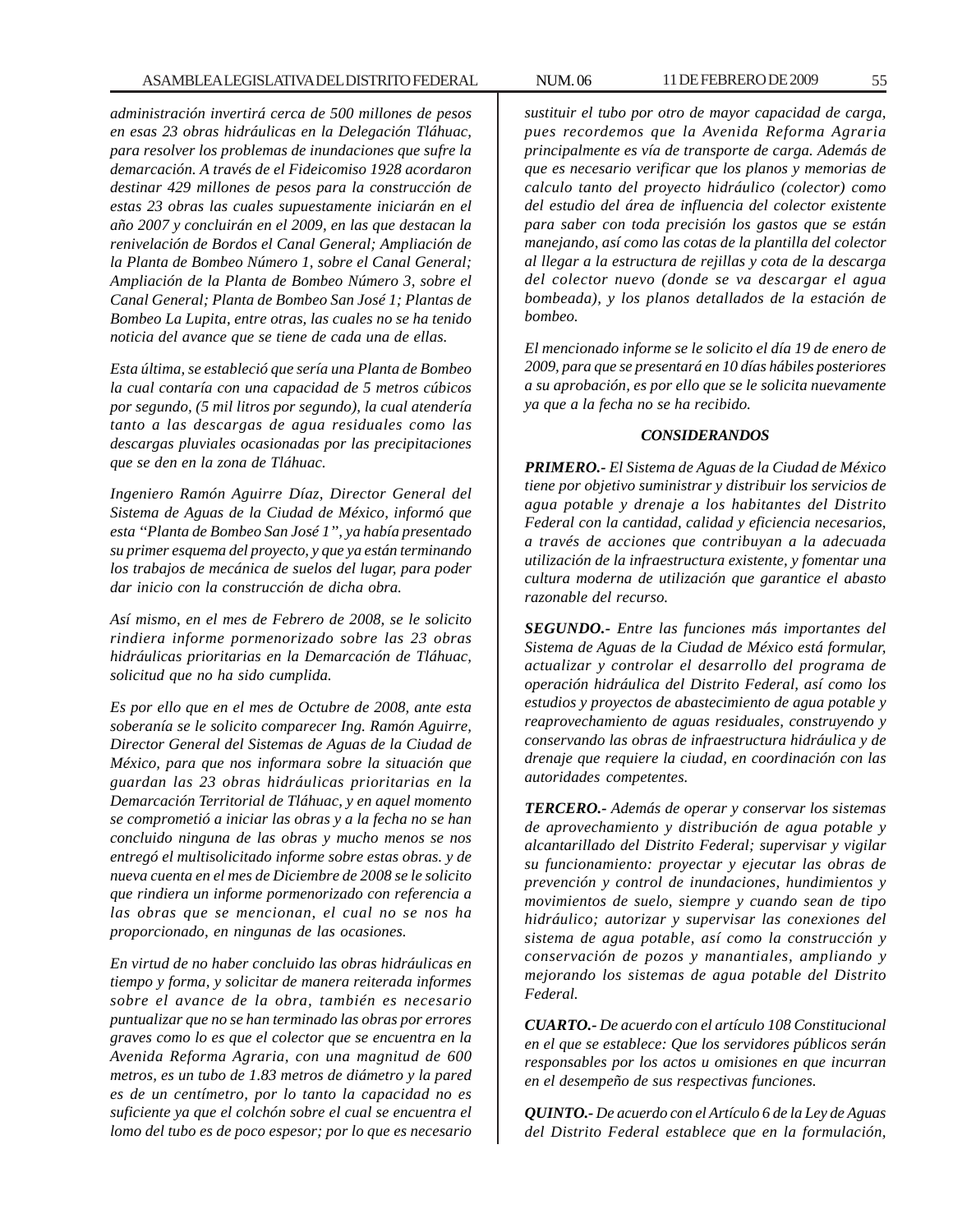*ejecución y vigilancia de la política de gestión integral de los recursos hídricos, las autoridades competentes observarán los siguientes principios, fracción:*

*VII. Toda persona tiene el derecho de recibir y acceder a la información relacionada con la gestión de los recursos hídricos y la prestación de los servicios hidráulicos;*

*SEXTO.- Que de acuerdo con el Artículo 7 de la Ley de Aguas del Distrito Federal en el que se establece que el Sistema de Aguas de la Ciudad de México es un Órgano desconcentrado de la Administración Pública del Distrito Federal, adscrito a la Secretaría del Medio Ambiente, cuyo objeto principal es la operación de la infraestructura hidráulica y la prestación del servicio público de agua potable, drenaje y alcantarillado, así como el tratamiento y reuso de aguas residuales, sin menoscabo de que puedan ser ejercidas directamente por la Secretaría.*

*SÉPTIMO.- De acuerdo con el Artículo 16 de la Ley de Aguas del Distrito Federal en el que dice; Corresponde al Sistema de Aguas el ejercicio de las siguientes facultades fracciones:*

*XVIII. Proyectar, ejecutar y supervisar las obras hidráulicas necesarias así como controlar las inundaciones, los hundimientos y movimientos de suelo cuando su origen sea hidráulico;*

*XXV. Fomentar opciones tecnológicas alternas de abastecimiento de agua y saneamiento, así como la investigación, desarrollo y aplicación de tecnologías, equipos, sistemas y procesos para el manejo integral de los recursos hídricos,*

*XXVI. Promover la optimización en el consumo del agua, la implantación y operación de sistemas de tratamiento de aguas residuales, su reuso, y aprovechamiento de aguas pluviales, así como la restauración y protección de los mantos freáticos;*

*XXII. Verificar que la tecnología que emplean las empresas constructoras de viviendas, conjuntos habitacionales, espacios agropecuarios, industriales, comerciales y de servicios, sea la adecuada para el ahorro de agua:*

*OCTAVO.- Que en el Artículo 50 de la Ley de Aguas del Distrito Federal dice;*

*''La prestación de los servicios de aguas residuales y su reuso constituye un servicio público que estará a cargo del Jefe de Gobierno del Distrito Federal a través del Sistemas de Aguas de conformidad con lo establecido en la ley, su reglamento y demás disposiciones jurídicas aplicables''.*

*NOVENO.- Que de acuerdo con lo que establece el Artículo 99 de la Ley de Aguas del Distrito Federal, queda*

*a cargo de Sistemas de Aguas la administración de, fracción:*

*VI. Las obras de infraestructura hidráulica fincadas por el Gobierno Federal, el Gobierno del Distrito Federal, como son: presas, diques, vasos, canales, drenes, bordos, acueductos, unidades de riego y demás construidas para la explotación, uso, aprovechamiento, control de inundaciones y manejo de las aguas del Distrito Federal, en los terrenos que ocupen y con la zona de protección, en al extensión que en cada caso fije el Sistemas de Aguas.*

*DÉCIMO.- Que de acuerdo con el Artículo 9 de la Ley de Obras Públicas para el Distrito Federal, en el que se establece que cuando en la construcción de una obra pública, una dependencia, delegación, órgano desconcentrado o entidad sea el encargado de la planeación, programación y presupuestación, y otra dependencia, delegación, órgano desconcentrado o entidad sea el en cada uno la responsabilidad que le corresponda en dicha obra, de conformidad con el ámbito de su competencia.*

*Por lo anteriormente expuesto y fundado someto a si consideración el siguiente:*

# *PUNTO DE ACUERDO*

*PRIMERO.- Esta Asamblea Legislativa del Distrito Federal solicita por cuarta ocasión informe pormenorizado al Director de Sistema de Aguas de la Ciudad de México, Ing. Ramón Aguirre Díaz, sobre la situación que guarda la terminación de la construcción de la ''Planta de Bombeo San José 1'' en la Demarcación Territorial de Tláhuac.*

*SEGUNDO.- Se solicita atentamente al Director General del Sistema de Aguas de la Ciudad, Ing. Ramón Aguirre Díaz, remita un informe pormenorizado sobre la situación que guardan las restantes 22 obras para atender la temporada de inundaciones en lo sucesivo, en la Demarcación Territorial de Tláhuac, por esta H. Asamblea Legislativa del Distrito Federal IV Legislatura.*

*TERCERO.- También se le solicita al Director General del Sistema de Aguas de la Ciudad, Ing. Ramón Aguirre Díaz, los planos y memorias de calculo tanto del proyecto hidráulico (colector) como del estudio del área de influencia del colector existente para saber con toda precisión los gastos que se están manejando, así como las cotas de la plantilla del colector al llegar a la estructura de rejillas y cota de la descarga del colector nuevo (donde se va descargar el agua bombeada), y los planos detallados de la estación de bombeo, así como el colector que se encuentra en la Avenida Reforma Agraria, con una magnitud de 600 metros, es un tubo de 1.83 metros de diámetro y la pared es de un centímetro, por lo tanto la*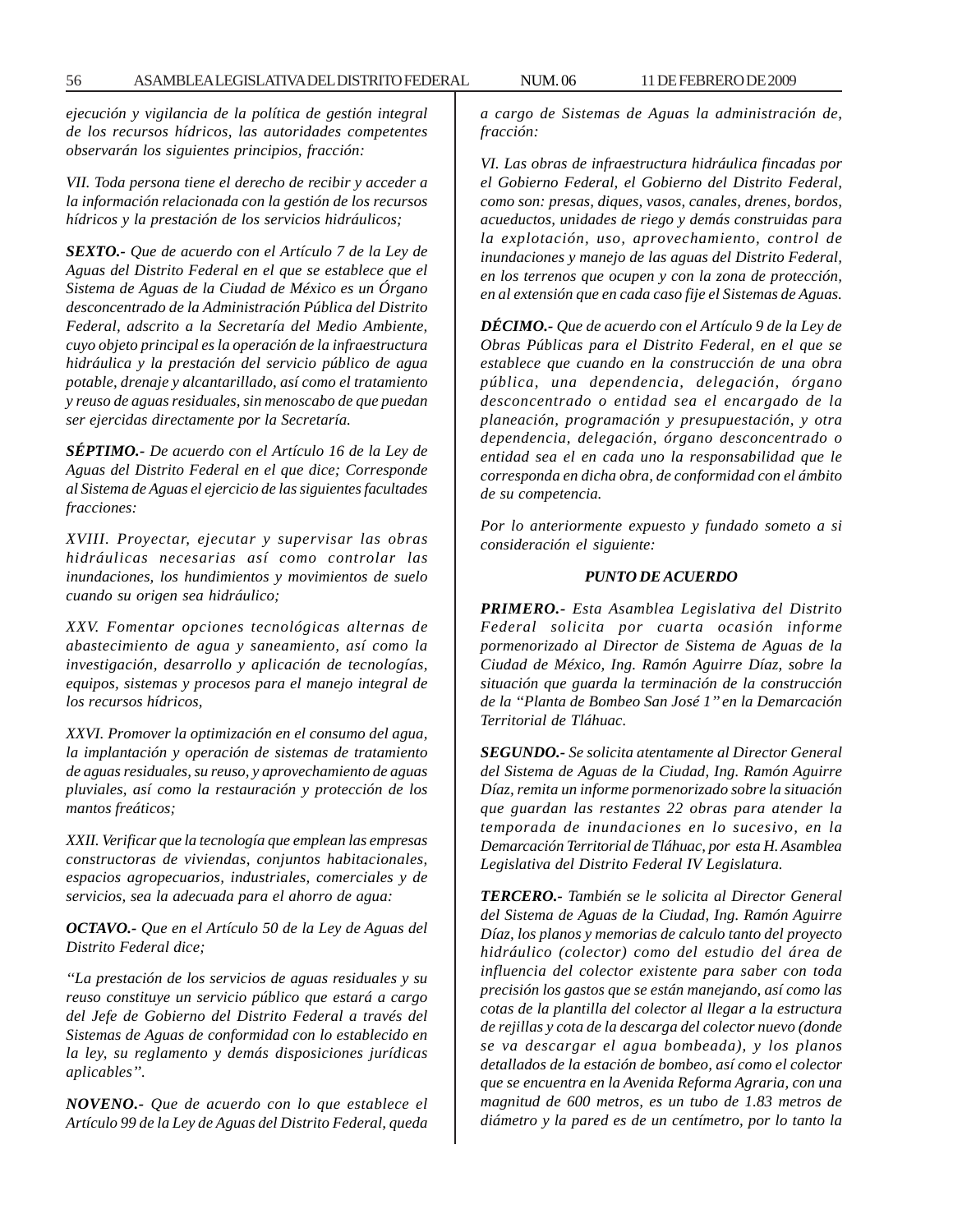*capacidad no es suficiente ya que el colchón sobre el cual se encuentra el lomo del tubo es de poco espesor; por lo que es necesario sustituir el tubo por otro de mayor capacidad de carga, pues recordemos que la Avenida Reforma Agraria principalmente es vía de transporte de carga.*

*CUARTO.- El Director de Sistema de Aguas de la Ciudad de México, Ing. Ramón Aguirre Díaz, deberá entregar por escrito y por medios electrónicos, una copia de los informes pormenorizados en la oficina de la promoverte, ubicada en Avenida Juárez No. 60, Oficina 08, Quinto Piso, en la Delegación Cuauhtémoc, en un plazo de 03 días hábiles posteriores a la aprobación del presente Punto de Acuerdo.*

*Recinto Legislativo a 09 de Febrero de 2009.*

### *ELABORADO POR*

*Dip. Elvira Murillo Mendoza.*

Es cuanto, diputado Presidente.

**EL C. PRESIDENTE.-** En términos de lo dispuesto por el artículo 133 del Reglamento para el Gobierno Interior de la Asamblea Legislativa del Distrito Federal, consulte la Secretaría a la Diputación Permanente en votación económica si la propuesta presentada por la diputada Elvira Murillo Mendoza se considera de urgente y obvia resolución.

**EL C. SECRETARIO.-** Por instrucciones de la Presidencia y en votación económica, se consulta a la Diputación Permanente si la propuesta de referencia se considera de urgente y obvia resolución.

Los que estén por la afirmativa, sírvanse manifestarlo poniéndose de pie.

Los que estén por la negativa, sírvanse manifestarlo poniéndose de pie.

No se considera de urgente y obvia resolución, diputado Presidente.

**EL C. PRESIDENTE.-** Se va a turnar a la Presidencia de la Comisión de Gestión Integral del Agua, para su dictaminación.

Para presentar una proposición con punto de acuerdo por medio del cual se solicita al Secretario de Transporte y Vialidad del Distrito Federal, ciudadano Raúl Armando Quintero Martínez, la instalación de un semáforo y un puente peatonal en la unidad habitacional Cuchilla del Moral, ubicado en la calle Río Frío y avenida Tezontle, cercano a la estación del Metrobús Reyes de Reforma, se concede el uso de la Tribuna a la diputada Elvira Murillo

**LA C. DIPUTADA ELVIRA MURILLO MENDOZA.-** Buenas tardes, compañeros diputados.

Nuevamente estoy aquí para presentar un punto de acuerdo.

*PROPOSICIÓN CON PUNTO DE ACUERDO POR MEDIO DEL CUAL SE SOLICITA AL JEFE DE GOBIERNO, LIC. MARCELO LUIS EBRARD CASAUBÓN; AL SECRETARIO DE OBRAS Y SERVICIOS DEL DISTRITO FEDERAL, ING. JORGE ARGANIS DÍAZ LEAL; AL SECRETARIO DE SEGURIDAD PUBLICA DEL DISTRITO FEDERAL, EL C. MANUEL MONDRAGON Y KALB; SECRETARIO DE TRANSPORTE Y VIALIDAD DEL DISTRITO FEDERAL, EL C. RAÚL ARMANDO QUINTERO MARTÍNEZ PARA QUE EN EL AMBITO DE SUS COMPETENCIAS REALICEN LA INSTALACIÓN DE UN SEMÁFORO Y UN PUENTE PEATONAL FRENTE A LA UNIDAD HABITACIONAL CUCHILLA DEL MORAL II UBICADA EN LA ORIENTE 253 FRENTE A LA ESTACIÓN DEL METROBÚS LEYES DE REFORMA.*

### *DIP. DANIEL SALAZAR NÚÑEZ*

*PRESIDENTE DE LA DIPUTACIÓN PERMANENTE DE LA ASAMBLEA LEGISLATIVA DEL DISTRITO FEDERAL, IV LEGISLATURA*

### *PRESENTE.*

*Los suscritos, diputados integrantes del grupo parlamentario del Partido Acción Nacional, con fundamento en lo dispuesto por los artículos 17 fracción VI de la Ley orgánica y 133 del Reglamento para el Gobierno Interior, ambos de la Asamblea Legislativa del Distrito Federal, sometemos a consideración de esta Soberanía, para su discusión, y en su caso aprobación, con carácter de Urgente y Obvia Resolución, la siguiente proposición con PUNTO DE ACUERDO POR MEDIO DEL CUAL SE SOLICITA AL JEFE DE GOBIERNO, LIC. MARCELO LUIS EBRARD CASAUBÓN; AL SECRETARIO DE OBRAS Y SERVICIOS DEL DISTRITO FEDERAL, ING. JORGE ARGANIS DÍAZ LEAL; AL SECRETARIO DE SEGURIDAD PUBLICA DEL DISTRITO FEDERAL, EL C. MANUEL MONDRAGON Y KALB; SECRETARIO DE TRANSPORTE Y VIALIDAD DEL DISTRITO FEDERAL, EL C. RAÚL ARMANDO QUINTERO MARTÍNEZ PARA QUE EN EL AMBITO DE SUS COMPETENCIAS REALICEN LA INSTALACIÓN DE UN SEMÁFORO Y UN PUENTE PEATONAL FRENTE A LA UNIDAD HABITACIONAL CUCHILLA DEL MORAL II UBICADA EN LA ORIENTE 253 FRENTE A LA ESTACIÓN DEL METROBÚS LEYES DE REFORMA, al tenor de los siguientes:*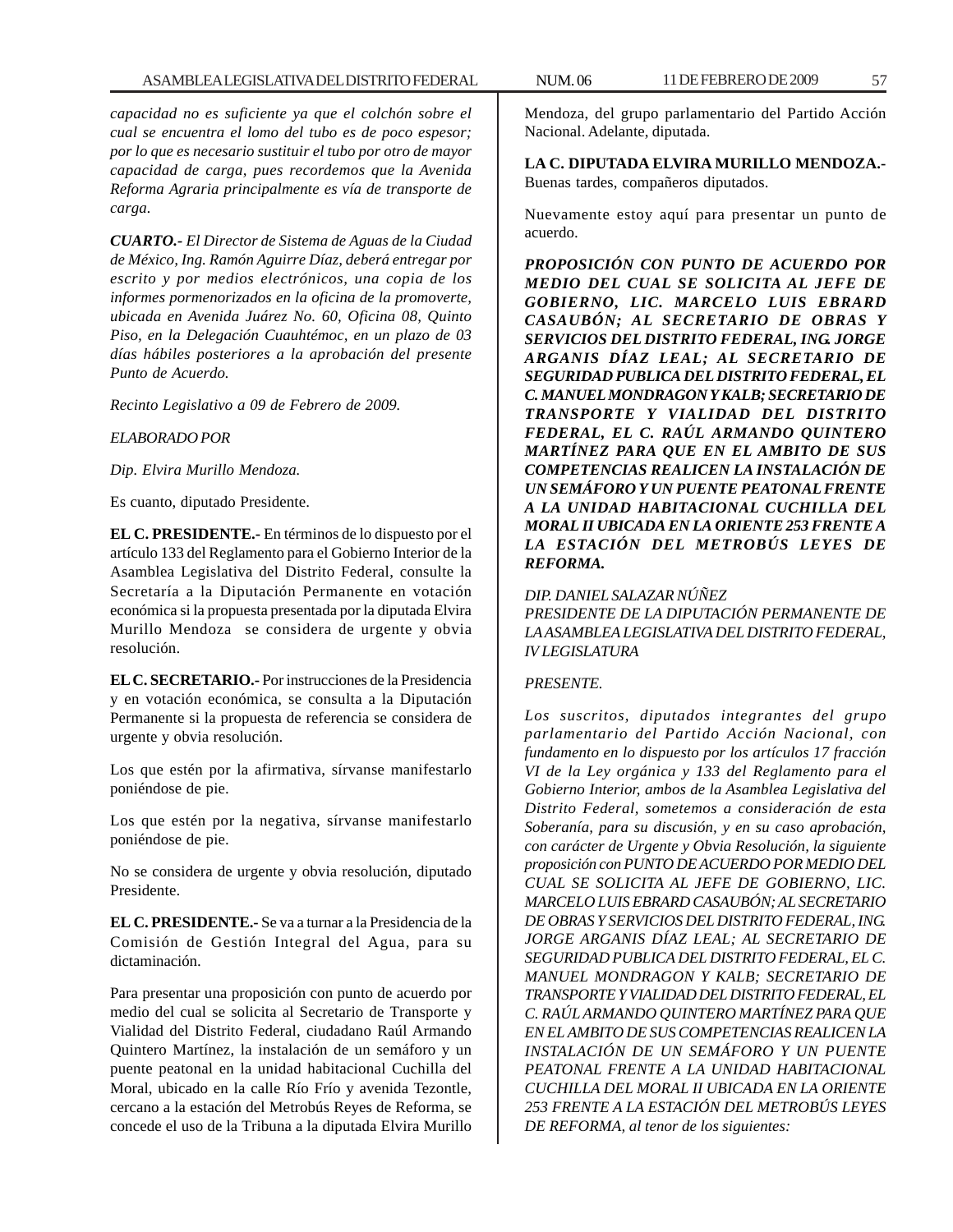## *ANTECEDENTES*

*La Línea ''2 del Metrobús'', que corre de Tacubaya a Tepalcates, ya ha sido concluida, cuenta con 34 estaciones y dos terminales. Su longitud es de 38 kilómetros y atiende a 142 mil usuarios en días laborables. La inversión para este sistema de transporte fue de 785 millones de pesos y la obra inició en septiembre de 2007; conecta con estaciones del Metro de seis líneas diferentes: Tepalcates, Coyuya, Xola, Etiopía, Patriotismo y Tacubaya. Más de 160 mil usuarios se benefiaciarán con la línea 2.*

*El 31 de mayo de 2002, el EMBARQ-The World Resources Institute Center for Sustainable Transport, firmó un acuerdo con el gobierno de la Ciudad de México para formalizar un compromiso de cooperación por 5 años, para aplicar el programa para el Transporte Sustentable en la Ciudad de México. Como resultado del acuerdo se creó el Centro de Transporte Sustentable de la Ciudad de México, con fondos del Global Environmental Fund y la Shell Foundation, como un programa del Centro Interdisciplinario de Biodiversidad y Ambiente, A.C.*

*En septiembre de 2002, José Luis Saramago, director del Centro de Transporte Sustentable de la Ciudad de México, dio a conocer a la prensa el inicio de platicas entre las autoridades del Estado de México y el Distrito Federal, para la construcción de un sistema de corredores de autobuses rápidos. El modelo propuesto tendría las características similares al sistema Transmilenio de la Ciudad de Bogotá, Colombia. En el caso de la Ciudad de México se tendría que adoptar las vialidades a este transporte.*

*En septiembre de 2003, el gobierno del Distrito Federal, con accesoria Centro de Transporte Sustentable de la Ciudad de México, comenzó a diseñar el proyecto ejecutivo para los corredores de autobuses rápidos. En el cual la primera ruta se realizó en la Avenida Insurgentes, contando con el nombre de Metrobús teniendo estaciones aproximadamente cada 400 metros, el pasaje se cobra mediante tarjetas de prepago, además se prohíbe la circulación de microbuses y camiones de carga en las vialidades donde fue implantado.*

*El 1a de Octubre de 2004, la Secretaría de Transportes y Vialidad, publicó en la Gaceta del Distrito Federal, el aviso de aprobación del establecimiento del Corredor de Transporte Público de Pasajeros METROBÚS Insurgentes en el tramo de 19.4 kilómetros comprendido entre la estación Indios Verdes del STC Metro y el Eje 10 Sur (Avenida Copilaco).*

*Sin embargo no es hasta el 19 de Junio de 2005, el Jefe de Gobierno que inauguró formalmente el servicio del Corredor de Insurgentes entre las estaciones INDIOS VERDES - DR. GÁLVEZ. El cual contó con 36 estaciones y 19.7 kilómetros de longitud. Pero por necesidad de la* *ciudadanía se amplia dicho recorrido que es de DR. GÁLVEZ - EL CAMINERO, es decir, 8.5 kilómetros más y 10 estaciones.*

*El 4 de Septiembre de 2007, se da el banderazo de inicio a las obras de la SEGUNDA LÍNEA DEL METROBUS, que corre de TEPALCATES A TACUBAYA, mismas que esta integrada por 36 estaciones y su color distintivo es el morado.*

*Esta construida al Centro de la Ciudad de México, con dirección oriente – poniente y tiene una longitud de 18.9 kilómetros.*

*A pesar de ser una línea de reciente creación, es necesario puntualizar que esta ya ha presentado varios inconvenientes, como lo son accidentes de tránsito por solo mencionar algunos tenemos:*

*1.- En el periódico EL UNIVERSAL, el día 16 de Diciembre de 2008, precisamente el día de la inauguración. Existieron arreglos de última hora en las estaciones como son brigadas de trabajadores de limpia barrían a toda prisa los andenes y áreas de maniobras de los autobuses. Mientras que en las estaciones Nicolás Bravo y San Juan se observan trabajadores en labores finales.*

*2.- En el EXCELSIOR, publicó que una grúa nodriza que transportaba vehículos chocados a un deshuesadero en Iztapalapa choco contra la estación La Viga de la línea 2 del Metrobús, que en unos minutos sería inaugurada. La estación, ubicada en el Eje 4 Sur, se ve sin 7 metros de estructura metaliza que se llevo la grúa.*

*En la que me informaron que al no existir señalamientos para dar paso a los vehículos que se incorporan en el retorno No 253, ha ocasionado varios accidentes, ya que el metrobús va a exceso de velocidad, en las noches el alumbrado público es muy denso. Además que los trailers de la Empresa Elektra que están sobre la calle de Río Frío, han provocado problemas porque ocupan la mitad del carril.*

*También es preocupante que esta avenida se arriesgue la vida de niños, porque las escuelas y mercados públicos se encuentran al otro lado de la Avenida, por lo que tienen que atravesar dicha avenida para acudir puntualmente a sus respectivas Escuelas e ir a los mercados públicos o simplemente para salir de la Unidad Habitacional Cuchilla del Moral, por no existir un adecuado señalamiento en este cruce tan importante para la Unidad Habitacional Cuchilla del Moral.*

*Recientemente ocurrió un accidente en el cual los vecinos comentan, que el Metrobús iba a exceso de velocidad, y provocó que un automóvil Jetta se estrellara contra éste, provocando caos vial y que inspectores del Metrobús, realizarán un recorrido a esta estación del Metrobús.*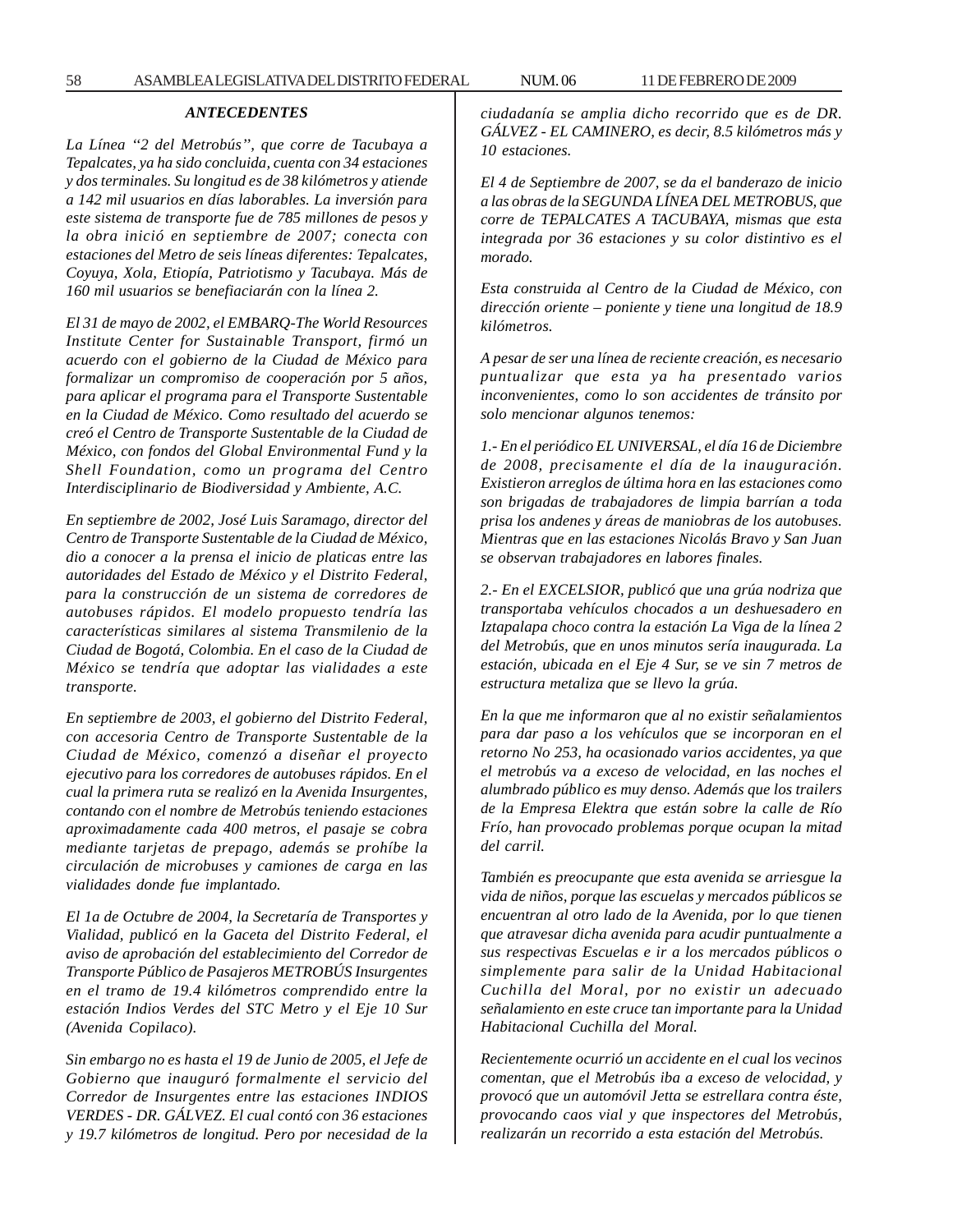*Los vecinos han enviado oficios a las autoridades correspondientes a fin de que instalen un semáforo a esta vía para evitar accidentes mayores en esta avenida.*

*Estos no son los únicos accidentes ocurridos en la línea 2 del Metrobús, vecinos de la demarcación territorial de Iztapalapa se han acercado a mi módulo, con la preocupación de accidentes mayores, me informaron que en la CALLE RÍO FRÍO y AVENIDA TEZONTLE, es un peligro constante que niños, mujeres y hombres a diario ponen en peligro sus vidas para atravesar dicha avenida, pues todos los servicios públicos se encuentran al otro lado de la Avenida como son Escuelas, Mercados Públicos, etc.. Pues al ser una Unidad Habitacional por ser muy grande su población, constantemente tienen que atravesar dicha avenida.*

### *CONSIDERANDOS*

*PRIMERO.- De conformidad con el artículo 14 del Reglamento Interior de la Administración Pública del Distrito Federal, contempla que dentro de las atribuciones del Jefe de Gobierno tiene la obligación de salvaguardar la seguridad y la vida de las personas.*

*SEGUNDO.- También señala el artículo 57 en su fracción IX del Reglamento Interior de la Administración Pública del Distrito Federal, le corresponde a la Dirección General de Obras Públicas, realizar estudios, proyectos, construcción, supervisión de los puentes vehiculares y peatonales en la vialidad primaria.*

*TERCERO.- Así mismo el Artículo 30, en su fracción XXVII de la Ley Orgánica de la Administración Pública del Distrito Federal, señala que el Jefe Delegacional propondrá a las Dependencias competentes la aplicación de medidas para mejorar la vialidad, circulación, seguridad de vehículos y peatones en las vialidades primarias.*

*CUARTO.- Una de las responsabilidades que contempla la Ley Orgánica de la Administración Pública del Distrito Federal, que dentro de las obligaciones que tiene el Secretaria de Seguridad Pública, en el ámbito de su competencia exhorte y trabaje en conjunto con la Administración Pública garantizando la infraestructura e instalación de los señalamientos viales necesarios, la estancia, el transito seguro de los usuarios y peatones en las vialidades mediante corredores, andenes, semáforos, puentes, pasos a nivel o desnivel y otros dispositivos y protecciones necesarias.*

*QUINTO.- De conformidad con el Artículo 89 de la Ley de Transporte y Vialidad del Distrito Federal, señala que las vialidades y el transito se sujetarán a las siguientes bases:*

*V.- La determinación de lineamientos para permitir el aprovechamiento de la vialidad, siempre y cuando, se*

*cumpla con las disposiciones aplicables en materia de construcción y diseño, así como las medidas de seguridad para el tránsito de vehículos y peatones.*

*SEXTO.- De acuerdo con el Artículo 94 de la Ley de Transporte y Vialidad del Distrito Federal, establece que tienen derecho de preferencia a los peatones y los usuarios, en el momento de transportarse o transitar por las diferentes vialidades de la Ciudad de México con el objetivo de garantizar su seguridad personal por medio de mecanismos o infraestructura en las vialidades.*

*SÉPTIMO.- De conformidad con el Artículo 95 de la Ley de Transporte y Vialidad del Distrito Federal, establece que las autoridades de la Administración Pública en el ámbito de su competencia deberán garantizar mediante la infraestructura e instalación de los señalamientos viales necesarios, la estancia y el tránsito seguro de los usuarios y peatones en las vialidades, la posibilidad de conectarse entre medios de transporte y vialidades, ya sea mediante corredores, andenes, semáforos, puentes, pasos a nivelo a desnivel y otros dispositivos y protecciones inherentes o incorporados a éstas sean obstaculizadas o invadidas.*

*OCTAVO.- Como lo señala el Artículo 98 de la Ley de Transporte y Vialidad del Distrito Federal, establece que cualquier persona tiene derecho a denunciar ante la autoridad competente, alguna carencia, deficiencia o mal estado de la nomenclatura y señalización vial. Además que los funcionarios de la Administración Pública deberán garantizar el ejercicio eficaz del derecho de petición y su retraso injustificado, los hará incurrir en responsabilidad, en términos de las normas aplicables.*

*NOVENO.- La Ley Orgánica de la Asamblea Legislativa del Distrito Federal, en su artículo 11 establece que la Asamblea está facultada para realizar supervisiones de las acciones administrativas y de gobierno encaminadas a satisfacer las necesidades sociales de la población de la entidad.*

*DÉCIMO.- Que la Ley Orgánica de la Asamblea Legislativa del Distrito Federal establece en su Artículo 17 fracción VI, establece son derechos de los diputados, en los términos de la presente Ley;*

*VI.- Presentar proposiciones y denuncias.*

*DÉCIMO PRIMERO.- Que la Ley Orgánica de la Asamblea Legislativa del Distrito Federal establece en su Artículo 13 fracción II, establece en materia de Administración Pública, corresponde a la Asamblea Legislativa del Distrito Federal;*

*II.- Dirigir, a través de la mesa directiva, por acuerdo del pleno o por conducto de la Comisión de Gobierno peticiones y recomendaciones a las autoridades locales competentes tendientes a satisfacer los derechos e intereses*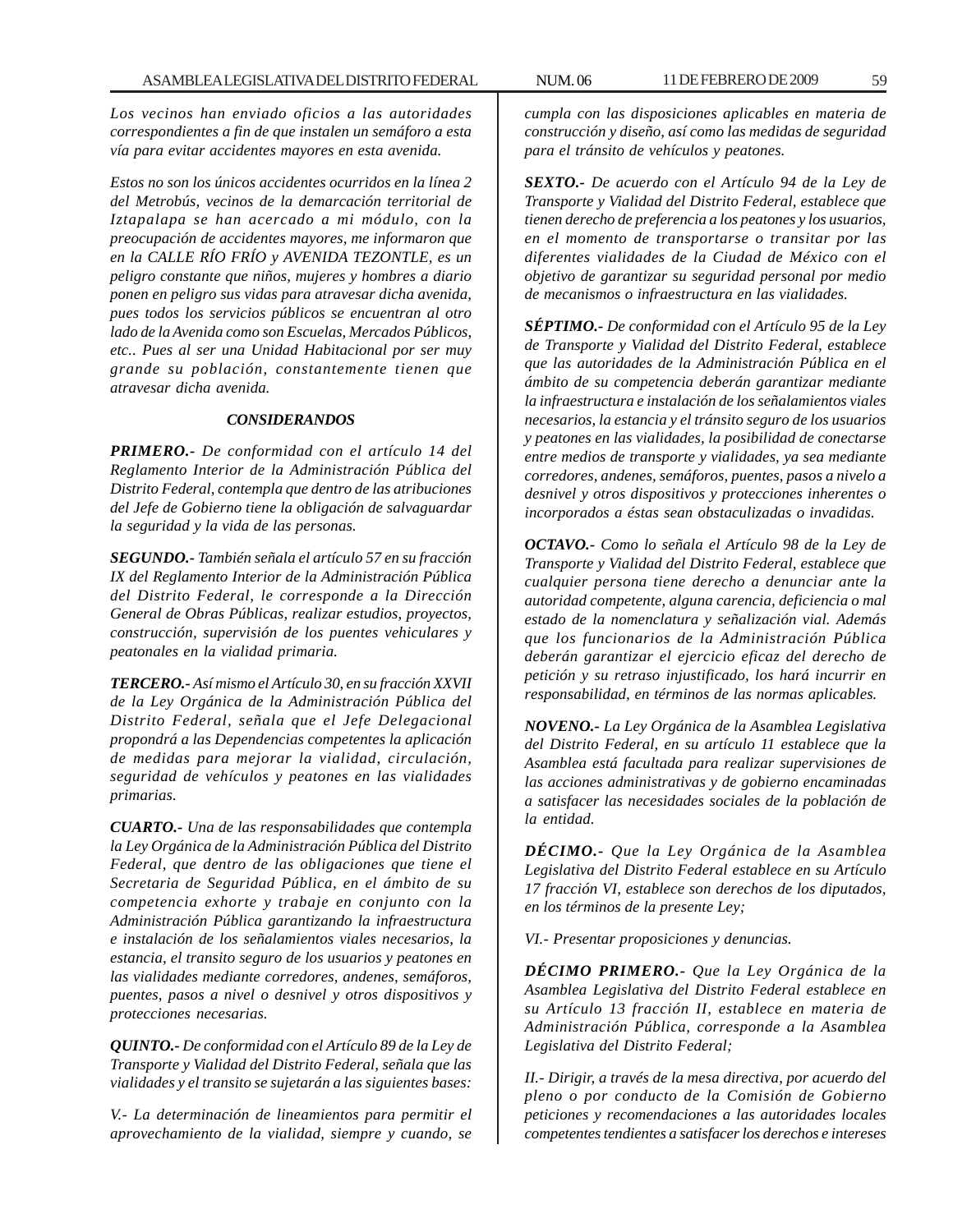*legítimos de los habitantes del Distrito Federal y a mejorar la utilización y aplicación de los recursos disponible.*

*Por lo anteriormente expuesto, fundado y motivado, pongo a su consideración el presente:*

### *PUNTO DE ACUERDO*

*PRIMERO.- Punto de Acuerdo por medio se solicita al Jefe de Gobierno, LIC. MARCELO LUIS EBRARD CASAUBÓN; al Secretario de Obras y Servicios del Distrito Federal, ING. JORGE ARGANIS DÍAZ LEAL; AL Secretario de Seguridad Pública del Distrito Federal, el C. MANUEL MONDRAGÓN Y KALB, Secretario de Transporte y Vialidad del Distrito Federal, el C. RAÚL ARMANDO QUINTERO MARTÍNEZ; para que en el ámbito de sus competencias, la instalación de un semáforo y un puente peatonal frente a la Unidad Habitacional Cuchilla del Moral II a ubicarse en Oriente 253 cercana a la estación del Metrobús Leyes De Reforma, a fin de evitar accidentes automovilísticos en un futuro en tan importante vialidad.*

*Se agrega al presente mapa de ubicación.*

*Recinto Legislativo a 09 de Febrero de 2009.*

*ELABORADO POR*

*Dip. Elvira Murillo Mendoza.*

Es cuanto, diputado Presidente.

**EL C. PRESIDENTE.-** En términos de lo dispuesto por el Artículo 133 del Reglamento para el Gobierno Interior de la Asamblea Legislativa del Distrito Federal, consulte la Secretaría a la Diputación Permanente en votación económica si la propuesta presentada por al diputada Elvira Murillo Mendoza, se considera de urgente y obvia resolución.

**EL C. SECRETARIO.-** Por instrucciones de la Presidencia y en votación económica se consulta a la Diputación Permanente si la propuesta de referencia se considera de urgente y obvia resolución.

Los que estén por la afirmativa, sírvanse manifestarlo poniéndose de pie.

Los que estén por la negativa, sírvanse manifestarlo poniéndose de pie.

No se considera de urgente y obvia resolución, diputado Presidente.

**LA C. DIPUTADA ELVIRA MURILLO MENDOZA (Desde su curul).-** Presidente, solicito que se repita la votación.

**EL C. PRESIDENTE.-** Se instruye a la Secretaría para se haga la rectificación de la votación.

**EL C. SECRETARIO.-** Volvemos a repetir la votación.

Los que estén por la afirmativa, sírvanse manifestarlo poniéndose de pie.

Los que estén por la negativa, sírvanse manifestarlo poniéndose de pie.

No es aprobada la propuesta, diputado Presidente, no se considera de urgente y obvia resolución.

**EL C. PRESIDENTE.-** Remítase a la Comisión de Transporte y Vialidad para su análisis y discusión y su posterior dictaminación.

Para presentar una proposición con punto de acuerdo por el cual se exhorta al titular de la Secretaría de Seguridad Pública del Distrito Federal, Doctor Manuel Mondragón y Kalb, así como a los titulares de las 16 demarcaciones políticas el retiro inmediato de los franeleros en los alrededores de los hospitales, centros de salud y cualquier otra institución de salud en el Distrito Federal, se concede el uso de la Tribuna a la diputada María de la Paz Quiñones Cornejo, a nombre del diputado Daniel Ramírez del Valle, del grupo parlamentario del Partido Acción Nacional. Adelante, diputada.

# **LA C. DIPUTADA MARÍA DE LA PAZ QUIÑONES CORNEJO**.- Diputado Presidente.

*PROPOSICIÓN CON PUNTO DE ACUERDO POR LA CUAL SE EXHORTA AL TITULAR DE LA SECRETARÍA DE SEGURIDAD PÚBLICA EN EL DISTRITO FEDERAL DR. MANUEL MONDRAGÓN Y KALB, ASÍ COMO A LOS TITULARES DE LAS 16 DEMARCACIONES POLÍTICAS, AL RETIRO INMEDIATO DE LOS ''FRANELEROS'' EN LOS ALREDEDORES DE LOS HOSPITALES, CENTROS DE SALUD Y CUALQUIER INSTITUCIÓN DE SALUD EN EL DISTRITO FEDERAL.*

#### *DIP. DANIEL SALAZAR NÚÑEZ*

*PRESIDENTE DE LA MESA DIRECTIVA DE LA COMISION PERMANENTE EN LA ASAMBLEA LEGISLATIVA DEL DISTRITO FEDERAL, IV LEGISLATURA*

# *P R E S E N T E*

*El suscrito Diputado a la Asamblea Legislativa del Distrito Federal, Daniel Ramírez del Valle integrante del Grupo parlamentario del Partido Acción Nacional, en ejercicio de esta IV Legislatura, con fundamento en los artículos 17 fracción VI, 67 de la Ley Orgánica de la Asamblea Legislativa del Distrito Federal; 34 párrafo segundo, 35 y 133 del Reglamento para el Gobierno Interior de la Asamblea Legislativa del Distrito Federal; presento a esta Honorable Soberanía la siguiente: PROPOSICIÓN CON PUNTO DE ACUERDO POR LA CUAL SE EXHORTA AL TITULAR DE LA SECRETARÍA DE SEGURIDAD PÚBLICA*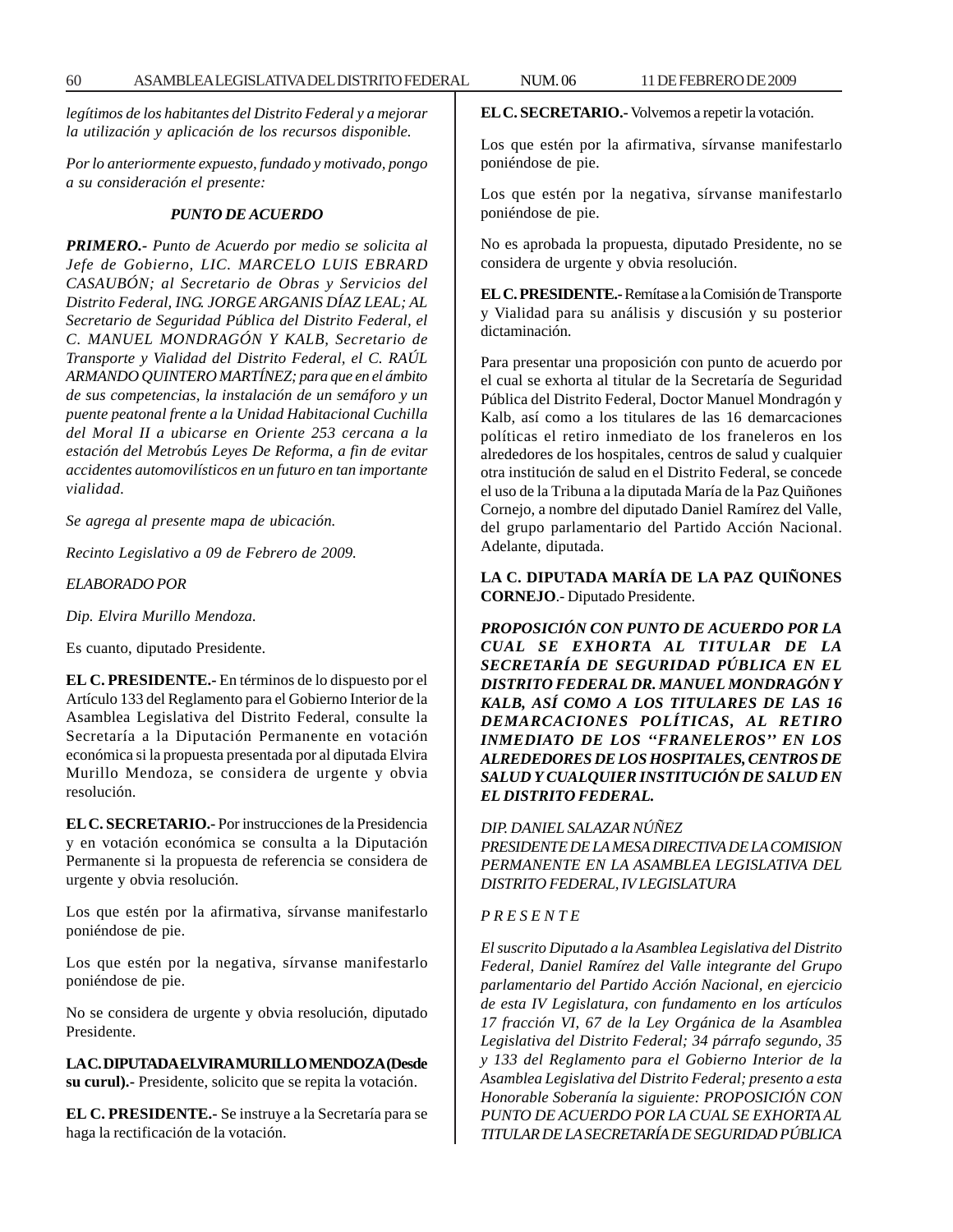*EN EL DISTRITO FEDERAL DR. MANUEL MONDRAGÓN Y KALB, ASÍ COMO A LOS TITULARES DE LAS 16 DEMARCACIONES POLÍTICAS, AL RETIRO INMEDIATO DE LOS ''FRANELEROS'' EN LOS ALREDEDORES DE LOS HOSPITALES, CENTROS DE SALUD Y CUALQUIER INSTITUCIÓN DE SALUD EN EL DISTRITO FEDERAL al tenor de los siguientes:*

### *ANTECEDENTES*

*I.- En el Distrito Federal existen 213 Centros de Salud Comunitarios a cargo del Gobierno del Distrito Federal, mas de 17 hospitales generales de zona del Instituto Mexicano del Seguro Social (IMSS), 8 hospitales generales de zona a cargo del Instituto de Seguridad y Servicios Sociales de Trabajadores del Estado (ISSSTE), lo anterior sin contar las clínicas de medicina familiar con que cuentan dichas instituciones. También en la Ciudad, hay instalados mas de medio millar de hospitales de la iniciativa privada que en conjunto con la infraestructura pública, ofrecen servicios de salud a todos los capitalinos y a muchísimos pacientes foráneos que visitan la capital del país en busca de atención especializada.*

*Uno de los problemas a que se tiene que enfrentar la población que acude a consultas, emergencias o a visita de pacientes en las clínicas de la Secretaría de Salud del Distrito Federal, IMSS o ISSSTE, es la falta de lugares de estacionamiento, lo cual en muchas ocasiones se complica por tratarse de pacientes graves y/o de la tercera edad y niños.*

*II.- Esta realidad ha coadyuvado para la aparición desbordada de ''franeleros'', cuyo nombre tiene su origen de la palabra franela, trapo o jerga. Dichos ''franeleros'' en algún tiempo deambulaban por las calles y lavaban vehículos mientras estaba estacionado por un periodo de horas, con lo que lograban su sustento por ofrecer el servicio.*

*Posteriormente con la misma franela controlaba el tránsito para que tuvieras una excelente salida, al sonido de una boca diciendo viene, viene, y una mano trazando un circulo en el aire con un trapo rojo. De allí que también son reconocidos con el nombre de Viene Viene.*

*Lamentablemente con el paso del tiempo y a causa de la impunidad, estos gentiles señores se han dedicado a controlar todos los lugares para estacionarse en la calle y cobrar una cuota sin lavarte el auto.*

*Una cuota variable que oscila en los 30 pesos, lo anterior por permitir hacer uso de estos lugares en vía pública y en muchas ocasiones ante amenazas de que los vehículos puedan sufrir robos o daños.*

*Muchos de los llamados franeleros están ligados con la delincuencia organizada lejos de apartar un lugar* *muchos de ellos se dedican al robo de autos o auto- partes, ya que en cualquier calle y a cualquier hora los encontramos.*

*III.- Aunque se han realizado algunos esfuerzos aislados, no existen registros sobre el número de ''franeleros'' que hay en la Ciudad de México. Sin duda alguna, el oficio de los ''viene, viene'' (franeleros), ha sido motivo de controversia durante muchos años. La actividad de adueñarse de la vía pública es sana -según ellos- porque no roban; sólo ''administran'' los espacios para rentárselos a los automovilistas que prefieren pagar una módica cantidad que va de los 15 a los 30 pesos en vez de los 40 ó más pesos en un estacionamiento privado.*

*Los ingresos que tienen los ''franeleros'' son muy buenos; en ocasiones, superan a los de un profesionista: algunas investigaciones arrojan cifras que van de los 800 a los mil 800 pesos diarios. Un franelero que trabaja una calle en frente del Hospital General de Zona en Troncoso y Viaducto del IMSS, en la entrada a urgencias admite percibir 1,200 pesos diarios. Únicamente tienen que ''ponerse a mano'' con su líder, pagándole una cuota, para poder trabajar una calle, y/o la denominada ''mordida'' a la policía que patrulla la zona y que, a cambio, cuida para que no sean molestados o remitidos a alguna agencia del Ministerio Público. Sin duda ésta actividad está fuera del control para las autoridades. Mientras tanto, los ciudadanos seguirán aceptando -muy a su pesar- a estos ''cuidadores de autos'', enfrentando las arbitrariedades y abusos que esto genera.*

### *CONSIDERANDOS*

*UNO.- En el artículo cuarto de nuestra carta magna a la letra nos dice: Toda persona tiene derecho a la protección de la salud. La Ley definirá las bases y modalidades para el acceso a los servicios de salud y establecerá la concurrencia de la Federación y las entidades federativas en materia de salubridad general, conforme a lo que dispone la fracción XVI del artículo 73 de nuestra Constitución.*

*DOS.- En la Ley de Cultura Cívica del Distrito Federal en su artículo 24, nos menciona que son infracciones contra la tranquilidad de las personas:*

*Prestar algún servicio sin que le sea solicitado y coaccionar de cualquier manera a quien lo reciba para obtener un pago por el mismo.*

*La presentación del infractor solo procederá por queja previa, esto limita en muchas ocasiones la denuncia y la aplicación de la ley.*

*TRES.- Que por tratarse de una realidad que afecta diariamente a los usuarios de los servicios de salud tanto públicos como privados y por ser competencia de la*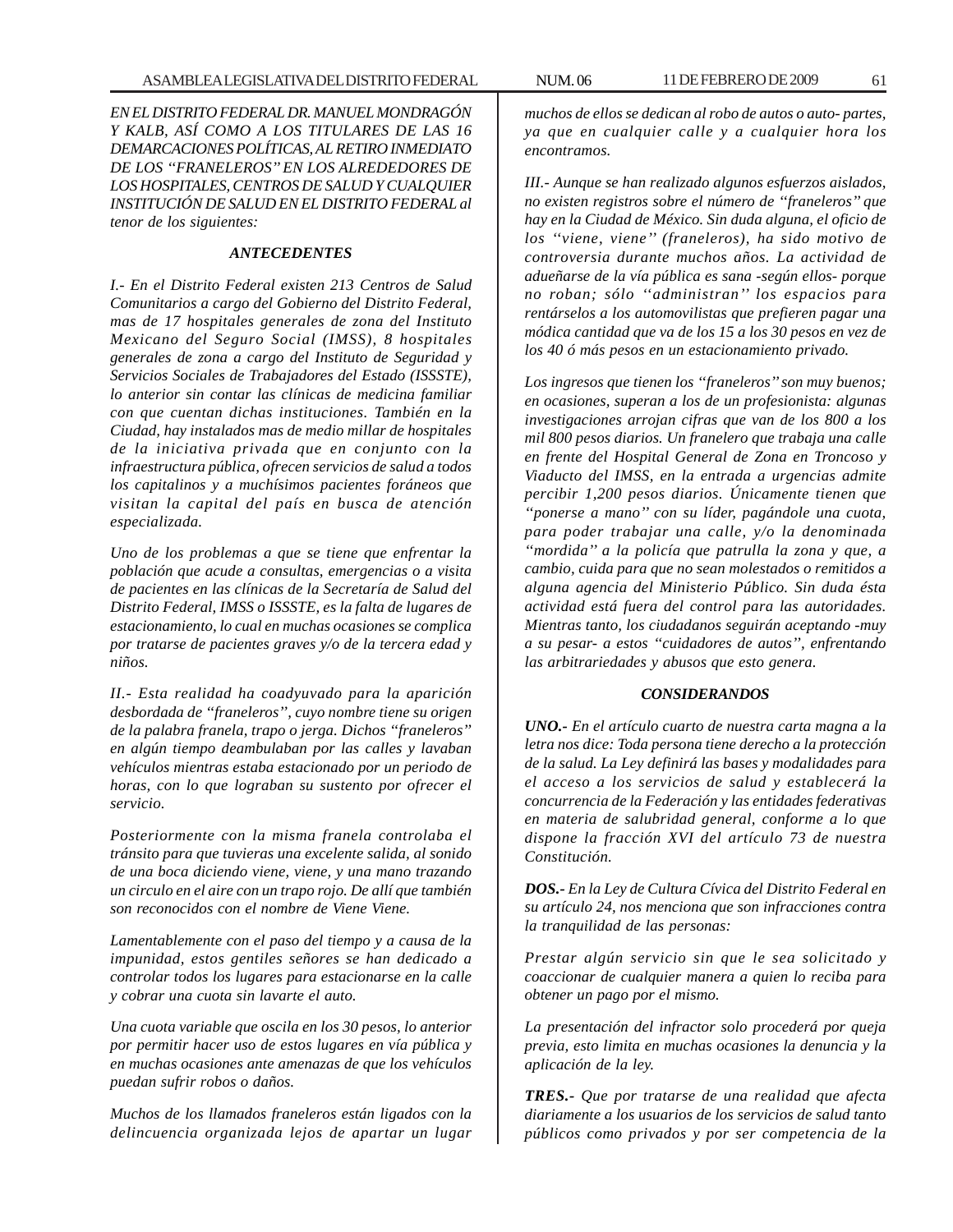*Secretaría de Seguridad Pública del Distrito Federal y de las áreas de vía pública de los órganos político administrativos de la Ciudad, se somete a consideración de esta Honorable Soberanía el siguiente:*

#### *PUNTO DE ACUERDO*

*ÚNICO. - SE EXHORTA AL TITULAR DE LA SECRETARÍA DE SEGURIDAD PÚBLICA EN EL DISTRITO FEDERAL DR. MANUEL MONDRAGÓN Y KALB Y A LOS TITULARES DE LAS 16 DEMARCACIONES POLÍTICAS AL RETIRO INMEDIATO DE LOS ''FRANELEROS'' EN LOS ALREDEDORES DE LOS HOSPITALES, CENTROS DE SALUD Y CUALQUIER INSTITUCIÓN DE SALUD EN EL DISTRITO FEDERAL.*

*Leído en el Recinto Legislativo a los 11 días del mes de febrero de 2009.*

*Dip. Daniel Ramírez Del Valle; Dip. Daniel Ramírez del Valle Dip. Ma. de la Paz Quiñones Cornejo.*

Es cuanto, diputado Presidente.

**EL C. PRESIDENTE**.- En términos de lo dispuesto por el artículo 133 del Reglamento para el Gobierno Interior de la Asamblea Legislativa del Distrito Federal, consulte la Secretaría a la Diputación Permanente en votación económica, si la propuesta presentada por la diputada María de la Paz Quiñones Cornejo, se considera de urgente y obvia resolución.

**EL C. SECRETARIO.-** Por instrucciones de la Presidencia y en votación económica se consulta a la Diputación Permanente si la propuesta de referencia se considera de urgente y obvia resolución.

Los que estén por la afirmativa, sírvanse manifestarlo poniéndose de pie.

Los que estén por la negativa, sírvanse manifestarlo poniéndose de pie.

Se considera de urgente y obvia resolución, diputado Presidente.

**EL C. PRESIDENTE.-** Está a discusión la propuesta. ¿Existen oradores en contra?

Proceda la Secretaría a preguntar a la Diputación Permanente, en votación económica, si es de aprobarse la propuesta a discusión.

**EL C. SECRETARIO.-** Por instrucciones de la Presidencia y en votación económica, se pregunta a la Diputación Permanente si está a favor o en contra de la propuesta sometida a su consideración.

Los que estén por la afirmativa, sírvanse manifestarlo poniéndose de pie.

Los que estén por la negativa, sírvanse manifestarlo poniéndose de pie.

Aprobada la propuesta, diputado Presidente.

**EL C. PRESIDENTE.-** Remítase a las autoridades correspondientes para los efectos legales a que haya lugar.

Para presentar una proposición con punto de acuerdo para exhortar atenta y respetuosamente a los 16 Jefes Delegacionales para que atiendan y contemplen el Programa Integral de Mantenimiento de Escuelas (PIME), de manera prioritaria los planteles educativos que se encuentran en situación de riesgo y alto riesgo en sus respectivas Demarcaciones Territoriales, se concede el uso de la palabra al diputado Salvador Martínez Della Rocca, a nombre de la Comisión de Educación. Adelante, diputado.

# **EL C. DIPUTADO SALVADOR PABLO MARTÍNEZ DELLA ROCCA.-**

*PROPOSICIÓN CON PUNTO DE ACUERDO PARA EXHORTAR ATENTA Y RESPETUOSAMENTE A LOS 16 JEFES DELEGACIONALES PARA QUE ATIENDAN Y CONTEMPLEN EL PROGRAMA INTEGRAL DE MANTENIMIENTO DE ESCUELAS (PIME), DE MANERA PRIORITARIA LOS PLANTELES EDUCATIVOS QUE SE ENCUENTRAN EN SITUACIÓN DE RIESGO Y ALTO RIESGO EN SUS RESPECTIVAS DEMARCACIONES TERRITORIALES.*

*Los Diputados integrantes de la Comisión de Educación de la Asamblea Legislativa del Distrito Federal IV Legislatura, y con fundamento en el artículo 122, párrafo primero y segundo, base primera, fracción V, inciso g) DE LA CONSTITUCIÓN POLÍTICA DE LOS ESTADOS UNIDOS MEXICANOS; 42 fracciones XI y XXX, DEL ESTATUTO DE GOBIERNO DEL DISTRITO FEDERAL; 10 fracción XXI, 17 fracción VI DE LA LEY ORGÁNICA DE LA ASAMBLEA LEGISLATIVA DEL DISTRITO FEDERAL; Y 133 DEL REGLAMENTO PARA EL GOBIERNO INTERIOR DE LA ASAMBLEA LEGISLATIVA DEL DISTRITO FEDERAL; sometemos a la consideración de esta Soberanía la siguiente PROPOSICIÓN CON PUNTO DE ACUERDO de obvia y urgente resolución, haciendo de manifiesto los siguiente:*

#### *CONSIDERANDOS*

*PRIMERO.- Es incuestionable que en esta legislatura, la Asamblea Legislativa, ha construido un gran consenso para asumir un compromiso con el fortalecimiento y el mejoramiento del nivel educativo en beneficio de las niñas, niños y jóvenes en el Distrito Federal.*

*SEGUNDO.- Que en los presupuestos 2008 y 2009, la Asamblea Legislativa ha expresado este compromiso, destinando importantes recursos al ''Programa Integral*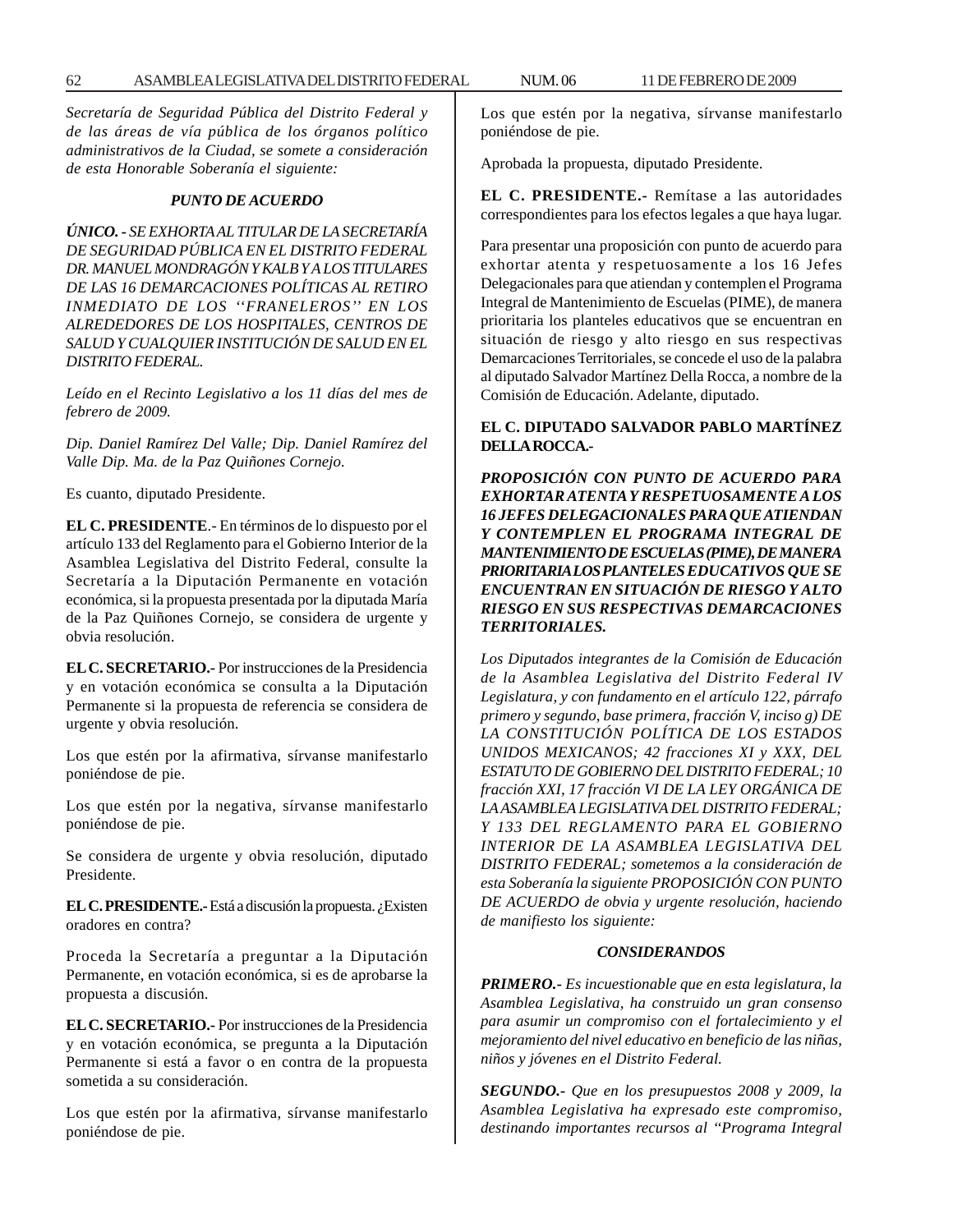*de Mantenimiento de Escuelas'' (PIME) con el objeto de mejorar las condiciones físicas de los inmuebles públicos de educación básica, (Educación Especial, Preescolar, Primaria, Secundaria), bibliotecas y centros de atención infantil que realizan las 16 delegaciones del Distrito Federal; para desplegar un proyecto educativo efectivo e integral la dignificación de los centros escolares es fundamental; por lo tanto, es inadmisible que se presenten subejercicios en el gasto educativo, y que este no se aplique en atender situaciones prioritarias como lo es la rehabilitación y mantenimiento de escuelas en riesgo y alto riesgo.*

*TERCERO.- Por ello uno de los aspectos fundamentales que debe considerar el Programa Integral de Mantenimiento de Escuelas es la inversión en aquellas escuelas que por sus condiciones se encuentren en situación de riesgo y alto riesgo.*

*CUARTO.- Que para atender este problema la Secretaría de Educación, Secretaría de Protección Civil, Secretaría de Obras y Servicios, todas del Distrito Federal y las mismas Delegaciones, han hecho un diagnóstico que nos habla de que en el Distrito Federal existen aproximadamente 200 planteles educativos que se encuentran en condiciones de riesgo y alto riesgo.*

*QUINTO.- Que sería inadmisible que teniendo el diagnóstico de las escuelas en riesgo y alto riesgo, no asumiéramos un efectivo compromiso con su rehabilitación y se llegara a presentar una situación en la cual se pusiera en riesgo la integridad y la vida de los alumnos.*

*Por lo anteriormente expuesto y fundado los integrantes de la Comisión de Educación someten a la consideración de esta Asamblea Legislativa del Distrito Federal el siguiente*

# *PUNTO DE ACUERDO DE OBVIA Y URGENTE RESOLUCIÓN*

*PRIMERO.- A nombre de los integrantes de la Comisión de Educación se exhorta atenta y respetuosamente a los 16 Jefes Delegacionales a que ejerzan con eficiencia y en su totalidad los recursos destinados a la rehabilitación y mantenimiento de escuelas en sus respectivas demarcaciones.*

*SEGUNDO.- Se exhorta a los 16 Jefes Delegacionales para que atiendan y contemplen en el ''Programa Integral de Mantenimiento de Escuelas'' (PIME) de manera prioritaria a los planteles educativos que se encuentran' en situación de riesgo y alto riesgo en sus respectivas demarcaciones territoriales.*

*TERCERO.- Se exhorta a los 16 Jefes Delegacionales para que los recursos destinados al mantenimiento y* *rehabilitación de escuelas estén debidamente comprometidos en el mes de mayo del año en curso para que en el periodo vacacional correspondiente se puedan realizar las obras que los planteles educativos requieran.*

*Dado en el Recinto de la Asamblea Legislativa del Distrito Federal, a los once días del mes de febrero del año dos mil nueve.*

*Publíquese en un Diario de Circulación Nacional.*

*Atentamente.*

*Dip. Salvador Martínez Della Rocca.*

Muchísimas gracias.

**EL C. PRESIDENTE.-** Gracias, diputado Martínez Della Rocca. En términos de lo dispuesto por el artículo 133 del Reglamento para el Gobierno Interior de la Asamblea Legislativa del Distrito Federal, consulte la Secretaría a la Diputación Permanente, en votación económica, si la propuesta presentada por el diputado Salvador Martínez Della Rocca se considera de urgente y obvia resolución.

**EL C. SECRETARIO.-** Por instrucciones de la Presidencia y en votación económica, se consulta a la Diputación Permanente si la propuesta de referencia se considera de urgente y obvia resolución.

Los que estén por la afirmativa, sírvanse manifestarlo poniéndose de pie.

Los que estén por la negativa, sírvanse manifestarlo poniéndose de pie.

Se considera de urgente y obvia resolución, diputado Presidente.

**EL C. PRESIDENTE.-** Está a discusión la propuesta. ¿Existen oradores en contra?

Proceda la Secretaría a preguntar a la Diputación Permanente en votación económica si es de aprobarse la propuesta a discusión.

**EL C. SECRETARIO.-** Por instrucciones de la Presidencia y en votación económica, se pregunta a la Diputación Permanente si está a favor o en contra de la propuesta sometida a consideración.

Los que estén por la afirmativa, sírvanse manifestarlo poniéndose de pie.

Los que estén por la negativa, sírvanse manifestarlo poniéndose de pie.

Aprobada la propuesta, diputado Presidente.

**EL C. PRESIDENTE.-** Remítase a las autoridades correspondientes para los efectos legales a que haya lugar.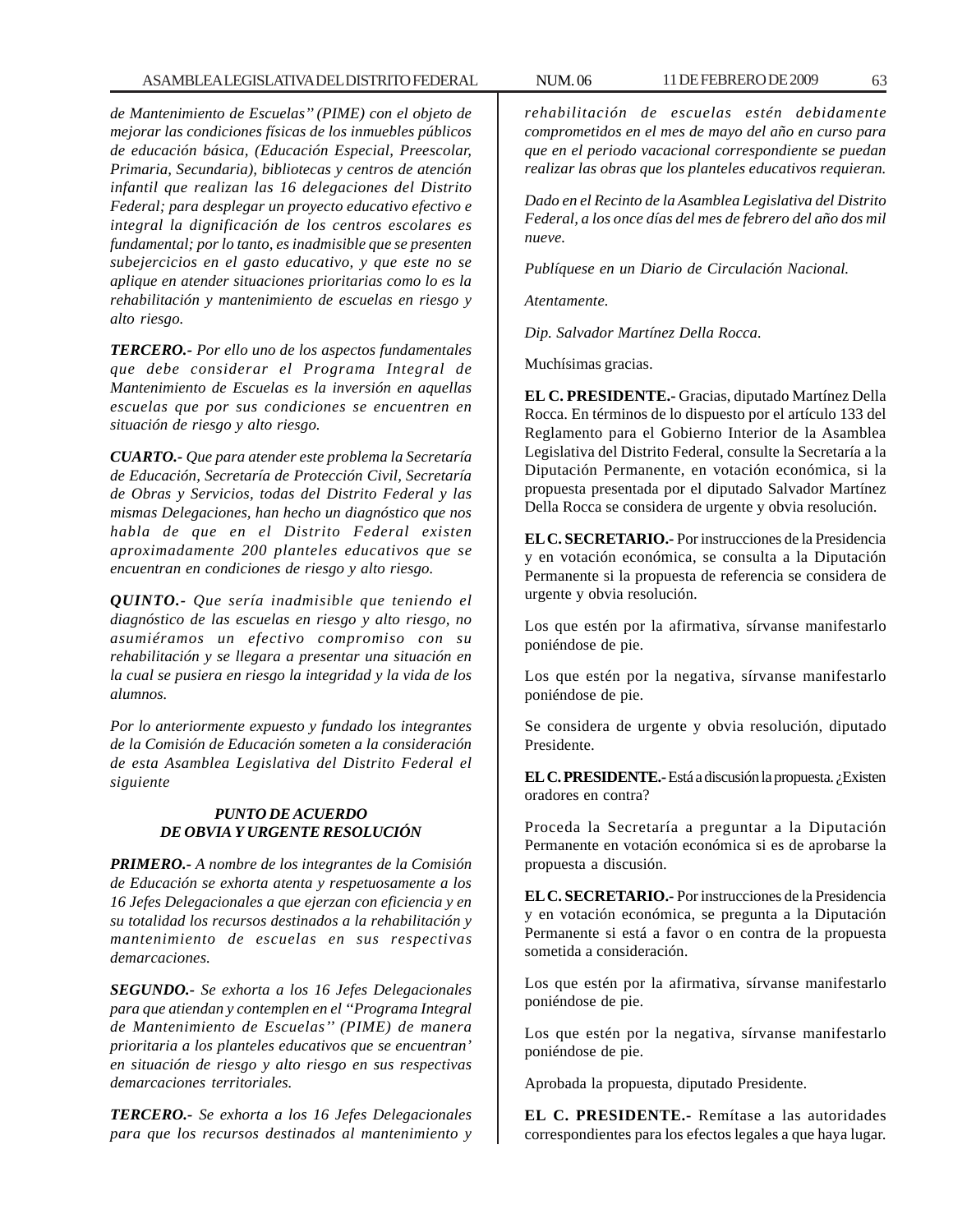Para presentar una proposición con punto de acuerdo sobre la publicación del Reglamento de la Ley de Acceso a las Mujeres a una Vida Libre de Violencia en el Distrito Federal, se concede el uso de la tribuna a la diputada Carla Sánchez Armas García, de la Coalición Parlamentaria de Izquierdas. Adelante diputada.

**LA C. DIPUTADA CARLA ALEJANDRA SÁNCHEZARMAS GARCÍA.-** Con su venia, diputado Presidente. Le solicito que se integre al Diario de los Debates completo el documento, voy a leer algunos considerandos y el punto de acuerdo.

# *PROPOSICIÓN CON PUNTO DE ACUERDO SOBRE LA EXPEDICIÓN DEL REGLAMENTO DE LA LEY DE ACCESO DE LAS MUJERES A UNA VIDA LIBRE DE VIOLENCIA DEL DISTRITO FEDERAL*

*DIP. DANIEL SALAZAR NÚÑEZ PRESIDENTE DE LA MESA DIRECTIVA DE LA DIPUTACIÓN PERMANENTE DE LA ASAMBLEA LEGISLATIVA DEL DISTRITO FEDERAL*

### *P R E S E N T E.*

*La suscrita Diputada Carla SánchezArmas García a nombre propio y del Diputado Enrique Pérez Correa, integrantes de la Coalición Parlamentaria de Izquierdas de esta Honorable Asamblea Legislativa del Distrito Federal, IV Legislatura, con fundamento en lo dispuesto en los artículos 17 fracción VI, 18 fracción VII, 36 fracción V, VII de la Ley Orgánica de la Asamblea Legislativa del Distrito Federal; 81, 82, 83, 133 del Reglamento para el Gobierno Interior de la Asamblea Legislativa del Distrito Federal, sometemos a consideración de esta diputación permanente la PROPOSICIÓN CON PUNTO DE ACUERDO SOBRE LA EXPEDICIÓN DEL REGLAMENTO DE LA LEY DE ACCESO DE LAS MUJERES A UNA VIDA LIBRE DE VIOLENCIA DEL DISTRITO FEDERAL, al tenor de los siguientes:*

### *ANTECEDENTES*

*1.- El pasado 13 de diciembre del año 2007, se aprobó en sesión ordinaria, por el Pleno de la Asamblea Legislativa del Distrito Federal, el dictamen de la Ley de Acceso a las Mujeres a una Vida Libre de Violencia del Distrito Federal, el cual, fue aprobado por votación unánime por los diputados presentes.*

*2.- Dicha ley tiene como finalidad establecer los principios y criterios que, desde la perspectiva de género, orienten las políticas públicas para reconocer, promover, proteger y garantizar el derecho de las mujeres a una vida libre de violencia; así como establecer la coordinación interinstitucional para prevenirla, atenderla, sancionarla y erradicarla.*

*Los principios rectores de esta Ley son el respeto a la dignidad humana; la libertad y autonomía de las mujeres; la no discriminación; la equidad de género; y la transversalidad de la perspectiva de género.*

*3. En la Ciudad de México en estos momentos alguna mujer está siendo agredida y en el mundo diariamente miles de mujeres y niñas son asesinadas, mutiladas, golpeadas, violadas, vendidas con fines sexuales, todas ellas a través de sus cadenas perpetúan así el ciclo de la vida.*

*La violencia hacia ellas ha estado basada en la impunidad de su agresor y ésta a su vez se encuentra cimentada en la discriminación y desigualdad de las mujeres.*

*4.- La violencia contra las mujeres es una manifestación de las relaciones de poder históricamente desiguales entre hombres y mujeres, que han conducido a la dominación de la mujer por el hombre, la discriminación contra la mujer y la interposición de obstáculos contra su pleno desarrollo.*

*El crimen hacia el género femenino dimana esencialmente de pautas culturales, en particular de los efectos perjudiciales de algunas prácticas tradicionales o consuetudinarias y de todo esto los actos de discriminación relacionados con la raza, el sexo, el idioma o la religión, que perpetúan la condición inferior que se asigna a la mujer en la familia, el lugar de trabajo, la comunidad y la sociedad.*

*5.- Los derechos que contempla la Ley de Acceso a las Mujeres a una vida libre de violencia, son derechos inalienables, indivisibles y son parte de los derechos humanos universales que deben ser reconocidos a las mujeres por su calidad humana y no por cuestión de género. En consecuencia, la violencia contra las mujeres constituye una transgresión de sus derechos humanos, a sus libertades fundamentales y un obstáculo o un impedimento para el disfrute de los mismos.*

*6.- No obstante, hasta la fecha y después de más de un año de su publicación, el Jefe de Gobierno del Distrito Federal, Lic. Marcelo Luis Ebrard Casaubón, no ha expedido el Reglamento de la citada Ley.*

*Por lo antes expuesto, y derivado de la falta de publicación del ordenamiento en cita, sometemos al Pleno de ésta Asamblea Legislativa del Distrito Federal, IV Legislatura, la presente proposición con punto de acuerdo, al tenor de los siguientes:*

#### *CONSIDERANDOS*

*PRIMERO.- Que con fundamento en lo dispuesto en el artículo 122 apartado C, base segunda, fracción II, inciso b) de la Constitución Política de los Estados Unidos*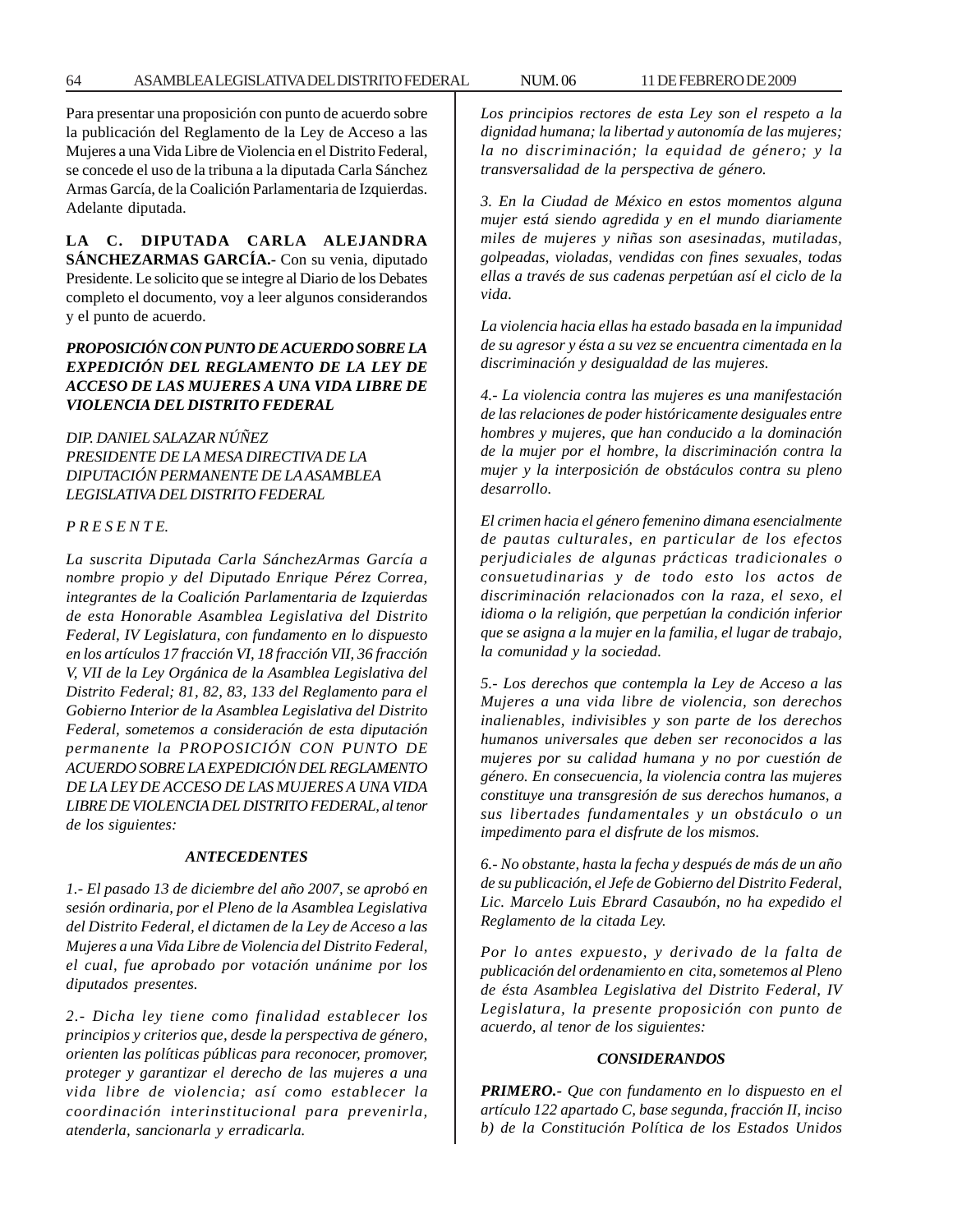*Mexicanos y 67 fracción II del Estatuto de Gobierno del Distrito Federal, le corresponde al Jefe de Gobierno del Distrito Federal, promulgar, publicar y ejecutar las leyes y decretos que expida la Asamblea Legislativa, proveyendo en la esfera administrativa a su exacta observancia, mediante la expedición de reglamentos.*

*SEGUNDO.- Que con la entrada en vigor de la presente Ley, se garantiza el reconocimiento, la promoción, la protección de los derechos de las mujeres a una vida digna y sin exclusión.*

*TERCERO.- El derecho a una vida libre de violencia tiene implícito el derecho de las mujeres a ser libres de toda forma de discriminación y el derecho de las mujeres a ser valoradas y educadas libres de patrones estereotipados, de prácticas sociales y culturales basadas en conceptos de inferioridad o subordinación.*

*CUARTO.- Que el artículo tercero transitorio de la Ley otorga un plazo no mayor a sesenta días naturales a partir de la entrada en vigor de la Ley, al Jefe de Gobierno del Distrito Federal para emitir, el Reglamento de ese ordenamiento. Plazo que venció el día 7 mayo de 2008.*

*Que al día de hoy han pasado más de 9 meses sin que se haya expedido el reglamento correspondiente, lo cual ha impedido que se garanticen los derechos de las mujeres que contempla esta Ley, ya que establece un conjunto de acciones gubernamentales de emergencia para enfrentar y erradicar la violencia en un territorio determinado, ya sea ejercida por individuos, la comunidad o las instituciones mismas.*

*Por lo tanto es urgente que el Gobierno del Distrito Federal expida el Reglamento de la Ley de Acceso de las Mujeres a una Vida Libre de Violencia, para que todas las instituciones, desde el ámbito de sus atribuciones estén en aptitudes de llevar a cabo las funciones que esta Ley les impone, y se combata de manera puntual la violencia contra las mujeres*

*En mérito de lo anteriormente expuesto y fundado, someto a consideración de esta Diputación Permanente de la Asamblea Legislativa del Distrito Federal, con carácter de urgente y obvia resolución, el siguiente:*

### *PUNTO DE ACUERDO*

*PRIMERO.- La Asamblea Legislativa del Distrito Federal, IV Legislatura, exhorta respetuosamente, para que en el ámbito de su competencia el C. Jefe de Gobierno del Distrito Federal, Lic. Marcelo Luis Ebrard Causabón, expida a la brevedad y en cumplimiento al mandato legal, el Reglamento de la Ley de Acceso de las Mujeres a una Vida Libre de Violencia del Distrito Federal.*

*Dado en la Asamblea Legislativa del Distrito Federal a los once días del mes de febrero del año dos mil nueve.*

*Signan por la Coalición Parlamentaria de Izquierdas.*

*Dip. Carla SánchezArmas García; Dip. Enrique Pérez Correa.*

Es cuanto, diputado Presidente.

**EL C. PRESIDENTE.-** En términos de lo dispuesto por el artículo 133 del Reglamento para el Gobierno Interior de la Asamblea Legislativa del Distrito Federal, consulte la Secretaría a la Diputación Permanente en votación económica si la propuesta presentada por la diputada Carla Sánchez Armas García se considera de urgente y obvia resolución.

**EL C. SECRETARIO.-** Por instrucciones de la Presidencia y en votación económica, se consulta a la Diputación Permanente si la propuesta de referencia se considera de urgente y obvia resolución.

Los que estén por la afirmativa, sírvanse manifestarlo poniéndose de pie.

Los que estén por la negativa, sírvanse manifestarlo poniéndose de pie.

Sí se considera de urgente y obvia resolución, diputado Presidente.

**EL C. PRESIDENTE.-** Está a discusión la propuesta. ¿Existen oradores en contra?

Proceda la Secretaría a preguntar a la Diputación Permanente en votación económica si es de aprobarse la propuesta a discusión.

**EL C. SECRETARIO.-** Por instrucciones de la Presidencia y en votación económica, se pregunta a la Diputación Permanente si está a favor o en contra de la propuesta sometida a consideración.

Los que estén por la afirmativa, sírvanse manifestarlo poniéndose de pie.

Los que estén por la negativa, sírvanse manifestarlo poniéndose de pie.

Aprobada la propuesta, diputado Presidente.

**EL C. PRESIDENTE.-** Remítase a las autoridades correspondientes para los efectos legales a que haya lugar.

Para presentar una proposición con punto de acuerdo sobre la realización del concurso para identificar el trámite más inútil de la ciudad, se concede el uso de la Tribuna a la diputada Carla Sánchez Armas, de la Coalición Parlamentaria de Izquierdas. Adelante, diputada.

**LA C. DIPUTADA CARLA ALEJANDRA SÁNCHEZARMAS GARCÍA.-** Gracias, diputado Presidente.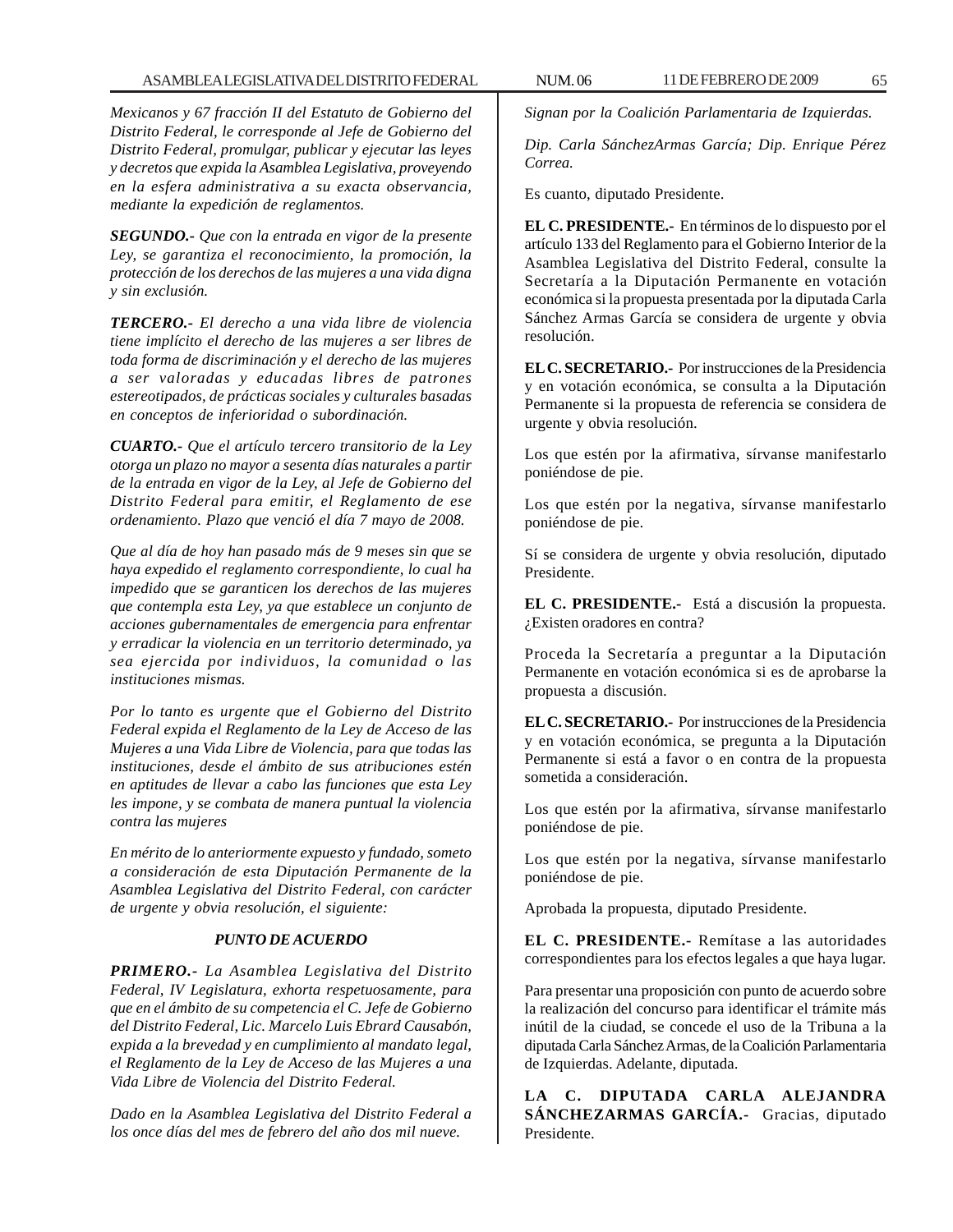*PROPOSICIÓN CON PUNTO DE ACUERDO POR VIRTUD DEL CUAL ESTA ASAMBLEA LEGISLATIVA EXHORTA AL GOBIERNO DEL DISTRITO FEDERAL Y A LAS JEFATURAS DELEGACIONALES A REALIZAR CON LA MAYOR TRANSPARENCIA POSIBLE EL CONCURSO PARA IDENTIFICAR EL TRÁMITE MÁS INÚTIL EN LA CIUDAD.*

*DIP. DANIEL SALAZAR NÚÑEZ PRESIDENTE DE LA MESA DIRECTIVA DE LA DIPUTACIÓN PERMANENTE DE LA ASAMBLEA LEGISLATIVA DEL DISTRITO FEDERAL*

#### *PRESENTE*

*La suscrita Diputada Carla SánchezArmas García a nombre propio y del Diputado Enrique Pérez Correa integrantes de la Coalición Parlamentaria de Izquierdas de la Asamblea Legislativa del Distrito Federal, IV Legislatura, con fundamento en lo dispuesto en los artículos 17 fracción VI, 18 fracción VII, 36 fracción V, VII de la Ley Orgánica de la Asamblea Legislativa del Distrito Federal; 81, 82, 83, 133 del Reglamento para el Gobierno Interior de la Asamblea Legislativa del Distrito Federal, sometemos a consideración de este órgano legislativo la presente proposición con Punto de Acuerdo por virtud del cual esta Asamblea Legislativa exhorta al Gobierno del Distrito Federal y a las Jefaturas Delegacionales a realizar con la mayor transparencia posible el concurso para identificar el trámite más inútil en la Ciudad al tenor de los siguientes:*

#### *ANTECEDENTES*

*1. El pasado 21 de enero del presente año, se aprobó en el pleno de esta diputación permanente un punto de acuerdo en donde se exhorta al Gobierno del Distrito Federal en conjunto con las Jefaturas Delegacionales a convocar un concurso en donde se identifique el trámite más inútil en la Ciudad de México en un plazo no mayor a 45 días.*

*2. En el punto de acuerdo se especificaba que un concurso de esta naturaleza se traduce en un beneficio directo para la ciudadanía que diariamente se enfrenta a un sinfín de trámites engorrosos, sin embargo, a nivel federal, no se dieron a conocer todos los casos y denuncias remitidos por la ciudadanía. En un ejercicio de transparencia, es indispensable que el Gobierno del Distrito Federal haga públicos todos los casos recibidos para que puedan ser consultados por las y los ciudadanos a través de una página web así como que sean especificados los criterios para la evaluación de los casos.*

### *CONSIDERANDOS*

*1. En el Capítulo Primero, artículo 9 de la Ley de Transparencia del Distrito Federal, se expresa que los objetivos de transparentar la información son, entre otros:*

*''Contribuir a mejorar la calidad de vida de las personas a través de un acceso libre a la información pública, optimizar el nivel de participación comunitaria en la toma pública de decisiones; garantizar el principio democrático de publicidad de los actos del Gobierno del Distrito Federal y favorecer la rendición de cuentas, de manera que se pueda valorar el desempeño de los sujetos obligados''.*

*Por esta razón, es indispensable transparentar este concurso publicando todos los casos recibidos y especificar los criterios para la evaluación de los mismos en una página web.*

*2. Que el artículo 18 de la Ley Orgánica de la Asamblea Legislativa del Distrito Federal, en su fracción VII, establece que es obligación de los Diputados representar los intereses de Ias ciudadanas y promover y gestionar la solución de los problemas y necesidades colectivas ante las autoridades competentes; por ello, y también con fundamento en la fracción XXI del artículo 10 es atribución de la Asamblea Legislativa del Distrito Federal comunicarse con los otros órganos locales de gobierno, los órganos autónomos locales y federales, los Poderes de la Unión o las autoridades o poderes de las entidades federativas, por lo anterior, y en aras de beneficiar a Ias habitantes de esta Ciudad, presentamos este punto de acuerdo con el fin escuchar a los capitalinos y mejorar la prestación de servicios en la Ciudad.*

*3. Es urgente hacer una revisión de los trámites inútiles que solo propician burocratismo y corrupción, de la manera más transparente posible y de cara a la ciudadanía en los procesos de evaluación de los casos presentados en este valioso ejercicio de autocrítica.*

*En mérito de lo anteriormente expuesto y fundado, sometemos a consideración de esta Diputación Permanente de la Asamblea Legislativa del Distrito Federal, con carácter de urgente y obvia resolución, el siguiente:*

#### *PUNTO DE ACUERDO*

*ÚNICO.- Se exhorta respetuosamente al Gobierno del Distrito Federal y a las Jefaturas Delegacionales a que el concurso para identificar el trámite más inútil de la ciudad se realice con apertura y transparencia, estableciendo con claridad los criterios con los que se evaluaran las propuestas y que estas sean publicadas en sus páginas electrónicas.*

*Dado en la Asamblea Legislativa del Distrito Federal a los once días del mes de febrero del año dos mil nueve.*

*Signan por la Coalición Parlamentaria de Izquierdas.*

*Dip. Carla SánchezArmas García; Dip. Enrique Pérez Correa.*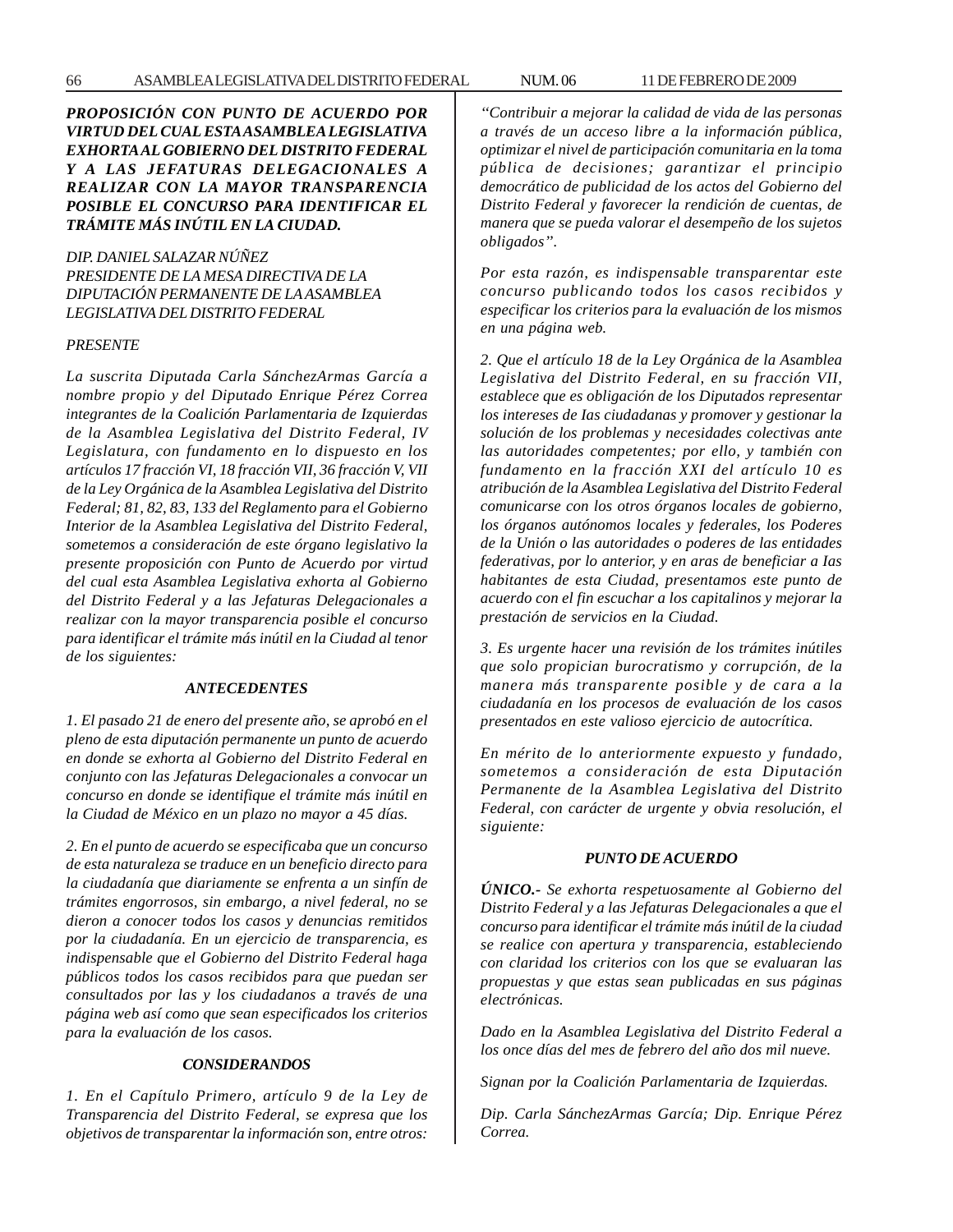Es cuanto, diputado Presidente.

**EL C. PRESIDENTE.-** En términos de lo dispuesto por el Artículo 133 del Reglamento para el Gobierno Interior de la Asamblea Legislativa del Distrito Federal, consulte la Secretaría a la Diputación Permanente en votación económica si la propuesta presentada por la diputada Carlas Sánchez Armas García se considera de urgente y obvia resolución.

**EL C. SECRETARIO.-** Por instrucciones de la Presidencia y en votación económica, se consulta a la Diputación Permanente si la propuesta de referencia se considera de urgente y obvia resolución.

Los que estén por la afirmativa, sírvanse manifestarlo poniéndose de pie.

Los que estén por la negativa, sírvanse manifestarlo poniéndose de pie.

Se considera de urgente y obvia resolución, diputado Presidente.

**EL C. PRESIDENTE.-** Está a discusión la propuesta. ¿Existen oradores en contra?

Se inscribe en contra el diputado Salvador Martínez Della Rocca.

¿Existen oradores a favor?

Hasta por 10 minutos tiene el uso de la palabra el diputado Salvador Martínez Della Rocca para hablar en contra de la propuesta.

**EL C. DIPUTADO SALVADOR PABLO MARTÍNEZ DELLA ROCCA.-** Miren, no voy a hablar en contra de la propuesta, sólo le solicitaría a mi compañera y amiga si le puede redactar de la siguiente manera: ''Aparte de la elección presidencial ¿cuál es el trámite más inútil?''.

**EL C. PRESIDENTE.-** Proceda la Secretaría a preguntar a la Diputación Permanente en votación económica si es de aprobarse la propuesta a discusión.

**EL C. SECRETARIO.-** Por instrucciones de la Presidencia y en votación económica, se pregunta a la Diputación Permanente si está a favor o en contra de la propuesta sometida a su consideración.

Los que estén por la afirmativa, sírvanse manifestarlo poniéndose de pie.

Los que estén por la negativa, sírvanse manifestarlo poniéndose de pie.

Aprobada la propuesta, diputado Presidente.

**EL C. PRESIDENTE.-** Remítase a las autoridades correspondientes para los efectos legales a que haya lugar. Para presentar una proposición con punto de acuerdo para exhortar al Instituto Federal Electoral, a la Secretaría de Gobernación, a la Secretaría de Comunicaciones y Transportes y a la Comisión Federal de Telecomunicaciones a que con base en sus atribuciones realicen las investigaciones pertinentes, y si es el caso, sancionen conforme a derecho a las televisoras que difundieron en días pasados promociónales electorales, interrumpiendo la transmisión de eventos deportivos para intencionalmente provocar malestar de la población con el Sistema Político Mexicano, se concede el uso de la Tribuna al diputado Enrique Vargas Anaya, del grupo parlamentario del Partido de la Revolución Democrática. Adelante, diputado.

**EL C. DIPUTADO ENRIQUE VARGAS ANAYA.-** Con su venia, diputado Presidente.

*PROPOSICIÓN CON PUNTO DE ACUERDO PARA EXHORTAR AL INSTITUTO FEDERAL ELECTORAL, A LA SECRETARÍA DE GOBERNACIÓN, A LA SECRETARÍA DE COMUNICACIONES Y TRANSPORTES Y A LA COMISIÓN FEDERAL DE TELECOMUNICACIONES A QUE, CON BASE EN SUS ATRIBUCIONES, REALICEN LAS INVESTIGACIONES PERTINENTES Y, SI ES EL CASO, SANCIONEN CONFORME A DERECHO A LAS TELEVISORAS QUE DIFUNDIERON EN DÍAS PASADOS PROMOCIONALES ELECTORALES INTERRUMPIENDO LA TRANSMISIÓN DE EVENTOS DEPORTIVOS PARA, INTENCIONALMENTE, PROVOCAR MALESTAR DE LA POBLACIÓN CON EL SISTEMA POLÍTICO MEXICANO.*

*11 de febrero de 2009*

*DIP. DANIEL SALAZAR NÚÑEZ PRESIDENTE DE LA MESA DIRECTIVA DE LA DIPUTACIÓN PERMANENTE EN LA ASAMBLEA LEGISLATIVA DEL DISTRITO FEDERAL, IV LEGISLATURA*

# *PRESENTE.*

*Los abajo firmantes y el suscrito Diputado Enrique Vargas Anaya, integrantes de la IV Legislatura, de la Asamblea Legislativa del Distrito Federal, con fundamento en lo dispuesto por los artículos 13 fracción II y 17 fracción VI de la Ley Orgánica, así como del 133 del Reglamento para el Gobierno Interior, ambos de la Asamblea Legislativa del Distrito Federal, sometemos a la consideración de este Honorable Órgano Legislativo la siguiente proposición con PUNTO DE ACUERDO PARA EXHORTAR AL INSTITUTO FEDERAL ELECTORAL, A LA SECRETARÍA DE GOBERNACIÓN, A LA SECRETARÍA DE COMUNICACIONES Y TRANSPORTES Y A LA COMISIÓN FEDERAL DE TELECOMUNICACIONES A QUE, CON BASE EN SUS ATRIBUCIONES, REALICEN LAS INVESTIGACIONES PERTINENTES Y, SI ES EL CASO, SANCIONEN CONFORME A DERECHO A LAS*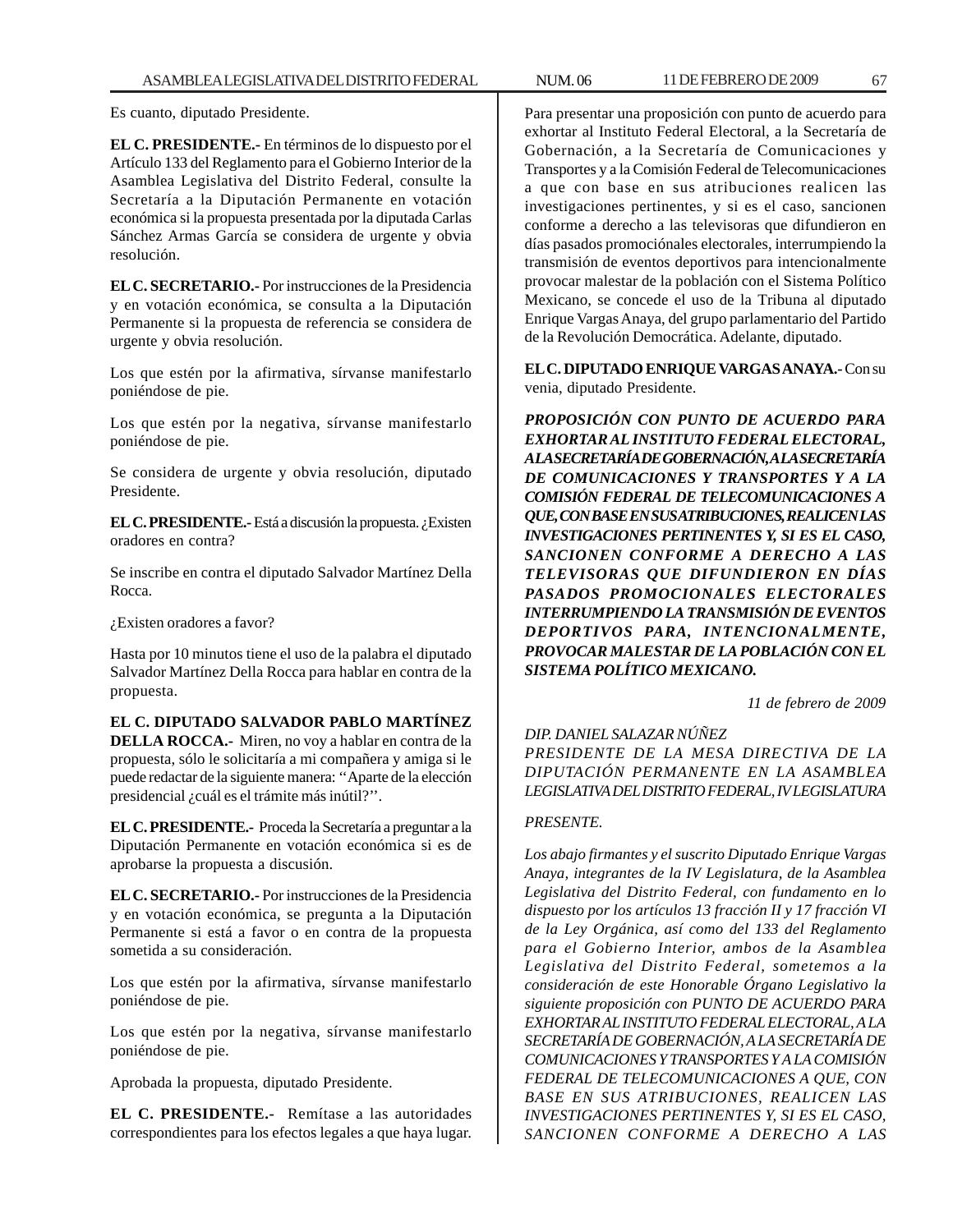*TELEVISORAS QUE DIFUNDIERON EN DÍAS PASADOS PROMOCIONALES ELECTORALES INERRUMPIENDO LA TRANSMISIÓN DE EVENTOS DEPORTIVOS PARA, INTENCIONALMENTE, PROVOCAR MALESTAR DE LA POBLACIÓN CON EL SISTEMA POLÍTICO MEXICANO.*

### *CONSIDERACIONES*

*1.- Que con base en el Artículo 2 de la LEY FEDERAL DE TELECOMUNICACIONES corresponde al Estado la rectoría en materia de telecomunicaciones, a cuyo efecto protegerá la seguridad y la soberanía de la Nación. En todo momento el Estado mantendrá el dominio sobre el espectro radioeléctrico y las posiciones orbitales asignadas al país.*

*2.- Que de acuerdo con la constitución Política de los Estados Unidos Mexicanos en su artículo 41 fracción III, en materia de difusión en medios de comunicación, el Instituto Federal Electoral será autoridad única para la administración del tiempo que corresponda al Estado en radio y televisión destinado a sus propios fines y al ejercicio del derecho de los partidos políticos nacionales, de acuerdo (... ) a lo que establezcan las leyes:*

*3.- Que a partir del 31 de enero del actual, el duopolio televisivo transmitió promocionales de los partidos políticos y del Instituto Federal Electoral (IFE) dentro de la programación normal y no en las pausas cuando siempre han sido transmitidos dentro de los bloques de anuncios, de manera alternada con la publicidad comercial.*

*4.- Que dichas acciones se hicieron deliberadamente por parte de dichas empresas con el propósito de provocar molestias en la población desprestigiando al proceso electoral desde el inicio del mismo.*

*5.- Que dicha conducta de ambas televisoras solo se puede explicar por la posición que mantuvieron los representantes de dichas compañías en el proceso de reforma política, al buscar por todos los medios de evitar que no se modificaran los ordenamientos relativos a la venta de espacios para los partidos y agrupaciones políticas utilizando de pretexto ''la Libertad de expresión'', libertad condicionada a la capacidad económica de los interesados.*

*6.- Que la reforma electoral realizada en el 2007 implicó un duro golpe a las ambiciones desmedidas de dichas empresas, así ahora en ningún momento, los partidos políticos podrán contratar o adquirir, por sí o por terceras personas, tiempos en cualquier modalidad de radio y televisión; en la propaganda política o electoral que difunden los partidos, deberán abstenerse de expresiones que denigren a las instituciones y a los propios partidos o que calumnien a las personas; ninguna persona física o moral, sean a título propio o por cuenta de terceros podrá* *contratar propaganda en radio y televisión dirigida a influir en las preferencias electorales de los ciudadanos, ni a favor o en contra de partidos políticos o candidatos a cargos de elección popular; se prohíbe la transmisión en territorio nacional de ese tipo de mensajes contratados en el extranjero; la violación de las suposiciones serán sancionadas por el IFE en procedimientos expeditos que incluyen la orden de cancelación inmediata de las transmisiones de radio y televisión de concesionarios y permisionarios.*

*7.- Que por lo anterior es necesario que se realice una investigación exhausta con el propósito de que se deslinden responsabilidades y se proceda, conforme a derecho a las sanciones correspondientes.*

*8.- Que el artículo 350 del Código Federal de Procedimientos Electorales señala las infracciones correspondientes a los concesionarios y los permisionarios de la radio y la televisión.*

*9.- Que existen los mecanismos legales suficientes para poner en orden a dichas compañías para que las instituciones de la República no demuestren la debilidad que hasta ahora se ha evidenciado.*

*10.- Que por el bien de los intereses superiores del país y con base a lo anteriormente expuesto se propone el siguiente*

*PUNTO DE ACUERDO PARA EXHORTAR AL INSTITUTO FEDERAL ELECTORAL, A LA SECRETARÍA DE GOBERNACIÓN, A LA SECRETARÍA DE COMUNICACIONES Y TRANSPORTES Y A LA COMISIÓN FEDERAL DE TELECOMUNICACIONES A QUE, CON BASE EN SUS ATRIBUCIONES, REALICEN LAS INVESTIGACIONES PERTINENTES Y, SI ES EL CASO, SANCIONEN CONFORME A DERECHO A LAS TELEVISORAS QUE DIFUNDIERON EN DÍAS PASADOS PROMOCIONALES ELECTORALES INERRUMPIENDO LA TRANSMISIÓN DE EVENTOS DEPORTIVOS PARA, INTENCIONALMENTE, PROVOCAR MALESTAR DE LA POBLACIÓN CON EL SISTEMA POLÍTICO MEXICANO.*

#### *ATENTAMENTE*

#### *ENRIQUE VARGAS ANAYA*

Por su atención, muchas gracias.

**LA C. PRESIDENTA DIPUTADA MARGARITA MARÍA MARTÍNEZ FISHER**.- En términos de lo dispuesto por el artículo 133 del Reglamento para el Gobierno Interior de la Asamblea Legislativa del Distrito Federal, consulte la Secretaría a la Diputación Permanente en votación económica si la propuesta presentada por el diputado Enrique Vargas Anaya se considera de urgente y obvia resolución.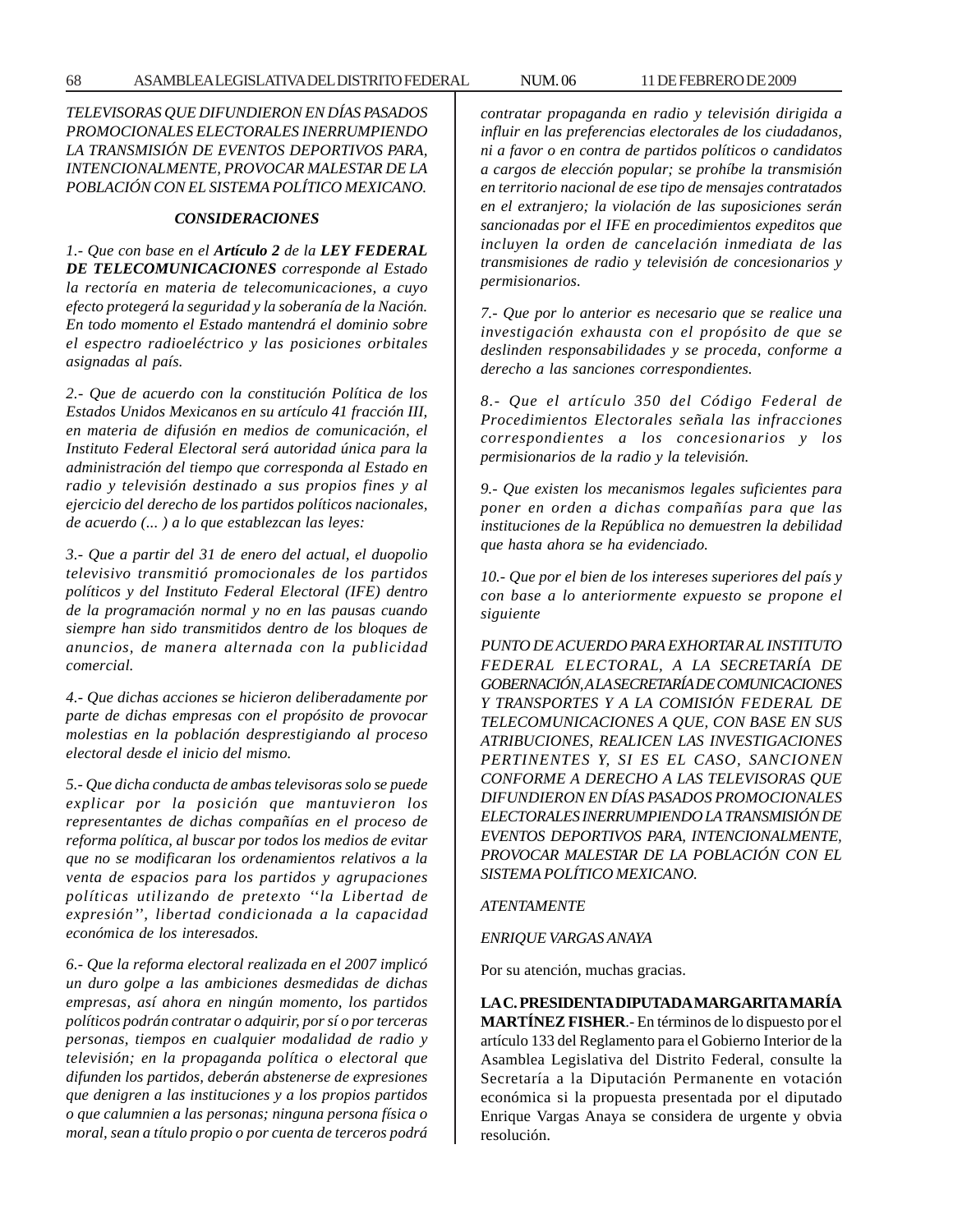**EL C. SECRETARIO DIPUTADO MARTÍN CARLOS OLVARRIETA MALDONADO.-** Por indicaciones de la Presidencia, en votación económica le consultamos a las diputadas y diputados si la propuesta del diputado Vargas Anaya se considera de urgente y obvia resolución.

Los que estén por la afirmativa, sírvanse manifestarlo poniéndose de pie.

Los que estén por la negativa, sírvanse manifestarlo poniéndose de pie.

Diputada Presidenta, se considera la propuesta del diputado Enrique Vargas Anaya de urgente y obvia resolución.

**LA C. PRESIDENTA.-** Está a discusión la propuesta. ¿Existen oradores en contra?

Proceda la Secretaría a preguntar a la Diputación Permanente en votación económica si es de aprobarse la propuesta a discusión.

**EL C. SECRETARIO.-** Por instrucciones de la Presidencia y en votación económica se pregunta a esta Diputación Permanente si está a favor o en contra de la propuesta del diputado Enrique Vargas Anaya.

Los que estén por la afirmativa, sírvanse manifestarlo poniéndose de pie.

Los que estén por la negativa, sírvanse manifestarlo poniéndose de pie.

Diputada Presidenta, se considera aprobada la propuesta de referencia.

**LA C. PRESIDENTA.-** Remítase a las autoridades correspondientes para los efectos legales a que haya lugar.

Para presentar una proposición con punto de acuerdo sobre las violaciones graves a las garantías individuales de los pobladores de Atenco durante los sucesos del 3 y 4 de mayo de 2006, se concede el uso de la Tribuna al diputado Enrique Vargas Anaya, del grupo parlamentario del Partido de la Revolución Democrática.

**EL C. DIPUTADO ENRIQUE VARGAS ANAYA.-** Con su venia diputada Presidenta.

*PROPOSICIÓN CON PUNTO DE ACUERDO SOBRE LAS VIOLACIONES GRAVES A LAS GARANTÍAS INDIVIDUALES DE LOS POBLADORES DE ATENCO DURANTE LOS SUCESOS DEL 3 Y 4 DE MAYO DEL 2006.*

*11 de febrero de 2009*

*DIP. DANIEL SALAZAR NÚÑEZ PRESIDENTE DE LA MESA DIRECTIVA DE LA DIPUTACIÓN PERMANENTE EN LA ASAMBLEA LEGISLATIVA DEL DISTRITO FEDERAL, IV LEGISLATURA*

# *PRESENTE.*

*El suscrito Diputado Enrique Vargas Anaya, integrante del grupo parlamentario del Partido de la Revolución Democrática, de la IV Legislatura, de la Asamblea Legislativa del Distrito Federal, con fundamento en lo dispuesto por los artículos 13 fracción II y 17 fracción VI, de la Ley Orgánica de la Asamblea Legislativa, así como 133 del Reglamento para el Gobierno Interior de la Asamblea Legislativa del Distrito Federal, someto a la consideración de este Honorable Órgano Legislativo la siguiente proposición con PUNTO DE ACUERDO DE URGENTE Y OBVIA RESOLUCIÓN SOBRE LAS VIOLACIONES GRAVES A LAS GARANTÍAS INDIVIDUALES DE LOS POBLADORES DE ATENCO DURANTE LOS SUCESOS DEL 3 Y 4 DE MAYO DEL 2006.*

## *CONSIDERANDOS*

*1. Que el pasado 3 de febrero el Ministro Dictaminador, José de Jesús Gudiño Pelayo, presentó ante el Pleno de la Suprema Corte de Justicia de la Nación, El DICTAMEN QUE VALORA LA INVESTIGACIÓN CONSTITUCIONAL REALIZADA POR LA COMISIÓN DESIGNADA EN EL EXPEDIENTE 3/2006, INTEGRADO CON MOTIVO DE LA SOLICITUD FORMULADA POR EL MINISTRO GENARO DAVID GÓNGORA PIMENTEL PARA INVESTIGAR VIOLACIONES GRAVES DE GARANTÍAS INDIVIDUALES (924 páginas), de acuerdo a los antecedentes expresados en la versión estenográfica del 9 de febrero de 2009:*

- *Un grupo de habitantes de Ateneo realizaron una solicitud para que se abriera una investigación sobre los acontecimientos del 3 y 4 de mayo de 2006 en dicho su poblado, en los términos del párrafo segundo del artículo 97 constitucional, donde se expresa que la Suprema Corte de Justicia de la Nación podrá iniciar dicha investigación cuando se considere que existe algún hecho o hechos que constituyan una grave violación de alguna garantía individual.*
- *Así, el 29 de agosto de 2006, el Ministro Góngora Pimentel, consideró conveniente iniciar la investigación solicitada y la puso a consideración del Pleno de dicho Órgano Colegiado.*
- *El 7 de febrero siguiente el Tribunal decidió emprender la investigación, por lo que se procedió a integrar una Comisión conformada por los Magistrados de Circuito Jorge Mario Pardo Rebolledo y Alejandro Sergio González Bernabé, quienes procedieron a elaborar su correspondiente protocolo, trazar sus líneas de investigación y confirmar sus equipos de trabajo. La investigación constitucional así dio inicio.*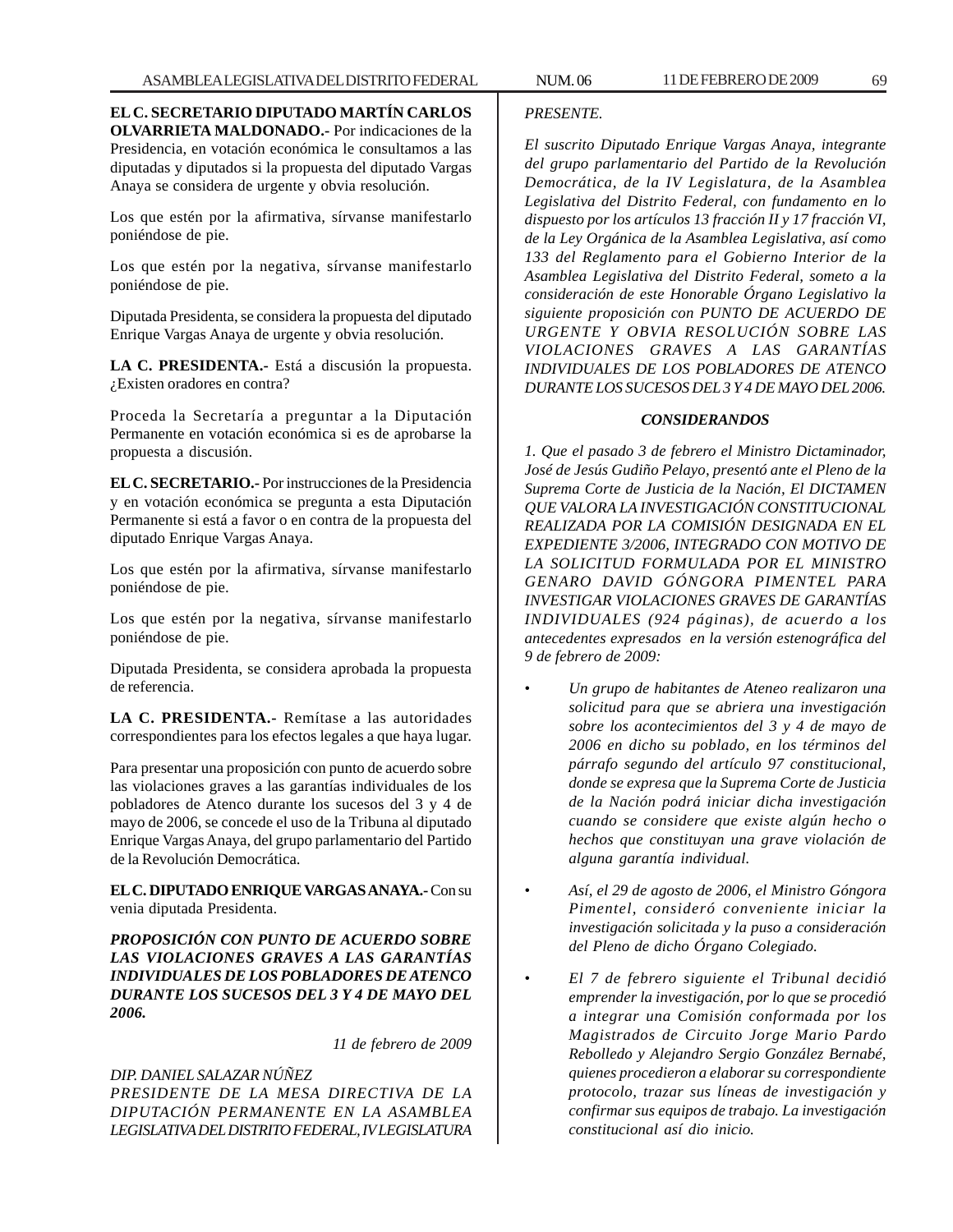• *En el Acuerdo General 16/2007 se establecieron las reglas a las que se sujetarían los trabajos de dicha Comisión Investigadora destacándose la marcada con el numeral 21:*

*Regla 21. En el informe no se podría calificar la legalidad de lo actuado en averiguaciones previas, juicios o procedimientos de cualquier índole que efectúen otros óranos del Estado y que versen sobre los hechos consumados. Materia de la investigación.*

*Sin perjuicio de que si en el desarrollo de la misma la Comisión Investigadora advierte que en alguno de estos asuntos pudiera haberse cometido violaciones graves de garantías individuales, así lo asentará en sus conclusiones a fin de que el Pleno determine lo conducente. De igual forma, no podrá adjudicarse responsabilidades sino únicamente identificar a las personas que hubieren participado en los hechos calificados como graves violaciones a las garantías individuales. Hasta aquí la cita.*

- • *El informe de dos mil quinientas páginas entregado por la Comisión Investigadora contiene los resultados de la investigación, su análisis y las conclusiones y 11 apéndices con temas específicos. A éste se le anexaron 40 cajas y elementos de video, audio e imagen.*
- • *La Comisión recibió el apoyo de autoridades y dependencias gubernamentales que por cualquier razón tuvieron en su poder información útil para la investigación, asimismo se contó con la participación con la Comisión Nacional de Derechos Humanos y de organizaciones no gubernamentales como el Centro de Derechos Humanos ''Miguel Agustín Pro Juárez'', A.C., el Instituto para la Seguridad y la Democracia y el Centro de Investigación y Docencia Económica (CIDE).*

• *Se contó con el apoyo a la oficina del Alto Comisionado de las Naciones Unidas para los Derechos Humanos en México, en lo atinente al Derecho Internacional Humanitario y a los lineamientos aceptados por la Comunidad Internacional en materia de fuerza pública y tutela de personas en situación vulnerable; apoyo, que se brindó generosamente.*

• *El magistrado dictaminador dio audiencia a funcionarios federales y estatales, a integrantes del Frente de Pueblos en Defensa de la Tierra, entre ellos la señora Trinidad del Valle y otros familiares de personas privadas de la libertad con motivo de estos acontecimientos.*

*2. Que el dictamen en comento describe los acontecimientos del 3 y 4 de mayo en los términos siguientes: 3 de mayo:*

- *El enfrentamiento en el mercado de flores de Texcoco y sus inmediaciones.*
- *El bloqueo de la carretera Texcoco-Lechería y el intento de desbloqueo por parte de la autoridad.*
- *El deceso de un menor de edad.*
- *La concentración en un domicilio particular de la calle Manuel González del poblado de Texcoco.*
- *El traslado de los detenidos al Penal de ''Santiaguito''; y*
- • *El internamiento de los detenidos en el Penal de ''Santiaguito''. 4 de mayo:*
- *El desbloqueo de la carretera Texcoco-Lechería.*
- *El avance hacia San Salvador Ateneo, los cateos domiciliarios y la liberación de los policías retenidos por civiles.*
- *La lesión fatal sufrida por un joven.*
- *El traslado de los detenidos al Penal de ''Santiaguito''.*
- *La internación de los detenidos en el Penal de ''Santiaguito''.*

*3. Que dentro de los sucesos importantes a destacar dados los intentos fallidos del 3 de mayo para desbloquear la carretera Texcoco-Lechería estuvo la reunión celebrada esa misma noche a las 19:30 en el inmueble ubicado la calle de Josefa Ortiz de Domínguez en el Municipio de Texcoco, entre autoridades federales, estatales y municipales, en la que SE TOMÓ LA DECISIÓN DE USAR LA FUERZA PÚBLICA, entre los presentes se encontraba por parte de las instancias federales el Lic. Eduardo Medina Mora Icaza, Miguel Ángel Yúnez García, Ardelio Vargas Fosado y Ramón Pequeño García, así como el General Héctor Sánchez Gutiérrez, en tanto por el Estado de México, asistieron el Gobernador Enrique Peña Nieto, el doctor Víctor Humberto Benítez Treviño, el vicealmirante Wilfredo Robledo Madrid y el Lic. Héctor Guevara Ramírez.*

*Se decidió que intervinieran 2,443 elementos, 1,815 de la Agencia de Seguridad Estatal y 628 de la Policía Federal Preventiva.*

#### *4. Que de acuerdo al dictamen:*

*''En cifras redondeadas, puede decirse que de entre las cerca de cien personas detenidas el tres de mayo, nueve*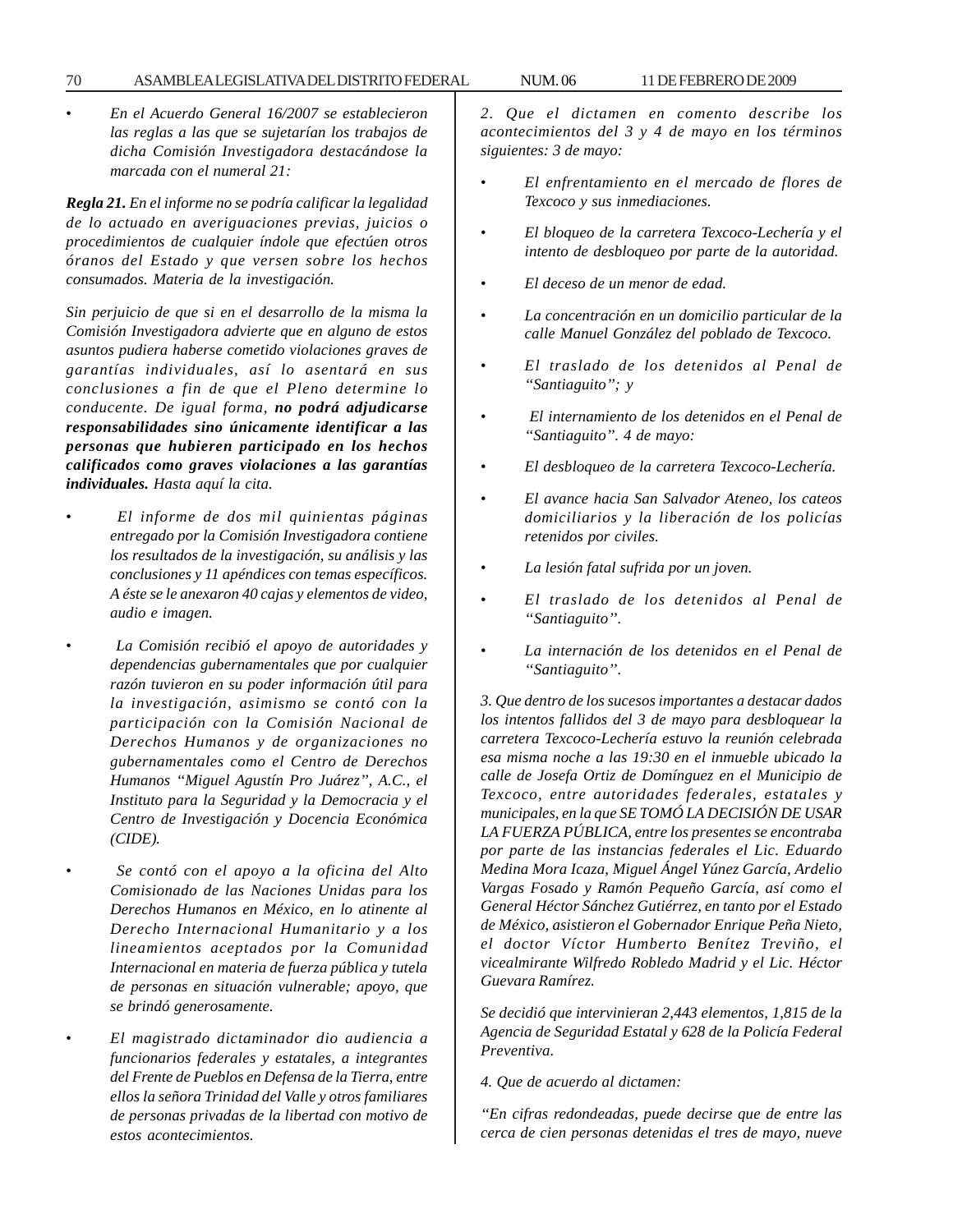*de cada diez denunciaron haber sido objeto de abusos policíacos. Dadas las características de las lesiones que fueron certificadas, el proyecto concluye que de los detenidos que denunciaron abusos policiales, alrededor de ocho de cada diez presentaron lesiones proferidas en múltiples partes del cuerpo, de tal manera que pudieron ser provocadas por varias personas o en diversos momentos; otras por su contundencia, provocaron fractura, tuvieron que ser saturadas o ameritaron hospitalización, y unas más fueron producidas en la espalda o cabeza, regiones que generalmente no resultan afectadas en maniobras propias de una debida detención, según consta en los certificados que obran en los expedientes respectivos.*

*Alrededor de siete de cada diez detenidos, afirmaron haber sido capturados en el interior de un domicilio particular. Durante los traslados las mujeres manifestaron haber sido agredidas sexualmente.*

*Al llegar al Centro Preventivo y de Readaptación Social en ''Santiaguito'', policías estatales bajaban de los autobuses a los detenidos, siendo recibidos por filas de policías. Hubo varias denuncias por parte de los detenidos, del trato que recibieron ya en el penal, esencialmente en torno a golpes, amenazas, deficiente atención médica, trato no digno; esto último en razón de las condiciones en que se encontraban las áreas y servicios sanitarios que se asignaron, así como de incomunicación.*

*Los detenidos fueron concentrados en patrullas tipo camionetas para ser entonces trasladados en grupo a los camiones que a su vez serían trasladados al Penal de Santiaguito; para tal efecto se utilizaron dos autobuses particulares y un autobús de la policía. Los videos analizados muestran a policías golpeando a las personas o lanzándoles objetos con el fin de alcanzarlas y capturarlas, golpeándolas luego de haberlas sometido, pisándolas cuando ya estaban arriba de las camionetas; luego fueron trasladados al penal en ese tramo, cuando se afirma por los detenidos que continuaron siendo objeto de agresiones físicas y las mujeres víctimas de agresiones sexuales.*

*Por lo que hace a los operativos del cuatro de mayo, en cifras redondas, puede decirse que de entre los cien seis detenidos aproximadamente nueve de cada diez personas denunciaron que fueron víctimas de abusos policiales.*

*Dadas las características de estas lesiones se pudo establecer que alrededor de nueve de cada diez personas presentaron lesiones proferidas en múltiples partes del cuerpo, que al igual que las certificadas el día anterior, habrían sido provocadas por varias personas o en diversos momentos; otras por su contundencia provocaron fracturas, tuvieron que ser saturadas, ameritaron*

*hospitalización, o dejaron cicatriz notoria y permanente en la cara, y unas más fueron producidas en la espalda o cabeza, regiones, que como ya se dijo, generalmente no resultan afectadas en maniobras propias de una debida detención, según consta en certificados que obran en los expedientes respectivos.*

*En los operativos policiales, en números redondos, fueron aseguradas cerca de cincuenta mujeres, de las cuales cerca de treinta refirieron haber sido agredidas sexualmente.*

*Las probanzas recabadas permiten sostener que fueron casi todas víctimas de violencia física en parte de su cuerpo, que permite considerarse como agresiones de tipo sexual, y a las que les fue aplicado el protocolo de Estambul, reportaron síntomas típicos de estrés postraumático a este tipo de acontecimientos.*

*5. Que el reporte discutido en estos días en el Pleno de la Suprema Corte considera:*

*''Ante las acusaciones de tal envergadura, como las que hicieron las mujeres, la autoridad no actúa a tiempo, y poco o casi nada se hizo por parte de las autoridades ministeriales para documentar y establecer los hechos denunciados por ellas. Esta inacción, es decir, la falta del Estado a su deber de realizar investigaciones efectivas, es violatoria del derecho a la justicia que asiste a quien denuncia y del que es titular toda la sociedad.''*

*Sin embargo, la ''investigación no arrojó datos o elementos que apoyaran la hipótesis de que se hubiera dado alguna orden de golpear, dañar o vejar a los manifestantes y detenidos, pero no obstante eso, sucedió a la postre, y como lo explico en el proyecto, aun cuando la violencia no hubiera sido ordenada, sí hay elementos para considerar que fue permitida, alentada, y en esta medida, autorizada, alentada o avalada por los superiores de los policías participantes en los operativos.''*

*''Esta permisión o tolerancia a la violencia se advierte también en que poco o casi nada, se investigó por parte de los propios superiores de los policías para castigar las conductas abusivas después de cometidas.''*

*6. Que de acuerdo al magistrado dictaminador, ''salvo breves excepciones, no hay en México leyes ni reglamentos que normen el uso de la fuerza por parte del Estado, no hay parámetros legales claros y expresos que orienten a las policías y a sus superiores en el cumplimiento de su deber para cuando se encuentren en situaciones de usar la fuerza.*

*Estas importantes omisiones legislativas, reglamentarias, e incluso protocolarias, quedaron evidenciadas con los hechos de Ateneo, aun cuando no se trata de un problema privativo del Estado de México, omisiones por lo demás*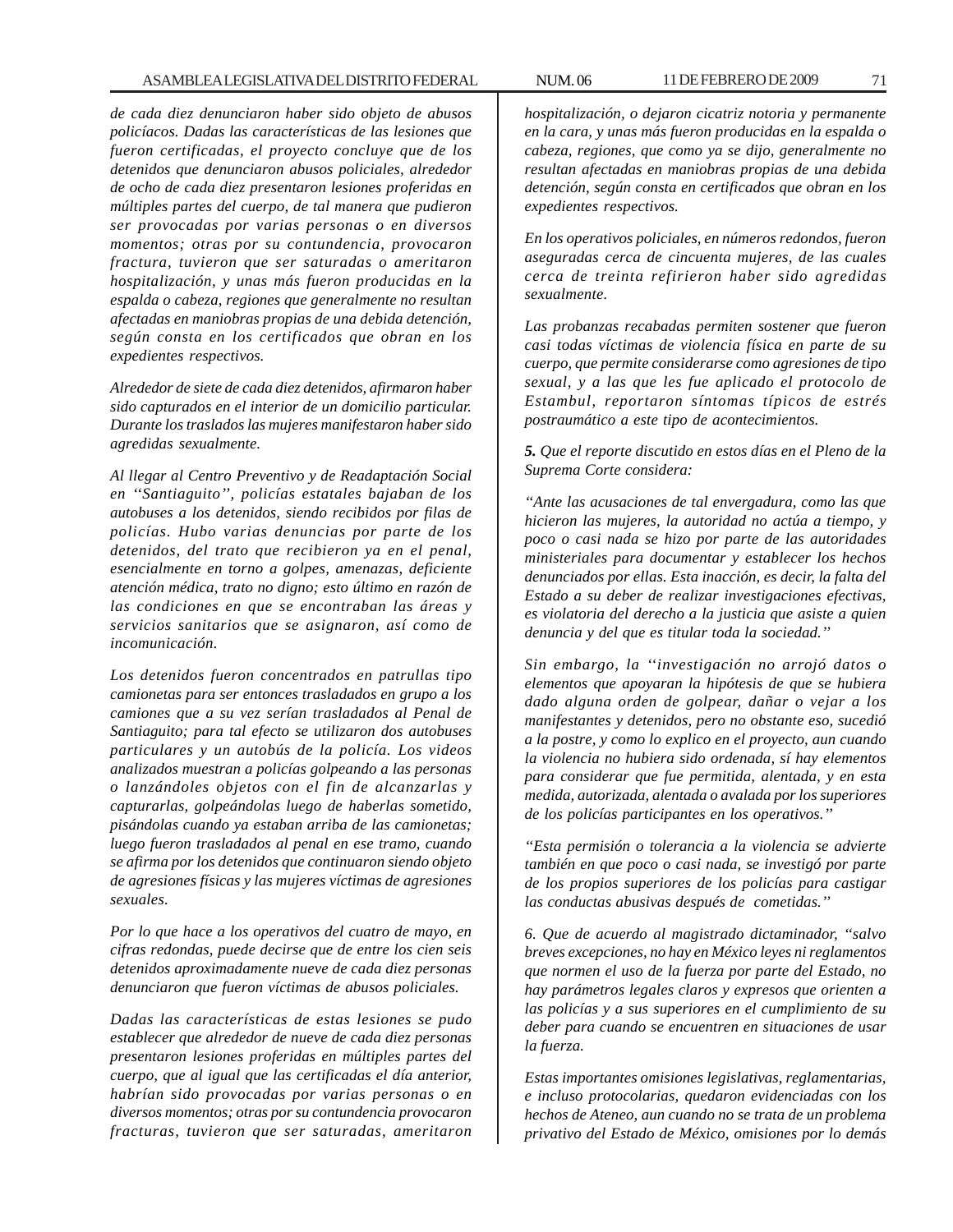*que no impiden que este Tribunal califique la constitucionalidad de estos actos.*

*7. Que el dictamen en comento observa de manera enfática que en esos acontecimientos se cuenta con hechos que demuestran que los derechos humanos violados fueron: el derecho a la vida, el derecho a la integridad personal, a la libertad sexual, a la no discriminación por género, a la inviolabilidad del domicilio, a la libertad personal, al debido proceso en varias de sus vertientes, el derecho al trato digno de los detenidos y el derecho a la justicia.*

*8. Que en el resolutivo del documento presentado por el Ministro José de Jesús Gudiño Pelayo se propone:*

*ÚNICO. EN LOS HECHOS MATERIA DE ESTA INVESTIGACIÓN SE INCURRIÓ EN VIOLACIONES GRAVES DE GARANTÍAS INDIVIDUALES, EN LOS TÉRMINOS SEÑALADOS EN LOS CONSIDERANDOS DE ESTE DICTAMEN.*

*9. Que la discusión al respecto se inició en la sesión del 9 de febrero del actual en el Pleno de la Suprema Corte de Justicia de la Nación, que estamos, ante la importancia del tema, expectantes de los resultados que de ahí emanen, que entendemos las propias limitaciones del propio dictamen dada la normatividad actual. Sin embargo consideramos que los acontecimientos no deben quedar impunes y los culpables deben recibir las sanciones que sus propias acciones ocasionaron en la violación a los derechos humanos más elementales de los habitantes de Atenco.*

*Por todo lo anterior, someto a la consideración de este Pleno el siguiente Punto de Acuerdo de urgente y obvia resolución.*

*Primero.- LA ASAMBLEA LEGISLATIVA DEL DISTRITO FEDERAL MANIFIESTA SU INDIGNACIÓN POR LAS GRAVES VIOLACIONES A LAS GARANTÍAS INDIVIDUALES SUFRIDAS POR LOS POBLADORES DE ATENCO DURANTE LOS SUCESOS DEL 3 Y 4 DE MAYO DEL 2006.*

*Segundo.- LA ASAMBLEA LEGISLATIVA DEL DISTRITO FEDERAL SOLICITA DE LA MANERA MÁS ATENTA A LOS MINISTROS DE LA SUPREMA CORTE DE JUSTICIA DE LA NACIÓN, A QUE EN LA MEDIDA DE SUS FACULTADES, REALICEN LOS EXHORTOS A LAS AUTORIDADES COMPETENTES, PARA QUE LOS LAMENTABLES ACONTECIMIENTOS DEL 3 Y 4 DE MAYO DE 2006 EN EL POBLADO DE ATENCO, DONDE HUBO GRAVES VIOLACIONES A LAS GARANTÍAS INDIVIDUALES, NO QUEDEN IMPUNES Y LOS CULPABLES RECIBAN LAS SANCIONES QUE A SU ACTUAR CORRESPONDEN.*

*Tercero.- ESTA ASAMBLEA LEGISLATIVA DEL DISTRITO FEDERAL HACE UN ATENTO EXHORTO A LAS CÁMARAS DE DIPUTADOS Y DE SENADORES DEL H. CONGRESO DE LA UNIÓN, A QUE ATIENDAN EL LLAMADO DE LA SUPREMA CORTE DE JUSTICIA DE LA NACIÓN, EN EL SENTIDO DE QUE EN MÉXICO NO EXISTEN LEYES QUE NORMEN EL USO DE LA FUERZA POR PARTE DEL ESTADO.*

*Cuarto.- ESTA ASAMBLEA LEGISLATIVA DEL DISTRITO FEDERAL CONSIDERA A IGNACIO DEL VALLE MEDINA (SENTENCIADO A 112 AÑOS DE PRISIÓN), A FELIPE ÁLVAREZ HERNÁNDEZ Y HÉCTOR GALINDO GOCHICUA (AMBOS CON 67 AÑOS DE CÁRCEL) Y A OSCAR HERNÁNDEZ PACHECO, JUAN CARLOS ESTRADA CRUCES, NARCISO ARELLANO HERNÁNDEZ, ALEJANDRO PILÓN ZACATE, JORGE ALBERTO Y ROMÁN ORDÓÑEZ ROMERO, PEDRO REYES FLORES, INÉS CUELLAR RIVERA, EDGAR EDUARDO MORALES REYES Y JULIO CÉSAR ESPINOZA RAMOS (ESTOS ÚLTIMOS CON 31 AÑOS DE CONDENA) COMO PRESOS POLITICOS QUE DEBEN SER LIBERADOS, YA QUE SU ÚNICO DELITO ES HABER ENCABEZADO LA LUCHA DEL PUEBLO DE ATENCO PARA MANTENER SUS TIERRAS DE CULTIVO.*

*Quinto.-PUBLÍQUESE EN DOS DIARIOS DE CIRCULACIÓN NACIONAL.*

*Dado en el Recinto Parlamentario, a los once días del mes de febrero del año dos mil nueve.*

*ATENTAMENTE*

*ENRIQUE VARGAS ANAYA*

**EL C. PRESIDENTE DIPUTADO DANIEL SALAZAR NÚÑEZ.-** En términos de lo dispuesto por el Artículo 133 del Reglamento para el Gobierno Interior de la Asamblea Legislativa del Distrito Federal, consulte al Secretaría a la Diputación Permanente en votación económica si la propuesta presentada por el diputado Enrique Vargas Anaya se considera de urgente y obvia resolución.

**EL C. SECRETARIO.-** Por instrucciones de la Presidencia y en votación económica se pregunta a esta Diputación Permanente si la propuesta del diputado Enrique Anaya, se considera de urgente y obvia resolución.

Los que estén por la afirmativa, sírvanse manifestarlo poniéndose de pie.

Los que estén por la negativa, sírvanse manifestarlo poniéndose de pie.

La diputada María de la Paz Quiñones manifiesta expresamente que está en abstención.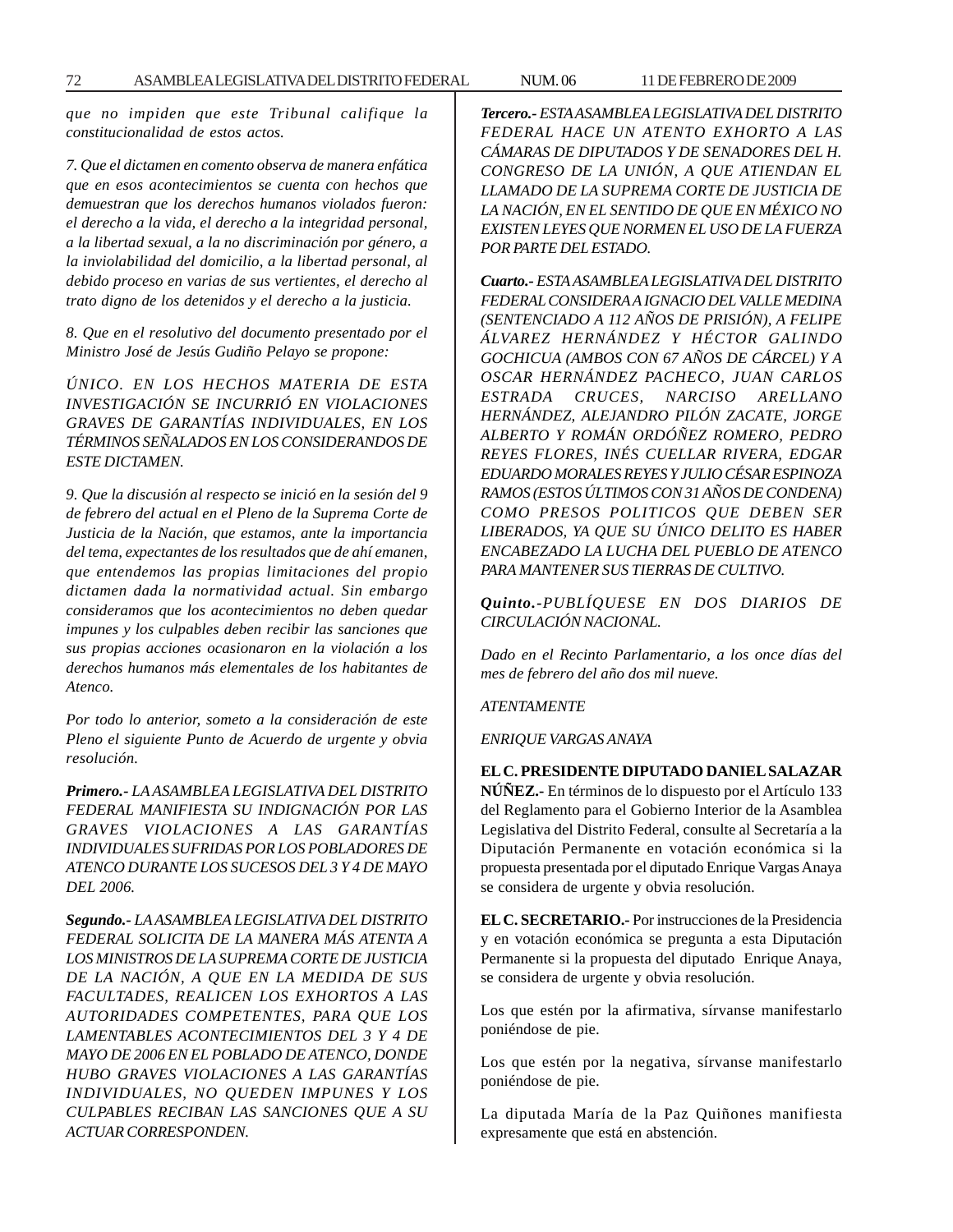Diputado Presidente, se considera de urgente y obvia resolución.

**EL C. PRESIDENTE**.- Que quede consignado en el Diario de los Debates que se abstiene. Gracias, diputado Secretario.

Está a discusión la propuesta. ¿Existen oradores en contra?

¿Existen oradores a favor?

Hasta por 10 minutos, tiene el uso de la palabra para hablar en contra de la propuesta, el diputado Salvador Martínez Della Rocca. Adelante, diputado.

# **EL C. DIPUTADO SALVADOR PABLO MARTÍNEZ DELLA ROCCA**.- Obviamente no estoy en contra.

Le quisiera pedir a mi amigo diputado, si le puede agregar por ahí algún párrafo, en donde se consigne el número de años de cárcel que le dieron a los dirigentes en defensa de la tierra. Uno.

Dos. Hay que pedir la libertad de los presos políticos por los sucesos de Atengo.

Tres. Agréguele que se publique en dos diarios de circulación nacional. Es una petición que yo le hago, diputado, me parece excelente su texto.

**EL C. PRESIDENTE.-** Hasta por 10 minutos para hablar a favor de la propuesta, tiene el uso de la palabra el diputado Martín Olavarrieta. Adelante, diputado.

# **EL C. DIPUTADO MARTÍN CARLOS OLAVARRIETA MALDONADO**.- Diputado Enrique Vargas.

Coincidimos plenamente con la manifestación que hace respecto a la violación o graves violaciones de cualquiera de las garantías individuales que se vea involucrado cualquier ciudadano.

Quisiera yo hacer el comentario también para las diputadas y diputados, que el día de hoy se está realizando la segunda sesión en la Suprema Corte de Justicia de la Nación.

El día de ayer, si bien todos tenemos conocimiento, 10 de los 11 ministros dieron su apoyo al dictamen, respecto a ver qué niveles de violación a las garantías individuales se estaban o se sucedieron en aquellos hechos.

Yo estoy de acuerdo en que pongamos en estos momentos a discusión este tema, diputado Vargas. Sin embargo, si actuamos coincidentemente a lo que está sucediendo en la Suprema Corte de Justicia, en donde todavía no se resuelve en definitiva, podríamos quizá con las adiciones que se han propuesto aquí, tener mayores elementos para que una vez que concluya ya el dictamen de la Suprema Corte de Justicia, podríamos nosotros se certeros y solicitar parte de lo que dice en sus puntos de acuerdo, porque ahorita

estamos hablando de una condición suspensiva hasta en tanto no se resuelva en definitiva.

Es por eso que estoy hablando a favor, diputado Enrique Vargas Anaya, pero el efecto es de que si en la próxima sesión ya habremos de tener toda la información respecto de quienes fueron también las autoridades responsables, se mencionan algunas, pero no tenemos la certeza del cómo vaya a resolver en este momento.

Por ello estamos de acuerdo con el punto primero de ustedes, pero la cuestión del exhorto a las autoridades competentes, todavía no han sido precisadas. Entonces tendríamos que esperar, insisto, puede estar sub judice hasta el momento en que nos in formaron para ello.

Entonces yo solicitaría que lo acordáramos en su momento oportuno para el efecto que si hubo estas graves violaciones en las que por ley ya se manifestaron los ministros de la Suprema Corte de Justicia que van en ese sentido, tengamos la resolución total de la Suprema Corte para poder hacer un exhorto coincidente a lo que se está planteando en estos momentos, diputado Vargas.

Por ello también el tercer punto sería el exhorto a las Cámaras de Diputados y de Senadores para que atiendan el llamado de la Suprema Corte de Justicia. Estamos quizás fuera de tiempo, es extemporáneo, aunque podemos estar de acuerdo con ello.

Yo nada más lo haría para el efecto de que al igual como otros acuerdos que tenemos pendientes que hacer aquí en la Diputación Permanente, se pudiese tener mayor conocimiento ya de la resolución que pronuncie sobre el tema de Atenco la Suprema Corte de Justicia de la Nación.

Sería la propuesta en ese sentido, diputado Anaya.

**EL C. PRESIDENTE.-** Gracias, diputado Olavarrieta. Por alusiones, tiene el uso de la palabra hasta por 5 minutos el diputado Enrique Vargas Anaya. Adelante, diputado.

**EL C. DIPUTADO ENRIQUE VARGAS ANAYA.-** Creo que no queremos que pase de noche aquí en la Asamblea Legislativa una situación como ésta, que no quede para la historia nuestro olvido o nuestra falta de interés en esto.

Recordarán que por ahí un locutor de gran fama, el señor Zabludowsky, pasó a la historia por una frase después de los hechos del 68 que mencionaba al día siguiente, que el día de ayer había sido un día soleado.

Este no tiene que pasar desapercibido, una violación de estas dimensiones fue un hecho vergonzoso, lamentable, que afortunadamente está en manos de la Suprema Corte de Justicia de la Nación.

El documento en el que baso mi punto de acuerdo es el proyecto de resolución que está preparando, que presentó el Ministro proponente ante el Pleno de la Suprema Corte.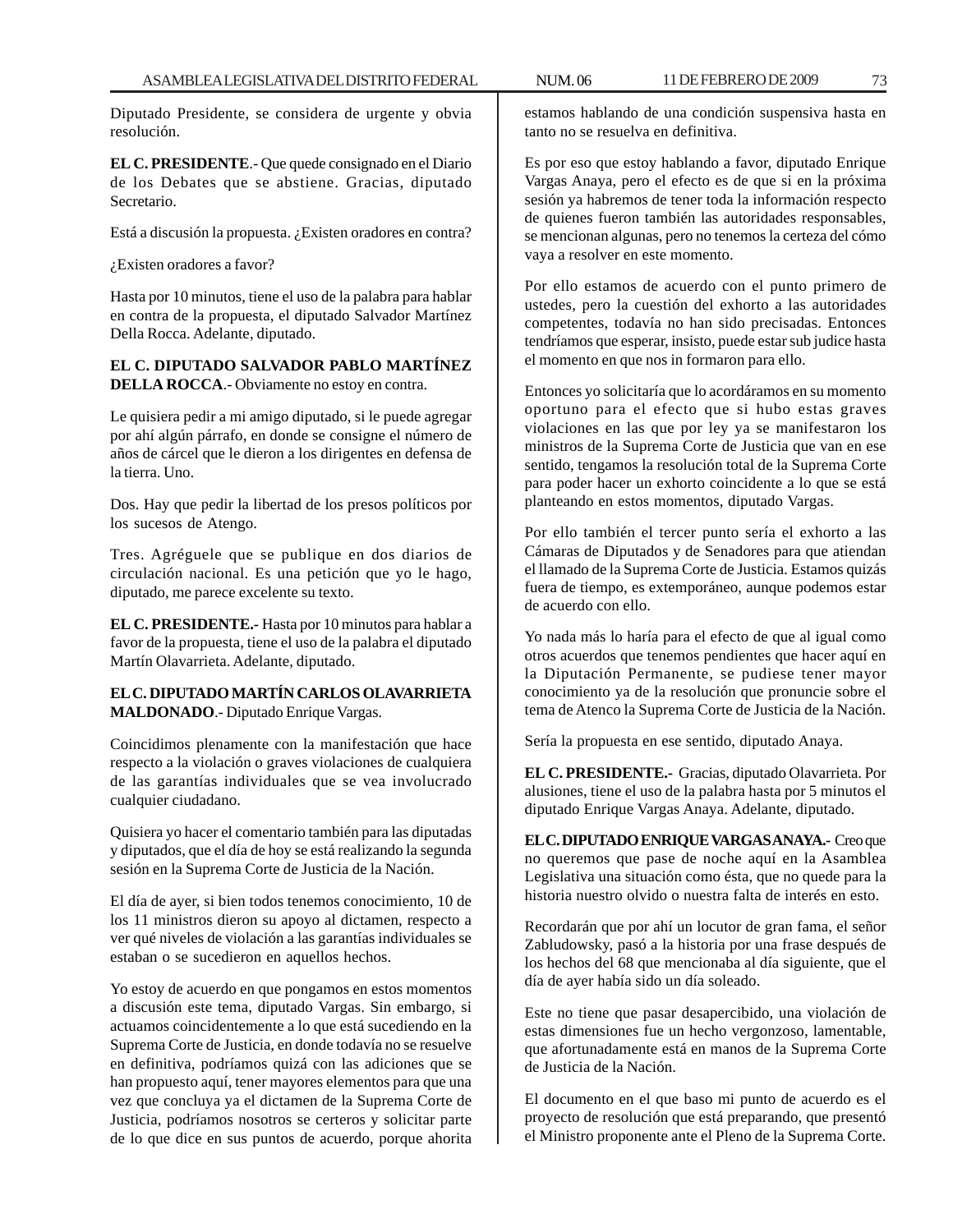74 ASAMBLEA LEGISLATIVA DEL DISTRITO FEDERAL NUM. 06 11 DE FEBRERO DE 2009

Creo que en una situación como ésta cualquier persona, cualquier institución que presuma de ser democrática tiene que fijar una posición respecto a una situación de estas características y esta Asamblea Legislativa debe presentar su posición con respecto a estos hechos lamentables.

Por supuesto que la Suprema Corte de Justicia está en libertad de expresar y de votar como lo considere conveniente, pero esta Asamblea debe votar en contra de que se vuelvan a repetir estos hechos lamentables.

Me sumo a la propuesta de que se exija también la libertad de los presos políticos, que hay varios todavía encarcelados, y por supuesto en el texto se incluirá una parte en donde se mencione cuántos años han pasado los presos de conciencia, por llamarlos de alguna manera, que están en las cárceles en este momento.

**EL C. PRESIDENTE.-** ¿Me permite el orador? ¿Con qué objeto, diputado Martín Olavarrieta?

**EL C. DIPUTADO MARTÍN CARLOS OLAVARRIETA MALDONADO (Desde su curul).-** Para formularle una pregunta al diputado Vargas.

**EL C. PRESIDENTE.-** ¿Acepta la pregunta, diputado Enrique Vargas?

**EL C. DIPUTADO ENRIQUE VARGAS ANAYA.-** Sí, adelante.

**EL C. PRESIDENTE.-** Adelante, diputado.

**EL C. DIPUTADO MARTÍN CARLOS OLAVARRIETA MALDONADO (Desde su curul).-** Gracias, diputado Presidente.

Es en torno a tener mayores elementos para hacer un exhorto. No estamos en ningún momento menoscabando, y al contrario, hemos hablado de que estamos en contra de cualquier discriminación o cualquier vulneración que pueda haber en las garantías individuales de cualquier ciudadano.

La cuestión que estamos planteando es para el efecto de que si ahorita está la segunda sesión de la Suprema Corte de Justicia en donde todavía no identifican las autoridades responsables, si hacemos los exhortos para ello estamos esperando a ver qué es lo que resuelve.

Entonces no es que esté sub judice, sino si esperamos a que tengamos esos elementos podemos hacer un exhorto ya coincidente a lo que se ha expresado tanto por el diputado Martínez Della Rocca, por ustedes y lo que llegue a arrojar el dictamen de la Suprema Corte de Justicia.

Entonces la petición es de que si se va a resolver esta semana, tenemos no que dejar como un día que no tomamos en consideración lo que está expresado, sino dejar asentado que estamos hablando de este punto, que rechazamos la

violación de los derechos humanos, las graves violaciones que se pudieron haber efectuado, pero que estamos nosotros solicitando a tener la resolución de la Suprema Corte de Justicia para actuar coincidentemente, porque los exhortos van a la Cámara de Diputados, van a la Cámara de Senadores y los medios también dirían: ''¿A quiénes se están refiriendo si todavía no concluye lo que está en dictamen en la Suprema Corte de Justicia?''

Entonces sería la pregunta, si se puede tener un aplazamiento y quizás lo discutamos en breve, no discutirlo sino aprobarlo en breve.

**EL C. DIPUTADO ENRIQUE VARGAS ANAYA.-** Gracias por la pregunta, diputado. Por supuesto estoy en contra de la propuesta. Creo que esta Comisión Permanente debe emitir una opinión sobre un proceso activo que está en este momento llevándose a cabo, independientemente del resultado final que tenga.

Es cuanto, diputado Presidente.

**EL C. DIPUTADO MARTÍN CARLOS OLAVARRIETA MALDONADO (Desde su curul).-** Diputado Presidente.

**EL C. PRESIDENTE.-** ¿Con qué objeto, diputado?

**EL C. DIPUTADO MARTÍN CARLOS OLAVARRIETA MALDONADO (Desde su curul).-** Para hacerle una pregunta al diputado. Nada más cómo quedaría, diputado Enrique Vargas Anaya, perdón, cómo quedaría entonces. ¿El exhorto sería obviamente en el primer punto y el dos y el tres los dejaríamos para después o va todo?

# **EL C. DIPUTADO ENRIQUE VARGAS ANAYA (Desde su curul).-** Va todo.

**EL C. PRESIDENTE.-** Perdón. No se permite el diálogo, sobre todo porque ya se retiró de la tribuna el diputado promovente. En todo caso ya fueron hechas las manifestaciones de qué acepta el orador de las sugerencias que se han hecho, de tal manera que proceda la Secretaría a preguntar a la Diputación Permanente en votación económica si es de aprobarse la propuesta a discusión.

**EL C. SECRETARIO.-** Por instrucciones de la Presidencia se consulta y se pregunta a las diputadas y diputados si están a favor o en contra de la propuesta sometida a su consideración.

Los que estén por la afirmativa, sírvanse manifestarlo poniéndose de pie.

Los que estén por la negativa, sírvanse manifestarlo poniéndose de pie.

**EL C. PRESIDENTE.-** Le solicitaría rectificar la votación añadiendo la frase correspondiente, diputado Secretario.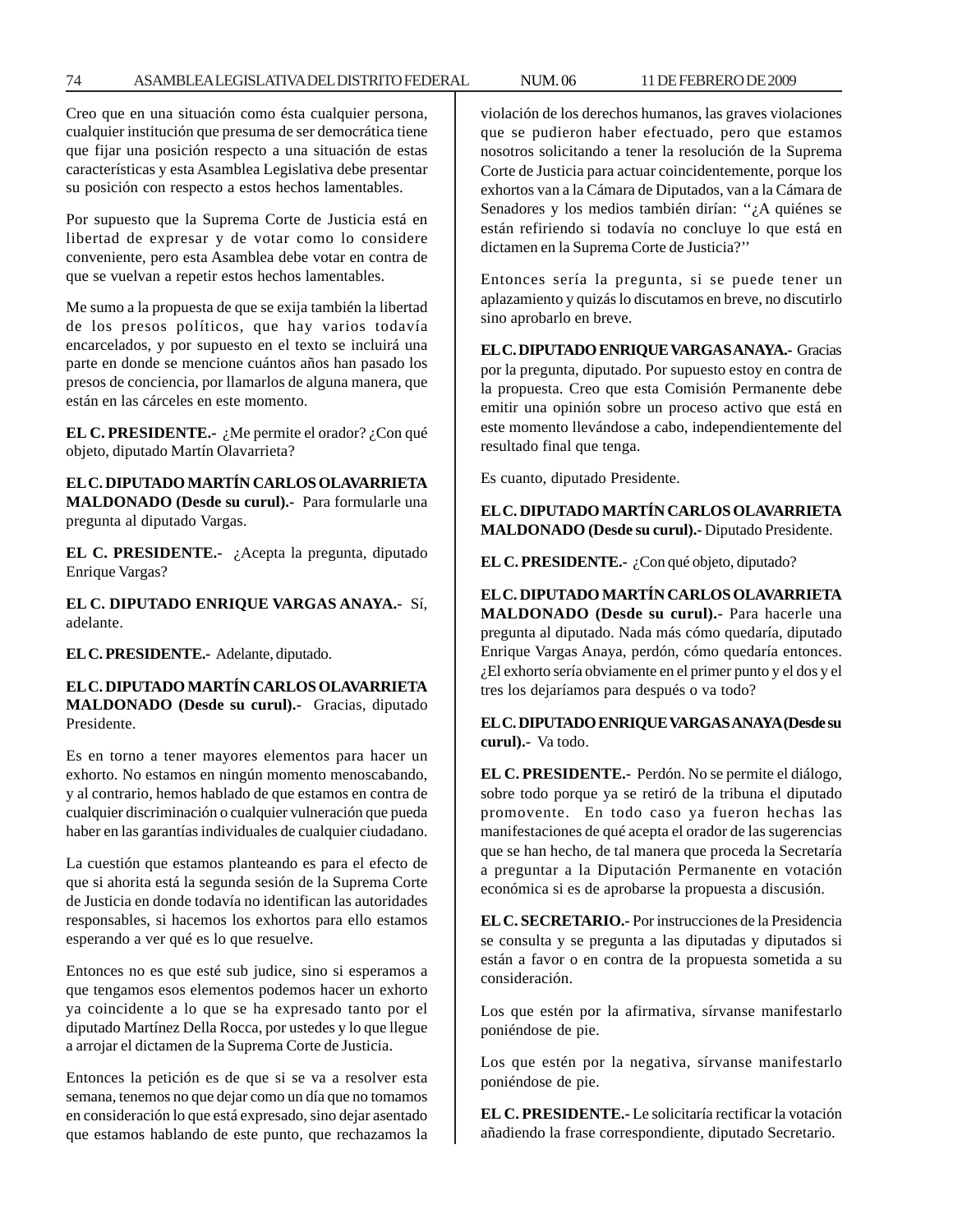**EL C. SECRETARIO.-** Sí, cómo no. Lo haré de nueva cuenta debido a que hubo expresiones que aceptó el diputado Vargas Anaya, de incluir algunas peticiones del diputado Martínez Della Rocca. Por ello, por instrucciones de la Presidencia preguntamos a las diputadas y diputados si están a favor o en contra de la propuesta sometida por el diputado Enrique Vargas Anaya.

Los que estén por la afirmativa, sírvanse manifestarlo poniéndose de pie.

Los que estén por la negativa, sírvanse manifestarlo poniéndose de pie.

Abstenciones.

Diputado Presidente, la propuesta presentada por el diputado Enrique Vargas Anaya con las adecuaciones y observaciones del diputado Martínez Della Rocca ha sido aprobada.

**EL C. PRESIDENTE.-** Remítase a las autoridades correspondientes para los efectos legales a que haya lugar.

Para presentar una proposición con punto de acuerdo por el que se exhorta al Doctor José Ángel Córdova Villalobos, Secretario de Salud del Gobierno Federal a respetar los derechos humanos de las mujeres embarazadas como resultado de la violación modificando la Norma Oficial Mexicana 046 hacia su texto original aprobado el 21 de julio de 2008, y al honorable Congreso de la Unión a que realice una reforma legislativa que incorpore en las leyes General de Salud, General de Acceso de las Mujeres a una Vida Libre de Violencia, del IMSS, del ISSSTE y demás relativas y aplicables, el derecho de las mujeres a que las instituciones del Sistema Nacional del Salud deban practicar la interrupción legal del embarazo resultante de una violación, se concede el uso de la Tribuna al diputado Antonio Lima Barrios, del grupo parlamentario del Partido de la Revolución Democrática. Adelante diputado.

**EL C. DIPUTADO ANTONIO LIMA BARRIOS.-** Con su venia, diputado Presidente.

*PROPOSICIÓN CON PUNTO DE ACUERDO POR EL QUE SE EXHORTA AL DR. JOSÉ ÁNGEL CÓRDOBA VILLALOBOS SECRETARIO DE SALUD DEL GOBIERNO FEDERAL A RESPETAR LOS DERECHOS HUMANOS DE LAS MUJERES EMBARAZADAS COMO RESULTADO DE UNA VIOLACIÓN, MODIFICANDO LA NORMA OFICIAL MEXICANA 046-SSA 2-2005 ''VIOLENCIA FAMILIAR, SEXUAL Y CONTRA LAS MUJERES, CRITERIOS PARA LA PREVENCIÓN Y ATENCIÓN'', HACIA SU TEXTO ORIGINAL APROBADO EL 21 DE JULIO DE 2008, Y AL HONORABLE CONGRESO DE LA UNIÓN A QUE REALICE UNA REFORMA LEGISLATIVA QUE INCORPORE EN LAS LEYES: GENERAL DE SALUD;*

*GENERAL DE ACCESO DE LAS MUJERES A UNA VIDA LIBRE DE VIOLENCIA; DEL IMSS; DEL ISSSTE Y DEMÁS RELATIVAS Y APLICABLES, EL DERECHO DE LAS MUJERES A QUE LAS INSTITUCIONES DEL SISTEMA NACIONAL DE SALUD DEBAN PRACTICAR LA INTERRUPCIÓN LEGAL DE UN EMBARAZO RESULTANTE DE UNA VIOLACIÓN.*

### *HONORABLE ASAMBLEA:*

*Con fundamento en el artículo 17 fracción VI y VII de la Ley Orgánica de la Asamblea Legislativa del Distrito Federal y 133 de su Reglamento para el Gobierno Interior, someto a la consideración del Pleno de la Diputación Permanente, la siguiente: PROPOSICIÓN CON PUNTO DE ACUERDO POR EL QUE SE EXHORTA AL Dr. JOSÉ ÁNGEL CÓRDOBA VILLALOBOS SECRETARIO DE SALUD DEL GOBIERNO FEDERAL A RESPETAR LOS DERECHOS HUMANOS DE LAS MUJERES EMBARAZADAS COMO RESULTADO DE UNA VIOLACIÓN, MODIFICANDO LA NORMA OFICIAL MEXICANA 046-SSA 2-2005 ''VIOLENCIA FAMILIAR, SEXUAL Y CONTRA LAS MUJERES, CRITERIOS PARA LA PREVENCIÓN Y ATENCIÓN'', HACIA SU TEXTO ORIGINAL APROBADO EL 21 DE JULIO DE 2008, Y AL HONORABLE CONGRESO DE LA UNIÓN A QUE REALICE UNA REFORMA LEGISLATIVA QUE INCORPORE EN LAS LEYES: GENERAL DE SALUD; GENERAL DE ACCESO DE LAS MUJERES A UNA VIDA LIBRE DE VIOLENCIA; DEL IMSS; DEL ISSSTE Y DEMÁS RELATIVAS Y APLICABLES, EL DERECHO DE LAS MUJERES A QUE LAS INSTITUCIONES DEL SISTEMA NACIONAL DE SALUD DEBAN PRACTICAR LA INTERRUPCIÓN LEGAL DE UN EMBARAZO RESULTANTE DE UNA VIOLACIÓN. AL TENOR DE LOS SIGUIENTES:*

#### *CONSIDERANDOS*

*PRIMERO: El 20 de julio del 2008, MAS DE DOS AÑOS DESPUÉS DEL COMPROMISO ADQUIRIDO POR EL ESTADO MEXICANO CON LA COMISIÓN INTERAMERICANA DE LOS DERECHOS HUMANOS, fue aprobada la Norma Oficial Mexicana 046 (NOM 046), que estipulaba EL DEBER de las Instituciones públicas de salud, de practicar la interrupción legal del embarazo a las mujeres que, como producto de una violación resultaren embarazadas*

*SEGUNDO: Aunado a la tardanza en la aprobación de la citada norma, que estipulaba, SIN LUGAR A INTERPRETACIONES, EL MANDATO A LAS INSTITUCIONES DEL SISTEMA NACIONAL DE SALUD A PRACTICAR EL ABORTO A MUJERES EN LAS CONDICIONES ARRIBA SEÑALADAS, se maniobró para retrazar la publicación del texto aprobado el 21 de julio del 2008 con el propósito de eliminar de la norma, tanto*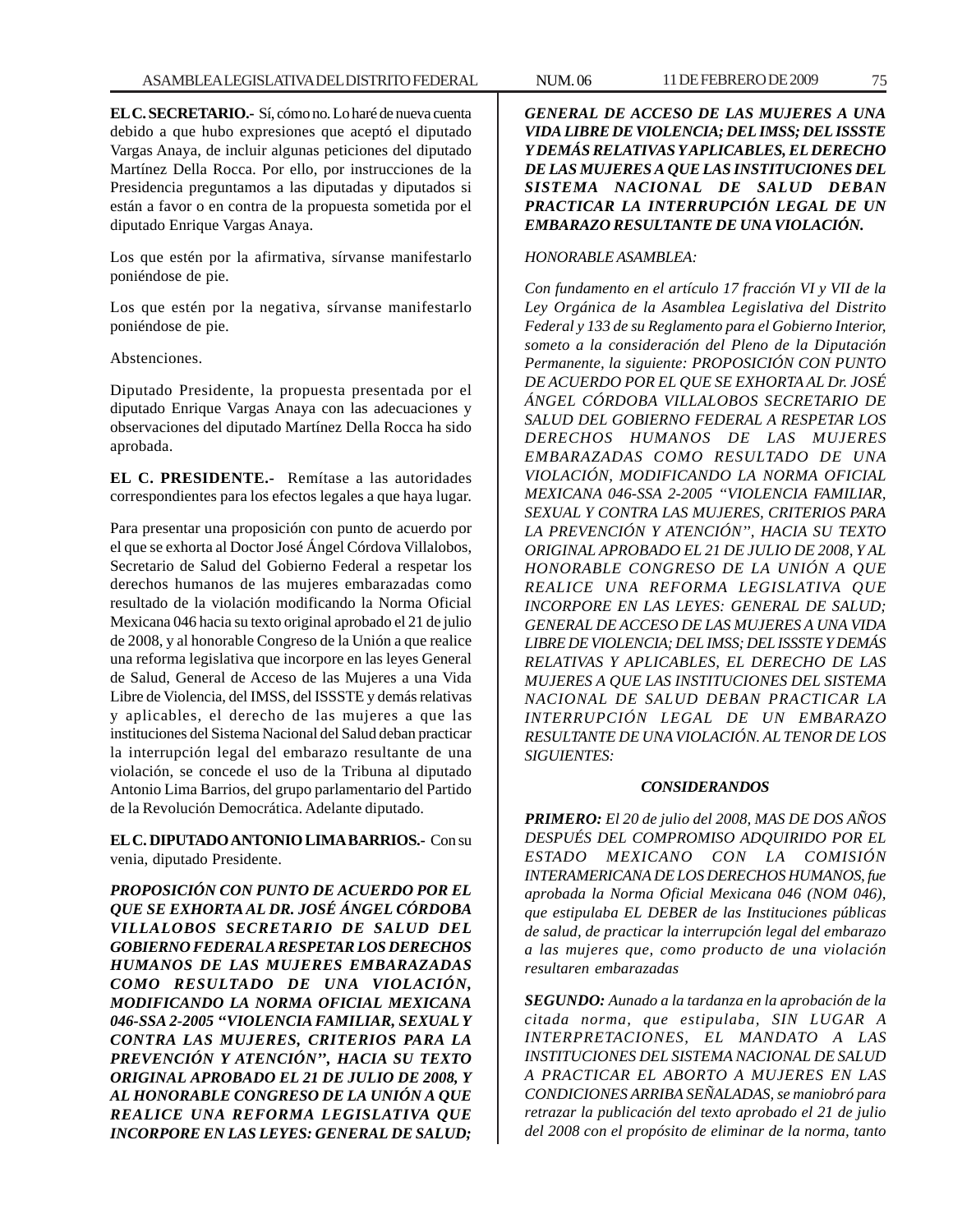*la obligación de las instituciones de salud de practicar la interrupción legal del embarazo en casos de violación, como la administración de la anticoncepción de emergencia en los casos ya señalados que así lo ameritasen.*

*TERCERO: Con las maniobras dilatorias en la publicación de la Norma Oficial y la injustificada modificación sustancial a la misma, que cambió el verbo DEBERÁN por el de PODRÁN, refiriéndose a la práctica del aborto a mujeres violadas, se impuso el criterio retrógrada de los grupos mas reaccionarios, como PROVIDA, que participaron en el Comité Consultivo de Normalización, Prevención y Cuidado de las enfermedades que realizó las modificaciones señaladas, mismas que atentan contra los derechos humanos de las mujeres víctimas de violación y alientan la violencia contra las mujeres, que el Gobierno Federal se ufana de prevenir, además de que no obliga a las Instituciones de salud públicas ni privadas a disponer de servicios médicos para tal efecto, ni a referir a las solicitantes a unidades hospitalarias que si dispongan de este tipo de atención, dejando la decisión a las unidades médicas, las cuales no son obligadas por algún precepto normativo, con lo que se deja desprotegidas a las mujeres que buscan ejercer este derecho.*

*CUARTO: Miente el Secretario de Salud, Dr. José Ángel Córdoba Villalobos cuando afirma que no participó en la reforma a la Norma Oficial y elude su responsabilidad Institucional, pues en los cambios aplicados al texto de la misma, graves y lesivos para los derechos de las mujeres, participaron, entre otros organismos, la Secretaria de Salud Federal, Presidida por el Dr. Córdova y, directamente de ésta Secretaría participaron el Dr. Mauricio Hernández Ávila, Subsecretario de Prevención y Promoción de la Salud, así como el Director General de Asuntos Jurídicos, el Lic. Bernardo Fernández del Castillo quien más bien parece actuar como vocero de la Arquidiócesis de México, de quien fue su personero Jurídico y no como funcionario de una Dependencia del Gobierno Mexicano, Laico por definición Constitucional.*

*QUINTO: Con la emisión de esta norma Oficial Mexicana, el Gobierno de México INCUMPLE los compromisos adquiridos en los Foros Internacionales en materia de la eliminación de todas las formas de violencia, especialmente la que ocurre en el seno de la Familia y contra la mujer, que se encuentran plasmados en la Convención para la Eliminación de Todas las Formas de Discriminación Contra la mujer (Asamblea General de las Naciones Unidas, 1979); Convención sobre los Derechos del Niño (Asamblea General de las Naciones Unidas 1989); Convención de Viena Sobre el Derecho de los Tratados (23-mayo 1969); Declaración Sobre la Eliminación de la Violencia contra la Mujer (Asamblea General de las Naciones Unidas, 1993); Convención* *Interamericana para Prevenir, Sancionar y Erradicar la Violencia contra la Mujer ''Convención de Belem Do Pará'' (OEA, 1994).*

*SEXTO: Lejos de hacer efectiva la erradicación de la Discriminación, de propiciar mejores condiciones de vida y de salud y de contribuír a eliminar la violencia de Género hacia las mujeres, la Norma en cuestión lo que propicia es la sujeción de la mujer a una doble victimización, por un lado la de la violación y, por el otro su sometimiento a la procreación de un hijo producto del ultraje, sometiendo a las mujeres en esta condición a acudir a la práctica de aborto clandestino y, por lo tanto a la exposición al riesgo de perder la vida, pues las estadísticas médicas nacionales señalan que el aborto clandestino es la tercera causa de muerte materna en el País.*

*En virtud de lo anteriormente expuesto, me permito someter a la consideración del pleno de esta Diputación Permanente el siguiente:*

# *PUNTO DE ACUERDO*

*PRIMERO: LA ASAMBLEA LEGISLATIVA DEL DISTRITO FEDERAL EXHORTA AL Dr. JOSÉ ÁNGEL CÓRDOBA VILLALOBOS SECRETARIO DE SALUD DEL GOBIERNO FEDERAL A RESPETAR LOS DERECHOS HUMANOS DE LAS MUJERES EMBARAZADAS COMO RESULTADO DE UNA VIOLACIÓN, Y QUE CORRIJA, LA NORMA OFICIAL MEXICANA 046-SSA 2-2008 ''VIOLENCIA FAMILIAR, SEXUAL Y CONTRA LAS MUJERES, CRITERIOS PARA LA PREVENCIÓN Y ATENCIÓN'' HACIA SU TEXTO ORIGINAL APROBADO EL 21 DE JULIO DE 2008,*

*SEGUNDO: SE EXHORTA A HONORABLE CONGRESO DE LA UNIÓN A QUE REALICE UNA REFORMA LEGISLATIVA QUE INCORPORE EN LAS LEYES: GENERAL DE SALUD; GENERAL DE ACCESO DE LAS MUJERES A UNA VIDA LIBRE DE VIOLENCIA; DEL IMSS; DEL ISSSTE Y DEMÁS RELATIVAS Y APLICABLES, EL DERECHO DE LAS MUJERES A QUE LAS INSTITUCIONES DEL SISTEMA NACIONAL DE SALUD DEBAN PRACTICAR LA INTERRUPCIÓN LEGAL DE UN EMBARAZO RESULTANTE DE UNA VIOLACIÓN.*

*TERCERO: PUBLÍQUESE, EL PRESENTE ACUERDO, EN TRES DIARIOS PRINCIPALES DE CIRCULACIÓN NACIONAL.*

*Recinto Legislativo, Distrito Federal, 11 de febrero del 2009.*

*Dip. Antonio Lima Barrios.*

Es cuanto, diputado Presidente.

**EL C. PRESIDENTE.-** Gracias, diputado. En términos de lo dispuesto por el artículo 133 del Reglamento para el Gobierno Interior de la Asamblea Legislativa del Distrito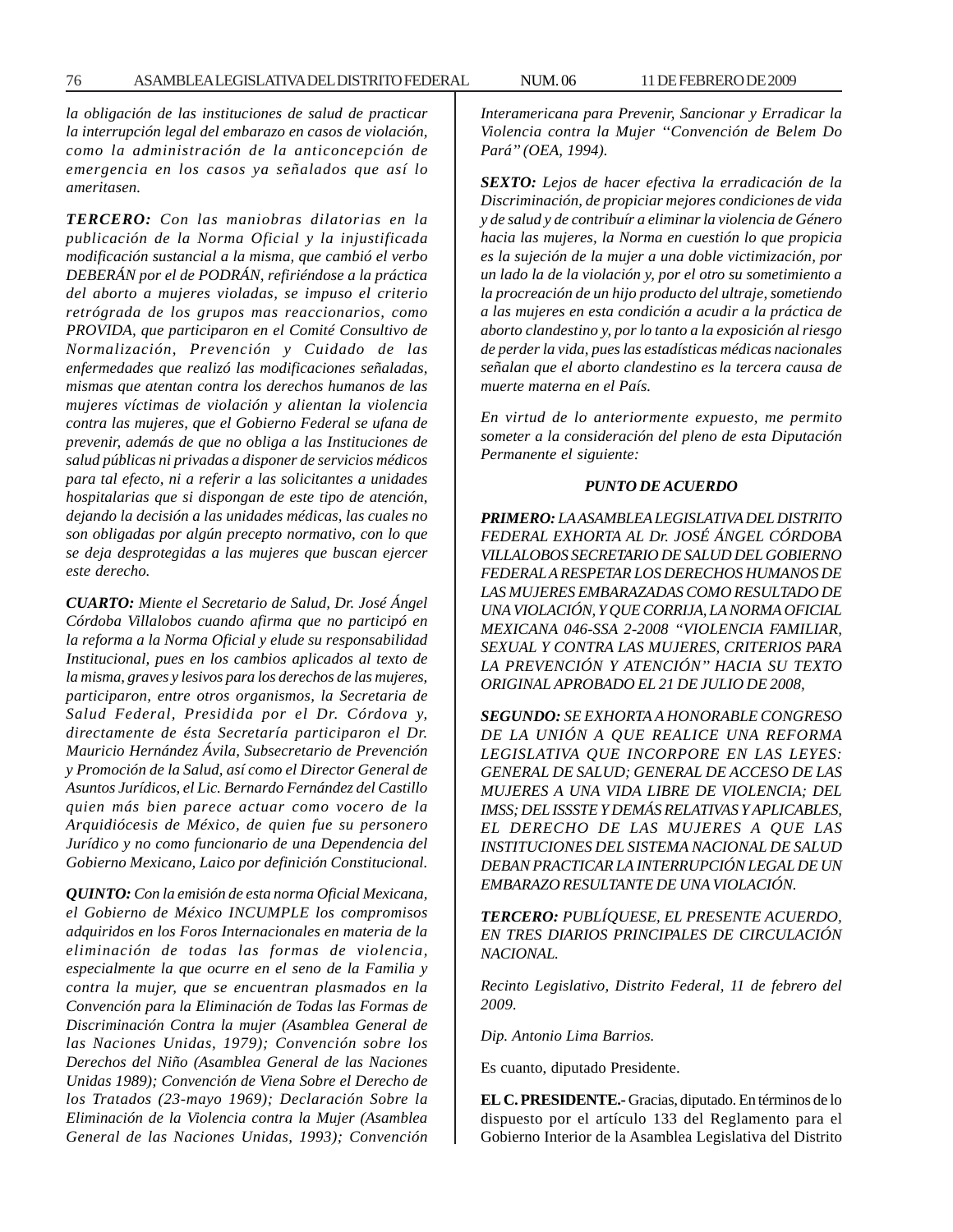Federal, consulte la Secretaría a la Diputación Permanente en votación económica si la propuesta presentada por el diputado Antonio Lima Barrios se considera de urgente y obvia resolución.

**EL C. SECRETARIO.-** Por indicaciones de la Presidencia y en votación económica, se consulta a esta Diputación Permanente si la propuesta del diputado Lima Barrios se considera de urgente y obvia resolución.

Los que estén por la afirmativa, sírvanse manifestarlo poniéndose de pie.

Los que estén por la negativa, sírvanse manifestarlo poniéndose de pie.

Diputado, se considera de urgente y obvia resolución.

**EL C. PRESIDENTE.-** Está a discusión la propuesta. ¿Existen oradores en contra?

Hasta por 10 minutos, para hablar en contra de la propuesta tiene el uso de la palabra la diputada María de la Paz Quiñones Cornejo. Adelante, diputada.

**LA C. DIPUTADA MARÍA DE LA PAZ QUIÑONES CORNEJO.-** Compañeros diputados, diputado Presidente:

Quisiera hacer mención de lo que se habló es una Norma, la Norma 046 que es un procedimiento administrativo.

Estamos hablando de un tema constitucional, que habla de los derechos humanos y en especial para todos los ciudadanos mexicanos, no habla únicamente de que los derechos de las mujeres al aborto es lo válido, y quienes opinan así son personas cerradas que sólo quieren pretexto para subir a los medios y descalifican cuando algunas personas no opinan igual que ellos.

Esta postura extremista violenta los derechos humanos de la mayoría y es un retroceso histórico en el derecho, ya que es en el siglo XVIII en Francia en donde se reconocen estos derechos y que es en el siglo XX donde se ratifican con la Declaración de los Derechos Humanos de 1948, en el cual el hombre por el simple hecho de serlo tiene derechos y libertades. Por lo anterior, es un derecho humano acatar o no una norma que atente contra sus convicciones y su libertad.

Claro que aquí no pasa esto, porque en esta Asamblea Legislativa, donde siempre estamos a la vanguardia, es aprobada la nueva Ley de Salud del Distrito Federal el año pasado, en la cual específicamente en el artículo 16 bis, el cual leeré a continuación, se cita de manera contundente la objeción de conciencia.

Artículo 16 bis siete.- Los prestadores de los servicios de salud a quienes corresponda practicar la interrupción del embarazo en los casos permitidos por el nuevo Código Penal para el Distrito Federal y cuyas creencias religiosas o

convicciones personales sean contrarias a tal interrupción, podrán ser objetores de conciencia y por tal tazón excusarse de intervenir en la interrupción del embarazo, debiendo referir a la mujer con un médico no objetor. Cuando sea urgen la interrupción del embarazo para salvaguardar la salud y la vida de la mujer, no podrá invocarse la objeción de conciencia, será obligación de las instituciones de salud garantizar la oportuna prestación de los servicios y la permanente disponibilidad de personal no objetor en la materia.

Con todo lo anterior, podemos concluir que un régimen democrático en respeto a la libertad de cada gobernado para vivir de acuerdo con sus convicciones y para profesar la creencia religiosa o la actitud que más le agrade, es una parte fundamental y se trata de un derecho humano primigenio que no puede ser conculcado.

Las Constituciones democráticas garantizan que toda persona tiene derecho a que le sean respetadas todas y cada una de sus libertades individuales: derecho a la vida, derecho a la nacionalidad, a igualdad de trato ante la ley, a la libre expresión de ideas, a la objeción de conciencia, al honor, a la intimidad, al derecho de expresión, al derecho de propiedad y al acceso a la información, etcétera.

Esto, compañeros, fue aprobado por nosotros en Pleno y por todos.

Por eso me congratulo que nuestra actitud vaya defendiendo el derecho de objeción de conciencia de los profesionistas, en este caso de todos los que trabajan en el sector salud.

La siguiente observación es sobre un reportaje que se hizo mención sobre la colectiva feminista Graciela Hierro, en declaraciones de 9 de febrero en medios, en donde habla de violencia familiar y sexual contra las mujeres. ''No, señores, los embarazos no siempre son con violencia''. Entonces tampoco podemos generalizar.

Hablando también de la constituyente Arvizu Rivas, que prioriza la libertad de las mujeres sobre los profesionales de la salud y que se le quiere recordar que estos derechos no son acotables y que la objeción de conciencia siendo que es un derecho constitucional y que esta Asamblea reconoce en su nueva Ley de Salud, no estamos de acuerdo.

No es creíble que un partido que presume de defender los derechos de todos quiera ahora segregar a estas personas del sector salud que tanto esfuerzo hacen para salvar la vida de todos los que llegan a estas instituciones, y les quiero comentar fuera de texto que yo he visto cuántos médicos no aportan de su bolsa para satisfacer muchas veces las necesidades de los que acuden a sus servicios, y quiero citar concretamente a Xoco, en donde en terapia intensiva los médicos hacen una labor altruista y que se les tiene que reconocer su derecho y no este, todos.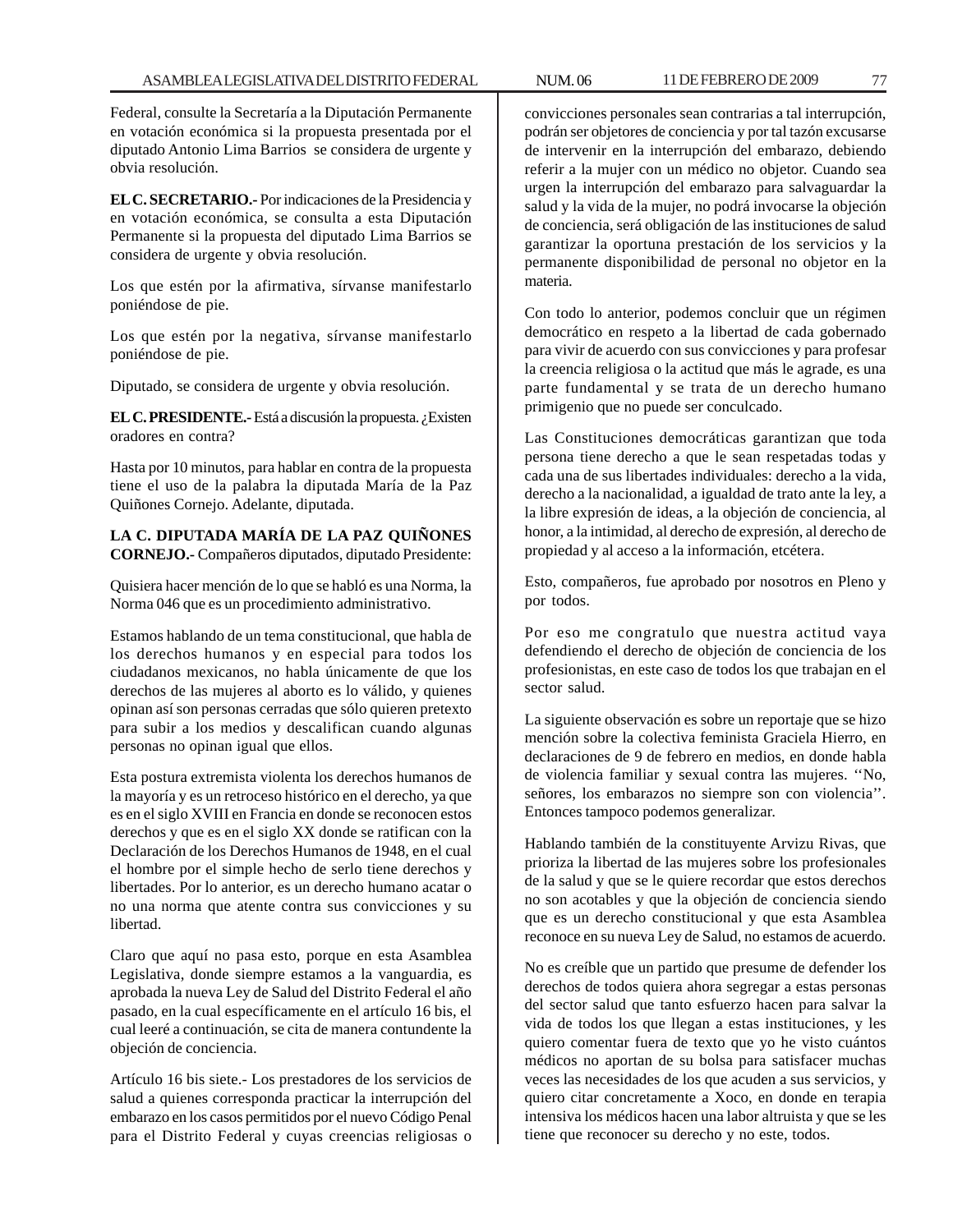El procedimiento del aborto médico, como se indica en la Ley, está debidamente aplicado puesto que es una intervención médica hecho en instituciones médicas bajo situaciones controladas y que garantiza a la víctima de cualquier procedimiento médico de las condiciones de salubridad e higiene a las que tiene derecho.

¿Por qué segregar a todas las instituciones y al personal médico? ¿Por qué tenemos que hacerlo y dar un paso atrás en el adelanto que nosotros como Asamblea Legislativa del Distrito Federal, a la cual me honro en pertenecer, vamos ir en contra de nuestras convicciones?

Es cuanto, diputado Presidente.

**EL C. PRESIDENTE.-** Gracias diputada. Hasta por 10 minutos, para hablar a favor de la propuesta, tiene el uso de la palabra la diputada Carla Sánchez Armas García. Adelante diputada.

# **LA C. DIPUTADA CARLA ALEJANDRA SÁNCHEZARMAS GARCÍA.-** Por supuesto para sumarme al punto de acuerdo del diputado Lima.

Felicitarlo por presentarlo y hacer un llamado a este Recinto a que vote a favor de este punto de acuerdo, sobre todo a las mujeres que estamos en este Recinto. Las mujeres tenemos que saber que esta norma y no se nos puede olvidar, porque se nos olvida rápidamente, pero esta norma y estas modificaciones arbitrarias que se acaban de hacer a la norma, dejan en total indefensión a las mujeres, pues eliminan la obligatoriedad de las instituciones prestadoras de servicios de atención médica el acceso a servicios de interrupción legal del embarazo en caso de violación, porque esta norma se refiere a los criterios de atención a las mujeres víctimas de violación, y esta norma emana, no olvidemos, de un caso terrible de la historia en nuestro país, que es el caso de Paulina.

Paulina, una menor de edad, que fue obligada a tener a un hijo producto de una violación porque el Estado de Baja California, gobernado por el PAN, no le permitió interrumpir legalmente su embarazo, porque nadie, ningún prestador de servicios de atención de salud quiso interrumpir el embarazo producto de esa violación. Es un caso lamentable. De ese caso, del caso Paulina, es que emana esta NOM 046 porque además fue el origen de esta NOM una recomendación de la Comisión Interamericana de Derechos Humanos, una recomendación amistosa para reparar el daño de Paulina.

Cuando Paulina fue con el Gobierno Federal, lo que pidió Paulina es que para que se reparara el daño que ella estaba sufriendo por habérsele obligado a tener un hijo producto de una violación, es que ninguna mujer pasara por una cosa así nunca más en este país.

Es por eso que no se nos debe de olvidar que sí hay Estados en donde ningún prestador de servicios de salud quiere dar atención a una interrupción legal del embarazo producto de una violación y no se les debe obligar a las mujeres a tener un hijo producto de eso.

De nuevo reitero mi invitación a todas y a todos quienes estamos aquí presentes, a que votemos a favor de este punto de acuerdo porque este tipo de cosas no pueden volver a suceder, no podemos volver a tener un caso como el de Paulina, que lamentablemente si no hacemos estos cambios hoy, podemos encontrarnos con uno en un futuro y eso sería totalmente lamentable para volverlo a repetir en la historia de nuestro país.

Es cuanto. Gracias.

**EL C. PRESIDENTE**.- Gracias, diputada. Proceda la Secretaría a preguntar a la Diputación Permanente en votación económica, si es de aprobarse la propuesta a discusión.

**EL C. SECRETARIO.-** Por indicación de la Presidencia, en votación económica se pregunta a las diputadas y diputados, si están a favor o en contra de la propuesta sometida a su consideración por el diputado Lima Barrios.

Los que estén por la afirmativa, sírvanse manifestarlo poniéndose de pie.

Los que estén por la negativa, sírvanse manifestarlo poniéndose de pie.

Diputado Presidente, la propuesta del diputado Lima Barrios, está aprobada.

**EL C. PRESIDENTE.-** Remítase a las autoridades correspondientes para los efectos legales a que haya lugar.

Para presentar una proposición con punto de acuerdo por el que se solicita al Jefe Delegacional en Gustavo A. Madero, a la Secretaría del Medio Ambiente del Distrito Federal, al Secretario de Protección Civil del Distrito Federal, el Director General de Gas LP, de la Secretaría de Energía del Gobierno Federal, un informe detallado sobre el otorgamiento del permiso para la operación de la Empresa Gas Padilla, en la avenida San Juan Aragón, de la delegación Gustavo A. Madero, se concede el uso de la Tribuna al diputado Antonio Lima Barrios, del grupo parlamentario del Partido de la Revolución Democrática. Adelante, diputado.

**EL C. DIPUTADO ANTONIO LIMA BARRIOS**.- Con su venia, diputado Presidente.

Aclarando que este punto de acuerdo lo presento a nombre propio y del diputado Isaías Villa González, diputado también del PRD y representante del Distrito del cual vamos a señalar los siguientes considerandos: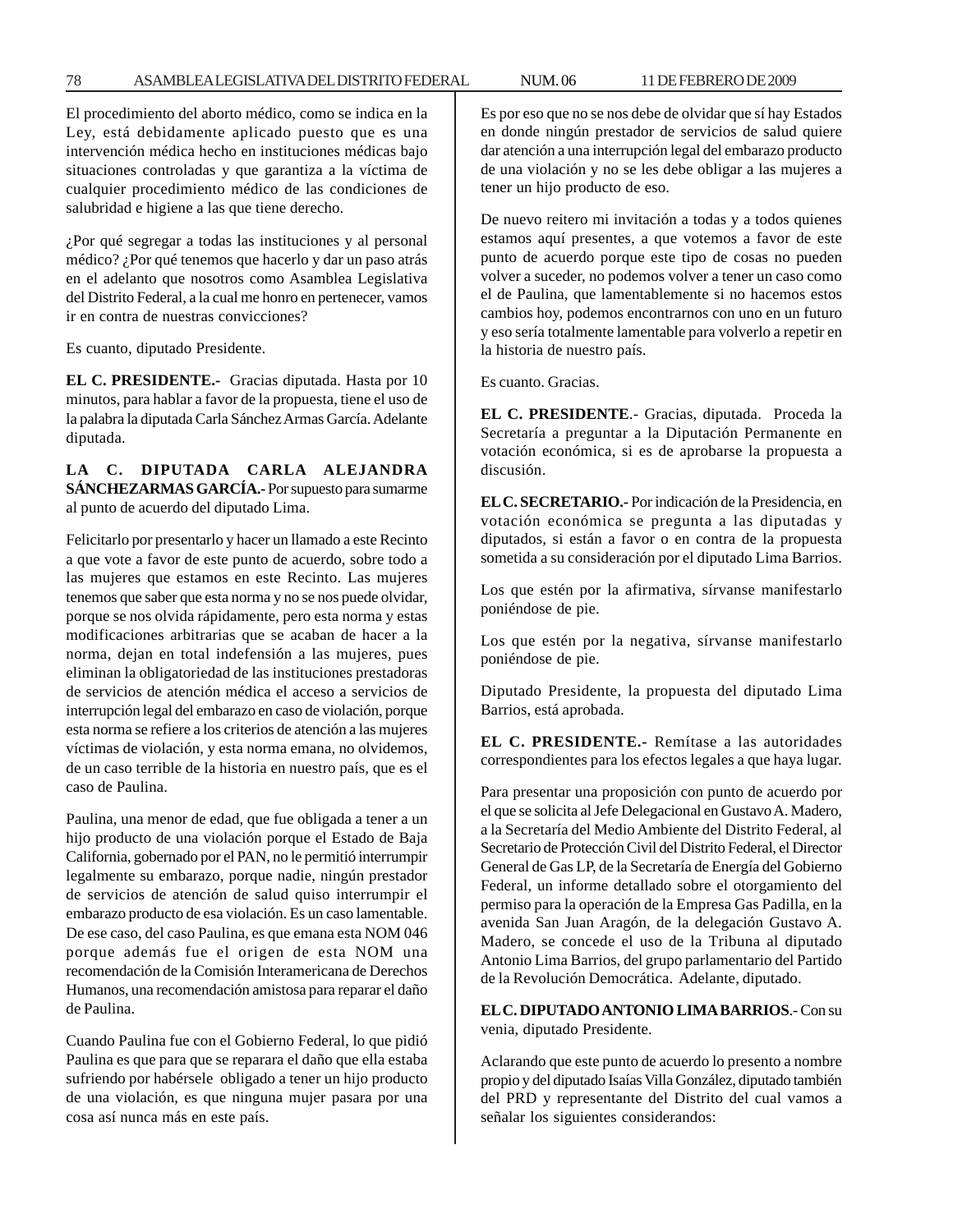*PROPOSICIÓN CON PUNTO DE ACUERDO POR EL QUE SE SOLICITA AL JEFE DELEGACIONAL EN GUSTAVO A. MADERO, A LA SECRETARÍA DE MEDIO AMBIENTE DEL DISTRITO FEDERAL, AL SECRETARIO DE PROTECCIÓN CIVIL DEL DISTRITO FEDERAL, Y AL DIRECTOR GENERAL DE GAS LP DE LA SECRETARÍA DE ENERGÍA DEL GOBIERNO FEDERAL, UN INFORME DETALLADO SOBRE EL OTORGAMIENTO DEL PERMISO PARA LA OPERACIÓN DE LA EMPRESA GAS PADILLA EN LA AVENIDA SAN JUAN DE ARAGÓN, DE LA DELEGACIÓN GUSTAVO A. MADERO.*

#### *DIP. DANIEL SALAZAR NÚÑEZ*

*PRESIDENTE DE LA MESA DIRECTIVA DE LA ASAMBLEA LEGISLATIVA DEL DISTRITO FEDERAL IV LEGISLATURA*

# *PRESENTE*

*El suscrito Diputado Antonio Lima Barrios integrante del grupo parlamentario del Partido de la Revolución Democrática en la IV Legislatura de la Asamblea Legislativa del Distrito Federal, en uso de las facultades conferidas en los artículos 122 de la Constitución Política de los Estados Unidos Mexicanos, 42 del Estatuto de Gobierno del Distrito Federal, 10 fracciones XXI y XXXV; y 17 fracción VI de la Ley Orgánica de la Asamblea Legislativa del Distrito Federal, 93, 132 y 133 del Reglamento para el Gobierno Interior de la Asamblea Legislativa del Distrito Federal, a nombre propio y del Diputado lsaías Villa González presento ante ésta H. Soberanía la siguiente proposición con punto de acuerdo con carácter de urgente y obvia resolución al tenor de los siguientes:*

#### *CONSIDERANDOS*

*UNO. Que el pasado 6 y 7 de febrero del año en curso, los vecinos de la colonia Granjas Moderna, se manifestaron ante las autoridades del Gobierno del Distrito Federal para denunciar diversas irregularidades en la construcción de una Planta de Almacenamiento de Gas LP, en un predio ubicado en la Avenida San Juan de Aragón en la Delegación Gustavo A. Madero.*

*DOS. Que de acuerdo con lo establecido en la Norma Oficial Mexicana NOM001- SEDG-1996, Plantas de almacenamiento para Gas L.P. Diseño y construcción, se debe tomar en cuenta el peligro que representa la instalación de estas plantas de almacenamiento en zonas urbanas. Por lo que principalmente se deben de atender y respetar las distancias establecidas en la norma oficial entre las instalaciones y los espacios urbanos, como se indica en el siguiente numeral;*

*5.1.2 Distancias mínimas de las tangentes de los tanques de almacenamiento a:*

*Almacén de combustibles excepto otra planta de almacenamiento de Gas L.P. 100,00 m*

| Almacén de explosivos | 100,00 m |
|-----------------------|----------|
| Casa habitación       | 100.00 m |
| Escuela               | 100.00 m |
| Hospital              | 100.00 m |
| Iglesia               | 100.00 m |
| Sala de espectáculos  | 100.00 m |

*TRES. Que es importante verificar el cumplimiento de las distancias establecidas en el cuadro anterior, pues en ningún caso existen mas de 100 metros lineales entre el almacén de gas LP y las zonas habitacionales, por lo que es evidente que la instalación de la planta de almacenamiento se realizó violentando las disposiciones de la Norma Oficial Mexicana NOM-001-SEDG-1996.*

*CUATRO. Que el peligro que representa la instalación de plantas de almacenamiento de gas en zonas urbanas, es real y significa un elemento adicional de riesgo por la regular ausencia de medidas de seguridad y la constante violación a las normas que permiten la instalación de estas plantas de almacenamiento de gas.*

*CINCO. Que los vecinos afectados, expresan su legítima preocupación y manifiestan su desacuerdo con la operación de la planta de almacenamiento de gas, pues de origen ésta nace incumpliendo la norma. Situación que en el mediano plazo puede ser excesivamente peligroso para los habitantes de la colonia Granjas Moderna, pues las presentes irregularidades pueden desembocar en una tragedia parecida a la que se vivió el 19 de noviembre de 1984, al estallar las esferas de PEMEX que contenían una gran cantidad de gas LP, con la consiguiente pérdida de más de 500 vidas humanas y un importante desastre ecológico.*

*SEIS. Que es responsabilidad de las autoridades del Distrito Federal y del Gobierno Federal, verificar el cumplimiento de los requisitos establecidos en la Norma Oficial Mexicana NOM-001-SEDG-1996, Plantas de almacenamiento para Gas L.P. Diseño y construcción, así como los establecidos en el artículo 77 del Reglamento de la Ley de Desarrollo Urbano del Distrito Federal.*

*SIETE. Que es urgente transparentar el proceso de verificación del cumplimiento de las normas antes mencionadas y poner a disposición de los ciudadanos los resultados del proceso, pero sobre todo actuar conforme a derecho si existe alguna falta, por mínima que esta sea.*

*OCHO. Que las autoridades de los tres niveles de gobierno, tienen la obligación de generar un ambiente*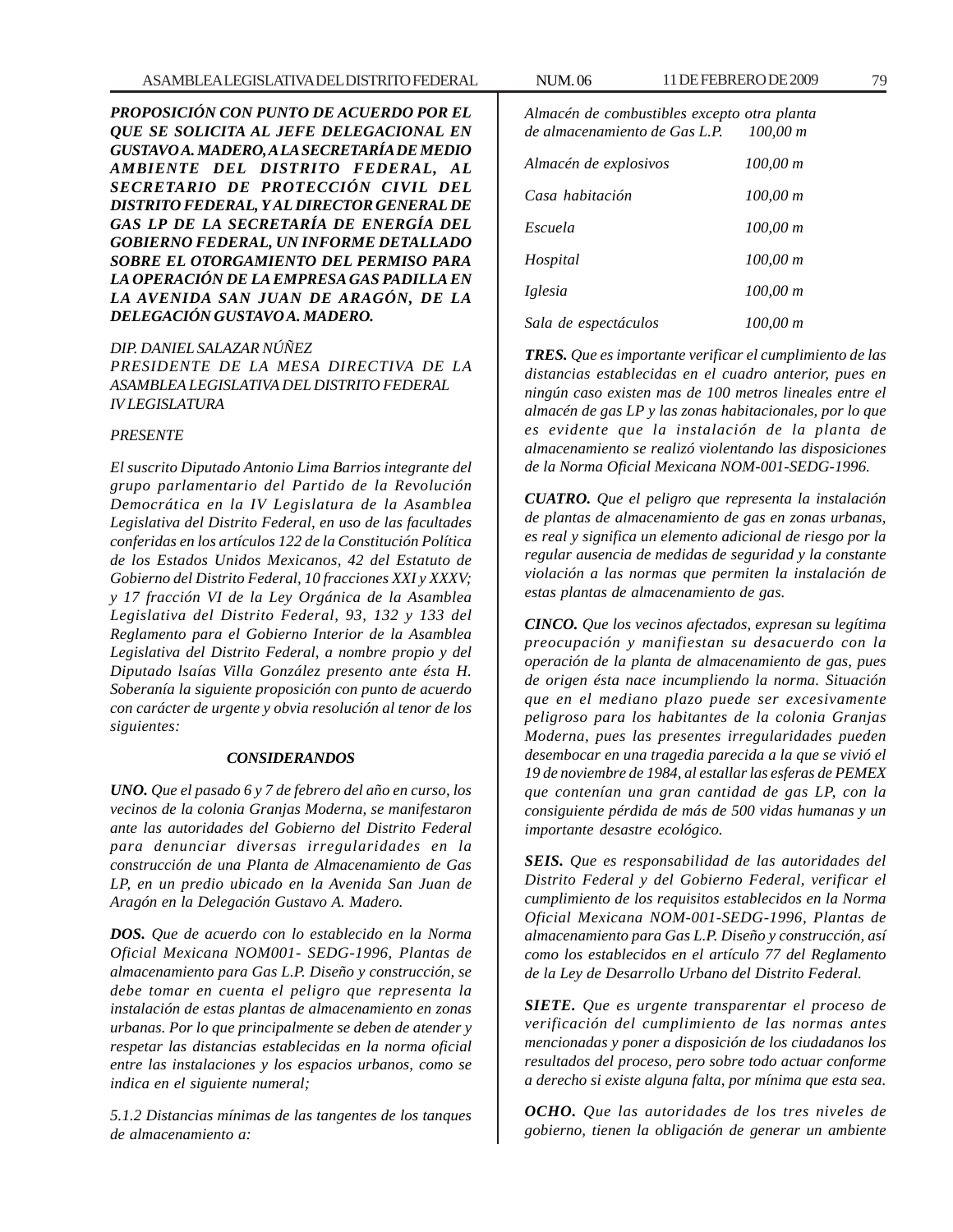*de confianza y certidumbre frente a la sociedad, por ello se deben de tomar medidas concretas para proteger la inversión de los empresarios, pero sobre todo garantizar la seguridad de los ciudadanos que habitan en la periferia en donde se encuentra la planta de almacenamiento. Por lo tanto si esta significa un peligro, no se debe dudar en reubicar la planta de gas hacia un lugar en donde se cumpla con las medidas de seguridad y de impacto ambiental y protección civil que exige la norma.*

*NUEVE. Que es necesario que la Dirección General de Gas LP, de la Secretaria de Energía, informe sobre el proceso mediante el cual se otorgo el permiso de funcionamiento de la Planta de Almacenamiento de Gas LP.*

*DIEZ. Que es necesario que el Jefe Delegacional en Gustavo A. Madero informe sobre el proceso mediante el cual se otorgo el permiso de uso de suelo para la operación de una empresa de alto impacto zonal.*

*ONCE. Que es necesario que las Secretarías de Medio Ambiente y de Protección Civil del Distrito Federal, informen si la empresa les ha solicitado el correspondiente estudio de impacto ambiental y de protección civil, para que a su vez, estas dependencias otorguen la correspondiente Licencia Ambiental Única y sea autorizado el Programa Interno de Protección Civil.*

*Por lo anteriormente expuesto y motivado, es de presentarse por urgente y obvia resolución el siguiente punto de acuerdo:*

*PROPOSICIÓN CON PUNTO DE ACUERDO POR EL QUE SE SOLICITA AL JEFE DELEGACIONAL EN GUSTAVO A. MADERO, A LA SECRETARÍA DE MEDIO AMBIENTE DEL DISTRITO FEDERAL, AL SECRETARIO DE PROTECCIÓN CIVIL DEL DISTRITO FEDERAL, Y AL DIRECTOR GENERAL DE GAS LP DE LA SECRETARÍA DE ENERGÍA DEL GOBIERNO FEDERAL, UN INFORME DETALLADO SOBRE EL OTORGAMIENTO DEL PERMISO PARA LA OPERACIÓN DE LA EMPRESA GAS PADILLA EN LA AVENIDA SAN JUAN DE ARAGÓN DE LA DELEGACIÓN GUSTAVO A. MADERO.*

*Dado en la Ciudad de México, a los 11 días del mes de febrero de 2009.*

# *ATENTAMENTE*

### *DIP. ANTONIO LIMA BARRIOS.*

Es cuanto, diputado Presidente.

**EL C. PRESIDENTE.-** Gracias, diputado. En términos de lo dispuesto por el artículo 133 del Reglamento para el Gobierno Interior de la Asamblea Legislativa del Distrito Federal, consulte la Secretaría a la Diputación Permanente, en votación económica, si la propuesta presentada por el diputado Antonio Lima Barrios se considera de urgente y obvia resolución.

**EL C. SECRETARIO.-** Por indicación de la Presidencia y en votación económica, se pregunta y consulta a las diputadas y diputados si la propuesta de referencia se considera de urgente y obvia resolución.

Los que estén por la afirmativa, sírvanse manifestarlo poniéndose de pie.

Los que estén por la negativa, sírvanse manifestarlo poniéndose de pie.

Diputado Presidente, se considera de urgente y obvia resolución la propuesta.

**EL C. PRESIDENTE.-** Está a discusión la propuesta. ¿Existen oradores en contra?

Hasta por 10 minutos tiene el uso de la palabra el diputado Enrique Vargas Anaya para hablar en contra de la propuesta.

**EL C. DIPUTADO ENRIQUE VARGAS ANAYA.-** Con su venia, diputado Presidente.

Solamente vengo a hacer una propuesta de un agregado al punto de acuerdo. Quiero hacer algunas consideraciones nada más.

Este tipo de asuntos generalmente es un conflicto entre particulares. Se ha visto en otras delegaciones de que una empresa que no está de acuerdo con que se instale otra le pide o financia a un grupo de personas opositoras a alguna instalación de alguna empresa, sobre todo a las empresas de alto impacto, y se ha visto con las gasolineras, se ha visto con las estaciones de gas carburante, y este es un caso muy similar.

A mí me gustaría que para deslindar todo tipio de sospechas se pudiera solicitar una información adicional. Por ejemplo, tengo información de la propia delegación que la empresa en cuestión, Gas Padilla, acaba de instalar un tanque de una capacidad de aproximadamente 93 mil litros de gas, pero hay otras empresas, por ejemplo Flama Azul, que tiene un tanque de 800 mil o Soni, que tiene un tanque de una dimensión similar y que ya tienen varios años instalados ahí. Además en la zona hay dos estaciones de gas carburante, una de Tomsa, también otra de Soni, y por supuesto que evidentemente que es un riesgo permanente para la población.

Todas las instalaciones con esas características siempre causan un riesgo y un temor entre la población circundante.

La propuesta será, si está de acuerdo el diputado proponente, que se solicite la misma información de las empresas que acabo de mencionar, de Soni, de Tomsa y de Flama Azul. Nada más.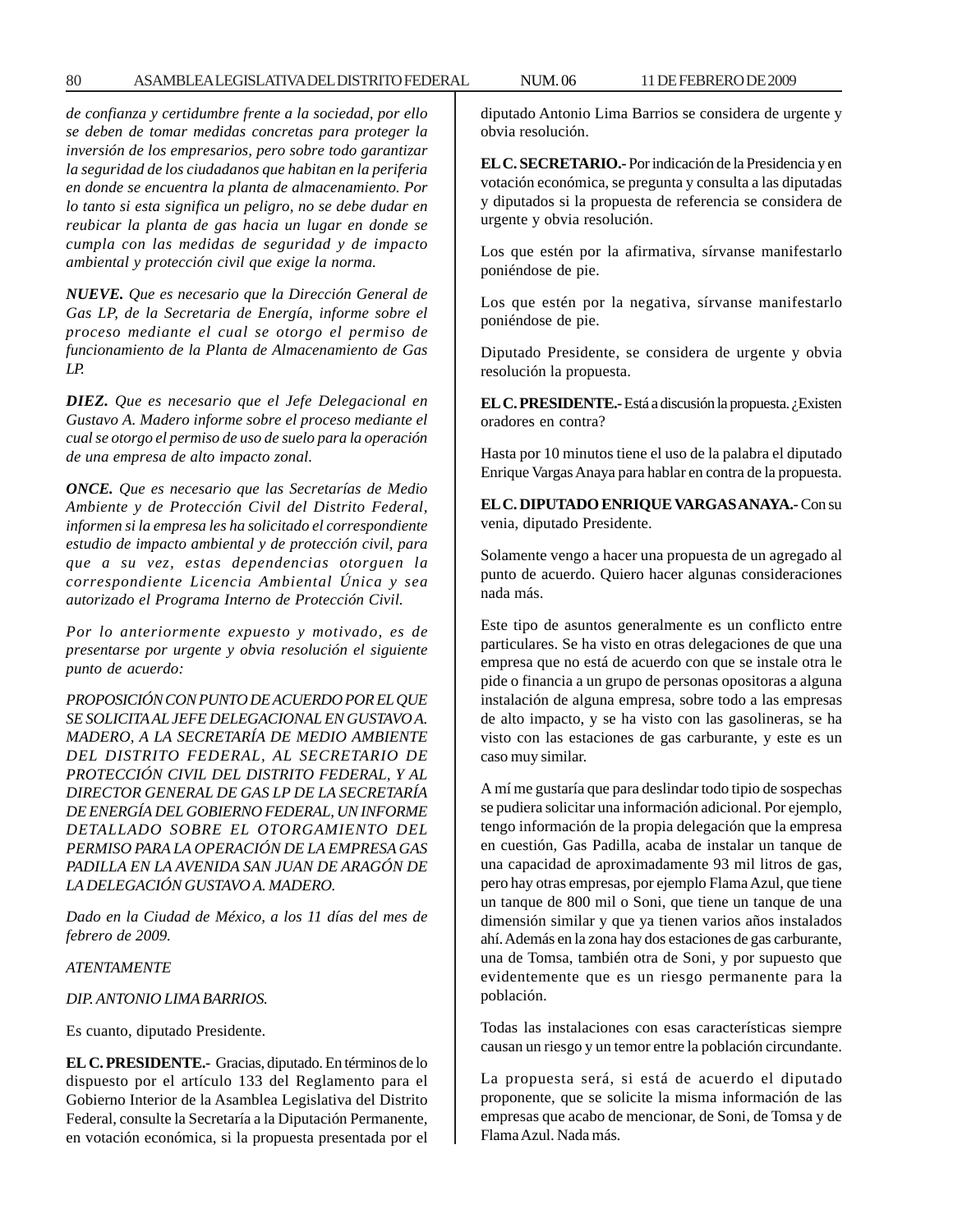Es cuanto, diputado Presidente.

**EL C. PRESIDENTE.-** Proceda la Secretaría a pregunta a la Diputación Permanente, en votación económica, si es de aprobarse la propuesta a discusión con las sugerencias señaladas por el diputado Enrique Vargas Anaya.

**EL C. SECRETARIO.-** En consecuencia, se pregunta a la Diputación Permanente si está a favor o en contra de la propuesta sometida a su consideración.

Los que estén por la afirmativa, sírvanse manifestarlo poniéndose de pie.

Los que estén por la negativa, sírvanse manifestarlo poniéndose de pie.

Aprobada la propuesta, diputado Presidente.

**EL C. PRESIDENTE.-** Remítase a las autoridades correspondientes para los efectos legales a que haya lugar.

Esta Presidencia hace del conocimiento de la Asamblea que el punto enlistado en el numeral 33 del orden del día ha sido retirado.

Esta Presidencia informa que se recibió una proposición con punto de acuerdo para exhortar al Jefe Delegacional en Cuajimalpa de Morelos y al Secretario de Seguridad Pública a enviar elementos de seguridad suficientes para salvaguardar el orden en la zona de obras de Camino al Olivo en la delegación Cuajimalpa de Morelos, del diputado Leonardo Álvarez Romo, de la Coalición Parlamentaria Socialdemócrata.

# *PROPOSICIÓN CON PUNTO DE ACUERDO PARA EXHORTAR AL DELEGADO POLÍTICO DE CUAJIMALPA DE MORELOS A ENVIAR ELEMENTOS DE SEGURIDAD SUFICIENTES PARA SALVAGUARDAR EL ORDEN EN LA ZONA DE OBRAS DE CAMINO AL OLIVO.*

### *H. ASAMBLEA:*

*El suscrito Diputado LEONARDO ÁLVAREZ ROMO a nombre de la Diputada MARÍA DEL CARMEN PERALTA VAQUEIRO, del Partido Verde Ecologista de México, e integrantes de la Coalición Parlamentaria Socialdemócrata en la Asamblea Legislativa del Distrito Federal, IV Legislatura, con fundamento en lo dispuesto por los artículos 17, fracción VI de la Ley Orgánica de la Asamblea Legislativa del Distrito Federal y 132 del Reglamento para el Gobierno Interior de la Asamblea Legislativa del Distrito Federal, someto a la consideración de este cuerpo legislativo, la siguiente proposición con PUNTO DE ACUERDO PARA EXHORTAR AL DELEGADO POLÍTICO DE CUAJIMALPA DE MORELOS A ENVIAR ELEMENTOS DE SEGURIDAD SUFICIENTES PARA SALVAGUARDAR EL ORDEN EN LA ZONA DE OBRAS DE CAMINO AL OLIVO, bajo la siguiente:*

*EXPOSICIÓN DE MOTIVOS*

*Actualmente el Gobierno del Distrito Federal esta realizando obras en diversos puntos de la ciudad con el objetivo de mejorar la circulación de vehículos en zonas de alta concentración vehicular. Una de estas obras es la que se realiza en la Avenida Camino al Olivo ubicada dentro de la Delegación de Cuajimalpa.*

*Esta obra ha ocasionado que los automovilistas deban cruzar la zona prácticamente a vuelta de rueda, y desafortunadamente tenemos conocimiento de varios conductores que han sufrido asaltos a mano armada, mientras intentaban cruzar la zona de obras, viéndose incapacitados por el tráfico a huir de los delincuentes.*

*Ante estos lamentables acontecimientos, vecinos de la zona, se han acercado al Partido Verde a solicitarnos apoyo, ya que varios de ellos han sido víctimas de estos atentados y temen que, mientras las obras continúen, el robo a mano armada en la zona siga cobrando mas víctimas.*

*Por lo anteriormente expuesto la suscrita Diputada María del Carmen Peralta les solicito a mis compañeros Diputados que aprueben el presente Punto de Acuerdo con el objeto de exhortar al Jefe Delegacional, el señor Remedios Ledesma, a que solicite a la Secretaria de Seguridad Publica del Distrito Federal los agentes de policía necesarios para salvaguardar el orden en la zona de obras mencionada y de esta manera garantizar el derecho de los vecinos, conductores y transeúntes a la integridad de su patrimonio, tranquilidad y seguridad.*

*Por lo anteriormente expuesto, con fundamento en el artículo 132 del Reglamento para el Gobierno Interior de la Asamblea Legislativa del Distrito Federal, someto a consideración de la Diputación Permanente, el siguiente:*

# *PUNTO DE ACUERDO*

*PRIMERO.- Se exhorta respetuosamente al Jefe Delegacional de Cuajimalpa a que solicite un número de agentes de policías, necesarios para salvaguardar el orden en la zona de obras de la Avenida Camino al Olivo, para agilizar el trafico en dicho crucero, a si también apoyo policíaco para que inhiba los robos constantes en esta zona perteneciente a la Delegación Cuajimalpa de Morelos.*

*SEGUNDO. Se solicita respetuosamente al Jefe Delegacional de Cuajimalpa a que informe a esta soberanía sobre las medidas tomadas por la Delegación para salvaguardar el orden en la zona de obras mencionada a la brevedad posible.*

*TERCERO. Se insta amablemente al delegado de Cuajimalpa de Morelos a que ordene al área que*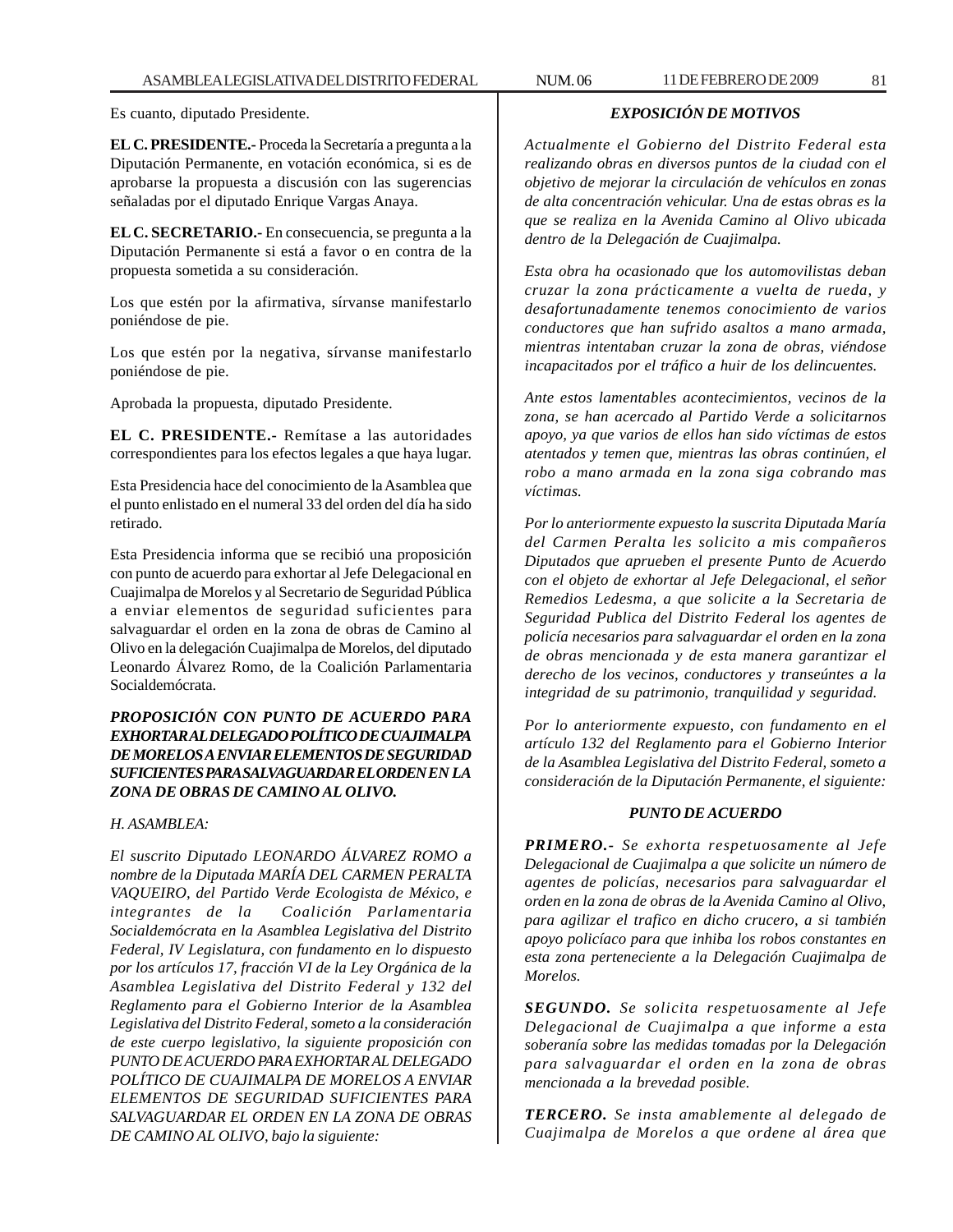*corresponda para la reparación del asfalto del único carril por el que se tiene que circular, como también la reparación de luminarias de la calle de camino al Olivo.*

*Por la Coalición Parlamentaria Socialdemócrata:*

### *DIP. LEONARDO ÁLVAREZ ROMO.*

*Dado en e Recinto Legislativo, a los 11 días del mes de febrero del dos mil nueve.*

Con fundamento en lo dispuesto por los artículos 50 fracciones IV y V de la Ley Orgánica de la Asamblea Legislativa del Distrito Federal, 28 y 132 del Reglamento para su Gobierno Interior, se turnará para su análisis y dictamen a la Comisión de Seguridad Pública.

Se informa a la Diputación Permanente que esta Mesa Directiva solicitará a la Comisión de Gobierno que en su próxima reunión de trabajo se trate lo relativo a la situación de diversos trabajadores de este órgano legislativo, de conformidad a lo acordado el pasado 4 de febrero, entre una comisión de diputados de esta Diputación Permanente y el Sindicato Auténtico de Trabajadores de la Asamblea Legislativa del Distrito Federal.

Para presentar una proposición con punto de acuerdo a efecto de que este órgano legislativo solicite respetuosamente al Secretario de Salud, José Ángel Córdova Villalobos, la implantación de un proyecto destinado a proporcionar de manera eficaz y oportuna medicamentos a ciudadanos afectados por el Virus del VIH-SIDA y un informe completo con respecto al presupuesto destinado a los programas de detección, prevención y tratamiento de la pandemia nacional VIH-SIDA, en especial sobre el costo que tiene para los usuarios los medicamentos antirretrovirales, en comparación con otros países, se concede el uso de la Tribuna al diputado Balfre Vargas Cortez, del grupo parlamentario del Partido de la Revolución Democrática. Adelante diputado.

**EL C. DIPUTADO BALFRE VARGAS CORTEZ.-** Con su venia, diputado Presidente. Por economía parlamentaria solicito se integre completo el documento en el Diario de los Debates, solamente leeré algunos considerandos.

*PROPOSICIÓN CON PUNTO DE ACUERDO A EFECTO DE QUE ESTE ÓRGANO LEGISLATIVO SOLICITE RESPETUOSAMENTE AL SECRETARIO DE SALUD, JOSÉ ÁNGEL CÓRDOVA VILLALOBOS, LA IMPLANTACIÓN DE UN PROYECTO DESTINADO A PROPORCIONAR DE MANERA EFICAZ Y OPORTUNA MEDICAMENTOS A CIUDADANOS AFECTADOS POR EL VIRUS DEL VIH Y UN INFORME COMPLETO CON RESPECTO AL PRESUPUESTO DESTINADO A LOS PROGRAMAS DE DETECCIÓN, PREVENCIÓN, Y TRATAMIENTO DE LA PANDEMIA NACIONAL DEL* *Con su venia el diputado presidente:*

*El que suscribe DIPUTADO BALFRE VARGAS CORTEZ, integrante del grupo parlamentario de la Revolución Democrática con fundamento en el Artículo 122, Apartado C, Base Primera fracción V, inciso o) de la Constitución Política de los Estados Unidos Mexicanos, en el Artículo 42 fracción XXX del Estatuto de Gobierno del Distrito Federal; en los Artículos 10 fracciones I, II XXI, 17 fracción VI, 18 fracción IV de la Ley Orgánica de la Asamblea Legislativa del Distrito Federal; y en el Artículo 93, 133 del Reglamento para el Gobierno Interior de la Asamblea Legislativa del Distrito Federal, tengo a bien presentar la siguiente: PROPOSICIÓN CON PUNTO DE ACUERDO A EFECTO DE QUE ESTE ÓRGANO LEGISLATIVO SOLICITE RESPETUOSAMENTE AL SECRETARIO DE SALUD, JOSÉ ÁNGEL CÓRDOVA VILLALOBOS, LA IMPLANTACIÓN DE UN PROYECTO DESTINADO A PROPORCIONAR DE MANERA EFICAZ Y OPORTUNA MEDICAMENTOS A CIUDADANOS AFECTADOS POR EL VIRUS DEL VIH Y UN INFORME COMPLETO CON RESPECTO AL PRESUPUESTO DESTINADO A LOS PROGRAMAS DE DETECCIÓN, PREVENCIÓN, Y TRATAMIENTO DE LA PANDEMIA NACIONAL DEL VIH-SIDA Y EN ESPECIAL SOBRE EL COSTO QUE TIENEN PARA LOS USUARIOS LOS MEDICAMENTOS ANTIRRETROVIRALES EN COMPARACIÓN CON OTROS PAÍSES.*

*Al tenor de los siguientes*

#### *CONSIDERANDOS*

*PRIMERO.- El VIH-SIDA es una pandemia universal. Con relación a esta enfermedad, México ocupa el segundo lugar en Latinoamérica. En el conjunto del continente, sin contar el Caribe, se registran como promedio 140 mil nuevos contagios. En el año 2007, fallecieron como consecuencia de enfermedades relacionadas con el sida 63 mil personas. El número total de latinoamericanos que conviven con este mal se eleva a 1 millón 700 mil. De ellos, 730 mil (40 por ciento del total) son brasileños y 200 mil mexicanos.*

*Con respecto a las causas de transmisión, en el caso de México más de la mitad (57 por ciento) de los diagnósticos de VIH notificados hasta la fecha se han atribuido a relaciones sexuales entre varones sin protección. Otro de los contagios más comunes se produce entre sexoservidoras.*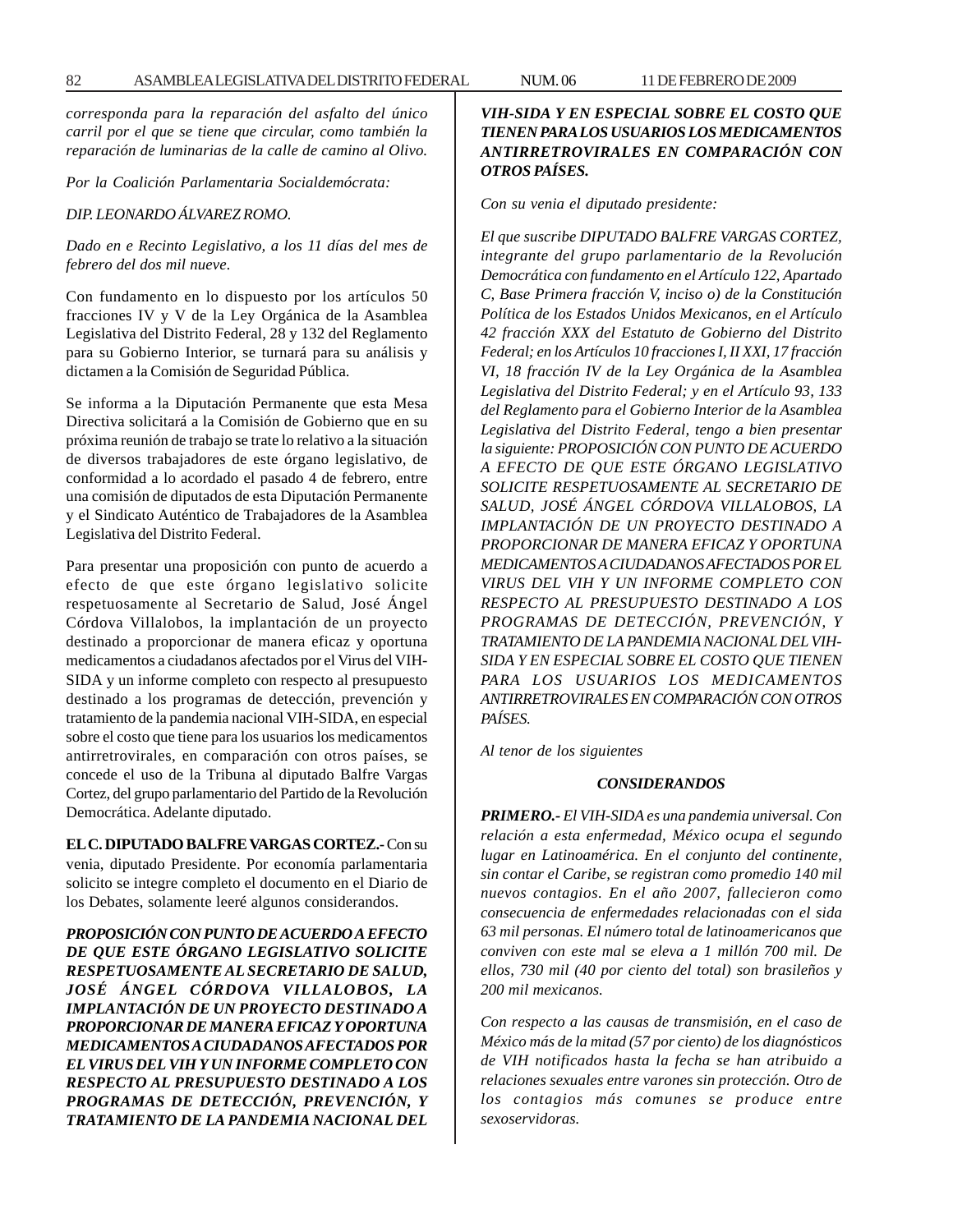*SEGUNDO.- Uno de los temas que más preocupan es el creciente número de mujeres que se infectan por mantener relaciones sexuales sin protección con sus parejas masculinas, mismas que anteriormente habían tenido sexo con otro hombre sin usar preservativo o habían compartido jeringuillas contaminadas.*

*El sida afecta mayoritariamente a la población en edad productiva en ambos sexos (79.1% de los casos corresponde al grupo de 15-44 años), teniendo graves repercusiones en el bienestar económico de miles de familias, el 2.4% de los casos corresponden a menores de 15 años.*

*TERCERO.- Las entidades federativas con las mayores tasas acumuladas de personas afectadas son: son Baja California Sur, el Distrito Federal, y Campeche; y las de menores tasas acumuladas son Zacatecas, Tabasco e Hidalgo. Según el Registro Nacional de casos de SIDA, actualmente se encuentran vivos el 44.3% de las personas detectadas con sida. Un análisis por institución nos muestra que, uno de cada dos casos se concentran en la Secretaría de Salud (51.3%), Y una tercera parte en el Instituto Mexicano del Seguro Social (34.0%).*

*CUARTO.- México se ha considerado un país cuya epidemia se concentra fundamentalmente en el grupo de hombres que tienen sexo con hombres (HSH), con una proporción superior al 50%. Al interior de la categoría de transmisión sexual, el peso porcentual de los casos acumulados en HSH es 57.7%; mientras que los casos relacionados con la transmisión heterosexual es de 42.3%*

*QUINTO.- En México, la transmisión perinatal constituye la principal vía de contagio del VIH/SIDA en menores de 15 años, ya que siete de cada diez casos se deben a esta forma de contagio (72.0%). La transmisión sanguínea se relaciona con uno de cada cuatro casos pediátricos (24.8%).*

*Los casos asociados a la transmisión sexual ascienden a 3.20/0, cabe destacar que se desconoce la vía de transmisión en poco más de una tercera parte del total de casos pediátricos (37.3%). Según el Registro Nacional de Casos de Sida, actualmente se encuentran vivos el 49.0% de los casos de menores de 15 años, y el resto ya fallecieron. Actualmente, México cuenta con una política nacional de tratamiento gratuito, la cual intenta cubrir al 100% de las mujeres embarazadas y los menores de 18 años. Asimismo, se ha conseguido mantener en un nivel bajo la prevalencia de infección por VIH en mujeres embarazadas (0.09%). En el año 2003 se presentaron 13 casos diagnosticados por transmisión perinatal.*

*SEXTO.- Desde el año de 1985 se inició la vigilancia epidemiológica del VIH a través de las encuestas en grupos específicos de población, con el propósito de ir*

*monitoreando la epidemia e identificar las prácticas de riesgos por las cuales las personas son vulnerables. En este sentido, se han realizado más de 65,000 encuestas y pruebas de detección del VIH en 18 entidades del país; todos los resultados seropositivos han sido confirmados mediante la prueba de wesfern blof.*

*En forma global, los hombres han registrado mayores prevalencias que las mujeres. En los varones el grupo más afectado son los hombres que tienen sexo con hombres con el 15%; en segundo lugar, los hombres que ejercen el comercial sexual con otros hombres con un 12.2%; y en tercer sitio, los usuarios de drogas intravenosas (6%), seguidos de los pacientes con tuberculosis (2.1 %) Y el grupo de reclusos (1.6%). En las mujeres, el grupo más afectados son las reclusas con el 1.4%; el segundo sitio, las enfermas de tuberculosis con el 0.6%; en tercer lugar, las trabajadores del sexo comercial con el 0.35%, y por último, las mujeres embarazadas con el 0.09%. Durante el periodo 1988-2001, han ocurrido alrededor de 44 mil defunciones por sida. En el 1998, el sida ocupaba el lugar 16 como causa de muerte a nivel nacional, con una tasa de 4.2 por cada 100,000 habitantes.*

*SÉPTIMO.- La población más afectada por la epidemia son los y las jóvenes de 25-34 años edad. En este grupo, la tasa de mortalidad en varones pasó de 3.2 defunciones por cada 100,000 habitantes, en 1988, a 17.2 en 1998. A partir de 1989, el sida se situó dentro de las primeras 10 causas de muerte en varones de 25-34 años y para 1998, representaba la cuarta causa de muerte.*

*OCTAVO.- Por su parte, durante el mismo periodo, la tasa de mortalidad por sida en mujeres de este mismo grupo de edad pasó de 0.4 a 2.8 muertes por cada 100,000 habitantes. Desde 1988, el sida ha ido ascendiendo como causa de muerte hasta que, en 1994, se colocó dentro de las diez primeras causas de muerte en mujeres de 25 a 34 años. En 1998, fue la séptima causa de muerte en este grupo.*

*NOVENO: México tiene a través del Tratado de Libre Comercio de América del Norte (TLCAN) en su capítulo de patentes y específicamente en los artículos 1708 y 1709, cita el impedimento de comprar medicamentos genéricos por la patente de la que gozan las transnacionales, lo cual da pie a que los antirretrovirales tengan un costo excesivo y consuma gran parte del presupuesto destinado al sector salud a nivel federal.*

*DÉCIMO.- El precio de los antirretrovirales en México, en comparación con otros países es excesivamente alto, pues este es hasta 46 veces más alto que en naciones como Sudáfrica o Asia. Puesto que la política de prevención del VIH constituye una prioridad para la salud pública, es necesario garantizar una mejor atención y la accesibilidad de los usuarios a los medicamentos especializados.*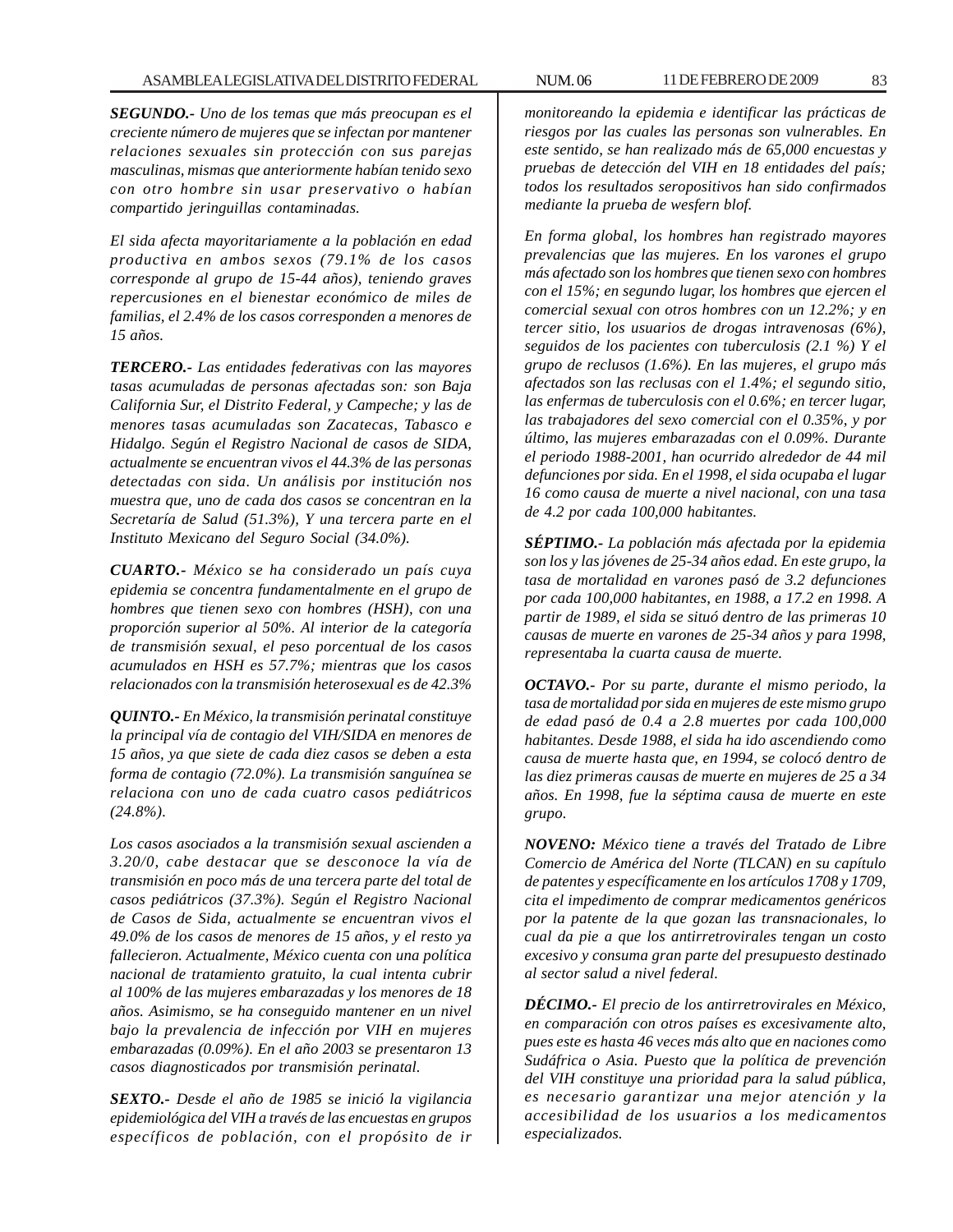*Por lo anteriormente expuesto se remite el siguiente:*

### *PUNTO DE ACUERDO*

*PRIMERO.- Con fundamento en el Artículo 133 del Reglamento para el Gobierno Interior de la Asamblea Legislativa del Distrito Federal se califica de urgente y obvia resolución la siguiente proposición con punto de acuerdo. En consecuencia, se dispensa el procedimiento que para su aprobación establece la Fracción 11 del Artículo 132 del Reglamento para el Gobierno Interior de la Asamblea Legislativa del Distrito Federal.*

*SEGUNDO: PROPOSICIÓN CON PUNTO DE ACUERDO DE URGENTE Y OBVIA RESOLUCIÓN, A EFECTO DE QUE ESTE ÓRGANO LEGISLATIVO SOLICITE RESPETUOSAMENTE AL SECRETARIO DE SALUD, JOSÉ ÁNGEL CÓRDOVA VILLALOBOS, LA IMPLANTACIÓN DE UN PROYECTO DESTINADO A PROPORCIONAR DE MANERA EFICAZ Y OPORTUNA MEDICAMENTOS A CIUDADANOS AFECTADOS POR EL VIRUS DEL VIH Y UN INFORME COMPLETO CON RESPECTO AL PRESUPUESTO DESTINADO A LOS PROGRAMAS DE DETECCIÓN, PREVENCIÓN, Y TRATAMIENTO DE LA PANDEMIA NACIONAL DEL VIH-SIDA Y EN ESPECIAL SOBRE EL COSTO QUE TIENEN PARA LOS USUARIOS LOS MEDICAMENTOS ANTIRRETROVIRALES EN COMPARACIÓN CON OTROS PAÍSES.*

*Es cuanto Diputado Presidente.*

*Asamblea Legislativa del Distrito Federal, Ciudad de México a 11 de Febrero de 2009.*

# *ATENTAMENTE*

*Dip. Balfre Vargas Cortez.*

Es cuanto, diputado Presidente.

**EL C. PRESIDENTE.-** Gracias, diputado. En términos de lo dispuesto por el artículo 133 del Reglamento para el Gobierno Interior de la Asamblea Legislativa del Distrito Federal, consulte la Secretaría a la Diputación Permanente en votación económica si la propuesta presentada por el diputado Balfre Vargas Cortez se considera de urgente y obvia resolución.

**EL C. SECRETARIO.-** Por instrucciones de la Presidencia se consulta a la Diputación Permanente si la propuesta del diputado Balfre se considera de urgente y obvia resolución.

Los que estén por la afirmativa, sírvanse manifestarlo poniéndose de pie.

Los que estén por la negativa, sírvanse manifestarlo poniéndose de pie.

Diputado, es de urgente y obvia resolución la propuesta del diputado.

**EL C. PRESIDENTE.-** Está a discusión la propuesta. ¿Hay oradores en contra?

Hasta por 10 minutos para hablar en contra de la propuesta, tiene el uso de la palabra el diputado Martín Olavarrieta. Adelante, diputado.

# **EL C. DIPUTADO MARTÍN CARLOS OLAVARRIETA MALDONADO.-** Gracias.

Diputado Balfre: No hablaremos por supuesto en contra de esta tema, al contrario, creo que por economía procesal deberíamos haber ampliado más, es una de las enfermedades más preocupantes para no solamente los habitantes de la Ciudad de México, sino quiero expresarle que es uno de los temas que se ha vinculado claramente a favor tanto el nivel local, el nivel federal y el nivel internacional, es decir, la mayor coordinación que se ha dado es en este tema por parte de todos los niveles de gobierno.

Por ello, con relación a su punto de Acuerdo y como Presidente del Comité de Asuntos Internacionales, le quería yo hacer un adendum, quizás agregar otro punto de más, para el efecto de que no solamente se solicitara al Secretario de Salud a nivel federal, sino también aquí en la Ciudad de México todos conocemos hay varios lugares que tratan este tema para la prevención y que podrían informarnos y darnos cifras y datos y un diagnóstico más claro sobre ello, incluyendo al Secretario de Salud del Distrito Federal, incluyendo también por qué no decirlo a la Organización de las Naciones Unidas que tiene un tema específico sobre esto, que tiene datos y cifras acerca de uno de los puntos, de las metas de milenio que es precisamente erradicar el SIDA.

Por ello, sería la inclusión para el efecto, diputado Balfre, de que se solicitara a la ONU, se llama ONU SIDA del Organismo precisamente que está viendo esto, a la Organización Mundial de la Salud, a la UNIFEM y creo que también al Consejo Nacional en SIDA para el efecto de que tengamos mayor información, porque hace la referencia de comparación en otros países sobre el medicamento.

Entonces, creo que entendiendo el espíritu hacia dónde va esta información, que tengamos mayor conocimiento de los datos y las cifras podrían robustecer cualquier acción preventiva sobre esta enfermedad.

Sería la propuesta, diputado Balfre Vargas.

**EL C. PRESIDENTE.-** Proceda la Secretaría a preguntar a la Diputación Permanente en votación económica si es de aprobarse la propuesta a discusión con las sugerencias y propuestas del diputado Martín Olavarrieta.

**EL C. SECRETARIO.-** Por instrucciones de la Presidencia y en votación económica, se pregunta a la Diputación Permanente si está a favor de la propuesta del diputado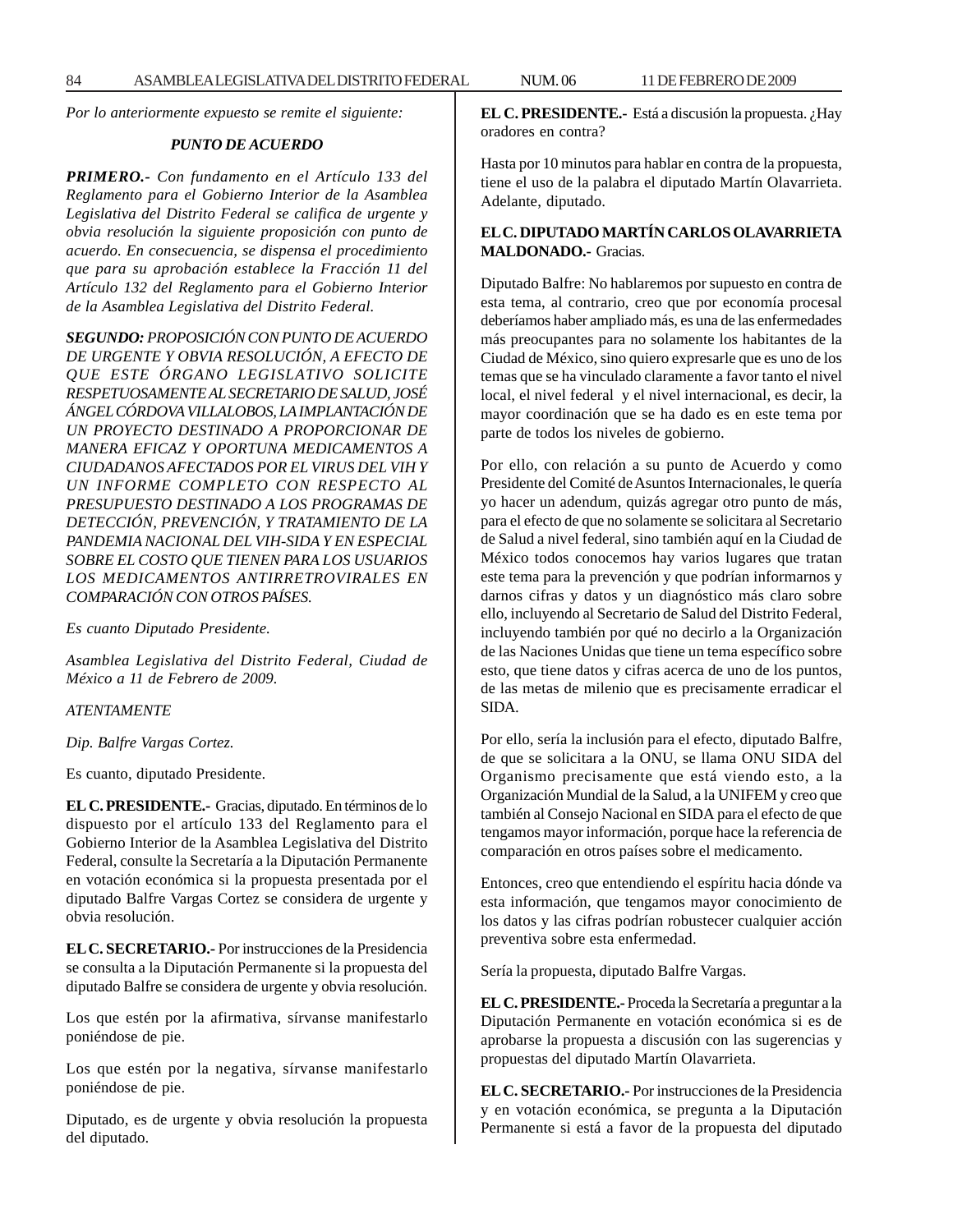Balfre Vargas con las observaciones del diputado Olavarrieta y que ha sido sometida a su consideración.

Los que estén por la afirmativa, sírvanse manifestarlo poniéndose de pie.

Los que estén por la negativa, sírvanse manifestarlo poniéndose de pie.

Se encuentra aprobada la propuesta del diputado Balfre, con las observaciones del diputado Olavarrieta, diputado Presidente.

**EL C. PRESIDENTE.-** - Remítase a las autoridades correspondientes para los efectos legales a que haya lugar.

Para presentar una proposición con punto de Acuerdo a efecto de que este Órgano Legislativo exhorte respetuosamente a los propietarios de las cadenas televisoras para que en el marco del Estado de Derecho se ciñan al ordenamiento legal y los lineamientos establecidos por el Instituto Federal Electoral para la transmisión de spot con motivo de las elecciones intermedias de 2009 y el Secretario de Gobernación Fernando Gómez Mont para que en el ejercicio de sus atribuciones tome las medidas derivadas de su competencia conforme a los análisis de la Subsecretaría de Normativa de Medios, la Subsecretaría de Asuntos Jurídicos y la Comisión para el Desarrollo Político contribuyendo a la consolidación de la democracia en México y sancionando en su caso a las concesionarias de televisión abierta y restringida por los hechos que sobre difusión del Instituto Federal Electoral realizaron los días 31 de enero, 1 y 2 de febrero, se concede el uso de la Tribuna al diputado Balfre Vargas Cortez, del grupo parlamentario del Partido de la Revolución Democrática. Adelante, diputado.

**EL C. DIPUTADO BALFRE VARGAS CORTEZ.-** Con su venia, diputado Presidente.

*PROPOSICIÓN CON PUNTO DE ACUERDO A EFECTO DE QUE ESTE ÓRGANO LEGISLATIVO EXHORTE RESPETUOSAMENTE A LOS PROPIETARIOS DE LAS CADENAS TELEVISORAS PARA QUE, EN EL MARCO DEL ESTADO DE DERECHO, SE CIÑAN AL ORDENAMIENTO LEGAL Y LOS LINEAMIENTOS ESTABLECIDOS POR EL INSTITUTO FEDERAL ELECTORAL PARA LA TRANSMISIÓN DE SPOTS CON MOTIVO DE LAS ELECCIONES INTERMEDIAS DE 2009, Y AL SECRETARIO DE GOBERNACIÓN, FERNANDO GÓMEZ MONT, PARA QUE EN EL EJERCICIO DE SUS ATRIBUCIONES TOME LAS MEDIDAS DERIVADAS DE SU COMPETENCIA CONFORME A LOS ANÁLISIS DE LA SUBSECRETARIA DE NORMATIVIDAD DE MEDIOS, LA SUBSECRETARIA DE ASUNTOS JURÍDICOS Y LA COMISIÓN PARA EL DESARROLLO POLÍTICO, CONTRIBUYENDO A LA CONSOLIDACIÓN DE LA*

# *DEMOCRACIA EN MÉXICO Y SANCIONANDO, EN SU CASO, A LAS CONCESIONARIAS DE TELEVISIÓN ABIERTA Y RESTRINGIDA, POR LOS HECHOS QUE SOBRE DIFUSIÓN DEL INSTITUTO FEDERAL ELECTORAL REALIZARON LOS DÍAS 31 DE ENERO, 1 Y 2 DE FEBRERO.*

*Con su venia Diputado Presidente de la Mesa Directiva: El que suscribe DIPUTADO BALFRE VARGAS CORTEZ, integrante del grupo parlamentario de la Revolución Democrática con fundamento en el Artículo 122, Apartado C, Base Primera fracción V, inciso o) de la Constitución Política de los Estados Unidos Mexicanos, en el Artículo 42 fracción XXX del Estatuto de Gobierno del Distrito Federal; en los Artículos 10 fracciones XXI, 17 fracción VI, 18 fracciones IV, 36 fracciones V, VI y XX de la Ley Orgánica de la Asamblea Legislativa del Distrito Federal; y en los Artículos 93 Y 133 del Reglamento para el Gobierno Interior de la Asamblea Legislativa del Distrito Federal, tengo a bien presentar la siguiente: PROPOSICIÓN CON PUNTO DE ACUERDO DE URGENTE Y OBVIA RESOLUCIÓN, A EFECTO DE QUE ESTE ÓRGANO LEGISLATIVO EXHORTE RESPETUOSAMENTE A LOS PROPIETARIOS DE LAS CADENAS TELEVISORAS PARA QUE, EN EL MARCO DEL ESTADO DE DERECHO, SE CIÑAN AL ORDENAMIENTO LEGAL Y LOS LINEAMIENTOS ESTABLECIDOS POR EL INSTITUTO FEDERAL ELECTORAL PARA LA TRANSMISIÓN DE SPOTS CON MOTIVO DE LAS ELECCIONES INTERMEDIAS DE 2009, Y AL SECRETARIO DE GOBERNACIÓN, FERNANDO GÓMEZ MONT, PARA QUE EN EL EJERCICIO DE SUS ATRIBUCIONES TOME LAS MEDIDAS DERIVADAS DE SU COMPETENCIA CONFORME A LOS ANÁLISIS DE LA SUBSECRETARIA DE NORMATIVIDAD DE MEDIOS, LA SUBSECRETARIA DE ASUNTOS JURÍDICOS Y LA COMISION PARA EL DESARROLLO POLÍTICO, CONTRIBUYENDO A LA CONSOLIDACION DE LA DEMOCRACIA EN MEXICO Y SANCIONANDO, EN SU CASO, A LAS CONCESIONARIAS DE TELEVISIÓN ABIERTA Y RESTRINGIDA, POR LOS HECHOS QUE SOBRE DIFUSIÓN DEL INSTITUTO FEDERAL ELECTORAL REALIZARON LOS DÍAS 31 DE ENERO, 1 Y 2 DE FEBRERO.*

*Al tenor de los siguientes:*

#### *ANTECEDENTES*

*PRIMERO.- Corresponde a la Secretaría de Gobernación contribuir al fortalecimiento de las instituciones democráticas, como lo establece el artículo 27 fracción XVII de la Ley Orgánica de la Administración Pública Federal, que a la letra dice:*

*''Artículo 27 de la Ley Orgánica de la Administración Publica Federal. A la Secretaría de Gobernación corresponde el despacho de los siguientes asuntos:*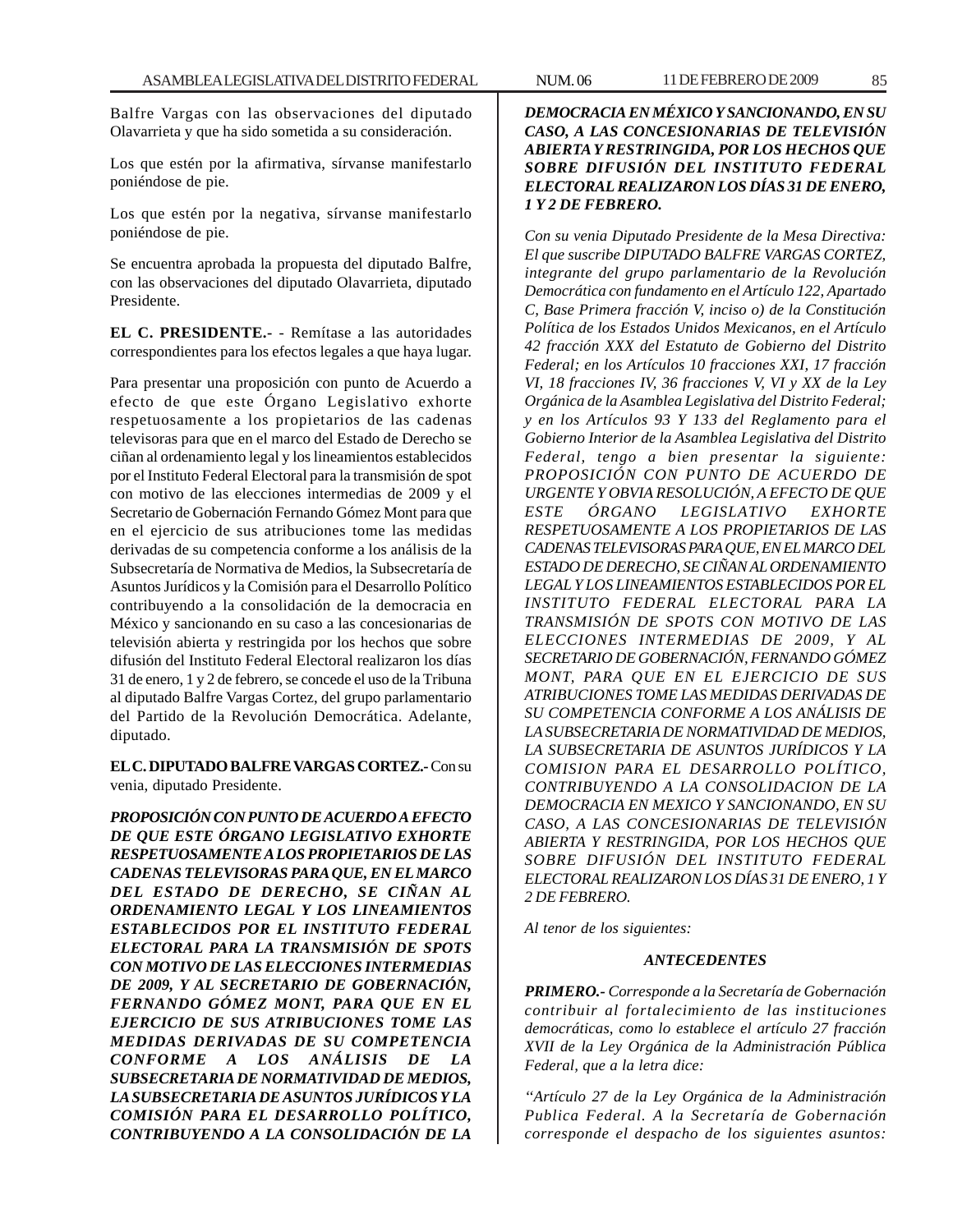*Fracción XVII. Fomentar el desarrollo político, contribuir al fortalecimiento de las instituciones democráticas; promover la activa participación ciudadana y favorecer las condiciones que permitan la construcción de acuerdos políticos y consensos sociales para que, en los términos de la Constitución y de las leyes, se mantengan las condiciones de gobernabilidad democrática''.*

*SEGUNDO.- La Secretaría de Gobernación debe vigilar que las transmisiones de radio y televisión no ataquen los derechos de terceros, ni provoquen la comisión de algún delito o perturben el orden público, como lo establece el artículo 27 de la ley antes citada, en su fracción XXI que a la letra dice:*

*''Ley Orgánica de la Administración Publica Federal artículo 27. A la Secretaría de Gobernación corresponde el despacho de los siguientes asuntos:…*

*Fracción XXI. Vigilar que las publicaciones impresas y las transmisiones de radio y televisión, así como las películas cinematográficas, se mantengan dentro de los límites del respeto a la vida privada, a la paz y moral pública y a la dignidad personal, y no ataquen los derechos de terceros, ni provoquen la comisión de algún delito o perturben el orden público''*

*TERCERO: Corresponde a la Nación el dominio directo de su espacio territorial y, en consecuencia, del medio en que se propagan las ondas electromagnéticas. Dicho dominio es inalienable e imprescriptible'', como lo establece el artículo 1° de la Ley Federal de Radio y Televisión.*

*CUARTO.- El uso, aprovechamiento o explotación de las bandas de frecuencias del espectro radioeléctrico para prestar el servicio de radiodifusión sólo podrá hacerse previos concesión o permiso que el Ejecutivo Federal otorgue, lo anterior de conformidad con el párrafo Tercero del artículo 2° de la Ley Federal de Radio y Televisión.*

*QUINTO.- La radio y la televisión constituyen una actividad de interés público''.. , ''el Estado deberá protegerla y vigilarla para el debido cumplimiento de su función social, lo cual es referido en el artículo 4° de la Ley Federal de Radio y Televisión.*

*SEXTO.- La función social que tienen la radio y la televisión, se entiende como la contribución al fortalecimiento de la integración nacional y el mejoramiento de las formas de convivencia humana. Para tal efecto, a través de sus transmisiones, procurarán:*

*I.- Afirmar el respeto a los principios de la moral social, la dignidad humana y los vínculos familiares;*

*II.- Evitar influencias nocivas o perturbadoras al desarrollo armónico de la niñez y la juventud;*

*III.- Contribuir a elevar el nivel cultural del pueblo y a conservar las características nacionales, las costumbres del país y sus tradiciones, la propiedad del idioma y a exaltar los valores de la nacionalidad mexicana.*

*IV.- Fortalecer las convicciones democráticas, la unidad nacional y la amistad y cooperación internacionales.*

*Marco legal que prescribe el artículo 5° de la Ley Federal de Radio y Televisión.*

*SÉPTIMO.- El artículo 10 de la Ley Federal de Radio y Televisión, atribuye a la Secretaría de Gobernación, entre otras, las siguientes competencias:*

*I.- Vigilar que las transmisiones de radio y televisión se mantengan dentro de los límites del respeto a la vida privada, a la dignidad personal y a la moral, y no ataquen los derechos de tercero, ni provoquen la comisión de algún delito o perturben el orden y la paz públicos;*

*II.- Vigilar que las transmisiones de radio y televisión dirigidos a la población infantil propicien su desarrollo armónico, estimulen la creatividad y la solidaridad humana, procuren la comprensión de los valores nacionales y el conocimiento de la comunidad internacional.*

*Promuevan el interés científico, artístico y social de los niños, al proporcionar diversión y coadyuvar a su proceso formativo.*

*III Se deroga.*

*IV.- Vigilar la eficacia de las transmisiones a que se refiere el artículo 59 de esta ley;*

*V.- Imponer las sanciones que correspondan a sus atribuciones y denunciar los delitos que se cometan en agravio de las disposiciones de esta ley, y*

*VI.- Las demás facultades que le confieren las leyes.*

### *CONSIDERANDOS*

*PRIMERO.- La transición democrática ha significado un sinuoso camino en el cual el papel fundamental ha recaído en la sociedad civil, los movimientos sociales, los partidos políticos y diversos actores que apostaron históricamente por alcanzar una verdadera transformación que permitiera la naturalización de los procesos democráticos como fuente básica de legitimidad, legalidad y transparencia.*

*SEGUNDO.- La democracia ha sufrido serios reveses por parte de bloques políticos que han impedido que la voluntad soberana se imponga por encima de intereses fácticos ajenos a la voluntad popular. Tal es el caso de las elecciones presidenciales en 1988 y 2006, capítulos*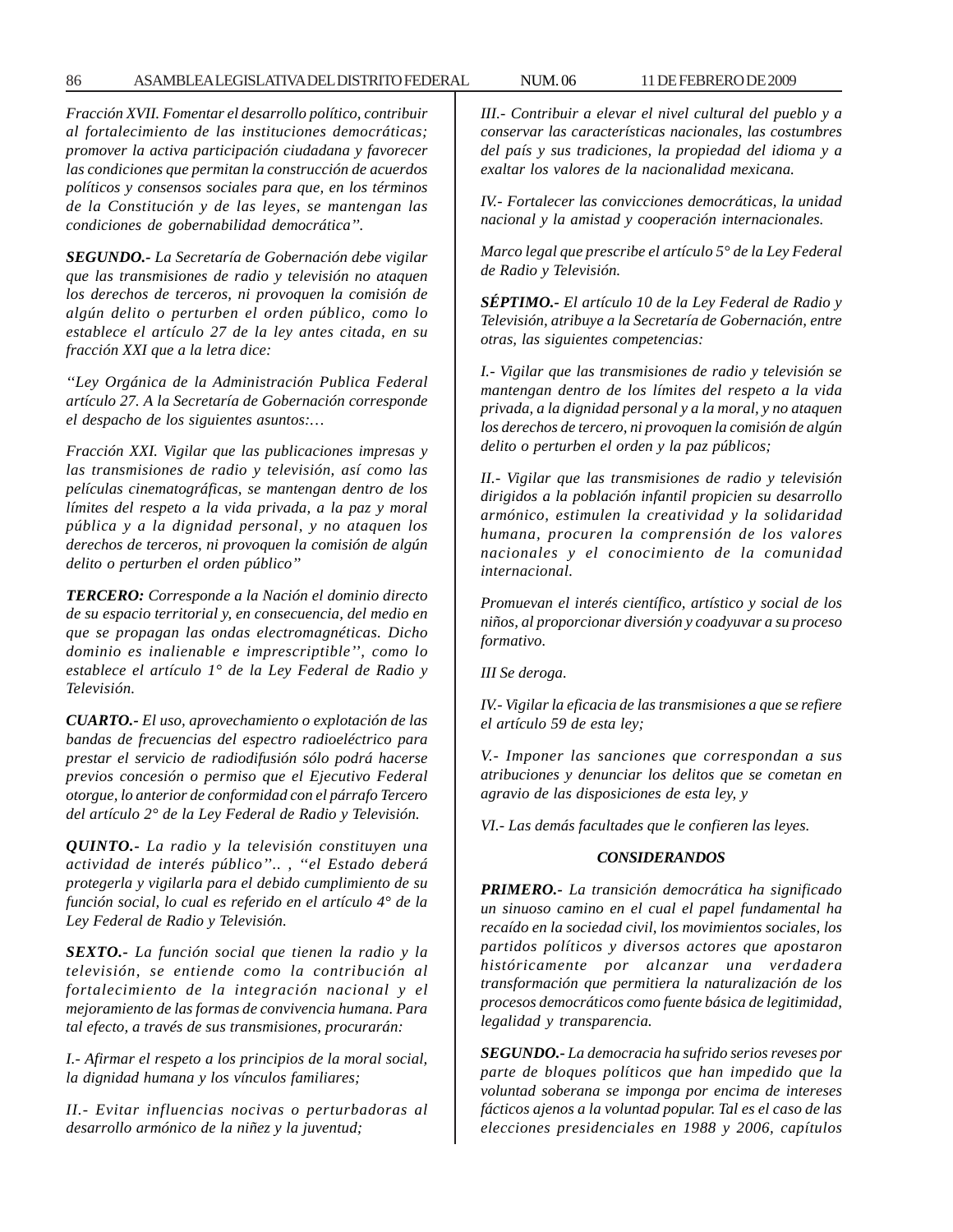*ominosos en lo que no se pudo cumplir el expediente de la renovación política tal y como lo marcan la Constitución y las leyes.*

*TERCERO.- Para fortalecer el camino democrático en nuestro país, necesitamos que se realicen campañas y promociones del órgano electoral orientadas a que los partidos políticos aprovechen sus derechos para que, en un clima de libertad, puedan entrar en contacto con los potenciales votantes a lo largo y ancho del territorio nacional.*

*Necesitamos que los millones de personas integrantes del padrón electoral refrenden su confianza por la vía electoral para permitir la coexistencia de diversas opiniones y la competencia de la pluralidad política*

*CUARTO.- En el Distrito Federal la lucha por la transición democrática ha sido particularmente dura y permanente. Nos encontramos a medio camino, entre la posibilidad de alcanzar una ambiciosa reforma política y la eventualidad del rezazo en derechos y facultades. Efectivamente, podemos elegir diputados locales, Jefes Delegacionales y Jefe de Gobierno pero la transición se encuentra inconclusa. Sin embargo, seguimos en la lucha para que el Distrito federal cuente con su propia constitución política sin regateo de derechos y recursos por parte de la federación para sus habitantes. En esta disputa por el futuro, contamos con la aprobación de los ciudadanos del Distrito Federal.*

*QUINTO.- En las contiendas políticas, a los medios de comunicación le corresponde poner en contacto a lectores, radioescuchas y televidentes con las distintas ofertas políticas. En esta delicada tarea lo mínimo que podemos exigir es que, como parte del usufructo de un medio público, realicen su tarea de forma profesional, objetiva, equilibrada y comprometida con los valores de la democracia.*

*SEXTO.- El sábado 31 de enero, y los días 1 y 2 de Febrero, del presente año, la televisión abierta transmitió en bloques de hasta por seis minutos los spots del Instituto Federal Electoral y de los diferentes Partidos Políticos, mientras que la televisión restringida sustituyó ese tiempo aire, por anuncios de las propias televisoras o por anuncios de sus patrocinadores. Asombrosamente, los dueños de las televisoras tomaron la determinación de optar por el chantaje hacia los televidentes, optaron por el sabotaje democrático y por las maniobras en defensa financiera de sus intereses, pues en la transmisión irregular de spots electorales están propiciando un descontento artificial de los electores al juntar paquetes de spots para ser transmitidos interrumpiendo la programación y enfocando el descontento en contra del IFE y de los Partidos Políticos pues incluso utilizan la*

*palabra ''lamentamos'' la interrupción de su programación.*

*Esta actitud implica un incumplimiento en el pautaje de los sposts electorales. El conocimiento del escándalo de los spots de partidos políticos en la transmisión del Super Bowl y los juegos del torneo mexicano de futbol se limita a un público muy informado, pues muchos ignoran que esta acción se llevó a cabo como una forma de protesta por la reforma electoral que retira los cuantiosos contratos a los concesionarios por campañas electorales en televisión.*

*SÉPTIMO.-. Actualmente, el Instituto Federal Electoral analiza, dentro del proceso iniciado a Televisión Azteca y Televisa, el hecho de que las empresas hayan dejado de difundir los spots en los horarios de los eventos deportivos del domingo 8 de febrero. Además, el IFE notificará a Televisa, TV Azteca y Sky que tienen un plazo de 48 horas para acudir a una audiencia con el instituto y argumentar, dentro del procedimiento especial sancionador iniciado en su contra, por el incumplimiento en el pautaje de los spots de campaña.*

*OCTAVO.- Ahora que están plenamente documentados los hechos que contravienen la reforma electoral, Televisa, TV Azteca, y Sky deberán enfrentar un procedimiento especial sancionador, pues de sus actitudes se desprenden infracciones a la Constitución, al Código Federal de Instituciones y Procedimientos Electorales (Cofipe), a la Ley Federal de Radio y Televisión, así como a diversas normas reglamentarias, en la transmisión de promocionales de precampañas.*

*La emisión irregular de spots por parte de las televisoras amerita un procedimiento especial sancionador a cada una de las empresas. Lo anterior es fácilmente justificable con base en el artículo 367 del Cofipe, que establece que se sancionará a quien contravenga las normas sobre propaganda política o electoral.*

*NOVENO.- Como resultado de de las políticas de las televisoras, de acuerdo con una encuesta de las Heras, 56 por ciento culpa al IFE por la interrupción de programas. De acuerdo con el diario Excelsior, un tercio sabe que las televisoras interrumpieron la transmisión de los juegos del Super Bowl o del futbol mexicano para pasar los anuncios de partidos políticos y del IFE. Casi la mitad (47%) no sabe qué sucedió y 200/0 piensa que se esperaron a que no hubiera juego para difundir esos spots. No obstante, una vez que se informa a la población, se rechaza ampliamente esa acción de las empresas de televisión: a 62% le parece mal, porcentaje que se eleva a 77% entre la audiencia de esos eventos. También disgusta la política de las televisaras de pasar en bloque tales anuncios ocasionando el desagrado de 61 % de televidentes.*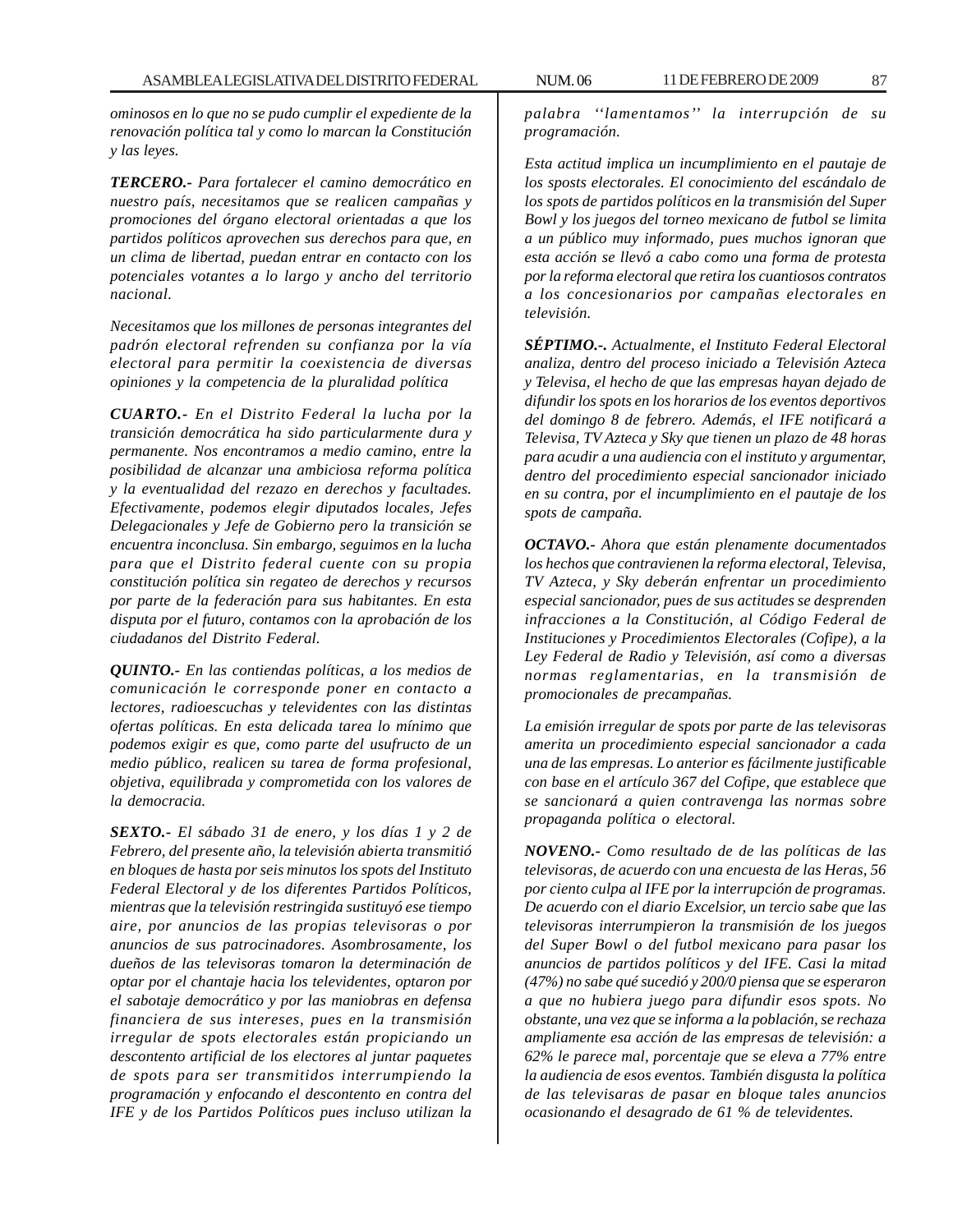*DÉCIMO.- Todos los actores debemos aportar nuestro esfuerzo para pavimentar el camino democrático. A nadie conviene que la disputa política desborde los marcos de la lucha pacífica. Con la actitud de las televisaras, se estimula el abstencionismo y se favorece indirectamente el retraso y la restauración de actores políticos que cuyo lugar se encuentra en el pasado. Por bien de las instituciones democráticas, las televisaras deben ajustarse al marco de derecho y el respeto a las instituciones que tanto han reclamado sus comentaristas en sus programaciones habituales.*

*UNDÉCIMO.- En el tema de los spots electorales turnados a las televisaras por el Instituto Federal Electoral, el Secretario de Gobernación, Fernando Gómez Mont, debe abordar el tema con mayor responsabilidad y celeridad. Además, la Subsecretaria de Normatividad de Medios, Irma Pía González; el Subsecretario de Asuntos Jurídicos, Daniel Cabeza de Vaca, la Comisionada para el Desarrollo Político, Blanca Heredia Rubio, deben analizar sin demora ni pretexto alguno las medidas para corregir las acciones de las televisoras.*

*Por lo anterior, se remite el siguiente:*

# *PUNTO DE ACUERDO*

*PRIMERO.- Con fundamento en el Artículo 133 del Reglamento para el Gobierno Interior de la Asamblea Legislativa del Distrito Federal se califica de urgente y obvia resolución la siguiente proposición con punto de acuerdo. En consecuencia, se dispensa el procedimiento que para su aprobación establece la Fracción II del Artículo 132 del Reglamento para el Gobierno Interior de la Asamblea Legislativa del Distrito Federal.*

*SEGUNDO.- PROPOSICIÓN CON PUNTO DE ACUERDO DE URGENTE Y OBVIA RESOLUCIÓN, A EFECTO DE QUE ESTE ÓRGANO LEGISLATIVO EXHORTE RESPETUOSAMENTE A LOS PROPIETARIOS DE LAS CADENAS TELEVISORAS PARA QUE, EN EL MARCO DEL ESTADO DE DERECHO, SE CIÑAN AL ORDENAMIENTO LEGAL Y LOS LINEAMIENTOS ESTABLECIDOS POR EL INSTITUTO FEDERAL ELECTORAL PARA LA TRANSMISIÓN DE SPOTS CON MOTIVO DE LAS ELECCIONES INTERMEDIAS DE 2009, Y AL SECRETARIO DE GOBERNACIÓN, FERNANDO GÓMEZ MONT, PARA QUE EN EL EJERCICIO DE SUS ATRIBUCIONES TOME LAS MEDIDAS DERIVADAS DE SU COMPETENCIA CONFORME A LOS ANÁLISIS DE LA SUBSECRETARIA DE NORMATIVIDAD DE MEDIOS, LA SUBSECRETARIA DE ASUNTOS JURÍDICOS Y LA COMISION PARA EL DESARROLLO POLÍTICO, CONTRIBUYENDO A LA CONSOLIDACION DE LA DEMOCRACIA EN MEXICO Y SANCIONANDO, EN SU CASO, A LAS CONCESIONARIAS DE TELEVISIÓN ABIERTA Y RESTRINGIDA, POR LOS HECHOS QUE* *SOBRE DIFUSIÓN DEL INSTITUTO FEDERAL ELECTORAL REALIZARON LOS DÍAS 31 DE ENERO, 1 Y 2 DE FEBRERO.*

*Es cuanto, Diputado Presidente.*

*Asamblea Legislativa del Distrito Federal, Ciudad de México a 11 de febrero de 2009.*

*ATENTAMENTE*

*DIP. BALFRE VARGAS CORTEZ.*

Es cuanto, diputado Presidente.

**EL C. PRESIDENTE.-** En términos de lo dispuesto por el artículo 133 del Reglamento para el Gobierno Interior de la Asamblea Legislativa del Distrito Federal, consulte la Secretaría a la Diputación Permanente en votación económica si la propuesta presentada por el diputado Balfre Vargas Cortez se considera de urgente y obvia resolución.

**EL C. SECRETARIO.-** Por instrucciones de la Presidencia se consulta a la Diputación Permanente si la propuesta del diputado Balfre se considera de urgente y obvia resolución.

Los que estén por la afirmativa, sírvanse manifestarlo poniéndose de pie.

Los que estén por la negativa, sírvanse manifestarlo poniéndose de pie.

Diputado Presidente, se considera de urgente y obvia resolución la propuesta del diputado Balfre.

**EL C. PRESIDENTE.-** Está a discusión la propuesta. ¿Existen oradores en contra?

Proceda la Secretaría a preguntar a la Diputación Permanente en votación económica si es de aprobarse la propuesta a discusión.

**EL C. SECRETARIO.-** Por instrucciones de la Presidencia se consulta a las diputadas y diputados si están a favor o en contra de la propuesta del diputado Balfre. Para ello.

Los que estén por la afirmativa, sírvanse manifestarlo poniéndose de pie.

Los que estén por la negativa, sírvanse manifestarlo poniéndose de pie.

Diputado Presidente, la propuesta del diputado Balfre está aprobada.

**EL C. PRESIDENTE.-** Remítase a las autoridades correspondientes para los efectos legales a que haya lugar.

Para presentar una proposición con punto de acuerdo a fin de que este honorable Órgano Legislativo exhorte al Jefe de Gobierno, Licenciado Marcelo Luis Ebrard Casaubón, a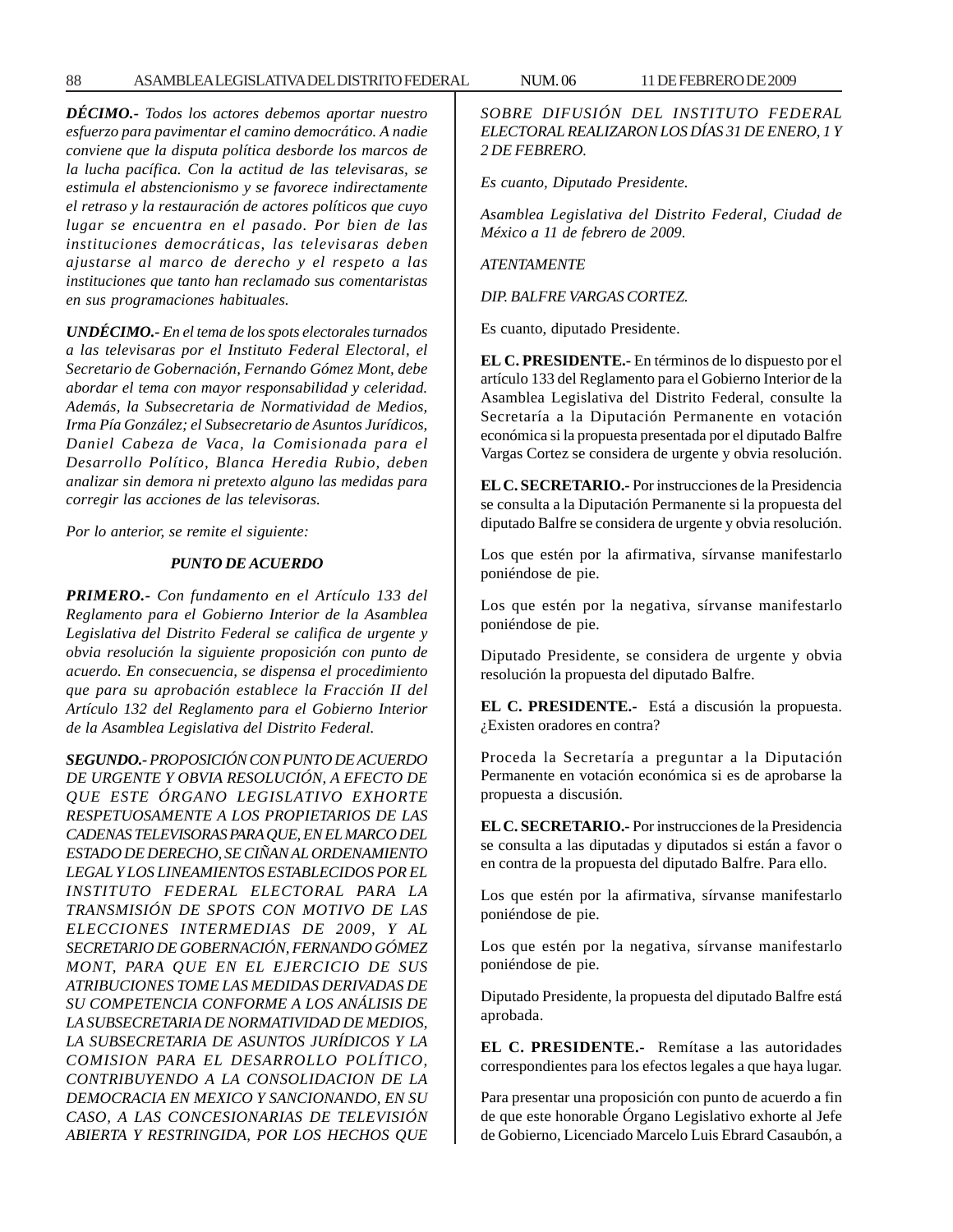fin de que la Secretaría de Medio Ambiente implemente un programa y campaña de concientización sobre la urgencia, necesidad e importancia del reciclaje de los envases de polietileno de tereftalato, PET, en las 16 Delegaciones del Distrito Federal, se concede el uso de la Tribuna al diputado Balfre Vargas Cortez, del grupo parlamentario del Partido de la Revolución Democrática. Adelante, diputado.

**EL C. DIPUTADO BALFRE VARGAS CORTEZ.-** Con su venia diputado Presidente.

*PROPOSICIÓN CON PUNTO DE ACUERDO A FIN DE QUE ESTE H. ÓRGANO LEGISLATIVO EXHORTE AL JEFE DE GOBIERNO EL LIC. MARCELO LUIS EBRARD CASAUBÓN A FIN DE QUE LA SECRETARÍA DE MEDIO AMBIENTE IMPLEMENTE UN PROGRAMA Y CAMPAÑA DE CONCIENTIZACIÓN SOBRE LA URGENCIA, NECESIDAD E IMPORTANCIA DEL RECICLAJE DE LOS ENVASES DE POLIETILENO TEREFTALATO (PET) EN LAS 16 DELEGACIONES DEL DISTRITO FEDERAL.*

### *Con su venia Diputado Presidente:*

*El que suscribe DIPUTADO BALFRE VARGAS CORTEZ, integrante del grupo parlamentario de la Revolución Democrática con fundamento en el Artículo 122, Apartado C, Base Primera fracción V, inciso o) de la Constitución Política de los Estados Unidos Mexicanos, en el Artículo 42 fracción XXX del Estatuto de Gobierno del Distrito Federal; en los Artículos 10 fracciones 1, 11 XXI, 17 fracción VI, 18 fracción IV de la Ley Orgánica de la Asamblea Legislativa del Distrito Federal; y en el Artículo 93, 133 del Reglamento para el Gobierno Interior de la Asamblea Legislativa del Distrito Federal, tengo a bien presentar la siguiente: PROPOSICIÓN CON PUNTO DE ACUERDO DE DE URGENTE Y OBVIA RESOLUCIÓN A FIN DE QUE ESTE H. ORGANO LEGISLATIVO EXHORTE AL JEFE DE GOBIERNO EL LIC. MARCELO LUIS EBRARD CASAUBÓN A FIN DE QUE LA SECRETARÍA DE MEDIO AMBIENTE IMPLEMENTE UN PROGRAMA Y CAMPAÑA DE CONCIENTIZACION SOBRE LA URGENCIA, NECESIDAD DE IMPORTANCIA DEL RECICLAJE DE LOS ENVASES DE POLIETILENO TEREFTALATO (PET) EN LAS 16 DELEGACIONES DEL DISTRITO FEDERAL.*

*Al tenor de los siguientes:*

### *ANTECEDENTES*

*El PET, cuyo nombre técnico es Polietileno Tereftalato, fue patentado como un polímero para fibra por J. R. Whinfield y J. T. Dickinson en 1941. Catorce años más tarde, en 1951 comenzó la producción comercial de fibra de poliéster.*

*Desde entonces hasta hoy en día, la fabricación de PET ha presentado un continuo desarrollo tecnológico, logrando un alto nivel de calidad y una diversificación en sus empleos.*

*A partir de 1976 se emplea en la fabricación de envases ligeros, transparentes y resistentes, principalmente para bebidas, los cuales, al principio eran botellas gruesas y rígidas, pero hoy en día, sin perder sus excelentes propiedades como envase, son mucho más ligeros.*

*El PET es un material caracterizado por su gran ligereza y resistencia mecánica a la compresión y a las caídas, alto grado de transparencia y brillo, conserva el sabor y aroma de los alimentos, es una barrera contra los gases, reciclable 1000/0 Y con posibilidad de producir envases reutilizables, lo cual ha llevado a desplazar a otros materiales como por ejemplo, el PVC. Presenta una demanda creciente en todo el mundo, lo cual se aprecia en los 450 millones de toneladas de PET empleados anualmente en Europa, casi 300 toneladas en envases.*

*Su empleo actual es muy diverso; como envase, quizás el uso más conocido, se emplea en bebidas carbónicas, aceite, aguas minerales, zumos, tés y bebidas isotónicas, vinos y bebidas alcohólicas, salsas y otros alimentos, detergentes y productos de limpieza, productos cosméticos, productos químicos, lubricantes y productos para tratamientos agrícolas.*

*En forma de film, se emplea en contenedores alimentarios, láminas, audio / video y fotografía, blisters, films ''High-Tech'', embalajes especiales, aplicaciones eléctricas y electrónicas. Además, existe un amplio sector donde este material se emplea en la construcción de diversos elementos; fibra textil, alfombras, tuberías, perfiles, piezas inyectadas, construcción, automoción.*

### *CONSIDERANDOS*

*PRIMERO.- Más que una acumulación paulatina, la cantidad de envases plásticos que invaden calles, barrancas, ríos y taludes de carreteras en el país aparentan ser un tiradero al aire libre, esto en consecuencia provoca en época de lluvias que el cauce de las aguas tape lo drenajes y a su vez genere inundaciones, que afectan en gran medida el patrimonio de la población capitalina.*

*SEGUNDO: Cada año, los mexicanos, cuyo consumo per cápita de refrescos está entre los más altos del mundo, generan cerca de 460 mil toneladas de estos desechos, lo que corresponde a un 12 por ciento de ellos en la ciudad de México; sin contabilizar, todos los demás productos embotellados en este material, como son las aguas y los jugos.*

*TERCERO: En la medida en que el ciclo del reciclaje del Pet está incompleto, miles de toneladas de envases vacíos*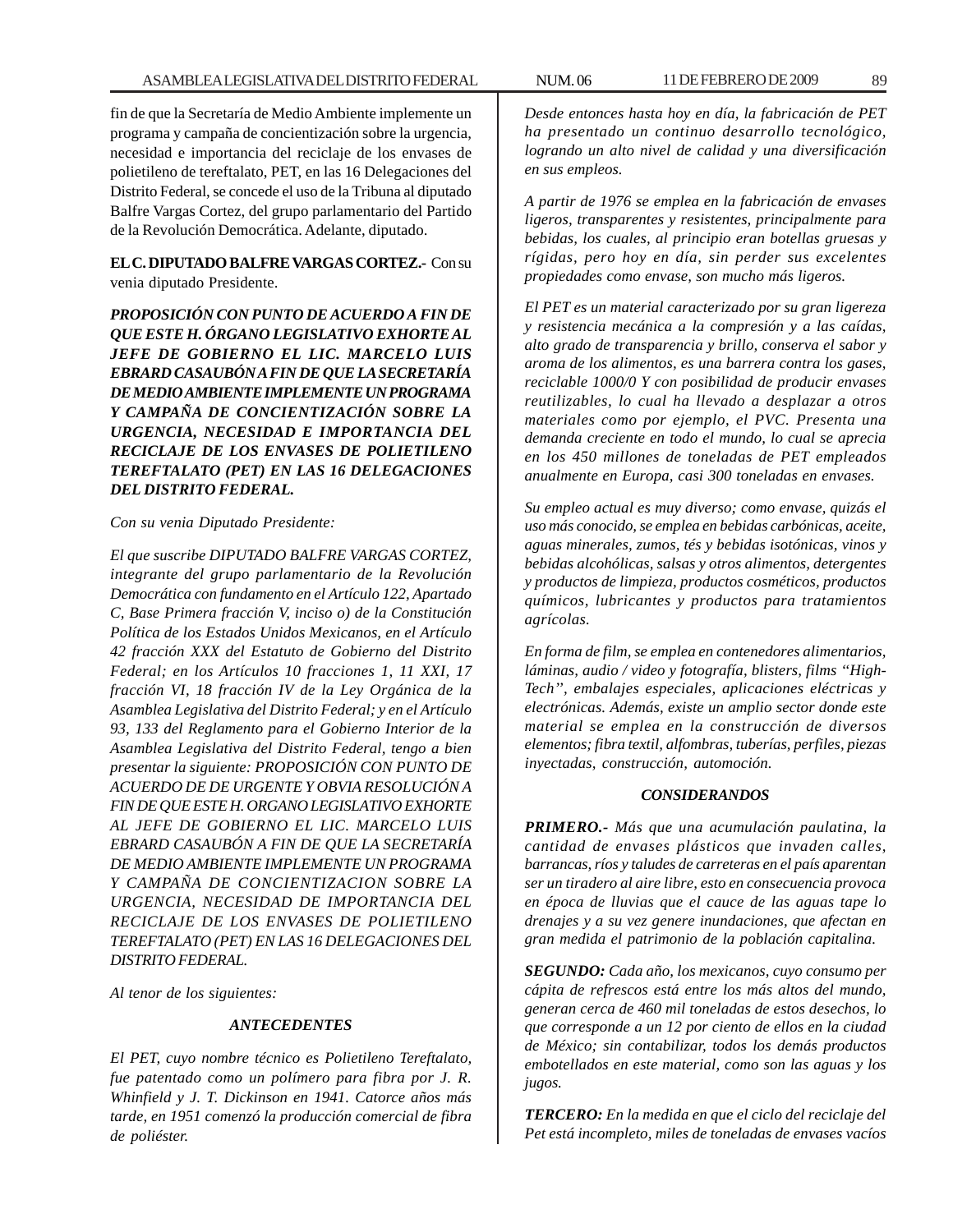*salen de control cada día, provocando problemas de contaminación, mala imagen en las calles, el bloqueo de las coladeras y en consecuencia inundaciones.*

*CUARTO: Los derivados del PET tienen distintas formas de reciclado después de cumplida su función, por ello la importancia de su recolección y reciclaje. Una vez molido y tratado, este material plástico es totalmente aprovechable como relleno en la fabricación de almohadas, chamarras y bolsas de dormir, en la producción de bandas de embalaje, alfombras y cimbras, entre muchos otros productos existentes y por desarrollar.*

*QUINTO: En México, el hábito de separar la basura es nulo, el Pet se contamina con residuos orgánicos e inorgánicos que hacen costosa su limpieza y molidos en las plantas transformadoras.*

*SEXTO: Es importante fomentar las condiciones para la instalación de empresas de transformación de los envases en fibra tratada y lista para reutilizarse en la elaboración de productos terminados.*

*NOVENO.- Toda vez que se encuentra fundado y motivado, someto a consideración de esta Honorable Asamblea Legislativa del Distrito Federal el siguiente:*

### *PUNTO DE ACUERDO*

*UNO. PROPOSICIÓN CON PUNTO DE ACUERDO DE URGENTE Y OBVIA RESOLUCIÓN A FIN DE QUE ESTE H. ÓRGANO LEGISLATIVO EXHORTE AL JEFE DE GOBIERNO EL LIC. MARCELO LUIS EBRARD CASAUBÓN A FIN DE QUE LA SECRETARÍA DE MEDIO AMBIENTE IMPLEMENTE UN PROGRAMA Y CAMPAÑA DE CONCIENTIZACION SOBRE LA URGENCIA, NECESIDAD E IMPORTANCIA DEL RECICLAJE DE LOS ENVASES DE POLIETILENO TEREFTALATO (PET) EN LAS 16 DELEGACIONES DEL DISTRITO FEDERAL.*

*Es cuanto Diputado Presidente.*

*Asamblea Legislativa del Distrito Federal a 11 de Febrero de 2009.*

### *ATENTAMENTE*

#### *DIP BALFRE VARGAS CORTEZ*

Es cuanto, diputado Presidente.

**EL C. PRESIDENTE**.- Gracias, diputado. En términos de lo dispuesto por el artículo 133 del Reglamento para el Gobierno Interior de la Asamblea Legislativa del Distrito Federal, consulte la Secretaría a la Diputación Permanente en votación económica si la propuesta presentada por el diputado Balfre Vargas Cortez, se considera de urgente y obvia resolución.

**EL C. SECRETARIO.-** Por instrucciones de la Presidencia y en votación económica, se consulta a la diputación Permanente si la propuesta del diputado Balfre es de considerarse de urgente y obvia resolución.

Los que estén por la afirmativa, sírvanse manifestarlo poniéndose de pie.

Los que estén por la negativa, sírvanse manifestarlo poniéndose de pie.

Diputado, se considera de urgente y obvia resolución la propuesta del diputado Balfre.

**EL C. PRESIDENTE.-** Está a discusión la propuesta. ¿Existen oradores en contra?

Proceda la Secretaría a preguntar a la Diputación Permanente en votación económica si es de aprobarse la propuesta a discusión.

**EL C. SECRETARIO.-** Por indicación de la Presidencia, se consulta a las diputadas y diputados si la propuesta del diputado Balfre están a favor o en contra de ella y se pregunta.

Los que estén por la afirmativa, sírvanse manifestarlo poniéndose de pie.

Los que estén por la negativa, sírvanse manifestarlo poniéndose de pie.

Se considera aprobada la propuesta, diputado Balfre.

**EL C. PRESIDENTE.-** Remítase a las autoridades correspondientes para los efectos legales a que haya lugar.

Para presentar una proposición con punto de acuerdo para exhortar respetuosamente al Secretario del Medio Ambiente y Recursos Naturales, Ingeniero Juan Rafael Elvira Quezada y al Director General de la Comisión Nacional Forestal, biólogo José Cibrián Tovar, para que aclare los logros sobre la operación, aplicación y administración del programa PRO-ARBOL y a la Secretaría de la función pública a apresurar las auditorías al Programa Nacional Forestal y emitir un informe detallado respecto de sus resultados a esta soberanía, se concede el uso de la Tribuna al diputado Balfre Vargas Cortez, del grupo parlamentario del Partido de la Revolución Democrática. Adelante, diputado.

**EL C. DIPUTADO BALFRE VARGAS CORTEZ**.- Con su venia, diputado Presidente.

*PROPOSICIÓN CON PUNTO DE ACUERDO PARA EXHORTAR RESPETUOSAMENTE AL SECRETARIO DE MEDIO AMBIENTE Y RECURSOS NATURALES, INGENIERO JUAN RAFAEL ELVIRA QUESADA, Y AL DIRECTOR GENERAL DE LA COMISIÓN NACIONAL FORESTAL, BIÓLOGO JOSÉ CIBRIÁN TOVAR, PARA QUE ACLAREN LOS LOGROS SOBRE LA*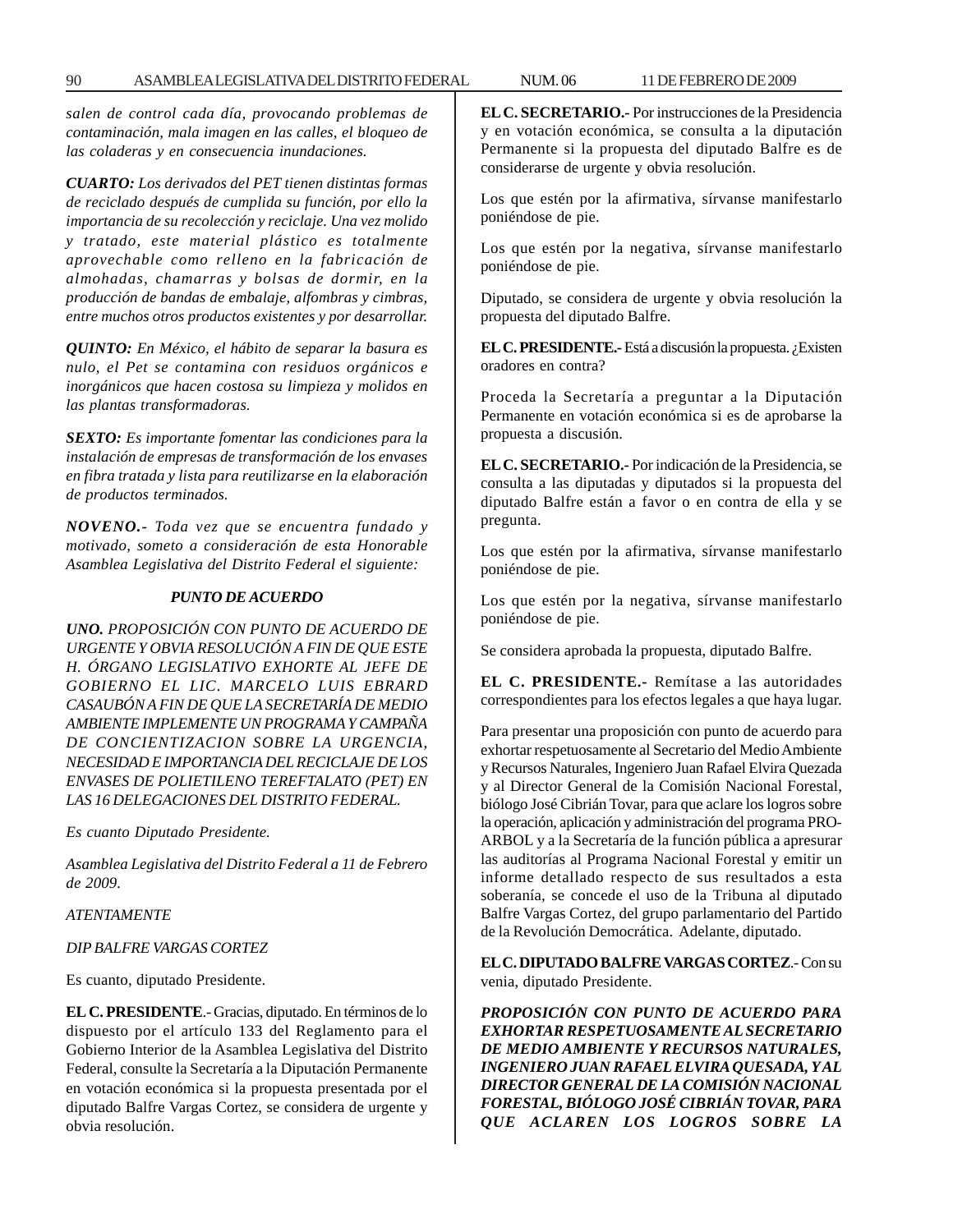# *OPERACIÓN, APLICACIÓN Y ADMINISTRACIÓN DEL PROGRAMA PROÁRBOL Y A LA SECRETARÍA DE LA FUNCIÓN PÚBLICA A APRESURAR LAS AUDITORÍAS AL PROGRAMA NACIONAL FORESTAL Y EMITIR UN INFORME DETALLADO RESPECTO DE SUS RESULTADOS A ESTA SOBERANÍA.*

*Con su venia Diputado Presidente:*

*El que suscribe DIPUTADO BALFRE VARGAS CORTEZ, integrante del grupo parlamentario de la Revolución Democrática con fundamento en el Artículo 122, Apartado C, Base Primera fracción V, inciso o) de la Constitución Política de los Estados Unidos Mexicanos, en el Artículo 42 fracción XXX del Estatuto de Gobierno del Distrito Federal; en los Artículos 10 fracciones I, II, XXI, 17 fracción VI, 18 fracción IV de la Ley Orgánica de la Asamblea Legislativa del Distrito Federal; y en el Artículo 93, 133 del Reglamento para el Gobierno Interior de la Asamblea Legislativa del Distrito Federal, tengo a bien presentar la siguiente: PROPOSICIÓN CON PUNTO DE ACUERDO DE URGENTE Y OBVIA RESOLUCIÓN, PARA EXHORTAR RESPETUOSAMENTE AL SECRETARIO DE MEDIO AMBIENTE Y RECURSOS NATURALES, INGENIERO JUAN RAFAEL ELVIRA QUESADA, Y AL DIRECTOR GENERAL DE LA COMISIÓN NACIONAL FORESTAL, BIÓLOGO JOSÉ CIBRIÁN TOVAR, PARA QUE ACLAREN LOS LOGROS SOBRE LA OPERACIÓN, APLICACIÓN Y ADMINISTRACIÓN DEL PROGRAMA PROÁRBOL y A LA SECRETARÍA DE LA FUNCIÓN PÚBLICA A APRESURAR LAS AUDITORÍAS AL PROGRAMA NACIONAL FORESTAL Y EMITIR UN INFORME DETALLADO RESPECTO DE SUS RESULTADOS A ESTA SOBERANÍA.*

*Al tenor de los siguientes:*

### *CONSIDERANDOS*

*PRIMERO.- De acuerdo con la página de Internet de la Secretaría de Medio Ambiente y Recursos Naturales: ''El ProÁrbol es el principal programa de apoyo al sector forestal de la actual administración federal. Este programa reúne en una sola convocatoria los apoyos que otorga la CONAFOR e integra el eje fundamental de las actividades de la institución en torno al objetivo de impulsar el desarrollo forestal, prioritariamente en los municipios con mayor índice de marginación en México identificados por la Secretaría de Desarrollo Social (101 municipios)''.*

*Además, de acuerdo con la misma página: ''Este programa amplio e integrador garantiza la eficacia, transparencia y equidad en la entrega y ejercicio de los recursos forestales, ya que los 45 conceptos de apoyo que abarca, están sujetos a reglas de operación''.*

*SEGUNDO.- El programa de reforestación operado por el gobierno federal y denominado Pro árbol, ha recibido* *distintas críticas en los medios de comunicación, en particular de la organización internacional de Greenpeace.*

*TERCERO.- En la operación del programa de Pro árbol se imputa a los funcionarios federales errores como el mal manejo de los recursos, la ausencia de políticas serias en materia de medio ambiente, y, lo más condenable, el maquillaje a las cifras generales con relación a los logros de reforestación en México por parte del gobierno federal.*

*CUARTO.- Además, distintas organizaciones ambientalistas y de silvicultores han puesto en tela de juicio tanto el manejo de los 2 mil 700 millones de pesos que el gobierno invirtió en Pro Árbol como la misma transparencia en la asignación de recursos, cuestionando la eficacia y eficiencia en la aplicación de las reglas de operación.*

*QUINTO.- Como una necesidad básica de la transparencia, resulta necesario revisar los recursos totales de la Comisión Nacional Forestal que rebasan los 4 mil millones de pesos, y que en este año llegarán a casi 5 mil millones de pesos, pues la administración de la secretaría, según datos que son del conocimiento público, en el caso de Pro Árbol, no es clara la operación de los objetivos institucionales.*

*SEXTO.- Debido a que 38.50/0 del presupuesto de Pro Árbol está destinado a programas de conservación y restauración de ecosistemas forestales, y toda vez que en los proyectos en los que está involucrada la población, sólo representa 2% del presupuesto, limitando la participación ciudadana, es necesario transparentar la utilización de los mismos.*

*SÉPTIMO.- De acuerdo con la Comisión Nacional Forestal, en 2007 se plantaron 253 millones de árboles con una tasa de supervivencia de 58%; no obstante, diversas organizaciones no gubernamentales han estimado, con estudios de campo, que 74% de las plantas sembradas no sobrevivieron y que 26% de los árboles que sí crecieron se encuentran en malas condiciones debido a que no son especies nativas de la región. A todo ello puede considerarse que alrededor de 15 millones de árboles, son especies clasificadas como exóticas, que están prohibidas por la Ley General de Vida Silvestre y la Ley General de Desarrollo Forestal Sustentable.*

*OCTAVO.- El fracaso del programa incluso ha despertado del rechazo del Gobernador de Sinaloa, Jesús Aguilar Padilla, quien, con respecto al programa, expresó los comentarios siguientes: ''Es un fracaso total a nivel nacional ese programa de árboles, qué bueno que lo traigan ustedes, deberían de ir a las comunidades no para la foto nada más.''*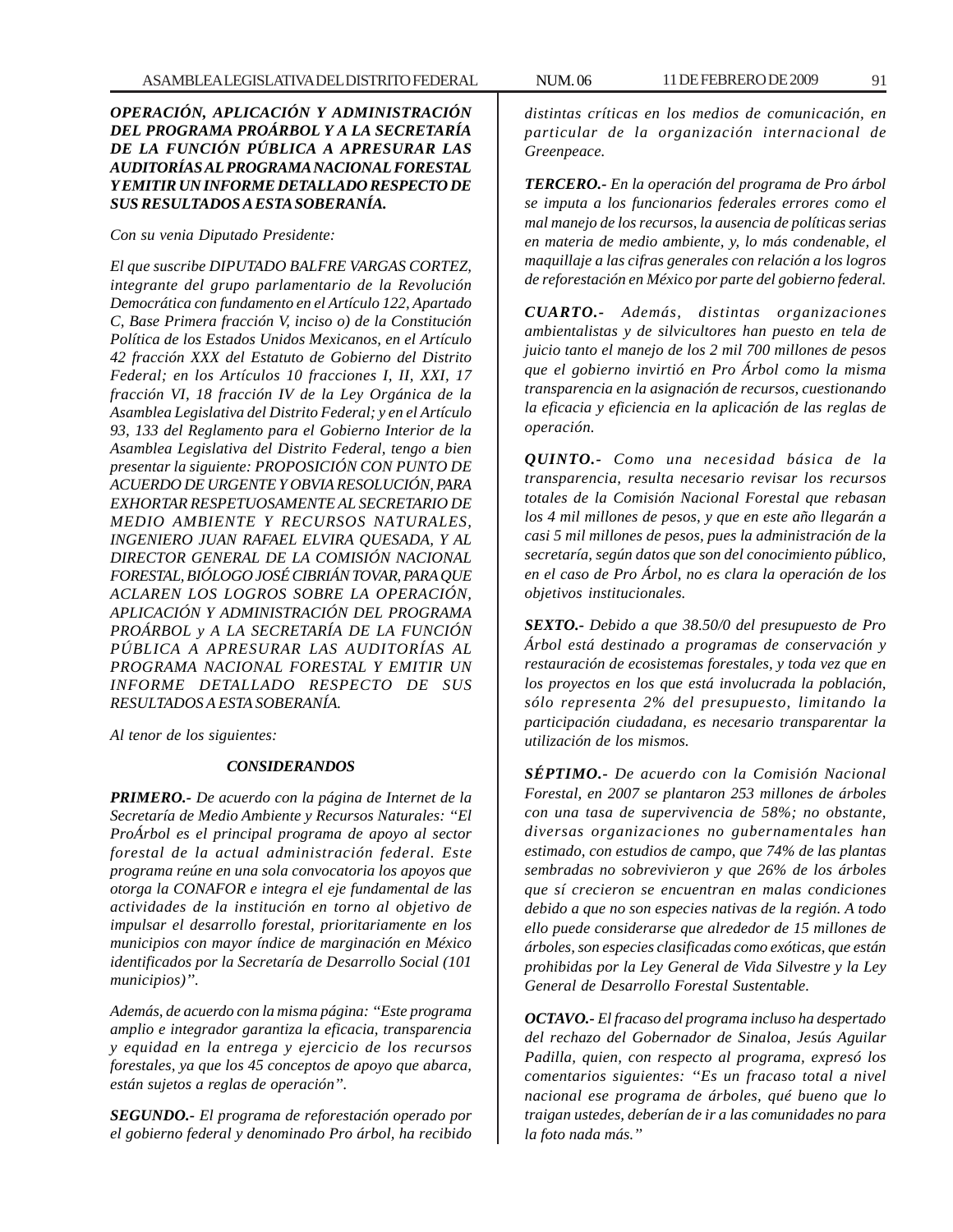92 ASAMBLEA LEGISLATIVA DEL DISTRITO FEDERAL NUM. 06 11 DE FEBRERO DE 2009

*NOVENO.- Pese a que varios informes privados y oficiales alertaban desde hace tiempo que Pro Árbol se encontraba plagado de grietas, Felipe Calderón Hinojosa no fue informado oportunamente. Además, las fallas ya se encontraban documentadas por la Comisión de Vigilancia de la Auditoria Superior de la Federación. Del mismo modo, en los medios se desplegó una campaña por parte de Greenpeace y del Observatorio Ciudadano de Vigilancia Ambiental. Como nadie le informó correctamente a Felipe Calderón, en un mensaje que dio a los embajadores y cónsules de México en el extranjero, presumía los datos siguientes: ''México sólo plantó, en 2007, 251 millones de árboles, la cuarta parte de la meta mundial. Y, por cierto, en 2008 llegamos a 286 millones de árboles''.*

*DÉCIMO.- Toda vez que se encuentra fundado y motivado, someto a consideración de esta Honorable Asamblea Legislativa del Distrito Federal el siguiente:*

### *PUNTO DE ACUERDO DE URGENTE Y OBVIA RESOLUCIÓN*

*ÚNICO.- PROPOSICIÓN CON PUNTO DE ACUERDO DE URGENTE Y OBVIA RESOLUCIÓN, PARA EXHORTAR RESPETUOSAMENTE AL SECRETARIO DE MEDIO AMBIENTE Y RECURSOS NATURALES, INGENIERO JUAN RAFAEL ELVIRA QUESADA, y AL DIRECTOR GENERAL DE LA COMISIÓN NACIONAL FORESTAL, BIÓLOGO JOSÉ CIBRIÁN TOVAR, PARA QUE ACLAREN LOS LOGROS SOBRE LA OPERACIÓN, APLICACIÓN Y ADMINISTRACIÓN DEL PROGRAMA PROÁRBOL y A LA SECRETARÍA DE LA FUNCIÓN PÚBLICA A APRESURAR LAS AUDITORÍAS AL PROGRAMA NACIONAL FORESTAL Y EMITIR UN INFORME DETALLADO RESPECTO DE SUS RESULTADOS A ESTA SOBERANÍA.*

*Asamblea Legislativa del Distrito Federal, Ciudad de México a 11 de Febrero del año 2009.*

#### *ATENTAMENTE*

*DIP BALFRE VARGAS CORTEZ*

Es cuanto, diputado Presidente.

**EL C. PRESIDENTE.-** Gracias, diputado. En términos de lo dispuesto por el artículo 133 del Reglamento para el Gobierno Interior de la Asamblea Legislativa del Distrito Federal, consulte la Secretaría en votación económica a la Diputación Permanente si se considera de urgente y obvia resolución la propuesta del diputado Balfre Vargas.

**EL C. SECRETARIO.-** Con fundamento en lo dispuesto por el artículo 133 del Reglamento de esta Asamblea Legislativa y por instrucciones de la Presidencia, en votación económica se consulta a las diputadas y diputados si la propuesta del diputado Balfre Vargas se considera de urgente y obvia resolución.

Los que estén por la afirmativa, sírvanse manifestarlo poniéndose de pie.

Los que estén por la negativa, sírvanse manifestarlo poniéndose de pie.

Diputado Presidente Salazar, se considera de urgente y obvia resolución la propuesta del diputado Balfre.

**EL C. PRESIDENTE.-** Está a discusión la propuesta. ¿Existen oradores en contra?

Proceda la Secretaría preguntar a la Diputación Permanente, en votación económica, si es de aprobarse la propuesta puesta a discusión.

**EL C. SECRETARIO.-** Por indicaciones de la Presidencia se consulta en votación económica a las diputadas y diputados si está a favor o en contra de la propuesta del diputado Balfre Vargas.

Los que estén por la afirmativa, sírvanse manifestarlo poniéndose de pie.

Los que estén por la negativa, sírvanse manifestarlo poniéndose de pie.

Diputado Presidente Salazar, está aprobada la propuesta del diputado Balfre Vargas.

**EL C. PRESIDENTE.-** Remítase a las autoridades correspondientes para los efectos legales a que haya lugar.

Para presentar una proposición con punto de acuerdo relativo a la Central de Abasto del Distrito Federal, se concede el uso de la tribuna a la diputada Margarita María Martínez Fisher, del grupo parlamentario del Partido Acción Nacional. Adelante, diputada.

**LA C. DIPUTADA MARGARITA MARÍA MARTÍNEZ FISHER.-** Gracias, diputado Presidente.

# *PROPOSICIÓN CON PUNTO DE ACUERDO RELATIVO A LA CENTRAL DE ABASTO DEL DISTRITO FEDERAL.*

*DIP. DANIEL SALAZAR NÚÑEZ*

*PRESIDENTE DE LA DIPUTACIÓN PERMANENTE DE LA ASAMBLEA LEGISLATIVA DEL DISTRITO FEDERAL IV LEGISLATURA.*

#### *PRESENTE.*

*Los Diputados suscritos, integrantes del grupo parlamentario del Partido Acción Nacional en la Asamblea Legislativa del Distrito Federal, con fundamento en lo dispuesto por los artículos 13 fracción II, 17 fracción VI, de lo Ley Orgánica y 133 del Reglamento para el Gobierno Interior, ambos de la Asamblea Legislativa del Distrito Federal, nos permitimos presentar la siguiente*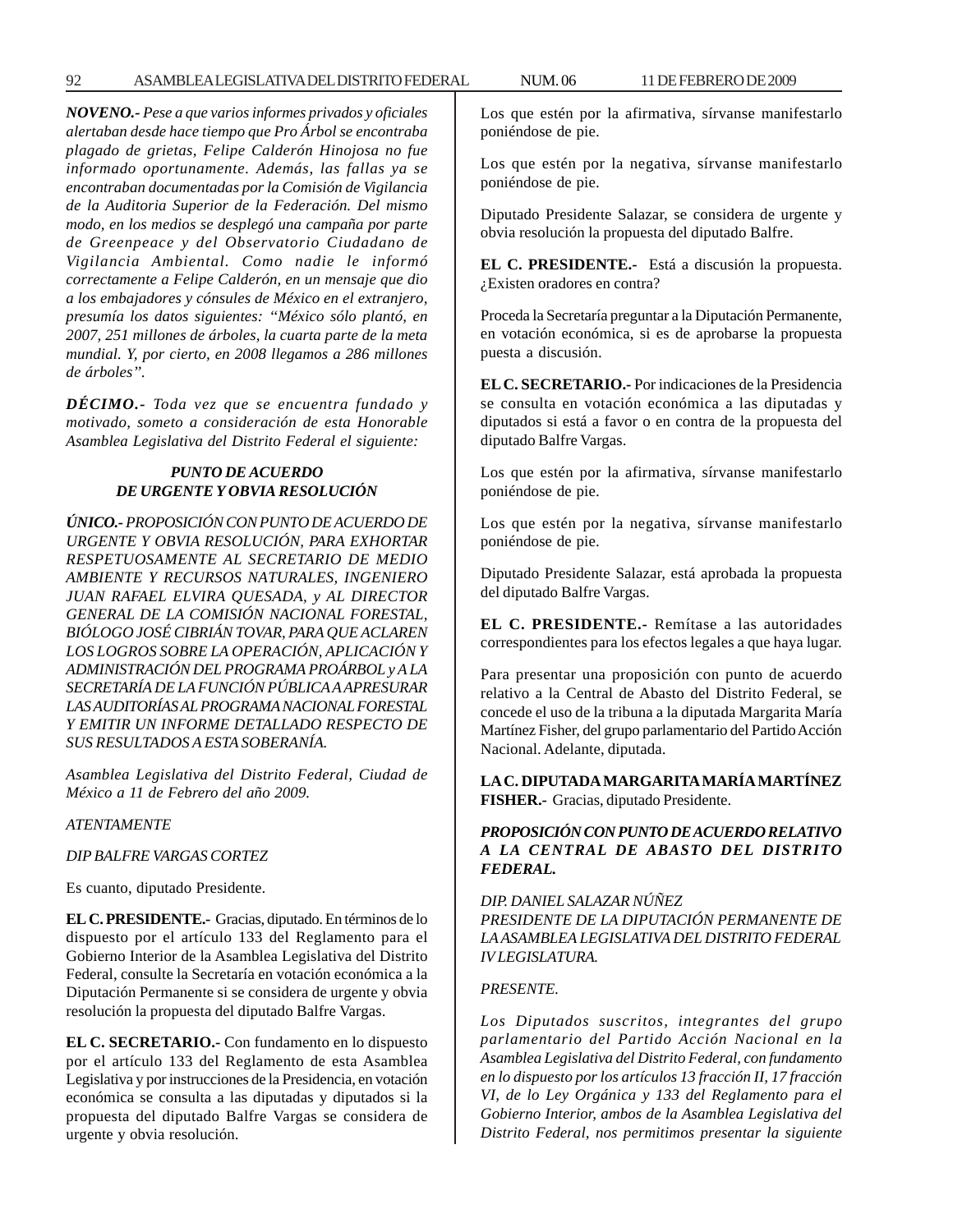*proposición con PUNTO DE ACUERDO RELATIVO A LA CENTRAL DE ABASTO DEL DISTRITO FEDERAL, al tenor de los siguientes:*

#### *ANTECEDENTES*

*I. Dentro del sistema de abasto del Distrito Federal, la Central de Abasto juega un papel fundamental, al comercializar aproximadamente el 30% de la producción hortofrutícola nacional, atender diariamente a más de 300 mil personas, albergar a 70 mil trabajadores y contar con el ingreso diario de 60 mil vehículos a través de 25 carriles de acceso.*

**EL C. PRESIDENTE DIPUTADO MARTÍN CARLOS OLAVARRIETA MALDONADO.-** ¿Me permite, diputada? Por favor, esta Presidencia solicita a los presentes guardar silencio mientras esté la oradora en el uso de la palabra. Muchas gracias.

Continúe, diputada.

# **LA C. DIPUTADA MARGARITA MARÍA MARTÍNEZ FISHER.-** Gracias, diputado.

*II. Esta Asamblea Legislativa aprobó un presupuesto de 10 millones de pesos para el ejercicio presupuestal 2008, que debió destinarse en la Central de Abasto, para atender los problemas fundamentales, específicamente ''para el mantenimiento y mejoramiento vial interno de la Central de Abasto'', según se estableció en el Artículo Vigésimo Segundo Transitorio del Decreto de Presupuesto de Egresos del Distrito Federal para el Ejercicio Fiscal 2008.*

*III. Ante las manifestaciones de diversos actores de la Central de Abasto, sobre diversas irregularidades, se ha generado un clima en el que impera la anarquía, la discrecionalidad y el atraso tecnológico, con lo que se afecta el buen funcionamiento de este centro de distribución. Es por ello que se considera necesario transparentar el ejercicio de la administración y Dirección General de la Central de Abasto, especialmente durante los dos últimos años.*

## *CONSIDERACIONES*

*PRIMERO. Que de conformidad con lo dispuesto por el artículo 53, fracción I, del Reglamento Interior de la Administración Pública del Distrito Federal, a la Dirección General de la Central de Abasto, le corresponde coordinar, normar y supervisar la operación y funcionamiento de la Central de Abasto del Distrito Federal, por lo que es la autoridad competente para rendir un informe pormenorizado de toda lo información que requiere esta Asamblea Legislativa.*

*SEGUNDO. Que de conformidad con el artículo 10 del Reglamento Interior de la Contaduría Mayor de Hacienda de la Asamblea Legislativa del Distrito PUNTO DE* *ACUERDO RELATIVO, LA CENTRAL DE ABASTO DEL DISTRITOFEDERAL Federal, la Contaduría Mayor de Hacienda es el órgano técnico que tiene a su cargo la revisión de la Cuenta Pública, de acuerdo a las atribuciones expresamente conferidas.*

*Por lo que, al ser competente la Contaduría Mayor de Hacienda en la realización de revisiones a la cuenta pública, esta Asamblea Legislativa solicita la realización de una auditorio a la Central de Abasto en sus ejercicios 2007 y 2008.*

*TERCERO. Que la Central de Abasto es sujeto de fiscalización, de conformidad con el inciso d) de la fracción XIII del artículo 2 del Reglamento Interior de la Contaduría Mayor de Hacienda de la Asamblea Legislativa del Distrito Federal, en virtud de que la administración de sus recursos es a través del Fideicomiso de la Central de Abasto, y que al recibir recursos públicos es sujeto de fiscalización de los mismos por parte de la Contaduría Mayor de Hacienda de la Asamblea Legislativa.*

*CUARTO. Que de conformidad con los artículos 6 y 7 del Reglamento Interior de la Central de Abasto del Distrito Federal, la organización, administración y control de operación de la Central de Abasto, estará a cargo del Comité Técnico, en el cual participara ''un representante de la Secretaría de Comercio'', actualmente Secretaría de Economía. Para esta Comisión es importante conocer si ha participado el representante del Gobierno Federal, en virtud de que la Central de Abasto es el centro de distribución de mercancías más importante de la República Mexicana, por el volumen de mercancía que se comercializa diariamente en sus bodegas y andenes. De conformidad con lo dispuesto por el artículo 8° del reglamento en cita, el Comité Técnico debe sesionar una vez al mes, por lo que para esta Asamblea Legislativa es necesario conocer el número de sesiones que se han realizado y los acuerdos que se han tomado en las mismas, lo que nos permitirá saber el rumbo que va a seguir la administración de este centro de abasto.*

*Por lo anterior, nos permitimos someter a consideración de esta Diputación Permanente, con carácter de urgente y obvia resolución, la aprobación del siguiente:*

### *PUNTO DE ACUERDO*

*PRIMERO.- Se solicita a la Secretaría de Desarrollo Económico del Distrito Federal, que en un plazo que no exceda de 72 horas, rinda a esta Soberanía, un informe exhaustivo sobre la Central de Abasto de Distrito Federal, en el que se contenga la siguiente información:*

*a) Informe pormenorizado de los ejercicios fiscales 2007 y 2008 de la Central de Abasto del Distrito Federal;*